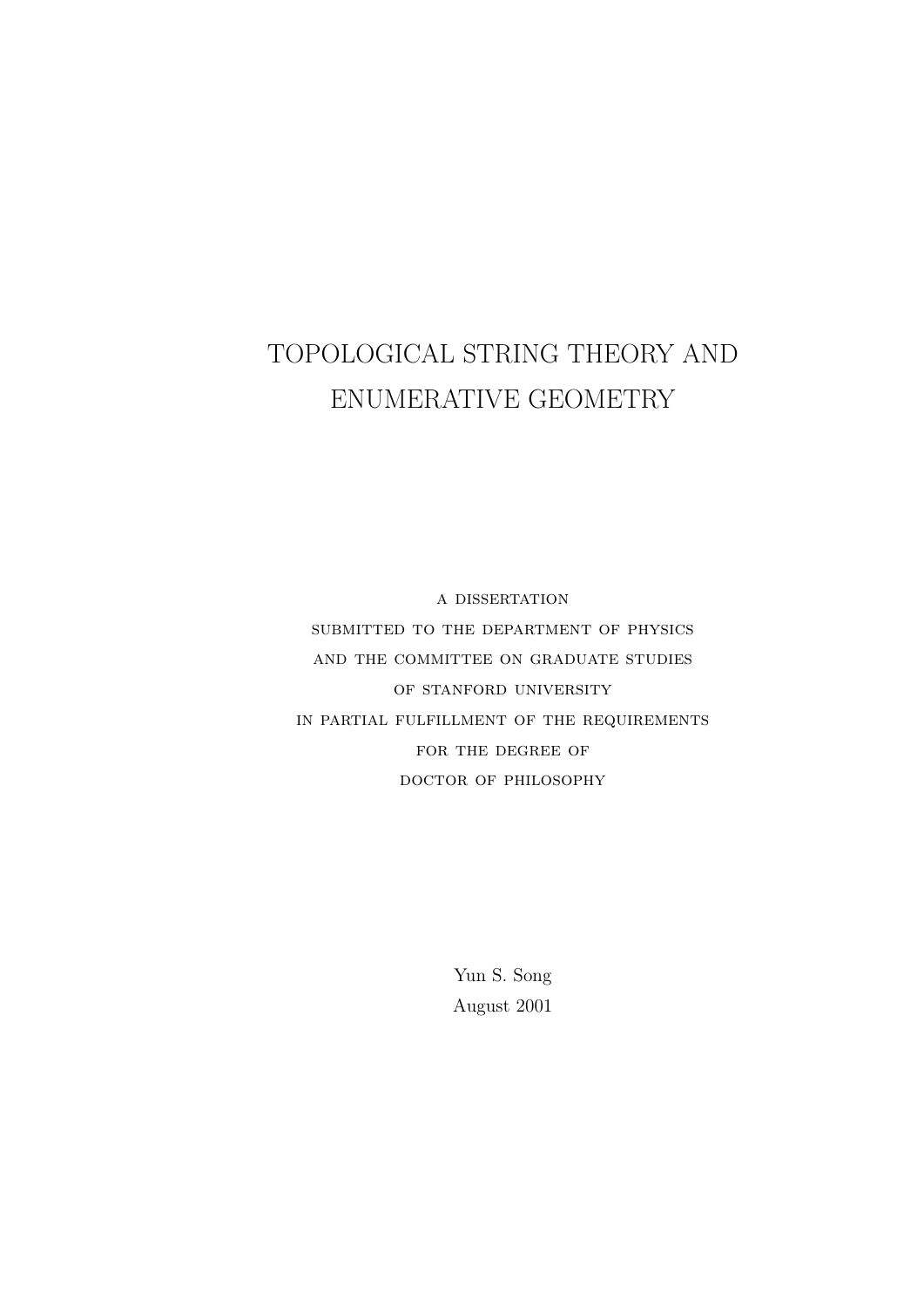c Copyright by Yun S. Song 2001 All Rights Reserved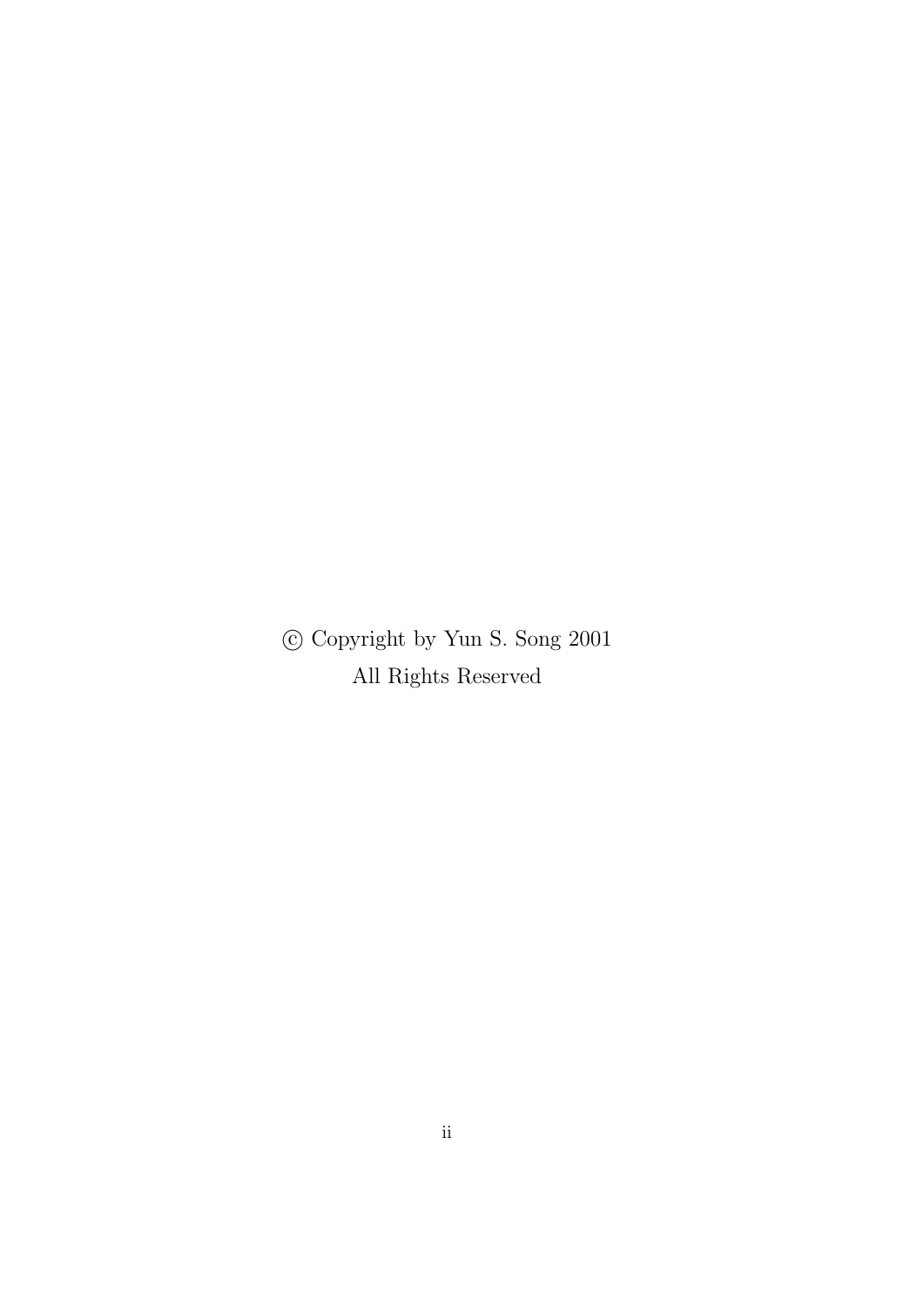I certify that I have read this dissertation and that in my opinion it is fully adequate, in scope and quality, as a dissertation for the degree of Doctor of Philosophy.

> Eva Silverstein (Principal Advisor)

I certify that I have read this dissertation and that in my opinion it is fully adequate, in scope and quality, as a dissertation for the degree of Doctor of Philosophy.

Shamit Kachru

I certify that I have read this dissertation and that in my opinion it is fully adequate, in scope and quality, as a dissertation for the degree of Doctor of Philosophy.

> Jun Li (Department of Mathematics)

Approved for the University Committee on Graduate Studies: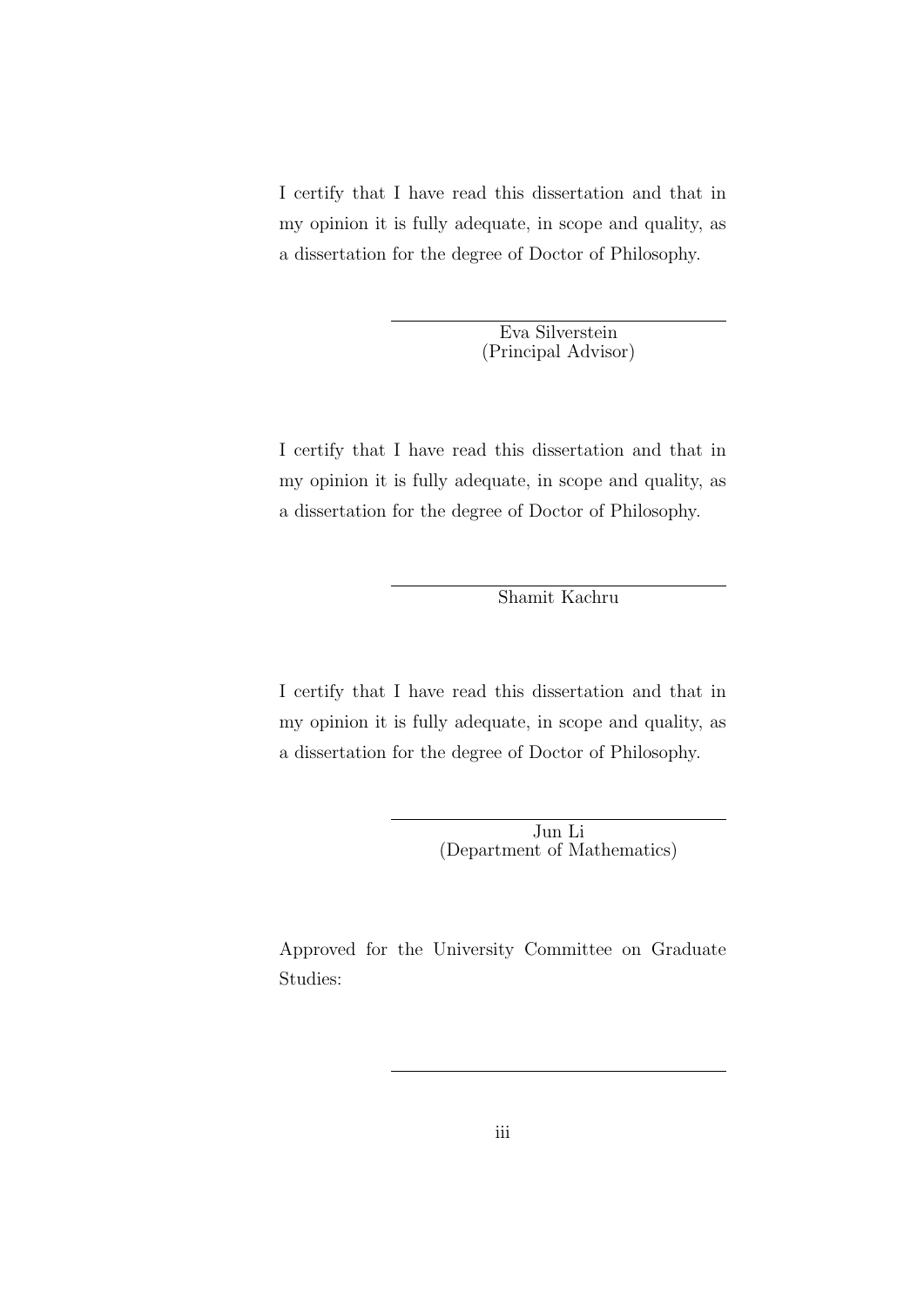# TOPOLOGICAL STRING THEORY AND ENUMERATIVE GEOMETRY

Yun S. Song, Ph.D. Stanford University, 2001

Advisor: Eva Silverstein

## Abstract

In this thesis we investigate several problems which have their roots in both topological string theory and enumerative geometry. In the former case, underlying theories are topological field theories, whereas the latter case is concerned with intersection theories on moduli spaces. A permeating theme in this thesis is to examine the close interplay between these two complementary fields of study.

The main problems addressed are as follows: In considering the Hurwitz enumeration problem of branched covers of compact connected Riemann surfaces, we completely solve the problem in the case of simple Hurwitz numbers. In addition, utilizing the connection between Hurwitz numbers and Hodge integrals, we derive a generating function for the latter on the moduli space  $\overline{M}_{q,2}$  of 2-pointed, genusg Deligne-Mumford stable curves. We also investigate Givental's recent conjecture regarding semisimple Frobenius structures and Gromov-Witten invariants, both of which are closely related to topological field theories; we consider the case of a complex projective line  $\mathbf{P}^1$  as a specific example and verify his conjecture at low genera. In the last chapter, we demonstrate that certain topological open string amplitudes can be computed via relative stable morphisms in the algebraic category.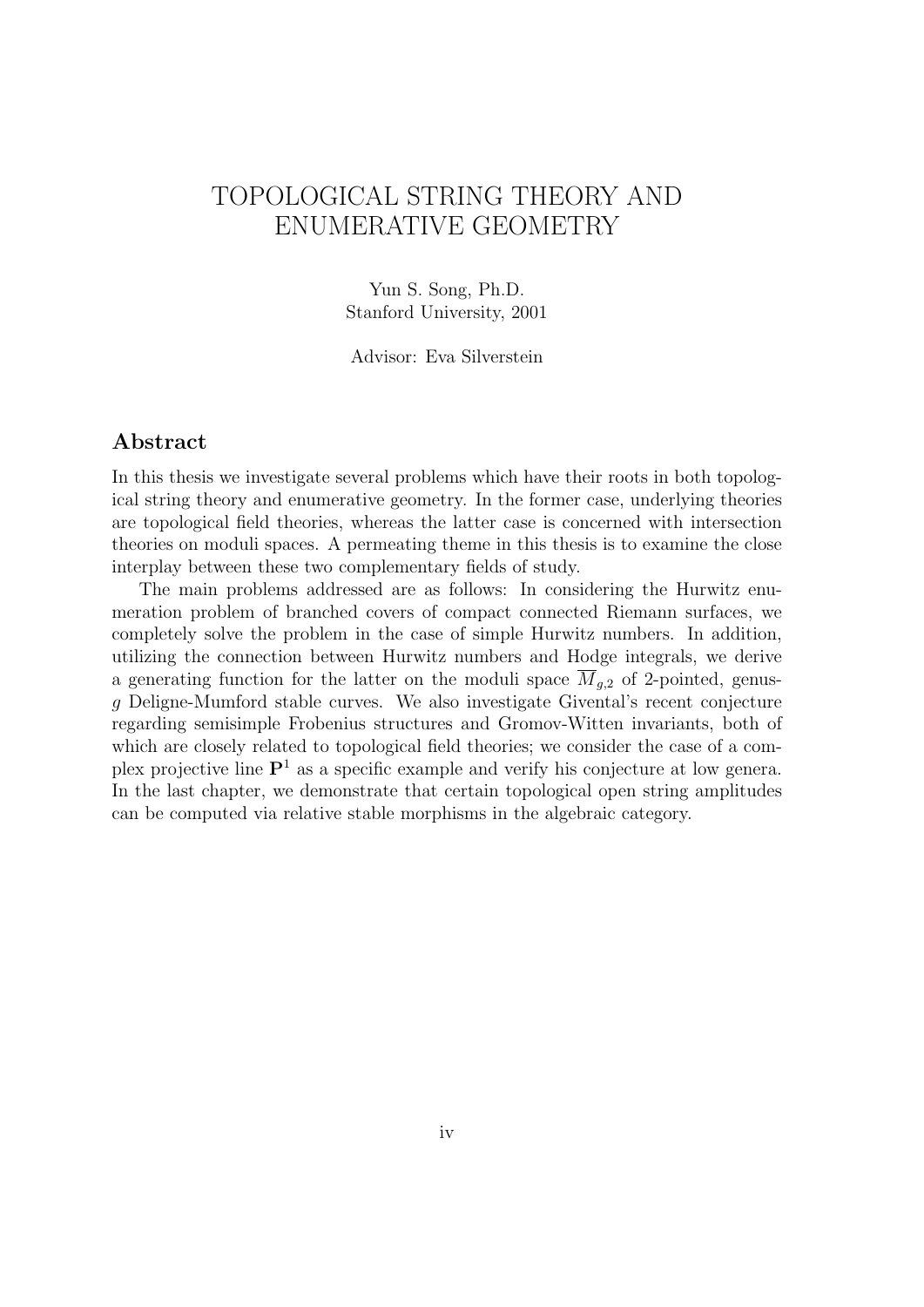# **Contents**

| Introduction<br>$\mathbf 1$                                |     | $\mathbf{1}$ |                                                                           |                |
|------------------------------------------------------------|-----|--------------|---------------------------------------------------------------------------|----------------|
|                                                            | 1.1 |              | Appearance of Hurwitz Numbers in Physics                                  | $\overline{2}$ |
|                                                            | 1.2 |              | Hodge Integrals and Topological String Theory                             | $\overline{4}$ |
|                                                            | 1.3 |              | Frobenius Structures of 2-Dimensional Topological Field Theories          | $\overline{7}$ |
|                                                            | 1.4 |              | String Instanton Amplitudes from Algebraic Geometry                       | 10             |
| $\overline{2}$                                             |     |              | The Hurwitz Enumeration Problem and Hodge Integrals                       | 13             |
|                                                            | 2.1 |              |                                                                           | 13             |
|                                                            | 2.2 |              | Computations of Simple Hurwitz Numbers                                    | 18             |
|                                                            |     | 2.2.1        | Unramified Covers of a Torus by Tori                                      | 18             |
|                                                            |     | 2.2.2        | Application of Mednykh's Master Formula                                   | 19             |
|                                                            |     | 2.2.3        |                                                                           | 25             |
|                                                            |     | 2.2.4        |                                                                           | 26             |
|                                                            |     | 2.2.5        |                                                                           | 27             |
|                                                            |     | 2.2.6        |                                                                           | 28             |
|                                                            |     | 2.2.7        | Recursive Solutions to $T_{n,h,r}$ for an Elliptic Curve $(h = 1) \ldots$ | 30             |
| $2.3\,$<br>Generating Functions for Simple Hurwitz Numbers |     |              | 31                                                                        |                |
|                                                            |     | 2.3.1        | Summing up the String Coupling Expansions                                 | 32             |
|                                                            |     | 2.3.2        | The Generating Functions for Target Curves of Arbitrary Genus             | 35             |
|                                                            | 2.4 |              | Hodge Integrals on $\overline{M}_{q,2}$ and Hurwitz Numbers               | 36             |
|                                                            |     | 2.4.1        | Generating Functions for Hodge Integrals                                  | 36             |
|                                                            |     | 2.4.2        | Relation to the Hurwitz Numbers $\mu_{h,2}^{g,2k}(k,k)$                   | $40\,$         |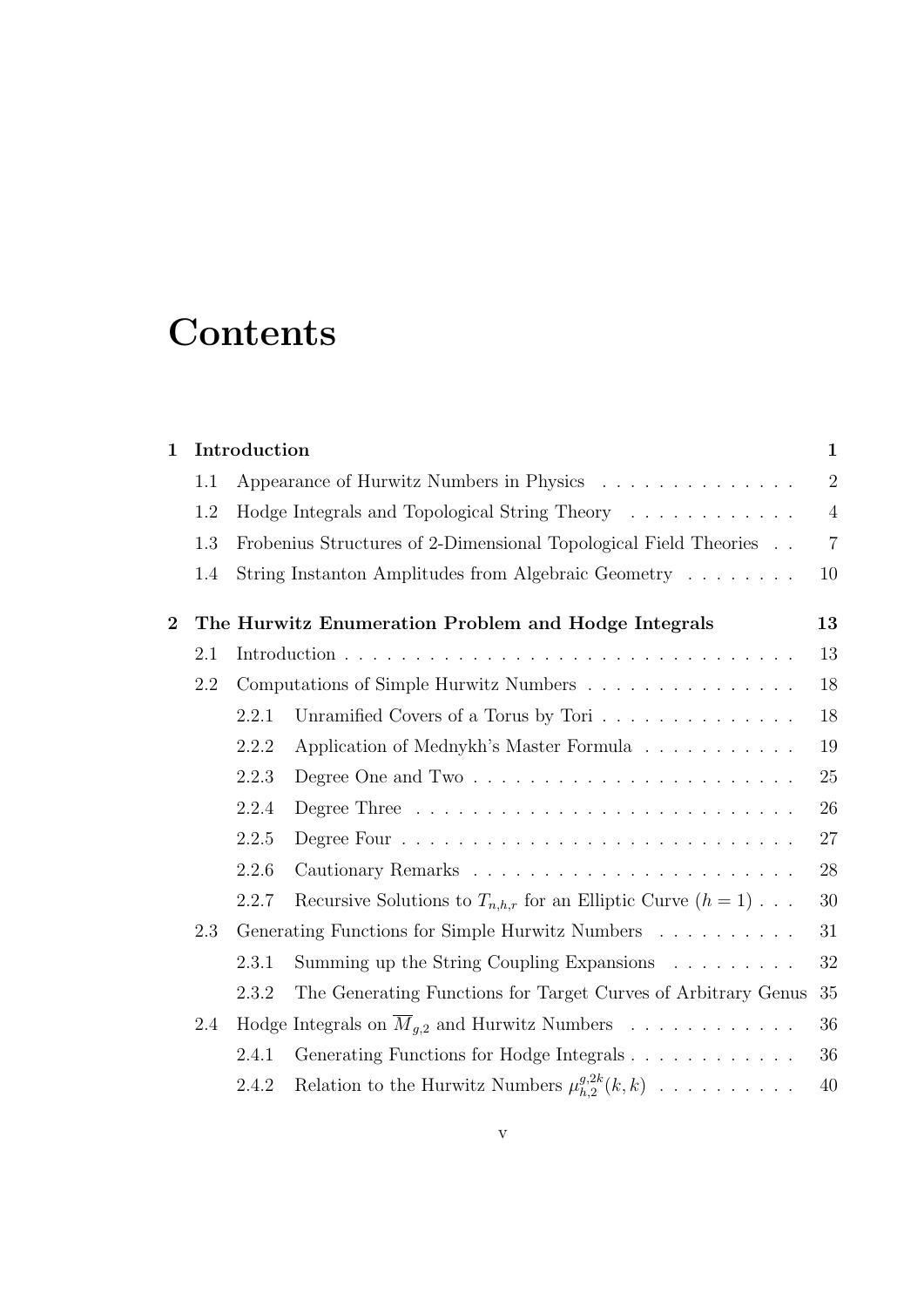|   |                                                              | 2.4.3 |                                                                                        | 47       |  |  |
|---|--------------------------------------------------------------|-------|----------------------------------------------------------------------------------------|----------|--|--|
|   | 2.5                                                          |       |                                                                                        | 49       |  |  |
| 3 | Semisimple Frobenius Structures and Gromov-Witten Invariants |       |                                                                                        |          |  |  |
|   | 3.1                                                          |       |                                                                                        | 51       |  |  |
|   |                                                              | 3.1.1 | Semisimple Frobenius Manifold                                                          | 51       |  |  |
|   |                                                              | 3.1.2 |                                                                                        | 52       |  |  |
|   |                                                              | 3.1.3 |                                                                                        | 54       |  |  |
|   | 3.2                                                          |       |                                                                                        | 56       |  |  |
|   | 3.3                                                          |       |                                                                                        | 57       |  |  |
|   |                                                              | 3.3.1 |                                                                                        | 57       |  |  |
|   |                                                              | 3.3.2 |                                                                                        | 60       |  |  |
|   |                                                              | 3.3.3 |                                                                                        | 64       |  |  |
|   | 3.4                                                          |       | Checks of the Conjecture at Low Genera                                                 | 65       |  |  |
|   | 3.5                                                          |       |                                                                                        | 70       |  |  |
| 4 | Open String Instantons and Relative Stable Morphisms<br>71   |       |                                                                                        |          |  |  |
|   | 4.1                                                          |       |                                                                                        | 71       |  |  |
|   | 4.2                                                          | 73    |                                                                                        |          |  |  |
|   | 4.3                                                          |       |                                                                                        | 75       |  |  |
|   |                                                              | 4.3.1 | The Localization Theorem of Atiyah and Bott                                            | 75       |  |  |
|   |                                                              | 4.3.2 | Localization of the Virtual Fundamental Class                                          | 76       |  |  |
|   | 4.4                                                          |       |                                                                                        | 77       |  |  |
|   |                                                              | 4.4.1 | The Moduli Space of Ordinary Relative Stable Morphisms                                 | 78       |  |  |
|   |                                                              | 4.4.2 | The Equivariant Euler Class of $N^{\text{vir}}_{\Theta_I}$                             | 80       |  |  |
|   |                                                              |       |                                                                                        |          |  |  |
|   |                                                              |       |                                                                                        |          |  |  |
|   | 4.5                                                          | 4.4.3 | Contribution from the Obstruction Bundle                                               | 83       |  |  |
|   |                                                              |       |                                                                                        | 87       |  |  |
|   |                                                              | 4.5.1 | Invariants for $h = 1, \ldots, \ldots, \ldots, \ldots, \ldots, \ldots, \ldots, \ldots$ | 87       |  |  |
|   | 4.6                                                          | 4.5.2 |                                                                                        | 88<br>91 |  |  |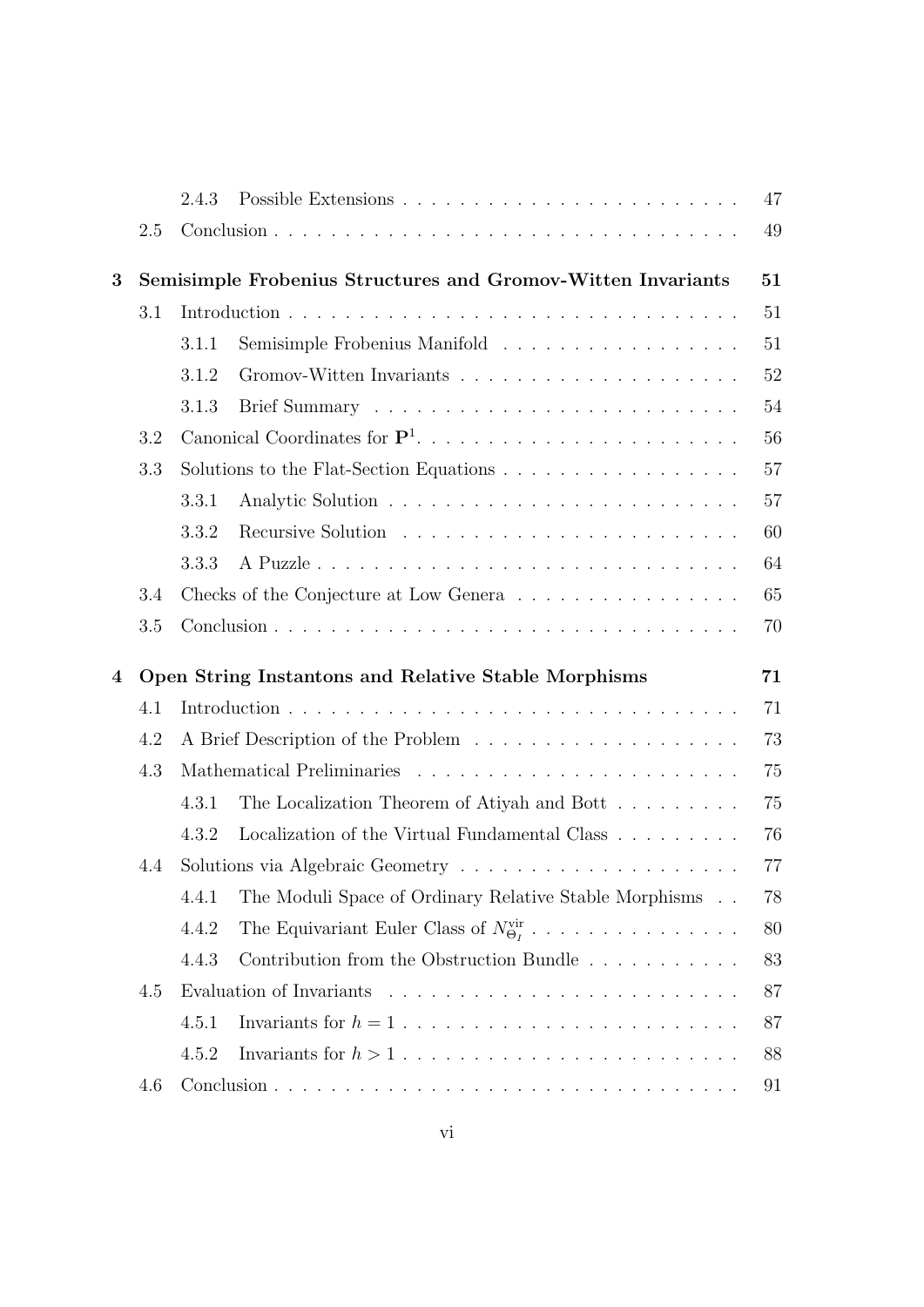| A Rudiments of the Symmetric Group $S_n$ |  |                                                            | 93  |  |
|------------------------------------------|--|------------------------------------------------------------|-----|--|
|                                          |  |                                                            | 93  |  |
|                                          |  |                                                            | 94  |  |
|                                          |  | <b>B</b> Computation of Hurwitz Numbers                    | 96  |  |
|                                          |  | B.1 Higher Degree Computation of Simple Hurwitz Numbers    | 96  |  |
|                                          |  |                                                            | 98  |  |
|                                          |  | B.3 Simple Hurwitz Numbers for an Elliptic Curve Target 99 |     |  |
|                                          |  |                                                            |     |  |
|                                          |  | <b>Bibliography</b>                                        | 103 |  |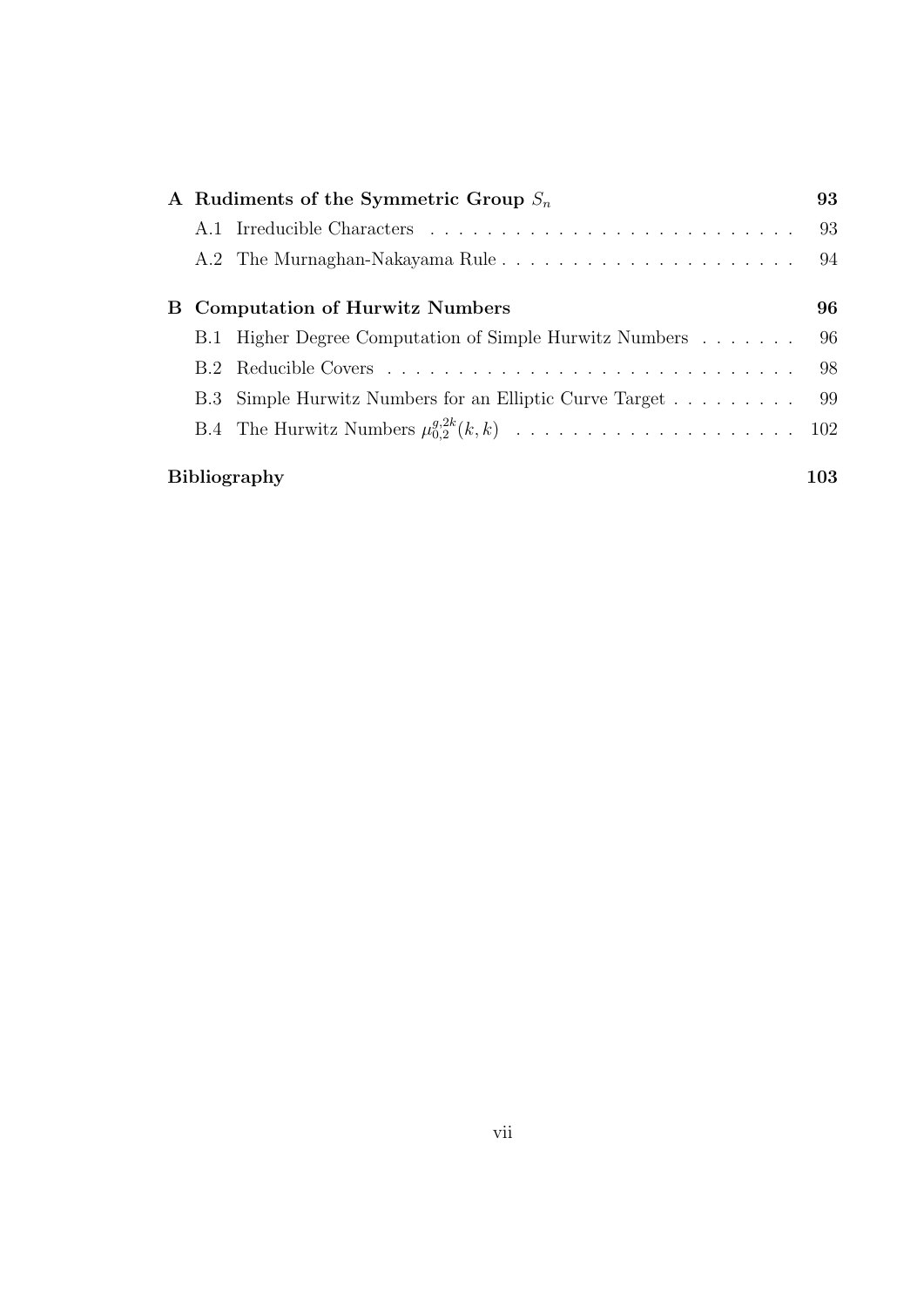# Chapter 1

# Introduction

Over the past two decades, the close interplay between mathematics and physics has been very fruitful, often leading to many far-reaching consequences in each discipline. A subject which encompasses such an intricate mixture of physics and mathematics is string theory. Aside from being the best candidate for the theory of quantum gravity, string theory has branched off many new and exciting ideas in mathematics. String theory would not, of course, have seen its success without all the important concurrent developments in mathematics. A general theme that runs through this thesis is to elucidate the aforementioned interplay between string theory and mathematics by investigating a few intriguing connections between the two fields of study. In this introductory chapter, we shall lay out some elementary concepts in topological string theory and discuss the relevant physical motivations that underlie the succeeding chapters.

Mathematical implications of string theory become most clear in the context of topological string theory, which consists of a two-dimensional "matter" topological field theory coupled to two-dimensional topological gravity. A very important and interesting fact is that two-dimensional topological gravity, which is associated to the algebraic topology of the suitably compactified moduli space  $\overline{M}_{g,n}$  of *n*-pointed, genusg Riemann surfaces, is but one of several equivalent formulations of two-dimensional quantum gravity [W3, W4]. In the matrix model approach, two-dimensional quantum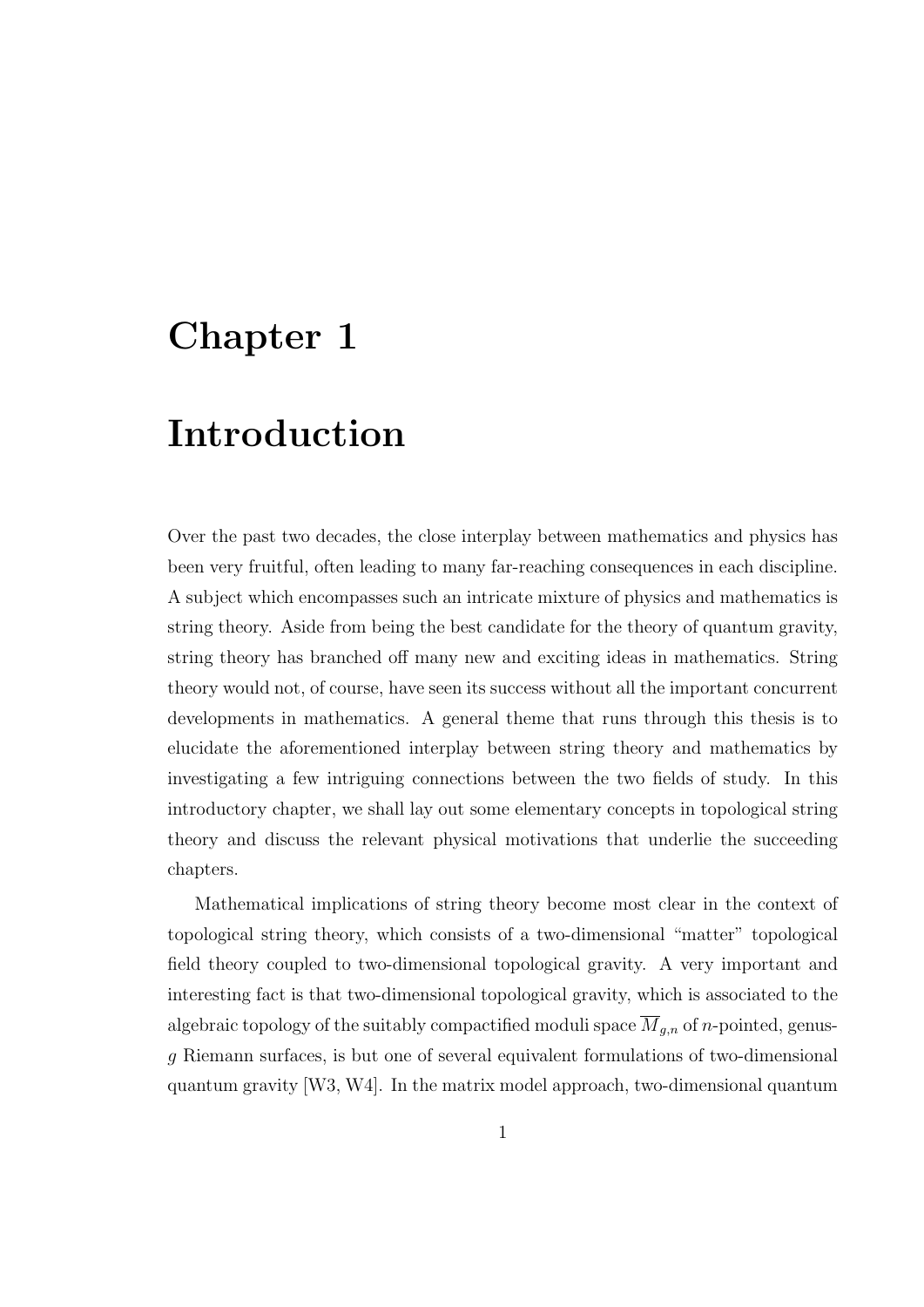gravity is studied by counting inequivalent triangulations of Riemann surfaces, and this formulation sometimes leads to complete solvability. The so-called "one matrix model," for example, is a solvable theory which is related to integrable hierarchies of the KdV-type.<sup>1</sup> Since correlation functions of topological gravity encode intersection numbers of cohomology classes of the moduli space  $\overline{M}_{a,n}$ , that topological gravity is proposed to be equivalent to the one matrix model has far-reaching mathematical consequences. In particular, it suggests that the intersection theory on the moduli space  $\overline{M}_{g,n}$  of stable curves<sup>2</sup> is governed by the KdV hierarchy, a conjecture originally put forth by E.Witten [W4].

As the stable intersection theory on  $\overline{M}_{g,n}$  had not been known to have any algebraic structure, Witten's conjecture came as a surprise. The conjecture was later proved by mathematician M.Kontsevich, who constructed a combinatorial model to study the intersection theory as sums of tri-valent graphs on Riemann surfaces. The tri-valent graphs were interpreted as Feynman diagrams that arose in a new matrix model, and the KdV equations were then derived by analyzing the matrix integral [Kont1]. The combinatorial formula that appears in Kontsevich's proof is, however, quite difficult to digest, and many mathematicians have tried to understand the proof using different approaches. Recently A.Okounkov and R.Pandharipande have used the enumeration problem of Hurwitz numbers to provide a new path between matrix models and the intersection theory on  $\overline{M}_{g,n}$  [OP].

# 1.1 Appearance of Hurwitz Numbers in Physics

The Hurwitz enumeration problem, which concerns counting the number of inequivalent branched covers of a compact connected Riemann surface by compact connected Riemann surfaces with specified ramifications, was first posed by Hurwitz more than 100 years ago [Hur], and has been receiving renewed interest recently. In fact, Hurwitz numbers arise naturally in topological string theories obtained by coupling topologi-

<sup>&</sup>lt;sup>1</sup>The N matrix model is related to the  $N^{th}$  generalized KdV hierarchy[W7].

<sup>&</sup>lt;sup>2</sup>The moduli space of stable curves is defined in  $\S1.2$ .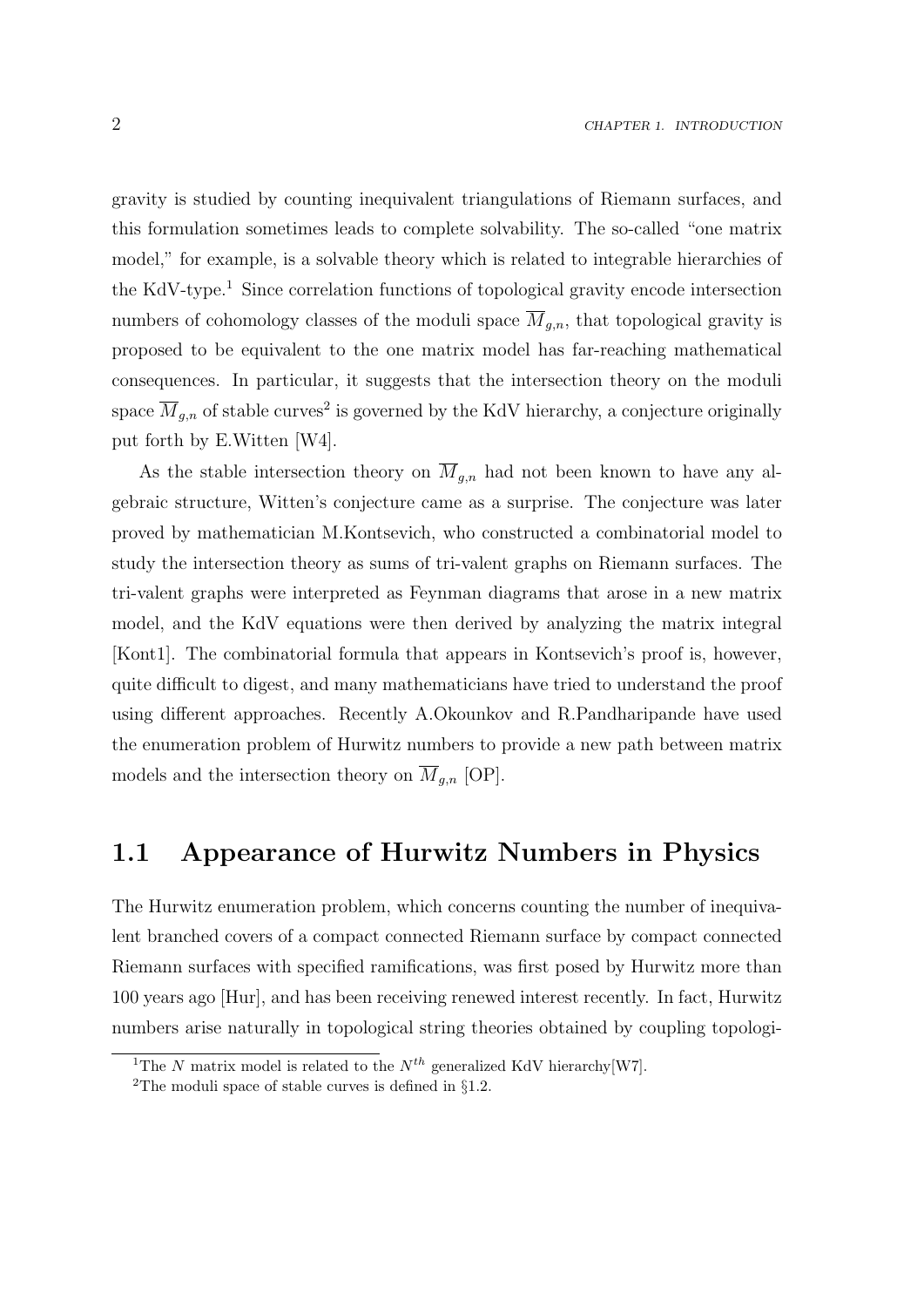cal sigma models [W1] to topological gravity. In Chapter 2 of this thesis, we compute all simple Hurwitz numbers  $\mu_{h,n}^{g,n}$ , which count the number of inequivalent degree-n branched covers of a genus- $h$  Riemann surface by genus- $g$  Riemann surfaces with no non-simple branch points, for arbitrary  $g$ ,  $h$ , and  $n$ . We also derive generating functions—which, in the case of  $h = 1$ , reproduce the partition function, the exponential of the free energy, of topological string theory with an elliptic curve target space—for the simple Hurwitz numbers  $\mu_{h,n}^{g,n}$ .

There is another physical motivation for studying the Hurwitz enumeration problem. Before the discovery of AdS/CFT correspondence [Mal, W8, GuKP] and holography [Su, tH], physicists were interested in finding a possible connection between a gauge theory in  $d$  dimensions and a string theory with a target space also of  $d$  dimensions. In particular, in two dimensions, there exists a rigorous connection between a two-dimensional gauge theory on a Riemann surface and a string theory with the same manifold as its target space. Recall that in two dimensions pure Yang-Mills theory has no propagating degrees of freedom and is locally trivial. But, if the theory is defined on a compact manifold, global geometry plays an important role and gives the theory nontrivial characters.

One of the remarkable things about the two-dimensional Yang-Mills theory is that it is exactly solvable. This fact was established by Migdal [Mig], Rusakov [Rus] and Witten [W5]. The first two authors used a renormalization group invariant lattice formulation, and Witten explained it in terms of localization of path integrals in topological Yang-Mills theory to a moduli space of classical configuration. Migdal and Rusakov showed that the partition function of the Euclidean  $SU(N)$  or  $U(N)$ Yang-Mills theory on a genus-h Riemann surface of area  $A$  can be expressed in terms of the group theory of the gauge group as follows:

$$
Z_{\scriptscriptstyle \rm YM_2}(h, \lambda A, N) = \int [\mathcal{D}A^\mu] e^{-S_{\scriptscriptstyle \rm YM}} = \sum_{R\in\mathscr{R}} (\text{dim}R)^{2-2h}\exp\left(\frac{-\lambda A}{2N}C_2(R)\right).
$$

Here,  $\lambda$  is the 't Hooft coupling related to the gauge coupling g by  $\lambda = g^2 N$ ,  $\Re$ denotes the set of all irreducible representations of the gauge group, and  $C_2(R)$  is the quadratic Casimir. Another breakthrough came in 1993 when D. Gross and W. Taylor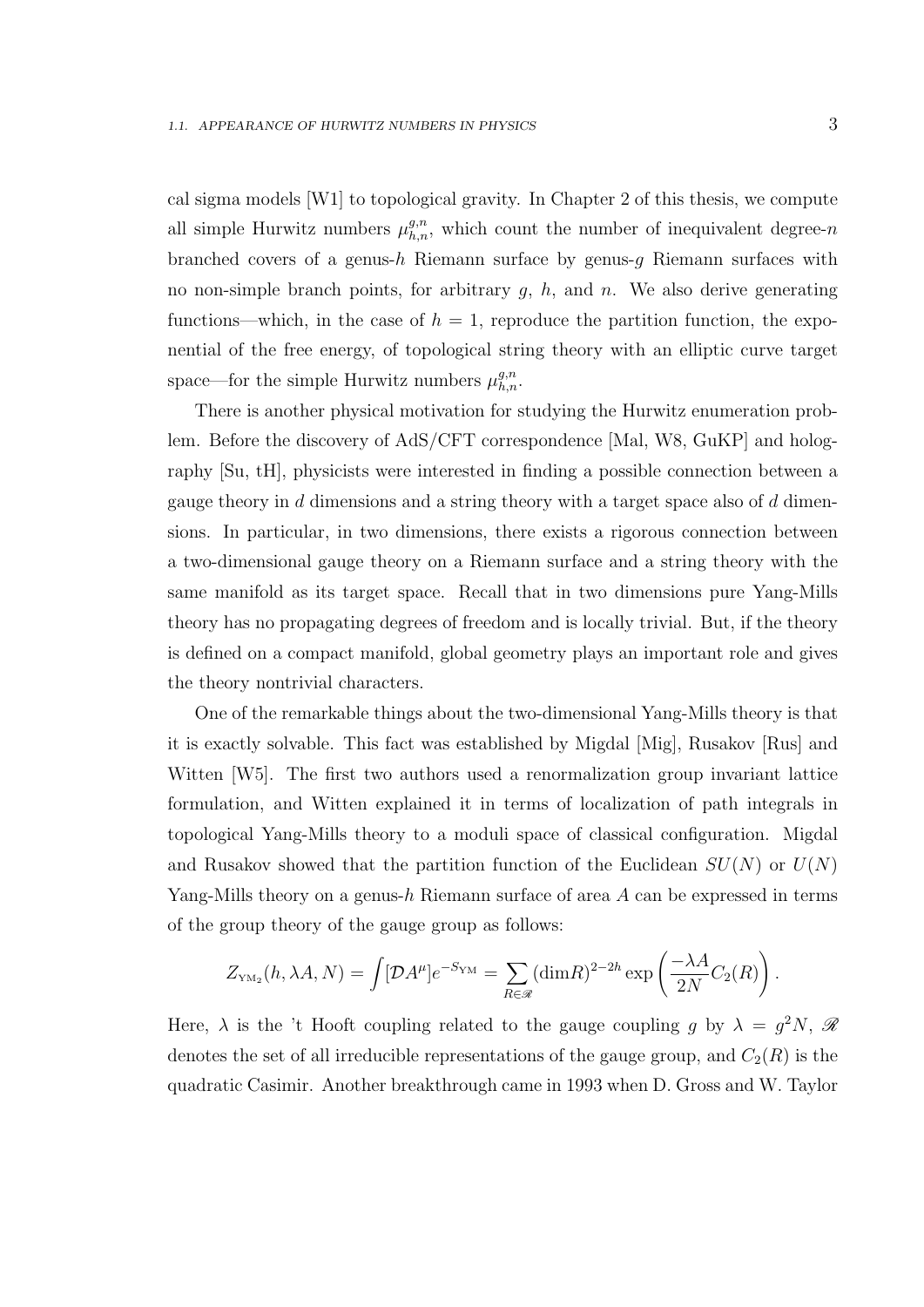explained how the  $1/N$  expansion of this expression can be given an interpretation as a string theory partition function to all orders in  $1/N$  [GroT]. More precisely, they expanded the free energy  $\mathscr{F} = \ln Z$  in powers of  $1/N$  and obtained

$$
\mathscr{F}=\sum_{g=0}^\infty N^{2-2g}\sum_{n=0}^\infty \sum_{i=0}^{2(g-1)-2n(h-1)}\omega_{g,h}^{n,i}e^{-\frac{n\lambda A}{2}}(\lambda A)^i.
$$

Furthermore, they showed that the coefficients  $\omega_{g,h}^{n,i}$ , up to normalization, in the expansion have a geometric interpretation of counting the number of topologically inequivalent maps from the source Riemann surface to the target Riemann surface, i.e. the Hurwitz numbers. The index  $n$  is interpreted as the winding number and the index i is supposed to specify the number of branch points. For i saturating the upper limit—which would give the Riemann-Hurwitz formula  $2(g-1) - 2n(h-1) = i$ , where *i* is the number of simple branch points— $\omega_{g,h}^{n,i}$  counts the number of topologically inequivalent simple branched covers. For smaller values of  $i$ , the corresponding covering maps have certain degenerations. It turns out that when the gauge group is  $U(N)$ , the non-vanishing coefficients are precisely the ones with the index i saturating the upper limit. And, therefore, the free energy of two-dimensional  $U(N)$  YM-theory encodes the number of branched covers of a Riemann surface by another Riemann surface.

# 1.2 Hodge Integrals and Topological String Theory

We have discussed in the previous section why physicists have recently become interested in the Hurwitz numbers. Before we elaborate further on this point, let us consider in parallel some of the mathematical motivations for examining anew the Hurwitz enumeration problem. One of the most fascinating results in this respect is that the Hurwitz numbers are closely related to the intersection theory on the moduli space of stable curves. As we mentioned before, the underlying physical theory in the latter case is topological gravity. In a topological string theory with a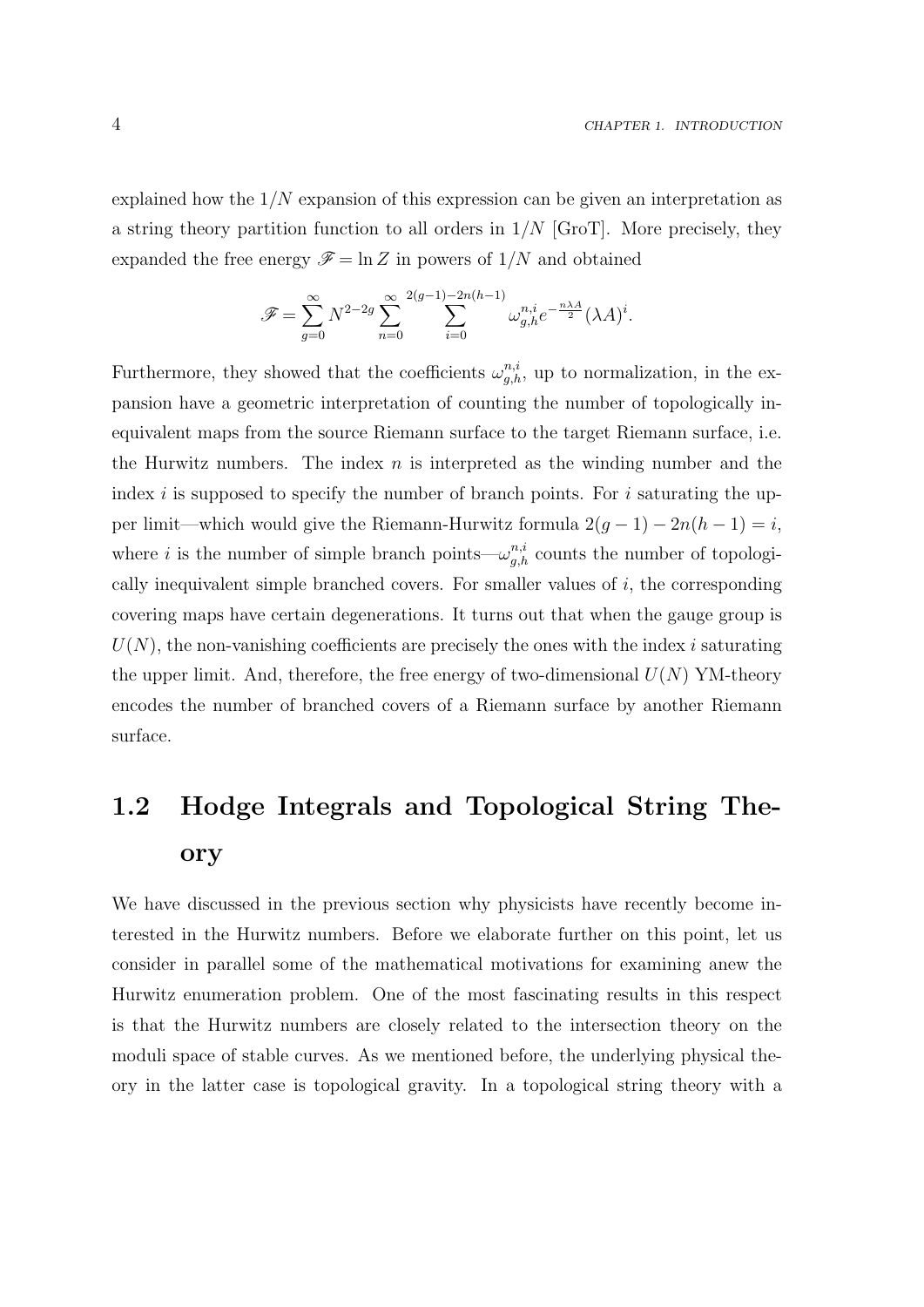target space X, the physical operators are the cohomology classes of X and their gravitational descendants. In particular, if one considers the pure topological gravity without coupling any matter topological sigma model, then the only observables are the gravitational descendants of the identity. We now briefly describe what they are in terms of mathematics.

A point in the moduli space  $\overline{M}_{g,n}$  corresponds to a projective, connected, nodal curve  $C_g$  of arithmetic genus g, with n distinct marked points  $\{p_1, \ldots, p_n\}$  which are nonsingular. In addition, it satisfies the stability condition  $2g - 2 + n > 0$ , which guarantees that there are no infinitesimal automorphisms fixing the marked points. For each marking i, there is an associated cotangent line bundle  $\mathscr{L}_i \to \overline{M}_{g,n}$  whose fiber over the point  $[C_g; p_1, \ldots, p_n] \in \overline{M}_{g,n}$  is  $T^*C_g(p_i)$ . Then, the observables in the pure topological gravity are the first Chern classes

$$
\psi_i = c_1(\mathscr{L}_i) \in H^2(\overline{M}_{g,n}, \mathbb{Q}).
$$

Therefore, for a Riemann surface with n marked points, there are n distinct  $\psi$ -classes. We can now restate Witten's conjecture as follows: Starting from the intersection

$$
\langle \tau_0 \tau_0 \tau_0 \rangle_0 := \int_{\overline{M}_{0,3}} \psi_1^0 \psi_2^0 \psi_3^0 = 1 \,,
$$

all other intersections of the  $\psi$ -classes

$$
\langle \tau_{k_1} \tau_{k_2} \cdots \tau_{k_n} \rangle_g := \int_{\overline{M}_{g,n}} \psi_1^{k_1} \cdots \psi_n^{k_n} , \qquad (1.2.1)
$$

where  $\sum_{i=1}^n k_i = 3g - 3 + n = \dim(\overline{M}_{g,n})$ , can be completely determined using the KdV equations and the so-called string equation.

To relate the Hurwitz numbers to the intersection theory on  $\overline{M}_{q,n}$ , we actually need to generalize the integral in (1.2.1) by considering a new class of objects; that is, in addition to the cotangent line bundles described above, we need to consider the Hodge bundle  $\mathbb{E} \to \overline{M}_{g,n}$ . The Hodge bundle is the rank-g vector bundle whose fiber over  $[C_g; p_1, \ldots, p_n]$  is  $H^0(C_g, \omega_{C_g})$ , spanned by g independent holomorphic 1-forms on  $C_g$ ,  $g > 1$ . The  $\lambda$ -classes are defined as  $\lambda_j = c_j(\mathbb{E})$ , the jth Chern class of  $\mathbb{E}$ , and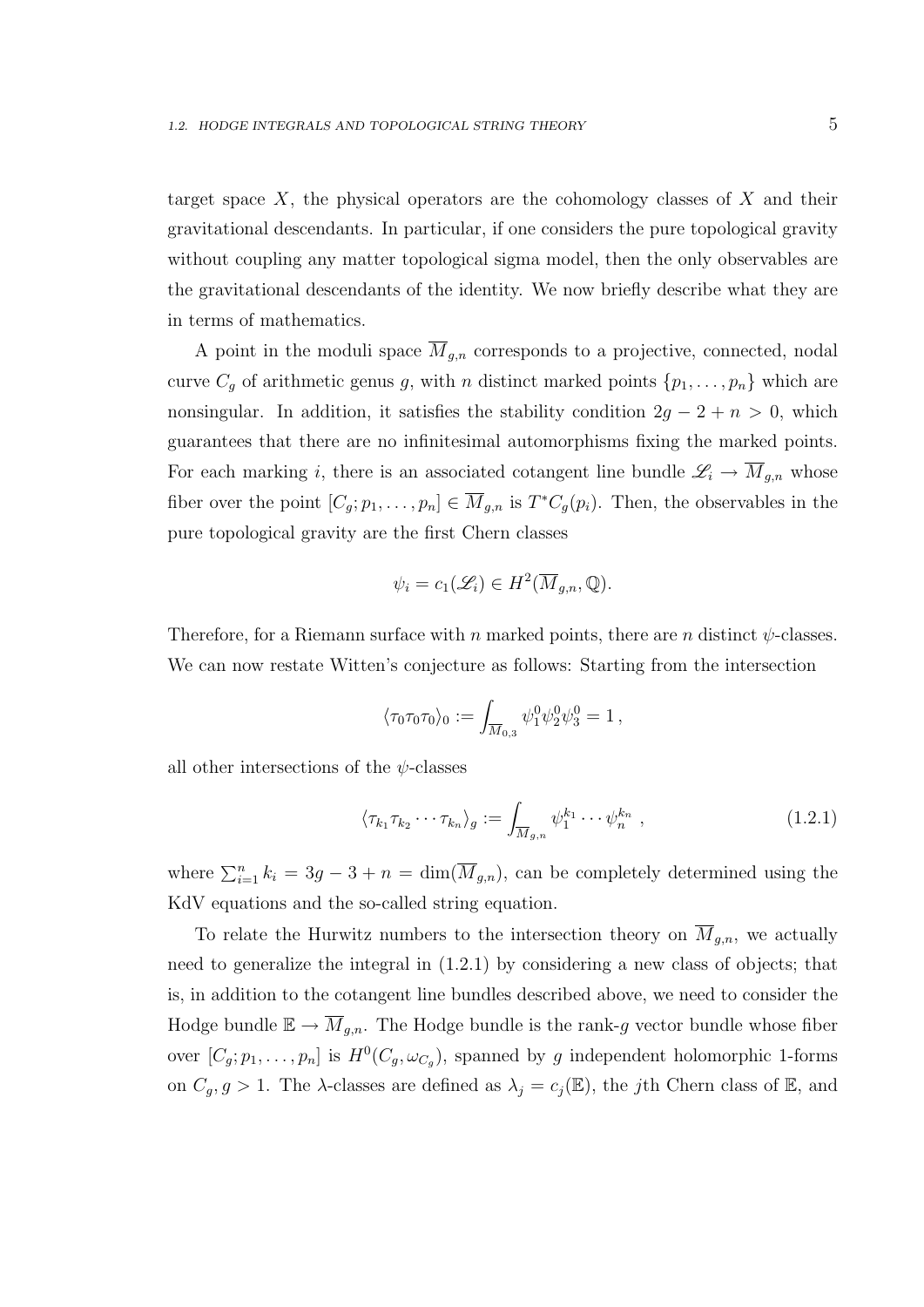a Hodge integral is an integral over  $\overline{M}_{g,n}$  of products of the  $\psi$  and  $\lambda$  classes<sup>3</sup>.

So far we have not said anything to motivate studying Hodge integrals. Let us now try to fill in this gap. The importance of Hodge integrals is most apparent in Gromov-Witten theory, which is a study of intersection theory on the moduli space  $\overline{M}_{g,n}(X)$  of stable maps. Physically, Gromov-Witten theory corresponds to coupling a topological sigma model with target space  $X$  to topological gravity. If  $X = \{pt\}$ , then  $\overline{M}_{g,n}(X)$  is naturally isomorphic to  $\overline{M}_{g,n}$  and we end up with pure topological gravity. In Gromov-Witten theory the virtual localization formula of T.Graber and R.Pandharipande in [GraP] reduces the computation of intersection numbers on  $\overline{M}_{g,n}(X)$  to explicit graphical sums involving only Hodge integrals over  $\overline{M}_{g,n}$ . Moreover, if the stable map to the target X has degree zero, the so-called Gromov-Witten invariants of X are given by the classical cohomology ring of X and Hodge integrals over  $\overline{M}_{q,n}$ .

Let us now consider a specific example in topological string theory that demonstrates the importance of Hodge integrals. In [FabP1] C.Faber and R.Pandharipande have derived the following generating function for Hodge integrals:

$$
F(t,k) := 1 + \sum_{g \ge 1} t^{2g} \sum_{i=0}^{g} k^i \int_{\overline{M}_{g,1}} \psi^{2g-2+i} \lambda_{g-i} = \left(\frac{t/2}{\sin(t/2)}\right)^{k+1}, \quad (1.2.2)
$$

where t and k are some formal parameters. This generating function  $F(t, k)$  has a direct application in string theory. For instance, consider the topological A-model on the local Calabi-Yau manifold  $\mathcal{O}_{\mathbf{P}^1}(-1) \oplus \mathcal{O}_{\mathbf{P}^1}(-1)$ . Its free energy has an expansion of the form

$$
\mathscr{F}_g=\int_{\overline{M}_{g,0}}\lambda_{g-1}^3+\sum_{n=1}^\infty C(g,n)e^{-n\hat{t}},
$$

where  $\hat{t}$  is the Kähler parameter of the fixed rational curve, i.e. the base  $\mathbf{P}^1$ , and the quantities  $C(g, n)$  are given by degree-n multiple covers of that fixed  $\mathbf{P}^1$ . For  $n \geq 1$ , the genus-0 answer was obtained in [AsM, CdGP] to be

$$
C(0,n) = \frac{1}{n^3},
$$

<sup>&</sup>lt;sup>3</sup>The total degree of these cohomology elements should equal the dimension  $3q - 3 + n$  of the moduli space  $\overline{M}_{q,n}$ .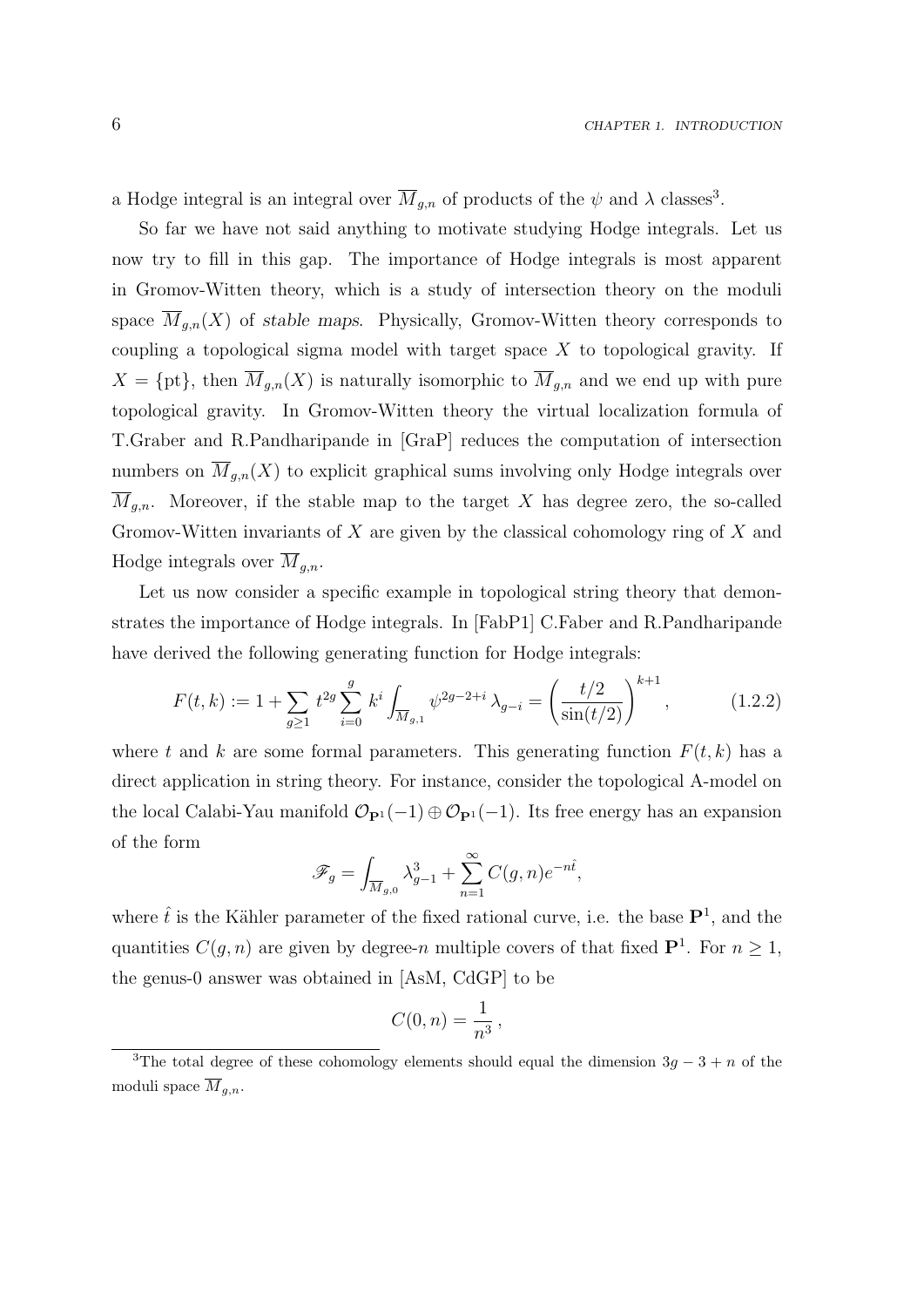whereas the genus-1 answer

$$
C(1, n) = \frac{1}{12n}
$$

was independently obtained by mathematicians [GraP] and physicists [BerCOV]. A significant progress in this line of research was made when C.Faber and R.Pandharipande [FabP1] used the method of virtual localization [Kont2, GraP] to show that, for all  $g > 1$ ,  $C(g, n)$  are given by the expression

$$
C(g,n) = n^{2g-3} \sum_{\substack{g_1+g_2=g\\ g_1,g_2\geq 0}} \left( \int_{\overline{M}_{g_1,1}} \psi_1^{2g_1-2} \lambda_{g_1} \int_{\overline{M}_{g_2,1}} \psi_1^{2g_2-2} \lambda_{g_2} \right),
$$

which can be evaluated using the Hodge integral generating function  $F(t, 0)$  in (1.2.2). After expressing the right hand side of  $(1.2.2)$  in terms of Bernoulli numbers  $B_n$ , Faber and Pandharipande showed that

$$
C(g,n) = \frac{|B_{2g}|n^{2g-3}}{2g(2g-2)!}.
$$

Inspired by the impressive usefulness of Faber and Pandharipande's generating function  $F(t, k)$  for Hodge integrals, we have extended their result and obtained a generating function for Hodge integrals over the moduli space  $M_{q,2}$ . This work is described in detail in Chapter 2 of this thesis. We only mention here that we use the idea of T.Ekedahl, S.Lando, M.Shapiro and A.Vainshtein [ELSV] which relates the Hurwitz numbers to Hodge integrals. After first obtaining a generating function for appropriate Hurwitz numbers, we then find a closed-form generating function for the Hodge integrals over  $\overline{M}_{q,2}$ .

# 1.3 Frobenius Structures of 2-Dimensional Topological Field Theories

Topological field theories have well-defined properties which can be formulated as axioms. In particular, in two-dimensional topological field theories, a beautiful underlying structure emerges from the axiomatic approach of M.Atiyah, in which one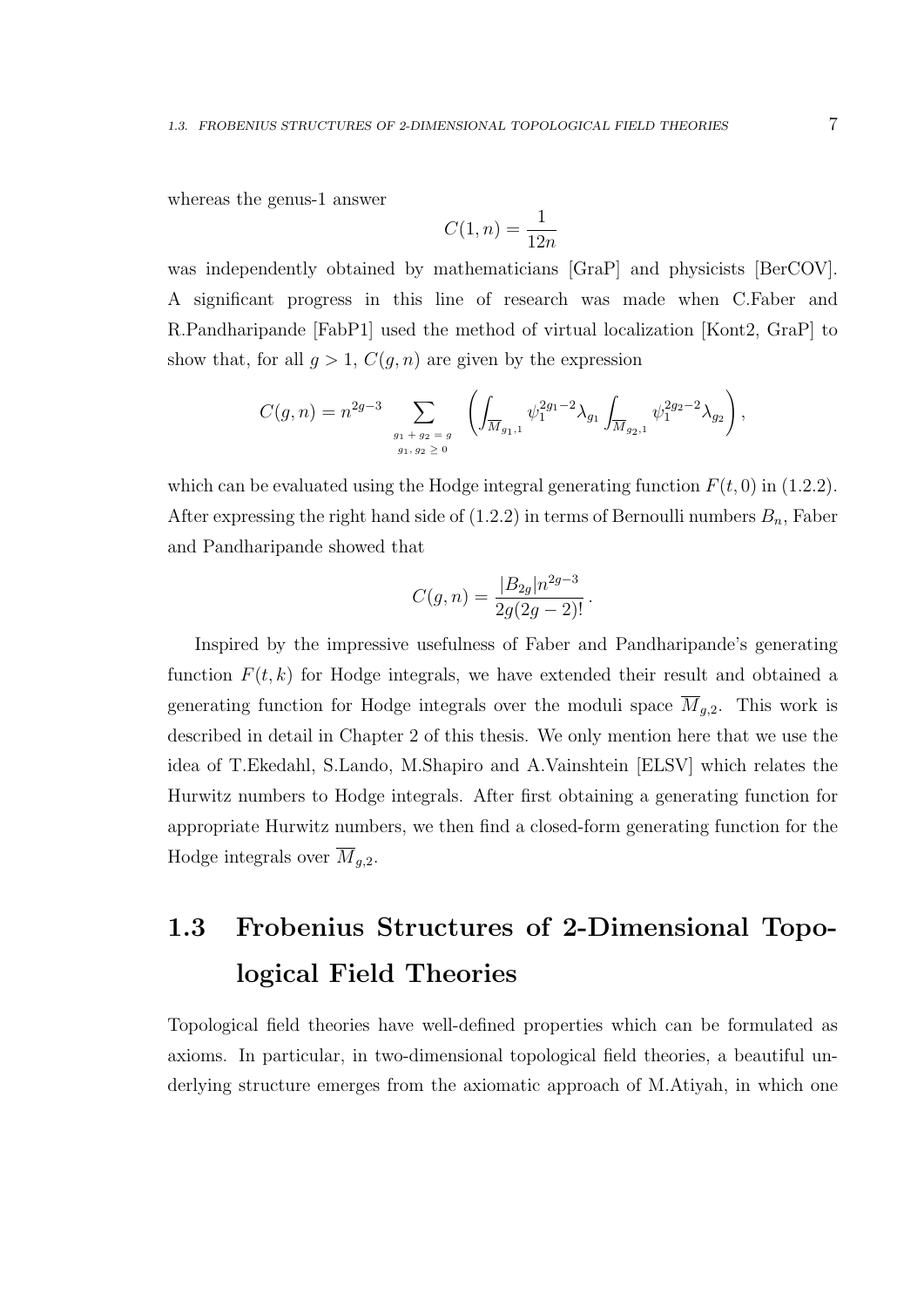associates a Hilbert space to a connected boundary component and certain operations to cobordisms [At]. One very important result of such constructions is that in two-dimensional topological field theories—whose necessary data are encoded in the genus-0 surface with one, two or three holes—the Hilbert space  $\mathscr H$  associated to a circle carries an algebra structure. More precisely, the algebra structure is that of a commutative Frobenius algebra, which is defined as follows:

**Definition 1.1 (Frobenius Algebra)** Let  $(\mathcal{A}, *)$  be a commutative, associative algebra with a unit 1. If there exists a non-degenerate inner product  $\langle \cdot, \cdot \rangle$  on A, such that

$$
\langle a \ast b, c \rangle = \langle a, b \ast c \rangle \tag{1.3.3}
$$

for all  $a, b, c \in \mathscr{A}$ , then  $(\mathscr{A}, *)$  is called a commutative Frobenius algebra.

The disk gives a unit 1 of the algebra, and the cylinder gives the non-degenerate inner product  $\langle \cdot, \cdot \rangle$  on  $\mathcal{H}$ . The sphere with three holes gives rise to a bilinear map

$$
\mathscr{H}\otimes\mathscr{H}\to\mathscr{H},
$$

which gives the product  $*$  on  $H$ . Moreover, it follows from the axioms of topological field theory that the product  $*$  is commutative and associative, and that  $(1.3.3)$  is satisfied.

Let  $\{\mathcal{O}^{(0)}\}$  denote the set of local physical observables, which can be taken as operator-valued zero-forms on the domain manifold M. Topological invariance of the theory then implies that  $\{O^{(0)}\}$  are in fact closed up to BRST commutators, that is

$$
d\mathcal{O}^{(0)} = \{Q, \mathcal{O}^{(1)}\},\
$$

where Q is a BRST symmetry generator. The above equation, in turn, implies that  $\mathcal{O}^{(1)}$  is an operator-valued one-form on M that is BRST-invariant up to an exact form. Hence one can now construct a new class of non-local physical observables as

$$
\int_{C_1} \mathcal{O}^{(1)}(x),
$$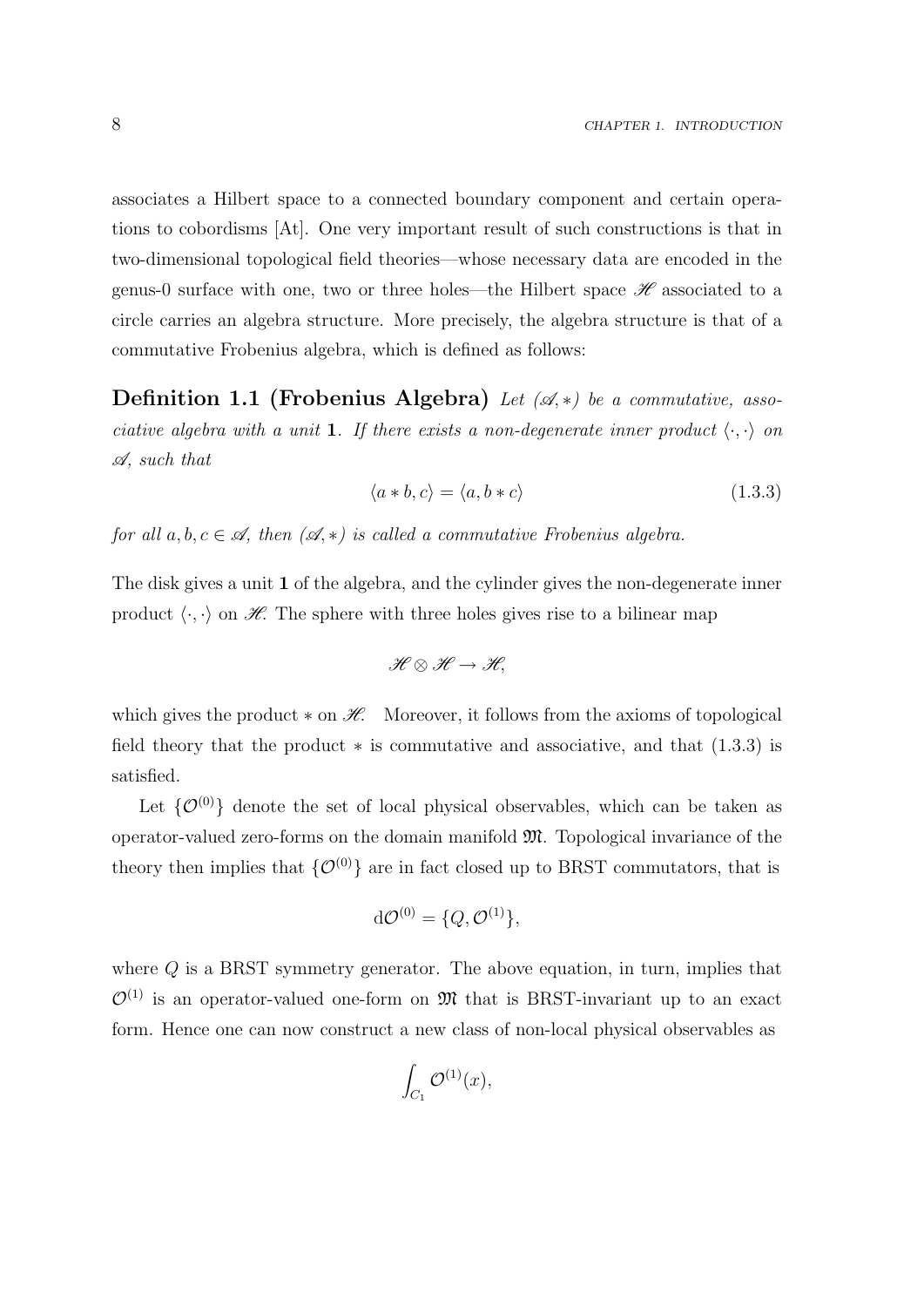where  $C_1$  is a one-dimensional closed submanifold of  $\mathfrak{M}$ . Topological invariance further implies the descent equations

$$
\mathrm{d}\mathcal{O}^{(k)} = \{Q, \mathcal{O}^{(k+1)}\}
$$

for  $1 \leq k \leq \dim(\mathfrak{M}) - 1$ , and  $\mathcal{O}^{(k)}$  can be given a similar interpretation as above. In particular, one can construct a non-local physical observable

$$
\int_{C_k} \mathcal{O}^{(k)}(x)
$$

for  $C_k \in H_k(\mathfrak{M})$ .

Let us now restrict our attention to the case where the domain manifold  $\mathfrak{M}$  is a Riemann surface  $\Sigma_g$ . A very important class of non-local observables in this case takes the form

$$
\int_{\Sigma_g} \mathcal{O}^{(2)}(x),
$$

and they can be used to perturb the two-dimensional topological field theory by modifying the action as

$$
S \mapsto S - \sum_{\alpha} t^{\alpha} \int_{\Sigma_g} \mathcal{O}_{\alpha}^{(2)}.
$$

Such a perturbation preserves the topological invariance [DiVV], and therefore the coupling constants  $t^{\alpha}$  parametrize a family of two-dimensional topological field theories; that is,  $t^{\alpha}$  are coordinates on the parameter space of two-dimensional topological field theories. Another important fact is that the perturbed algebra  $\mathcal{H}_t$  still has a Frobenius algebra structure. The associativity of the product on  $\mathcal{H}_t$  is equivalent to the fact that the free energy  $\mathscr{F}_g(t)$  of the two-dimensional topological field theory satisfies a very complicated system of differential equations, often called the WDVV equations after their discovery in [W3, DiVV].

In a topological sigma model with target space X, the Hilbert space  $\mathscr H$  is isomorphic to  $H^*(X,\mathbb{C})$  as a vector space and the product  $*$  is identified with the quantum cup product ◦. Quantum cohomology is an important subject that arises in the mathematical formulation of mirror symmetry, and is defined using the genus-zero Gromov-Witten invariants, which, as we have mentioned before, are closely related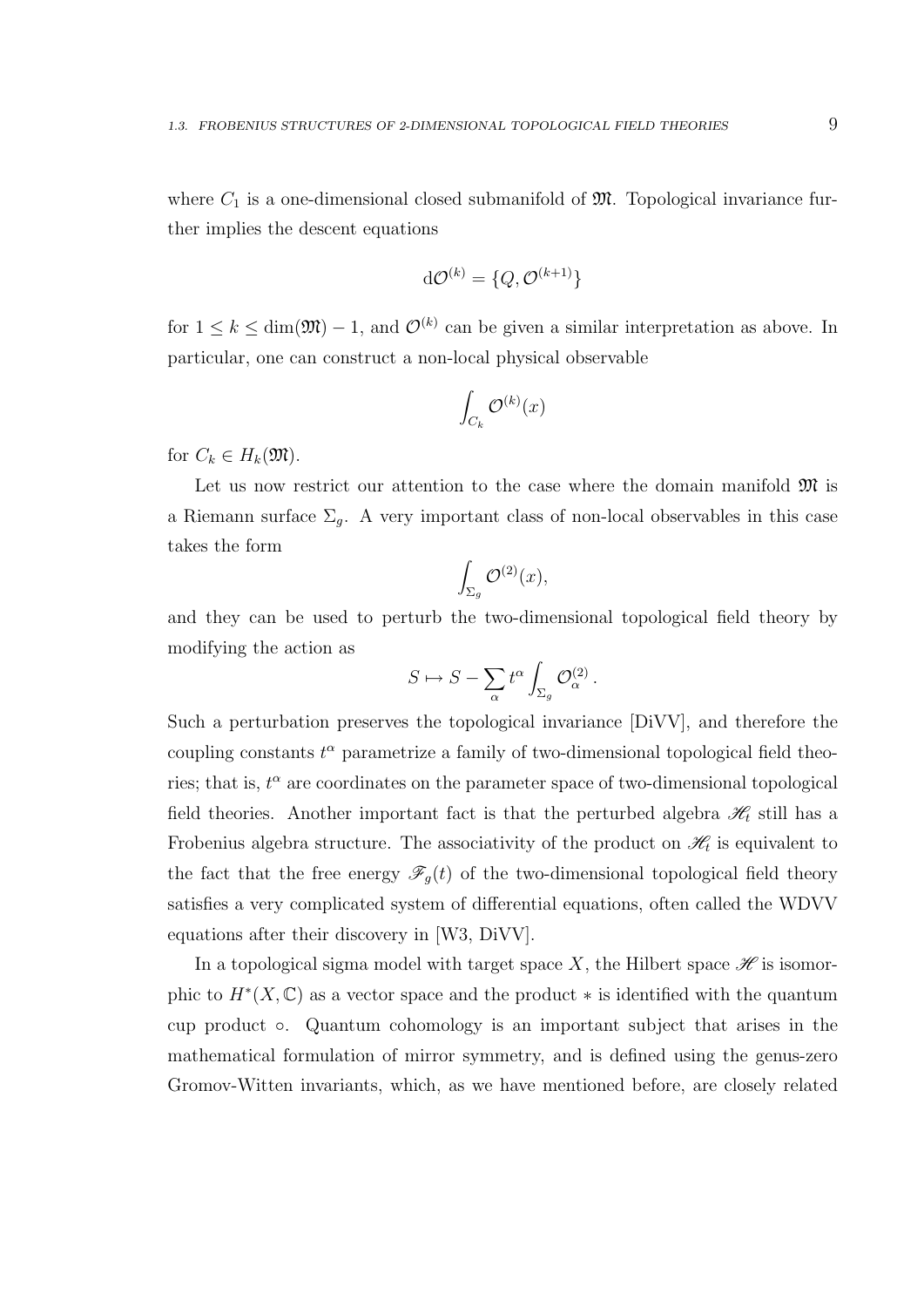to topological sigma models. The associativity of the quantum cup product  $\circ$  is equivalent to the condition that the genus-zero Gromov-Witten potential, a generating function for the genus-zero Gromov-Witten invariants, satisfies the WDVV equations. In the context of topological field theory, the genus- $q$  Gromov-Witten potential is identified with the genus-g free energy  $\mathscr{F}_g(t)$ , which is defined as follows: Let  $f_*[\Sigma_g] = \beta \in H_2(X)$ , where f is a holomorphic map  $f : \Sigma_g \to X$ . Then,

$$
\mathscr{F}_g(t) := \sum_{\beta} \langle \exp \sum_{\alpha} t^{\alpha} \int_{\Sigma_g} \mathcal{O}_{\alpha}^{(2)} \rangle_{g,\beta},
$$

where  $\mathcal{O}_{\alpha}^{(2)}$  is a  $H^*(X,\mathbb{C})$ -valued two-form on  $\Sigma_g$ .

Recently a remarkable conjecture was put forth by A.Givental regarding the Gromov-Witten potentials of semisimple Frobenius manifolds<sup>4</sup> [Giv2]. Givental's conjecture expresses higher genus Gromov-Witten invariants in terms of the genus-0 data and the intersection theory on the moduli space  $\overline{M}_{g,n}$  of stable curves. In Chapter 3 of this thesis, we investigate the conjecture in the case of a complex projective line, whose cohomology  $H^*(\mathbf{P}^1, \mathbb{C})$  is, when viewed as a super-manifold, a semisimple Frobenius manifold. Although we are not able to prove Givental's conjecture, we do make some simple checks supporting his conjecture.

# 1.4 String Instanton Amplitudes from Algebraic Geometry

A supersymmetric non-linear  $\sigma$ -model whose target space is a Kähler manifold has an extended  $\mathcal{N} = 2$  supersymmetry, of which the extra supersymmetry generator is constructed from the complex structure of the Kähler manifold. Of particular interest to string theorists is the case where the source manifold is a Riemann surface  $\Sigma$  and the target manifold  $X$  is a Calabi-Yau manifold, which of course is Kähler. It is well-known that an  $\mathcal{N} = 2$  supersymmetric non-linear  $\sigma$ -model with maps  $\phi : \Sigma \to X$ 

<sup>&</sup>lt;sup>4</sup>The definition of Frobenius manifold is given in  $\S 3.1.1$ .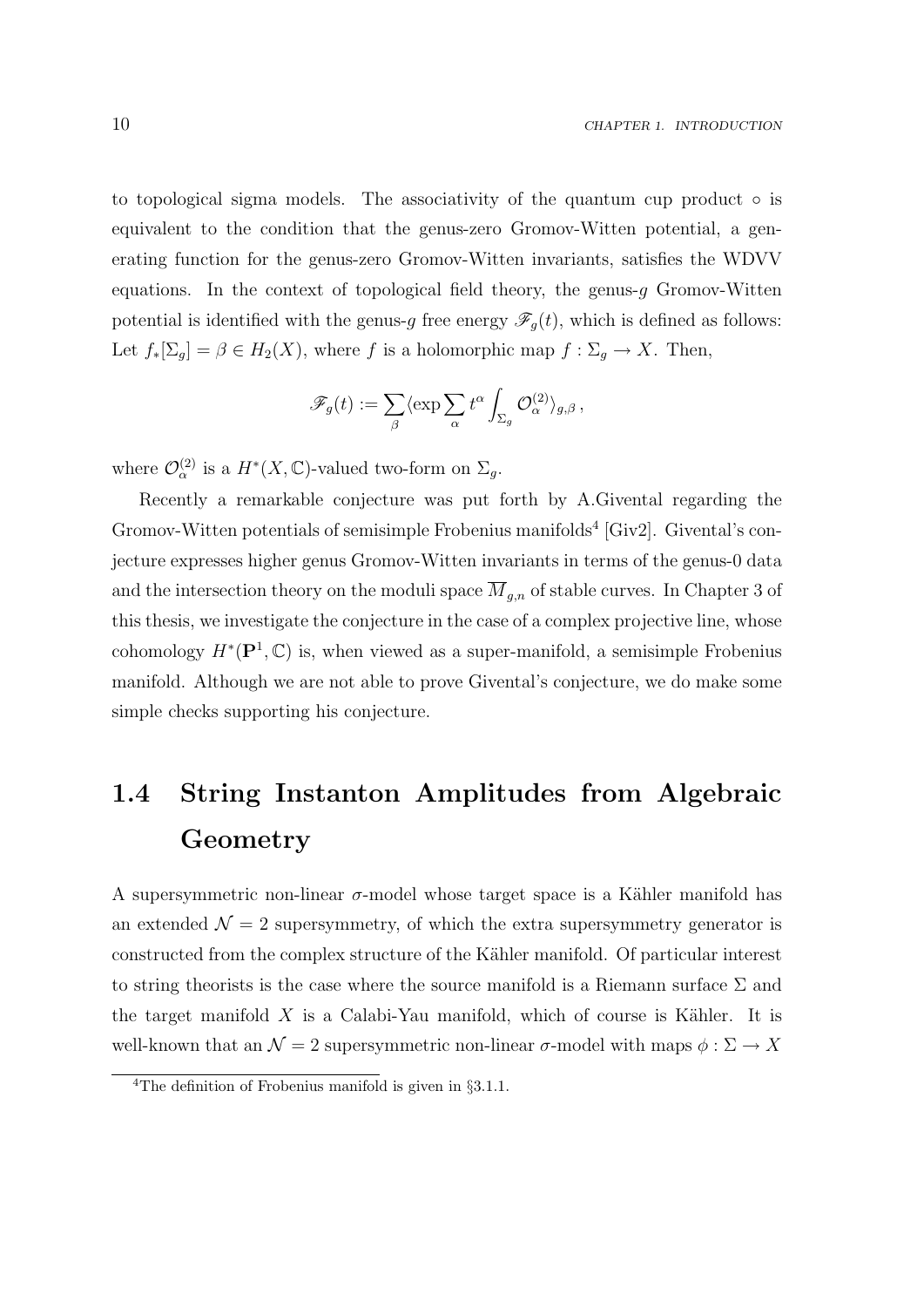can be twisted<sup>5</sup> in two inequivalent ways to yield a pair of topological field theories, often called the A-model and the B-model. Furthermore, under mirror symmetry, the A-model and the B-model of X are related to the B-model and the A-model, respectively, of the mirror manifold (See [W6] for a very clear exposition on this point).

The twisted theories have many intriguing properties, one of which is that physical answers can be obtained purely from geometrical considerations. In the parent untwisted theories, it follows from the non-renormalization theorems of  $\mathcal{N}=2$  supersymmetry that certain correlation functions do not get corrected from their classical values to all orders in perturbation theory. One of the important results of twisting is that the twisted theories focus on these special correlation functions. For example, the correlation functions in the A-model are topological invariants of the target manifold X, and they receive only non-perturbative corrections from world sheet instantons, which are characterized by the holomorphic maps

$$
\partial_{\bar{z}}\phi^i=0=\partial_z\phi^{\bar{i}}
$$

minimizing the bosonic part of the  $\sigma$ -model action. Instanton amplitudes in the Amodel also admit a geometrical interpretation, this time as intersection numbers on the space of maps, and it is in this context that mathematical implications become most transparent. As briefly mentioned before, the study of the intersection theory on the moduli space of stable maps is the subject of Gromov-Witten theory. In §3.1.2 we will define the so-called Gromov-Witten invariants that arise in the theory.

Various closed string instanton amplitudes have been computed from the algebrogeometric point of view. As already discussed in §1.2, a concrete example, in which the usefulness of algebraic geometry is manifest, is the problem of multiple covers of a fixed rational curve  $\mathbf{P}^1$  with the normal bundle  $\mathcal{O}_{\mathbf{P}^1}(-1) \oplus \mathcal{O}_{\mathbf{P}^1}(-1)$ . In that case, using the method of virtual localization and the generating function for Hodge integrals obtained by Faber and Pandharipande, one can completely solve the multiple

<sup>&</sup>lt;sup>5</sup>Physically, twisting involves changing the spins of the quantum fields and performing a projection on the Hilbert space.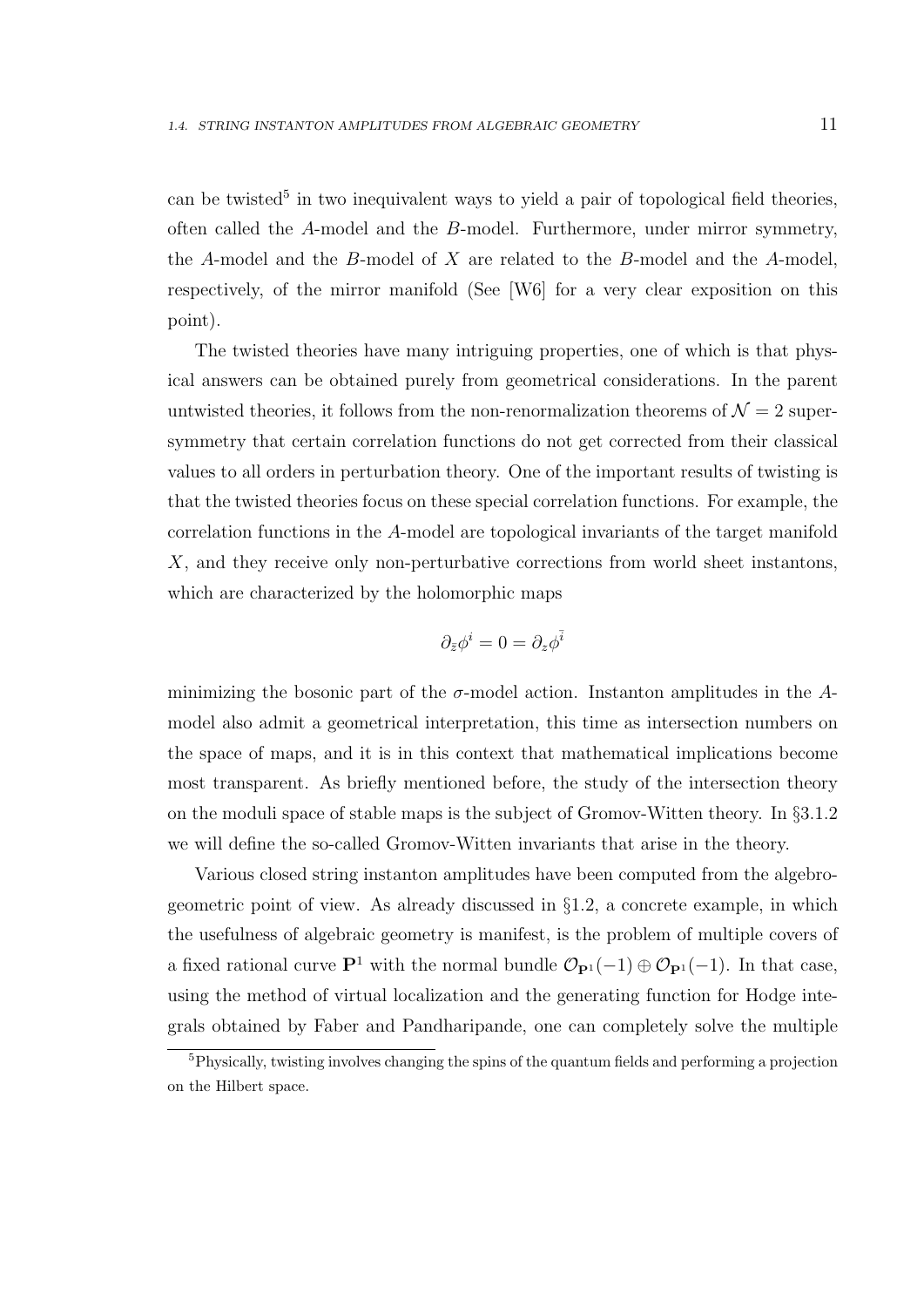cover problem. There are many equally impressive results in the link between topological closed string theories and intersection theories on moduli spaces. One of the factors responsible for the emergence of such a beautiful link is the recent advances in mathematics regarding Gromov-Witten theory. When one tries, however, to extend the picture to topological open string theories, one immediately faces the lack of complementary development in mathematics for studying maps between manifolds with boundaries.

In [LS] J.Li and the present author try to narrow the gap between topological open string theories and intersection theories on moduli spaces<sup>6</sup>. In the paper we show how topological open string theory amplitudes can be computed by using relative stable morphisms in the algebraic category. We achieve our goal by explicitly working through an example which has been previously considered by Ooguri and Vafa from the point of view of physics. In fact, the example is a variant of the multiple cover problem mentioned above. By using the method of virtual localization, we successfully reproduce Ooguri and Vafa's results for multiple covers of a holomorphic disc, whose boundary lies in a Lagrangian submanifold of a Calabi-Yau 3-fold, by Riemann surfaces with arbitrary genus and number of boundary components. In particular we show that, in the case we consider, there are no open string instantons with more than one boundary component ending on the Lagrangian submanifold. In [LS] we define the moduli space of relative stable morphisms, investigate the obstruction theory of the moduli space, and describe how multiple covers of a holomorphic disc can be viewed as a problem regarding relative stable morphisms. In Chapter 4 of this thesis, we will discuss in detail the computational part of that paper.

(Remark: Chapters 2, 3 and 4 of this thesis are based on the preprints [MSS], [SS] and [LS], respectively. The present author was intimately involved with each joint research.)

 $6$ From a different perspective, Katz and Liu also address the same problem in [KL].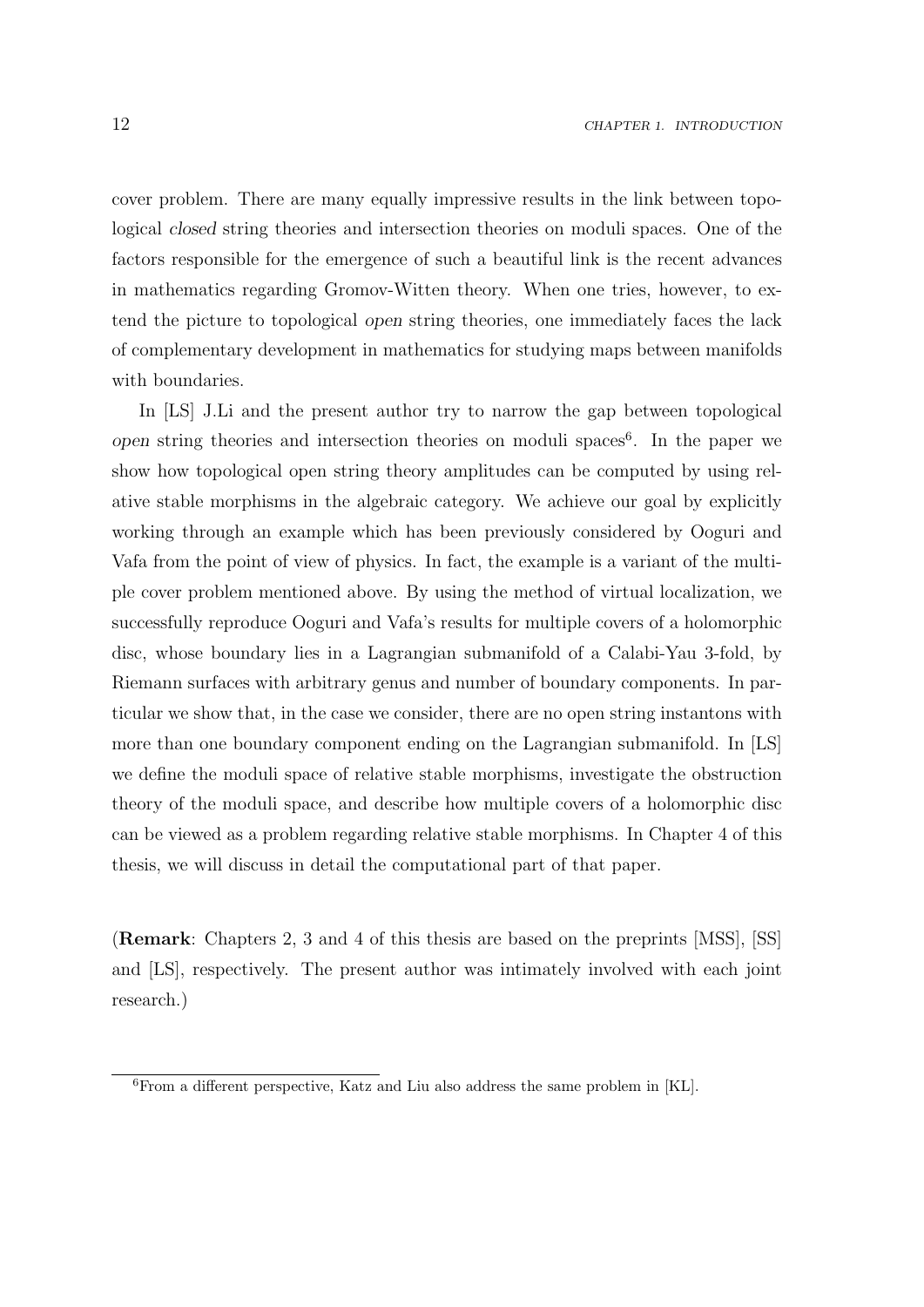# Chapter 2

# The Hurwitz Enumeration Problem and Hodge Integrals

In this chapter, we use algebraic methods to compute the simple Hurwitz numbers for arbitrary source and target Riemann surfaces. In the case of an elliptic curve target space, we reproduce the results previously obtained by string theorists. Motivated by the Gromov-Witten potentials, we find a general generating function for the simple Hurwitz numbers in terms of the representation theory of the symmetric group  $S_n$ . We also find a generating function for Hodge integrals on the moduli space  $\overline{M}_{g,2}$  of genus- $g$  stable curves with two marked points, similar to that found by Faber and Pandharipande [FabP1] for the case of one marked point.

# 2.1 Introduction

Many classical problems in enumerative geometry have been receiving renewed interests in recent years, the main reason being that they can be translated into the modern language of Gromov-Witten theory and, moreover, that they can be consequently solved. One such classical problem which has been under recent active investigation is the Hurwitz enumeration problem of branched covers. Let  $\Sigma_g$  be a compact connected Riemann surface of genus g, and  $\Sigma_h$  a compact connected Rie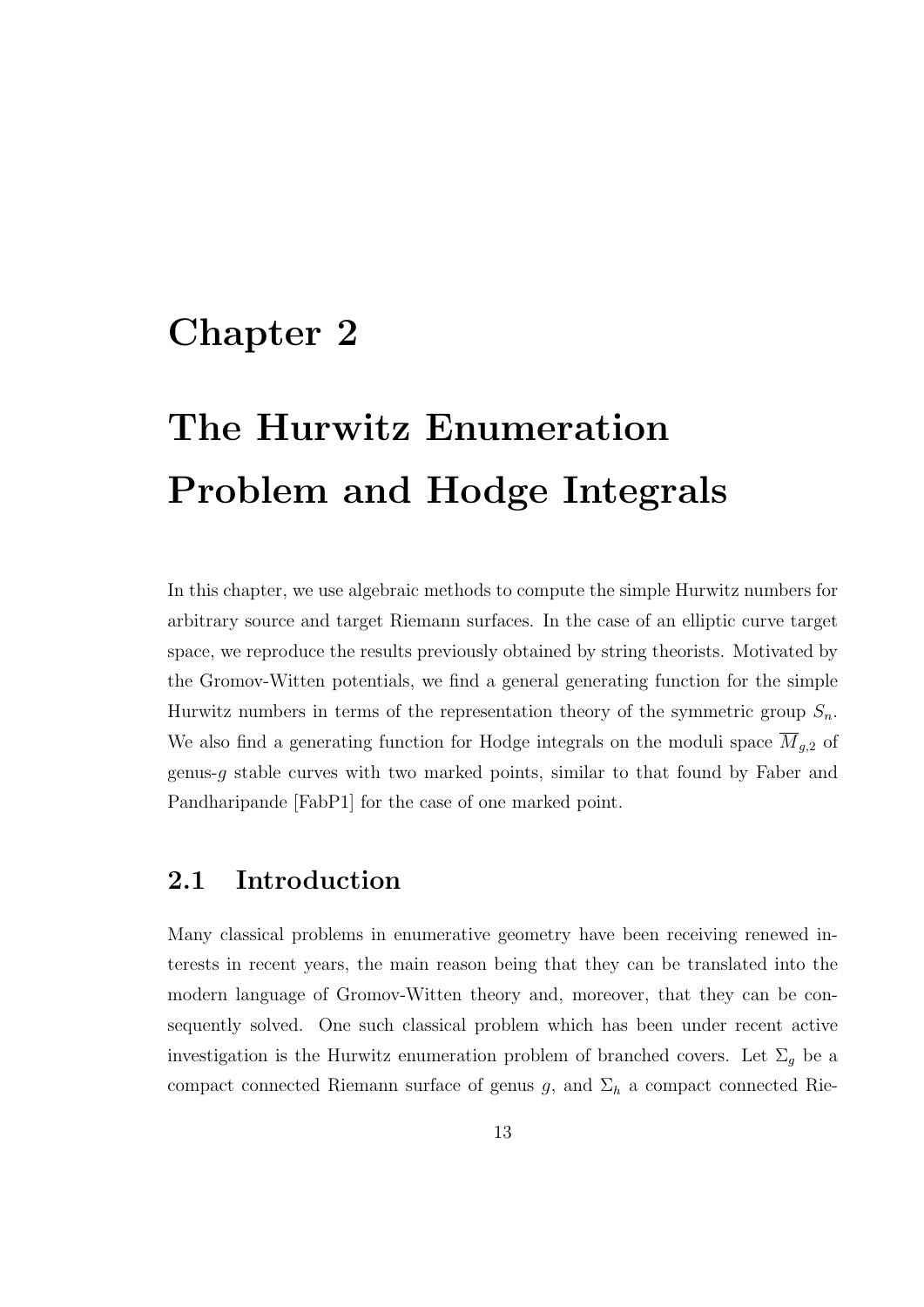mann surface of genus h. Here,  $g \ge h \ge 0$ . A degree-n branched covering of  $\Sigma_h$  by  $\Sigma_g$  is a non-constant holomorphic map  $f: \Sigma_g \to \Sigma_h$  such that  $|f^{-1}(q)| = n$  for all  $q \in \Sigma_h$  except for a finite number of points called branch points. A branched covering f is called almost simple if  $|f^{-1}(p)| = n - 1$  for each branch point, with the possible exception of one degenerate point, often denoted by  $\infty \in \Sigma_h$ . The ramification type of that special degenerate point's pre-images are specified by an ordered partition  $\alpha$ of the degree n of the covering. Let  $\alpha = (\alpha_1, \ldots, \alpha_w)$  be such an ordered partition of n, denoted by  $\alpha \vdash n$ , of length  $\ell(\alpha) = w$ . Then, the number r of simple branch points is determined by the Riemann-Hurwitz formula to be:

$$
r = (1 - 2h)n + w + 2g - 2,
$$
\n(2.1.1)

where q and  $h$  are the genera of the source and the target Riemann surfaces, respectively. Two branched coverings  $f_1$  and  $f_2$  are said to be equivalent if there exists a homeomorphism  $\phi : \Sigma_g \to \Sigma_g$  such that  $f_2 = f_1 \circ \phi$ . We define  $\mu_{h,w}^{g,n}(\alpha)$  to be the number of inequivalent, almost simple, degree-n branched covering of  $\Sigma_h$  by  $\Sigma_g$  with ramification type  $\alpha = (\alpha_1, \dots, \alpha_w)$ . The problem of determining  $\mu_{h,w}^{g,n}(\alpha)$  is the Hurwitz enumeration problem. Many mathematicians and physicists have contributed to determining  $\mu_{h,w}^{g,n}(\alpha)$  explicitly, and we here list some of their works:

| Mathematicians                               | Cases Considered              |
|----------------------------------------------|-------------------------------|
| J. Dénes (1959) [De]                         | $q = h = 0; \ell(\alpha) = 1$ |
| V.I. Arnol'd (1996) [Ar]                     | $q = h = 0; \ell(\alpha) = 2$ |
| I. Goulden & D. Jackson $(1997-1999)$ [GouJ] | $q=0,1,2; h=0$                |
| R. Vakil (1998) [V]                          | $q=0,1; h=0$                  |
|                                              |                               |

| Physicists                             | Cases Considered                          |
|----------------------------------------|-------------------------------------------|
| R. Rudd (1994) [Rud]                   | $g = 1, \ldots, 8; h = 1; \alpha = (1^n)$ |
| M. Crescimanno & W. Taylor (1995) [CT] | $q = h = 0; \alpha = (1^n)$               |

In the first part of this chapter, we mostly restrict ourselves to simple Hurwitz numbers  $\mu_{h,n}^{g,n}(1^n)$ , for which there is no ramification over  $\infty$ . Hurwitz numbers appear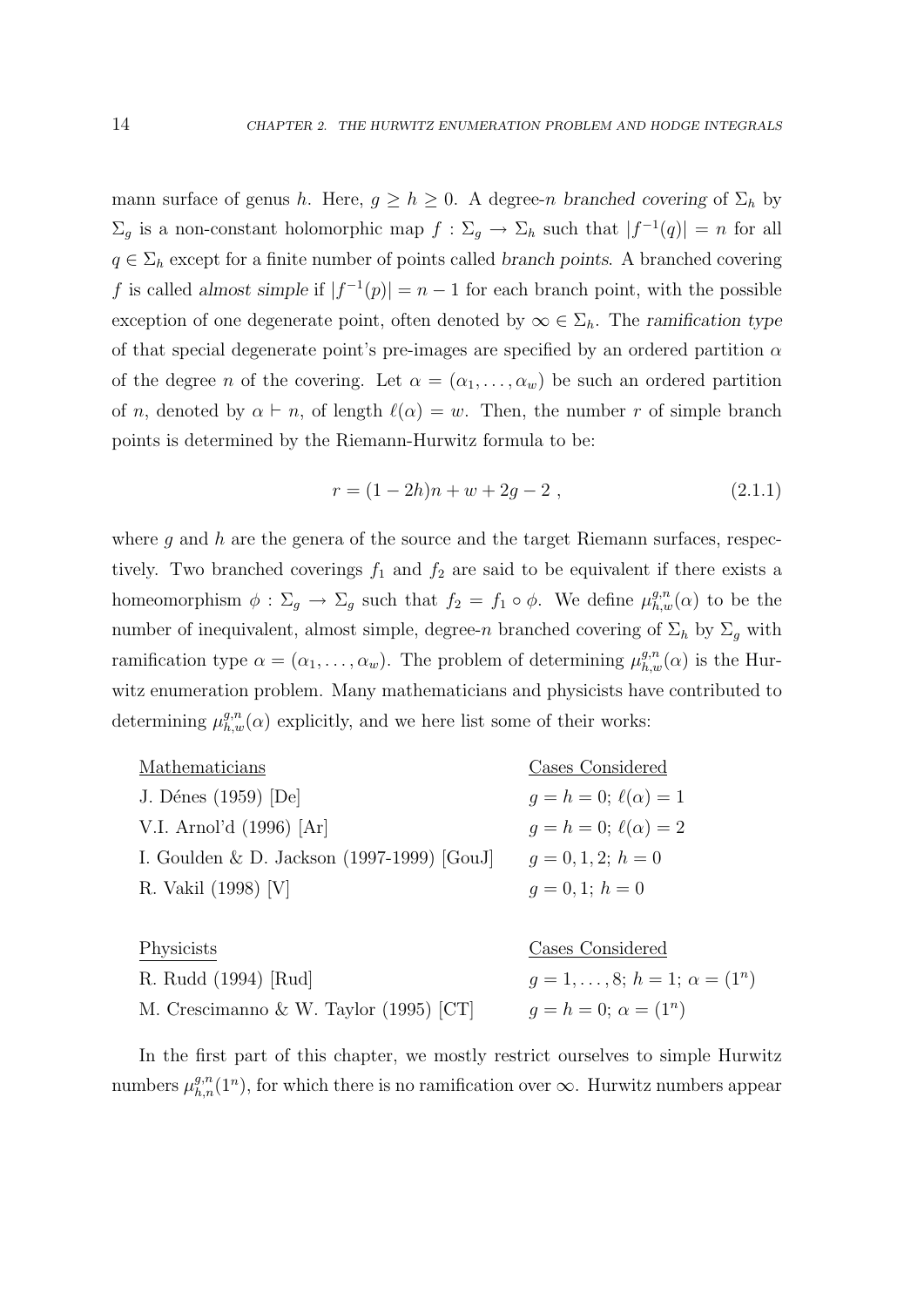in many branches of mathematics and physics. In particular, they arise naturally in combinatorics, as they count factorizations of permutations into transpositions, and the original idea of Hurwitz expresses them in terms of the representation theory of the symmetric group. Indeed in this respect, the most general problem of counting covers of Riemann surfaces by Riemann surfaces, both reducible and irreducible, with arbitrary branch types, has been completely solved by Mednykh [Med1, Med2]. His formulas however generally do not allow explicit computations of the numbers, except in a few cases.

It turns out that one can successfully obtain the simple Hurwitz numbers using Mednykh's works, and in the first part of chapter, we shall compute them at low degrees for arbitrary target and source Riemann surfaces. Hurwitz numbers also appear in physics: when the target is an elliptic curve, they are<sup>1</sup> the coefficients in the expansion of the free energies of the large  $N$  two-dimensional quantum Yang-Mills theory on the elliptic curve, which has in fact a string theory interpretation [Gro, GroT]. The total free energy and the partition function, which is its exponential, can be thought of as generating functions for simple Hurwitz numbers  $\mu_{1,n}^{g,n}$ . Generalizing this analogy, we have determined the generating functions for target Riemann surfaces of arbitrary genus in terms of the representation theory of the symmetric group  $S_n$ .

In the framework of Gromov-Witten theory, simple Hurwitz numbers can be considered as certain cohomological classes evaluated over the virtual fundamental class of the moduli space of stable maps to  $\mathbf{P}^1$  [FanP]. By exploiting this reformulation, many new results such as new recursion relations [FanP, So] have been obtained. Furthermore, a beautiful link with Hodge integrals has been discovered, both by virtual localization [FanP, GraV] and by other methods [ELSV]. It is therefore natural to expect that the knowledge of Hurwitz numbers might be used to gain new insights into Hodge integrals. This line of investigations has previously led to a closed-form formula for a generating function for Hodge integrals over the moduli space  $\overline{M}_{g,1}$  of curves with one marked point [ELSV, FabP1]. Similarly, in this thesis, we consider

<sup>&</sup>lt;sup>1</sup>Up to over-all normalization constants.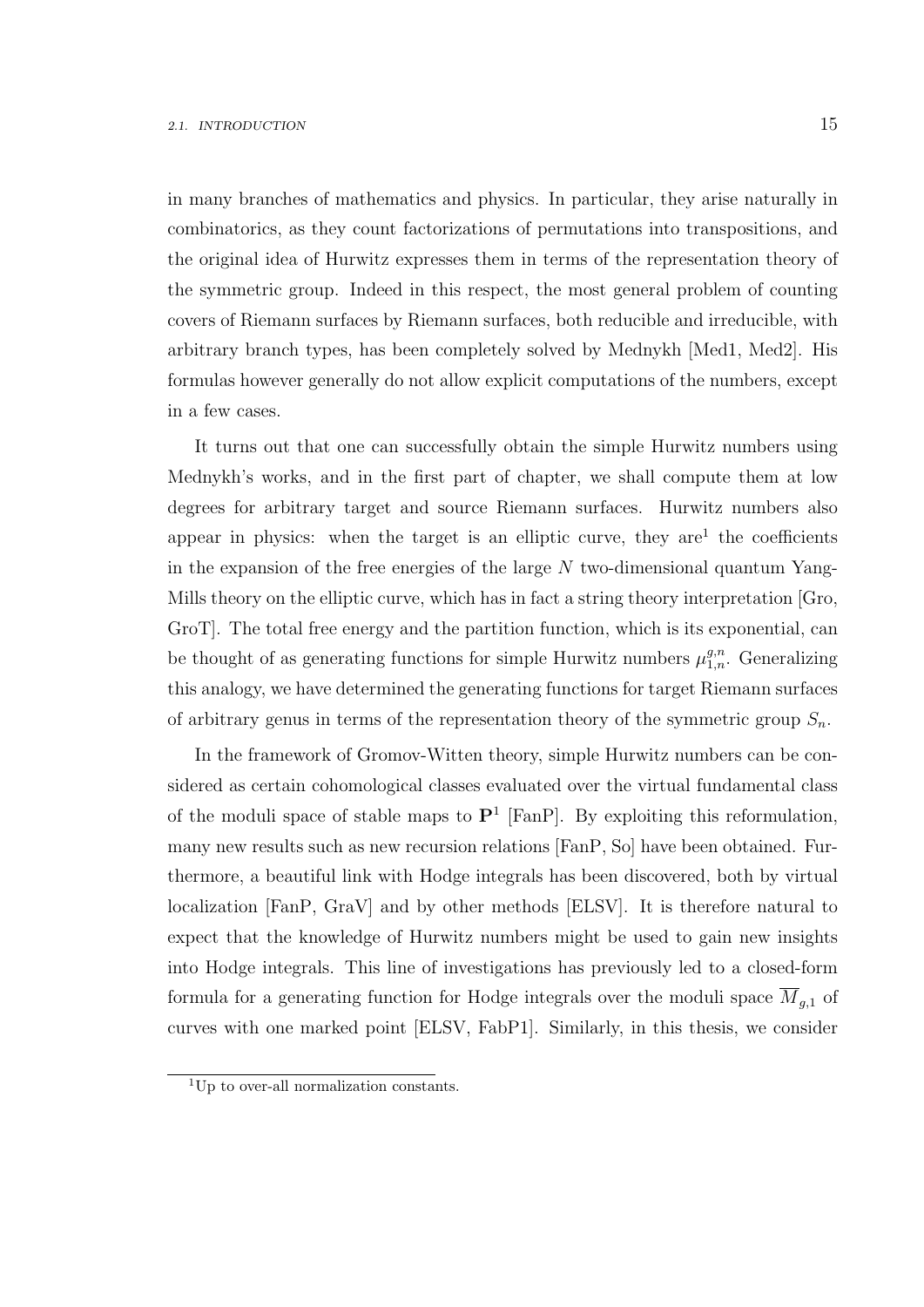the following generating function for Hodge integrals over  $\overline{M}_{g,2}$ :

$$
G(t,k) := \frac{1}{2} + \sum_{g \ge 1} t^{2g} \sum_{i=0}^g k^i \int_{\overline{M}_{g,2}} \frac{\lambda_{g-i}}{(1 - \psi_1)(1 - \psi_2)}.
$$

For negative integral values of k, we have managed to compute  $G(t, k)$  in a closed form by relating the integrals to the almost simple Hurwitz numbers  $\mu_{0,2}^{g,2k}$  $_{0,2}^{g,2k}(k,k)$ . We then conjecture a simplified version of our rigorously obtained result, and this conjectural counterpart can then be analytically continued to all values of  $k$ . We have checked that the conjectural form of our formula holds true for  $-60 \le k \le 1$ , but unfortunately, we have not been able to prove it for arbitrary  $k$ . The success of the computation makes us speculate that in more general cases, similar results might be within reach, and the simplicity of the results suggests that new yet undiscovered structures might be present.

This chapter is organized as follows: in §2.2, we briefly explain the work of Mednykh and apply it to compute the simple Hurwitz numbers; in §2.3, we find the generating functions for all simple Hurwitz numbers; §2.4 discusses our closed-form formula for the generating function for Hodge integrals over  $\overline{M}_{g,2}$ ; and, we conclude in §2.5 by drawing the reader's attention to some important open questions.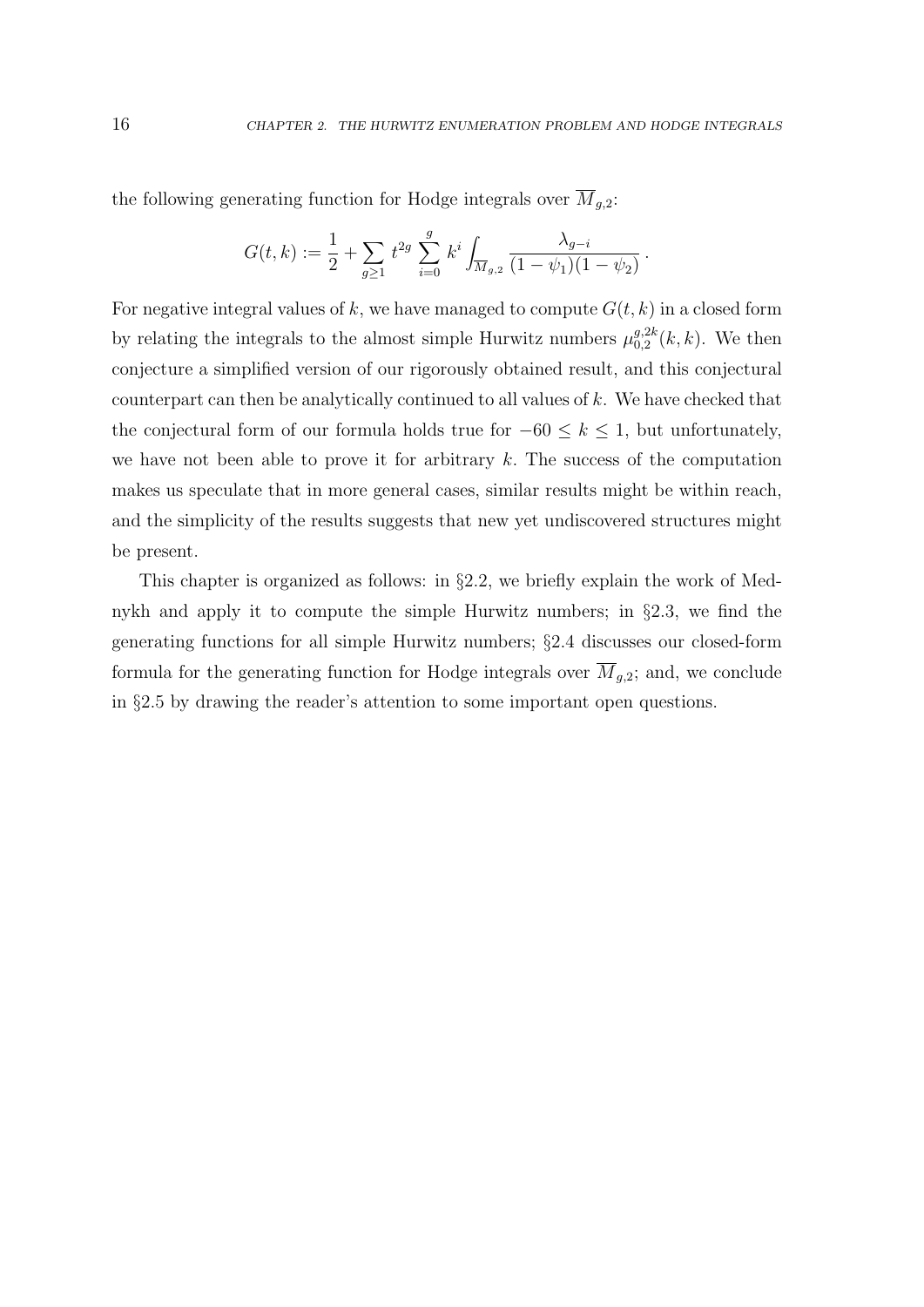NOTATIONS: We here summarize our notations to be used throughout this chapter:

| $\mu_{h,n}^{g,n}$                                | The usual degree- $n$ simple Hurwitz numbers for covers of a<br>genus-h Riemann surface by genus- $g$ Riemann surfaces.                                                                                                                         |
|--------------------------------------------------|-------------------------------------------------------------------------------------------------------------------------------------------------------------------------------------------------------------------------------------------------|
| $\tilde{\mu}_{h,n}^{g,n}, N_{n,h,r}$             | Mednykh's definition of simple Hurwitz numbers, including<br>the fixed point contributions of the $S_n$ action. (See §2.2.2 and<br>$\S2.2.6$ for details.)                                                                                      |
| $\mathscr{R}_n$                                  | The set of all ordinary irreducible representations of the sym-<br>metric group $S_n$ .                                                                                                                                                         |
| $\chi_{\gamma}(1^{\alpha_1}\cdots n^{\alpha_n})$ | The character of the irreducible representation $\gamma \in \mathcal{R}_n$ evalu-<br>ated at the conjugacy class $[(1^{\alpha_1} \cdots n^{\alpha_n})]$ . For those $\alpha_i$ which<br>are zero, we omit the associated cycle in our notation. |
| $f^{\gamma}$                                     | The dimension of the irreducible representation $\gamma \in \mathscr{R}_n$ .                                                                                                                                                                    |
| $\mathscr{B}_{n,h,\sigma}$                       | See $(2.2.3)$ .                                                                                                                                                                                                                                 |
| $\mathscr{T}_{n,h,\sigma}$                       | Subset of $\mathscr{B}_{n,h,\sigma}$ , generating a transitive subgroup of $S_n$ .                                                                                                                                                              |
| $\mathcal{H}^g_h$                                | Generating functions for $\mu_{h,n}^{g,n}$ , for fixed g and h. See (2.4.19).                                                                                                                                                                   |
| $\widetilde{\mathcal{H}}_h^g$                    | Generating functions for $\tilde{\mu}_{h,n}^{g,n}$ , for fixed g and h.                                                                                                                                                                         |
| $H_{g,n}$                                        | Simplified notation for $\mu_{0,n}^{g,n}$ . Not to be confused with $\mathcal{H}_h^g$ .                                                                                                                                                         |
| $t_k^p$                                          | Entries of the branching type matrix $\sigma$ .                                                                                                                                                                                                 |
| $\hat{t}_j^i$                                    | Coordinates on the large phase space in the Gromov-Witten<br>theory.                                                                                                                                                                            |

In this chapter, all simple Hurwitz numbers count irreducible covers, unless specified otherwise.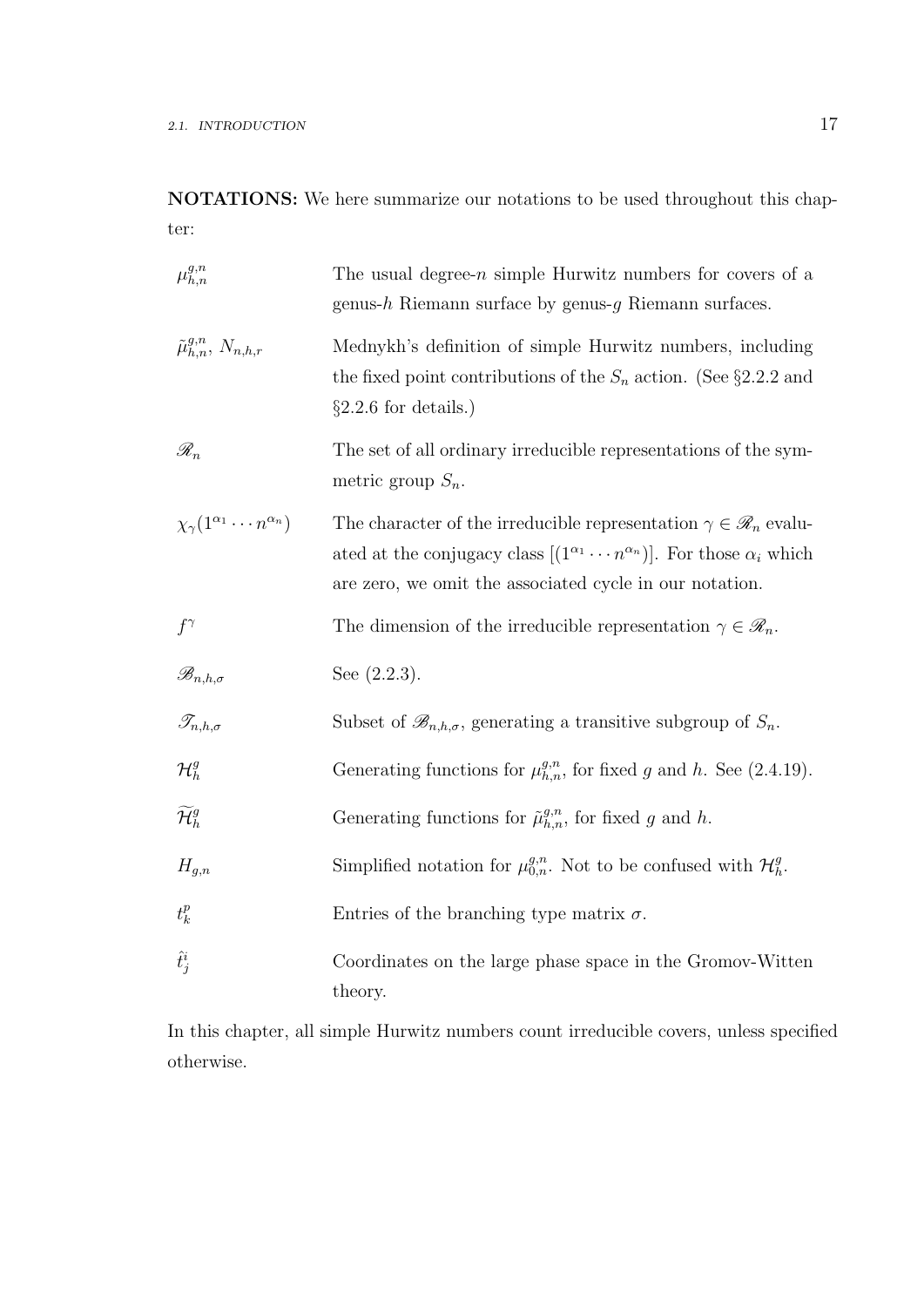## 2.2 Computations of Simple Hurwitz Numbers

This section describes our computations of the simple Hurwitz numbers  $\tilde{\mu}_{h,n}^{g,n}$ . The simple covers of an elliptic curve by elliptic curves are actually unramified, and we obtain the numbers  $\tilde{\mu}_{1,n}^{1,n}$  by using the standard theory of two-dimensional lattices<sup>2</sup>. For other values of g and h, we simplify the general formulas of Mednykh [Med1] and explicitly compute the numbers for low degrees.

## 2.2.1 Unramified Covers of a Torus by Tori

For covers of an elliptic curve by elliptic curves, the Riemann-Hurwitz formula (2.1.1) becomes

$$
r=w-n;
$$

but since  $n \geq w$ , there cannot be any simple branch points and the special point  $\infty$  also has no branching. As a result, the computation for this case reduces to determining the number of degree  $n$  unbranched covers of an elliptic curve by elliptic curves. Equivalently, for a given lattice  $L$  associated with the target elliptic curve, we need to find the number of inequivalent sublattices  $L' \subset L$  of index  $[L: L'] = n$ .

**Lemma 2.1** Let  $L = \langle e_1, e_2 \rangle := \mathbb{Z}e_1 + \mathbb{Z}e_2$  be a two-dimensional lattice generated by  $e_1$  and  $e_2$ . Then, the number of inequivalent sublattices  $L' \subset L$  of index  $[L: L'] = n$ is given by  $\sigma_1(n) := \sum_{d|n} d$ .

PROOF: Let  $f_1 = de_1 \in L'$  be the smallest multiple of  $e_1$ . Then, there exists  $f_2 = ae_1 +$  $be_2 \in L', a < d$ , such that L' is generated by  $f_1$  and  $f_2$  over Z. It is clear that the index of this lattice is db. Thus, for each d dividing the index n, we have the following d inequivalent sublattices:  $\langle de_1,(n/d)e_2\rangle, \langle de_1, e_1+(n/d)e_2\rangle, \ldots, \langle de_1,(d-1)e_1+(n/d)e_2\rangle.$ The lemma now follows.

<sup>&</sup>lt;sup>2</sup>We thank R. Vakil for explaining this approach to us.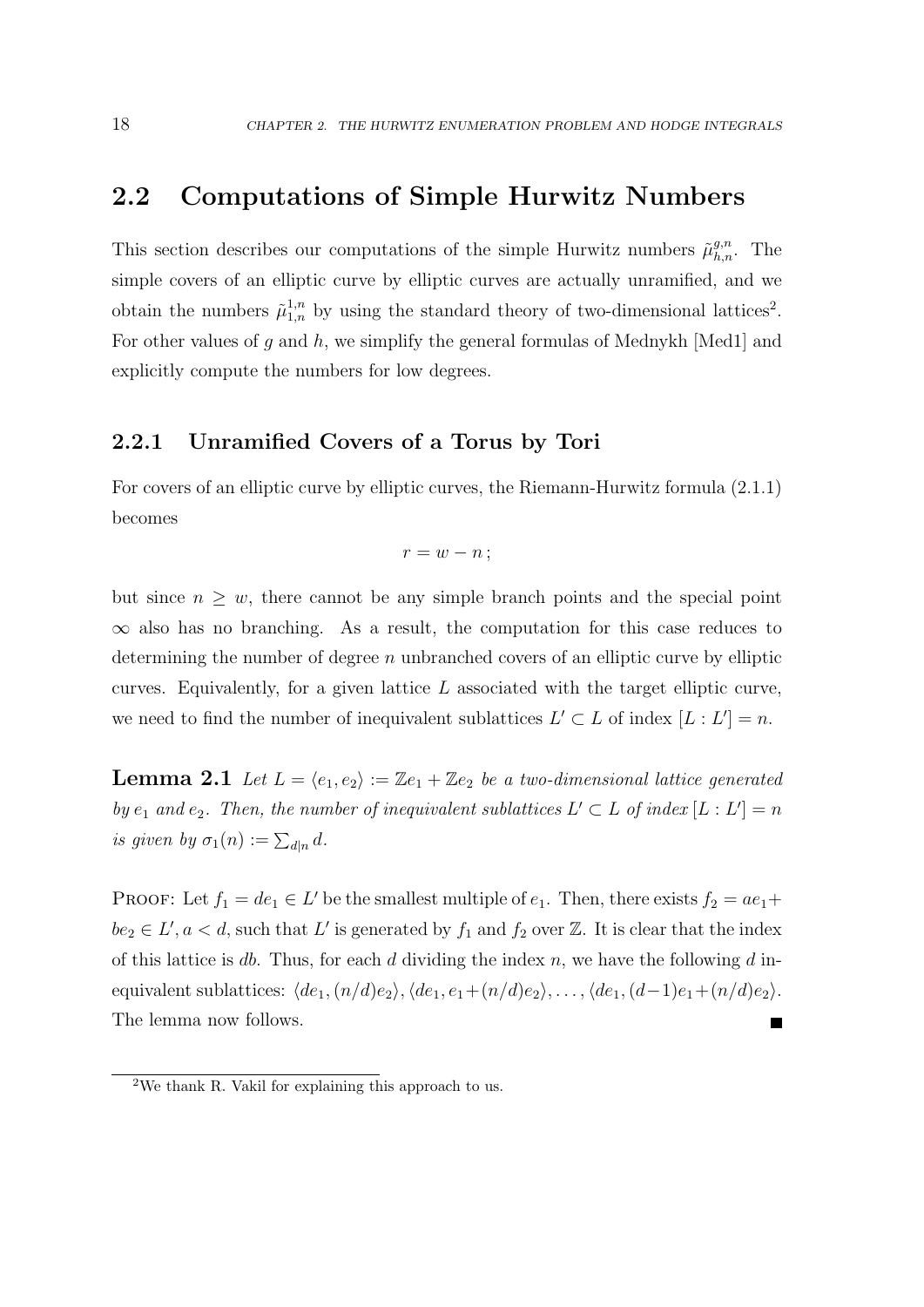It hence follows from the above lemma that

$$
\tilde{\mu}_{1,n}^{1,n} = \sigma_1(n) ,
$$

where, as usual,  $\sigma_k(n) = \sum_{d|n} d^k$ . Note that we are doing the actual counting of distinct covers, and our answer  $\tilde{\mu}_{1,n}^{1,n}$  is not equal to  $\mu_{1,n}^{1,n}$  which is defined by incorporating the automorphism group of the cover differently. This point will become clear in our ensuing discussions.

The generating function for the number of inequivalent simple covers of an elliptic curve by elliptic curves is thus given by

$$
\widetilde{\mathcal{H}}_1^1 = \sigma_1(n)q^n = -\left(\frac{d\log \eta(q)}{dt} - \frac{1}{24}\right),\tag{2.2.2}
$$

where  $q = e^{\hat{t}}$  is the exponential of the Kähler parameter  $\hat{t}$  of the target elliptic curve. Up to the constant  $1/24$ , our answer  $(2.2.2)$  is a derivative of the genus-1 free energy  $\mathscr{F}_1$  of string theory on an elliptic curve target space. The expression (2.2.2) can also be obtained by counting distinct orbits of the action of  $S_n$  on a set  $\mathscr{T}_{n,1,0}$ , which will be discussed subsequently. The string theory computation of  $\mathscr{F}_1$ , however, counts the number  $\mu_{1,n}^{1,n} := |\mathcal{F}_{n,1,0}|/n!$  without taking the fixed points of the  $S_n$  action into account, and it is somewhat surprising that our counting is related to the string theory answer by simple multiplication by the degree. It turns out that this phenomenon occurs for  $g = 1$  because the function  $\sigma_1(n)$  can be expressed as a sum of products of  $\pi(k)$ , where  $\pi(k)$  is the number of distinct partitions of the integer k into positive integers, and because this sum precisely appears in the definition of  $T_{n,1,0} = |\mathcal{T}_{n,1,0}|$ . We will elaborate upon this point in §2.2.6. In other cases, the two numbers  $\mu_{h,n}^{g,n}$  and  $\tilde{\mu}_{h,n}^{g,n}$  are related by an additive term which generally depends on  $g, h$ , and  $n$ .

## 2.2.2 Application of Mednykh's Master Formula

The most general Hurwitz enumeration problem for an arbitrary branch type has been formally solved by Mednykh in [Med1]. His answers are based on the original idea of Hurwitz of reformulating the ramified covers in terms of the representation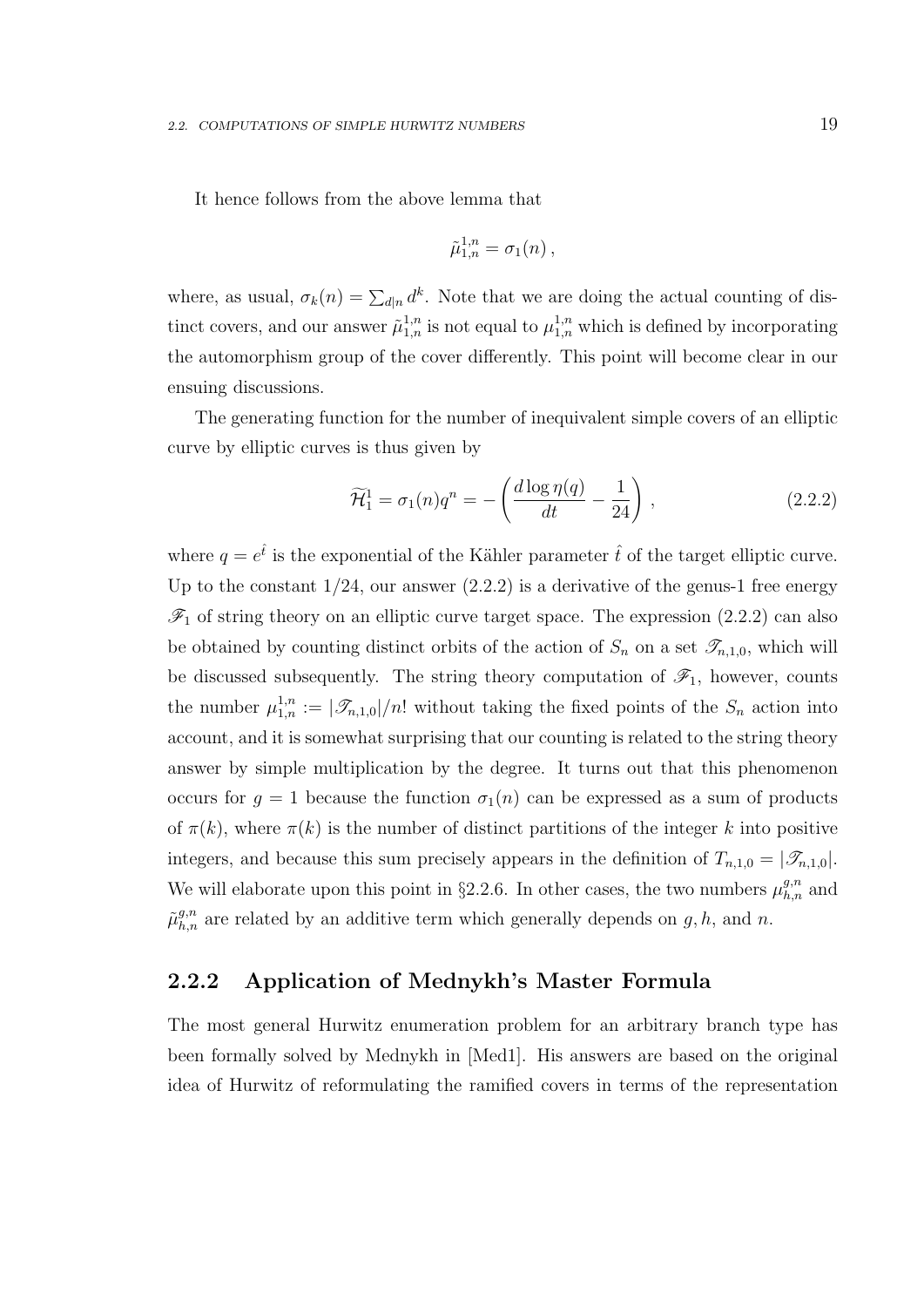theory of  $S_n$  [Hur]. Let  $f : \Sigma_q \to \Sigma_h$  be a degree-n branched cover of a compact connected Riemann surface of genus-h by a compact connected Riemann surface of genus-q, with r branch points, the orders of whose pre-images being specified by the partitions  $\alpha^{(p)} = (1^{t_1^p}, \ldots, n^{t_n^p}) \vdash n, p = 1, \ldots, r$ . The ramification type of the covering f is then denoted by the matrix  $\sigma = (t_s^p)$ . Two such branched covers  $f_1$  and  $f_2$  are equivalent if there exists a homeomorphism  $\phi : \Sigma_g \to \Sigma_g$  such that  $f_2 = f_1 \circ \phi$ .

Let  $L = \{z_1, \ldots, z_r\} \subset \Sigma_h$  be the branch locus, consisting of all branch points of  $f : \Sigma_g \to \Sigma_h$ . Then, there exists a homomorphism from the fundamental group  $\pi_1(\Sigma_h \backslash L)$  to the symmetric group  $S_n$ . A presentation of the fundamental group  $\pi_1(\Sigma_h \backslash L)$  is given by

$$
(\alpha_1, \beta_1, \alpha_2, \beta_2, \ldots, \alpha_h, \beta_h, \gamma_1, \ldots, \gamma_r : \prod_{i=1}^h [\alpha_i, \beta_i] \prod_{j=1}^r \gamma_j = \mathbb{I}),
$$

and we can define the set  $\mathscr{B}_{n,h,\sigma}$  of homomorphisms of the above generators as

$$
\mathscr{B}_{n,h,\sigma} = \left\{ \left( a_1, b_1, \dots, a_h, b_h, (1^{t_1^1}, \dots, n^{t_n^1}), \dots, (1^{t_1^r}, \dots, n^{t_n^r}) \right) \in (S_n)^{2h+r} \; \middle| \; \prod_{i=1}^h \left[ a_i, b_i \right] \prod_{p=1}^r \left( 1^{t_1^p}, \dots, n^{t_n^p} \right) = \mathbb{I} \right\} . \tag{2.2.3}
$$

Furthermore, we can define  $\mathscr{T}_{n,h,\sigma} \subset \mathscr{B}_{n,h,\sigma}$  as the subset whose elements are free sets of generators that generate transitive subgroups of  $S_n$ . Then, according to Hurwitz, there is a one-to-one correspondence between irreducible branched covers and elements of  $\mathscr{T}_{n,h,\sigma}$ . Furthermore, the equivalence relation of branched covers gets translated into conjugation by a permutation in  $S_n$ ; that is, two elements of  $\mathscr{T}_{n,h,\sigma}$ are considered equivalent if and only if they are conjugate to each other. Thus, the Hurwitz enumeration problem reduces to counting the number of orbits in  $\mathscr{T}_{n,h,\sigma}$ under the action of  $S_n$  by conjugation.

Let us denote the orders of the sets by  $B_{n,h,\sigma} = |\mathscr{B}_{n,h,\sigma}|$  and  $T_{n,h,\sigma} = |\mathscr{T}_{n,h,\sigma}|$ . Then, using the classical Burnside's formula, Mednykh obtains the following theorem for the number  $N_{n,h,\sigma}$  of orbits: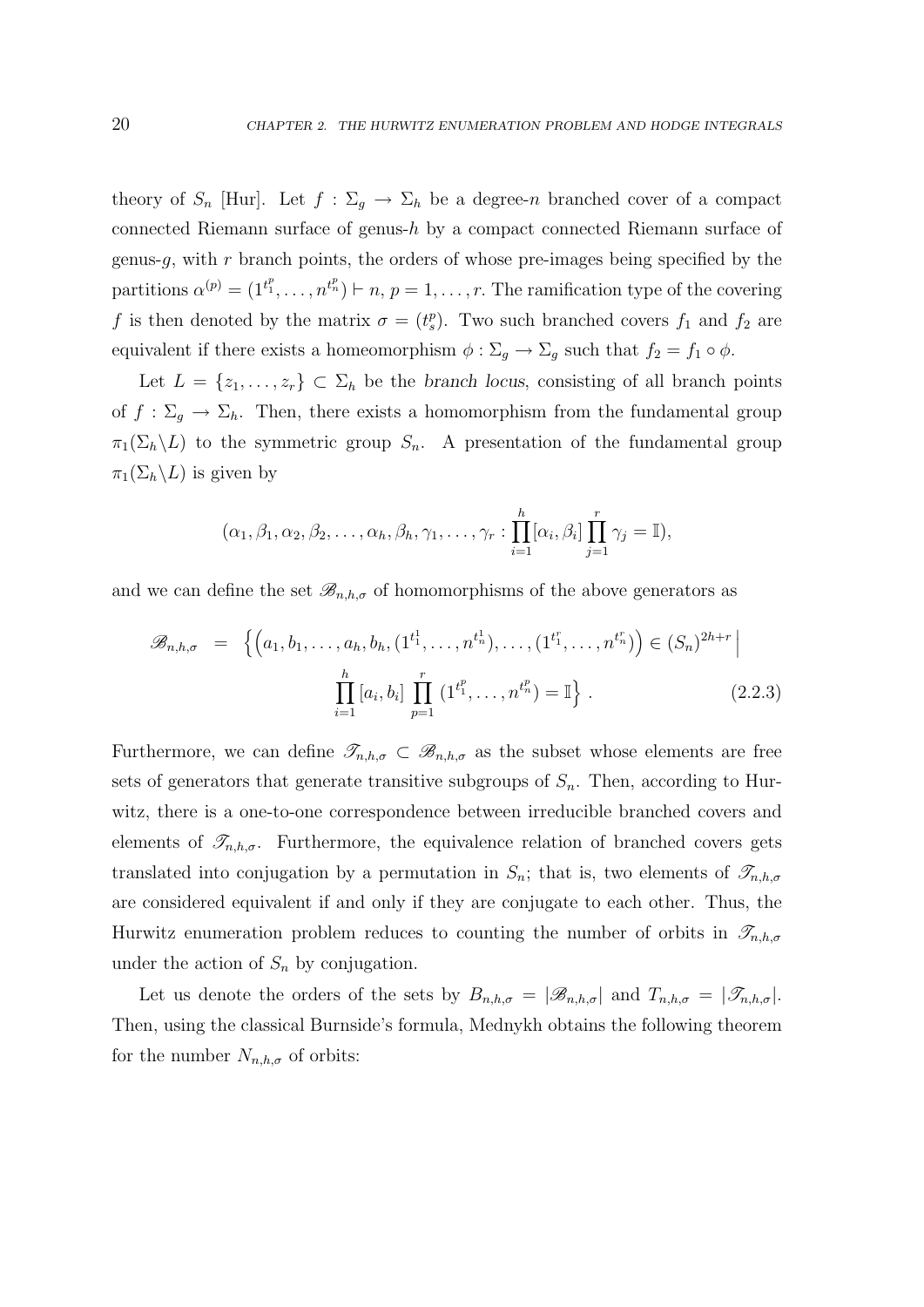**Theorem 2.2 (Mednykh)** The number of degree-n inequivalent branched covers of the ramification type  $\sigma = (t_s^p)$ , for  $p = 1, \ldots, r$ , and  $s = 1, \ldots, n$  is given by

$$
N_{n,h,\sigma} = \frac{1}{n} \sum_{\ell \mid v \atop m\ell = n} \sum_{\frac{1}{(t,\ell)}|d|\ell} \frac{\mathfrak{m}(\frac{\ell}{d}) d^{(2h-2+r)m+1}}{(m-1)!} \left[ \sum_{j_{k,p}^s} T_{n,h,(s_k^p)} \times \times \sum_{x=1}^d \prod_{s,k,p} \left[ \frac{\Psi(x,s/k)}{d} \right]^{j_{k,p}^s} \prod_{k,p} \binom{s_k^p}{j_{k,p}^1, \ldots, j_{k,p}^{md}} \right] \tag{2.2.4}
$$

where  $t := GCD{t_s^p}$ ,  $v := GCD{s_t^p}$ ,  $(t, \ell) = GCD(t, \ell)$ ,  $s_k^p = \sum_{s=1}^{md} j_{k,p}^s$ , and the sum over  $j_{k,p}^s$  ranges over all collections  $\{j_{k,p}^s\}$  satisfying the condition

$$
\sum_{\substack{1 \leq k \leq st_s^p/\ell \\ (s/(s,d))|k|s}} k j_{k,p}^s = \frac{st_s^p}{\ell}
$$

where  $j_{k,p}^s$  is non-zero only for  $1 \leq k \leq st_s^p/\ell$  and  $(s/(s,d))|k|s$ . The functions  $\mathfrak{m}(n)$ and  $\Psi(x, n)$  are the Möbius and von Sterneck functions defined below.

In the following definitions, let  $n$  be a positive integer.

**Definition 2.3 (Möbius Function)** The Möbius function  $\mathfrak{m}(n)$  is defined to be  $(-1)^k$  if n is a product of k distinct primes, and 0 if n is divisible by a square greater than 1.

Definition 2.4 (Euler's Totient Function) The Euler's totient function  $\varphi(n)$  gives the number of positive integers  $m < n$  such that  $GCD(m,n)=1$ .

Definition 2.5 (Von Sterneck Function) The von Sterneck function  $\Psi(x, n)$  is defined in terms of the Möbius function  $\mathfrak{m}(n)$  and Euler's totient function  $\varphi(n)$  as

$$
\Psi(x,n) = \frac{\varphi(n)}{\varphi(n/(x,n))} \ \mathfrak{m}(n/(x,n)),
$$

where  $(x, n) = GCD(x, n)$ .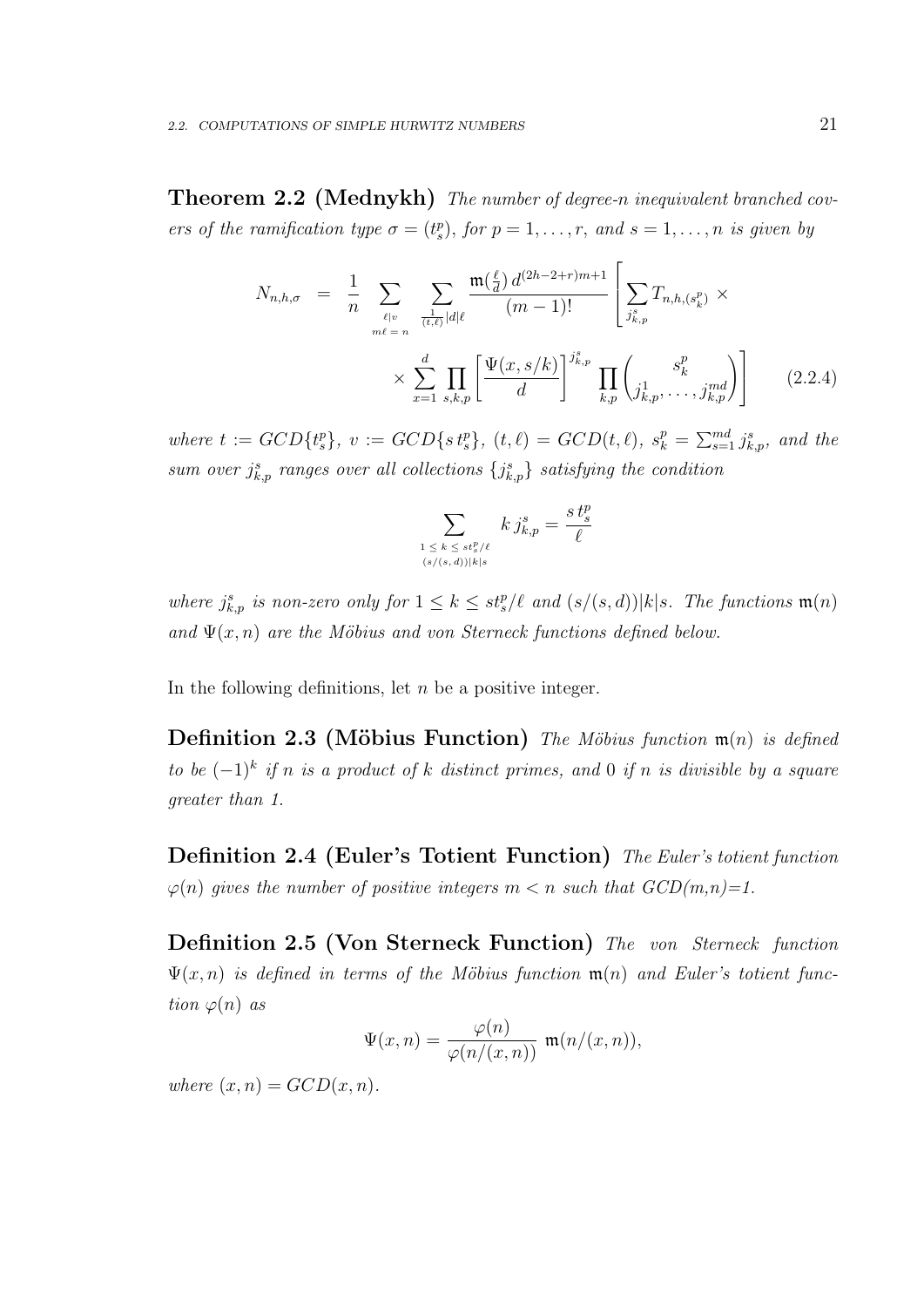As is apparent from its daunting form, the expression in (2.2.4) involves many conditional sums and does not immediately yield the desired numerical answers. Mednykh's works, even though quite remarkable, are thus of dormant nature for obtaining the closed-form numerical answers<sup>3</sup> of the Hurwitz enumeration problem.

Interestingly, the general formula (2.2.4) still has some applicability. For example, in [Med2], Mednykh considers the special case of branch points whose orders are all equal to the degree of the cover and obtains a simplified formula which is suitable for practical applications. In a similar vein, we discover that for simple branched covers, Mednykh's formula simplifies dramatically and that for some low degrees, we are able to obtain closed-form answers for simple Hurwitz numbers of ramified coverings of genus-h Riemann surfaces by genus-q Riemann surfaces.

#### The Simplifications for Simple Hurwitz Numbers

We consider degree-n simple branch covers of a genus-h Riemann surface by genus- $q$ Riemann surfaces. A simple branch point has order  $(1^{n-2}, 2)$ , and thus the branch type is characterized by the matrix  $\sigma = (t_s^p)$ , for  $p = 1, \ldots, r$ , and  $s = 1, \ldots, n$ , where

$$
t_s^p = (n-2)\delta_{s,1} + \delta_{s,2}.
$$

To apply Mednykh's master formula (2.2.4), we need to determine  $t = GCD{t_s^p}$  and  $v = GCD\{s t_s^p\}$ , which are easily seen to be

$$
t = 1
$$
 and  $v = \begin{cases} 2 & \text{for } n \text{ even}, \\ 1 & \text{for } n \text{ odd}. \end{cases}$ 

Because  $v$  determines the range of the first sum in the master formula, we need to distinguish when the degree  $n$  is odd or even.

<sup>3</sup>Recently, closed-form answers for coverings of a Riemann sphere by genus-0,1,2 Riemann surfaces with one non-simple branching have been obtained in [GouJ, GouJV].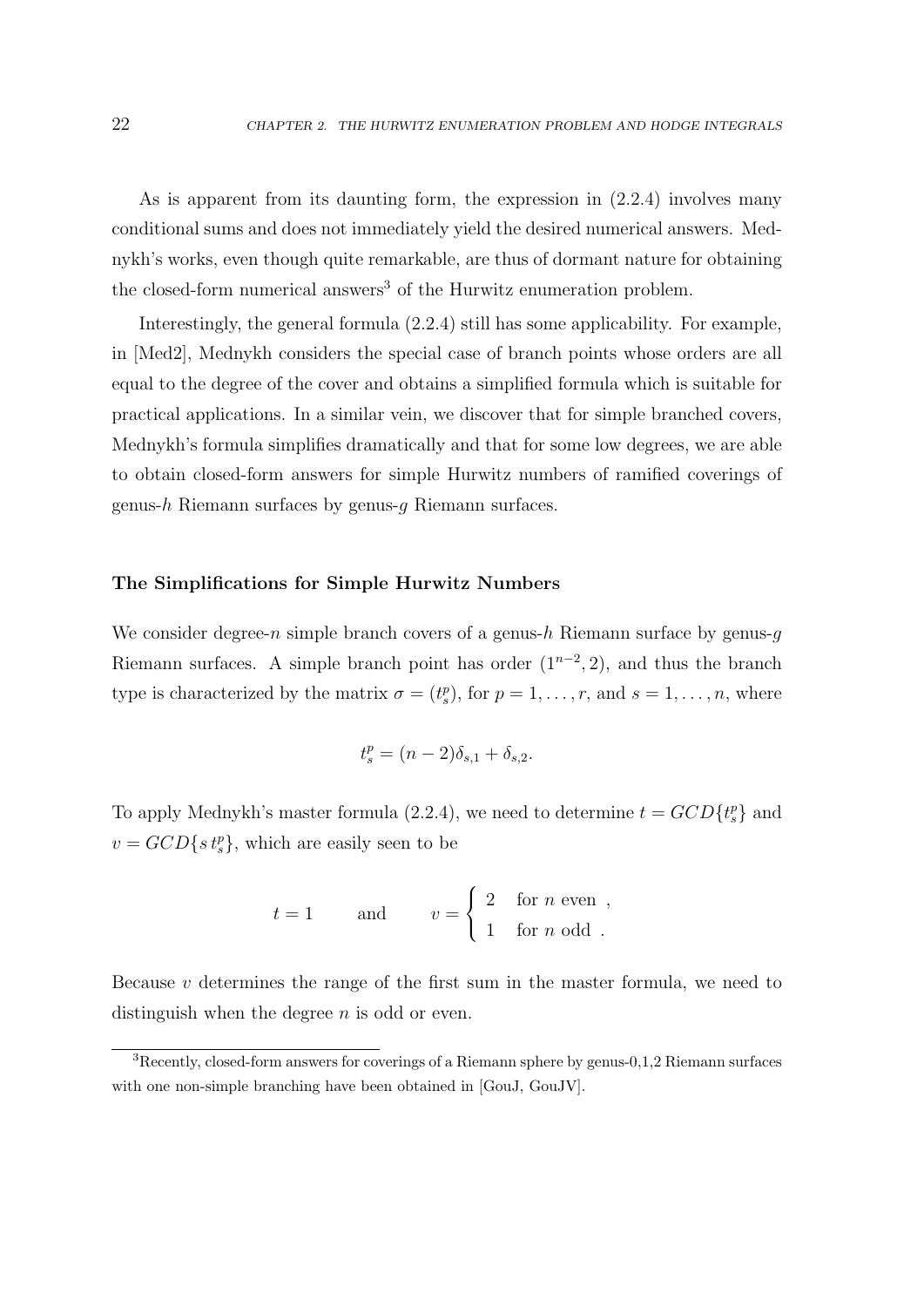## Odd Degree Covers

For degree-n odd, we have  $\ell = d = (t, \ell) = 1$  and  $m = n$ . The constraints  $(s/(s, d))|k|s$ and

$$
\sum_{1\leq k\leq s}\tfrac{1}{t_{s}^{p}/\ell}k\,j_{k,p}^{s}=\frac{s\,t_{s}^{p}}{\ell}
$$

then determine the collection  $\{j_{k,p}^s\}$  to be

$$
j_{k,p}^s = t_s^p \, \delta_{k,s} \, .
$$

Noting that  $\Psi(1,1) = 1$ , we see that the master formula now reduces to

$$
N_{n,h,\sigma} = \frac{T_{n,h,(s_k^p)}}{n!} \qquad (n \text{ odd}),
$$
 (2.2.5)

where

$$
s_k^p = \sum_{s=1}^n j_{k,p}^s = t_k^p = (n-2)\,\delta_{k,1} + \delta_{k,2} \,. \tag{2.2.6}
$$

#### Even Degree Covers

For degree-n even,  $v = 2$  and thus  $\ell = 1$  or 2.

 $\ell = 1$ : The variables take the same values as in the case of n odd, and the  $\ell = 1$ contribution to  $N_{n,h,\sigma}$  is thus precisely given by (2.2.5).

 $\ell = 2$ : In this case, the summed variables are fixed to be

$$
m = \frac{n}{2}
$$
 and  $d = \ell = 2$ .

Then, one determines that

$$
j_{k,p}^s = \frac{t_1^p}{2} \delta_{s,1} \delta_{k,1} + t_2^p \delta_{s,2} \delta_{k,1} ,
$$

from which it follows that

$$
\tilde{s}_k^p = \frac{n}{2} \, \delta_{k,1} \ ,
$$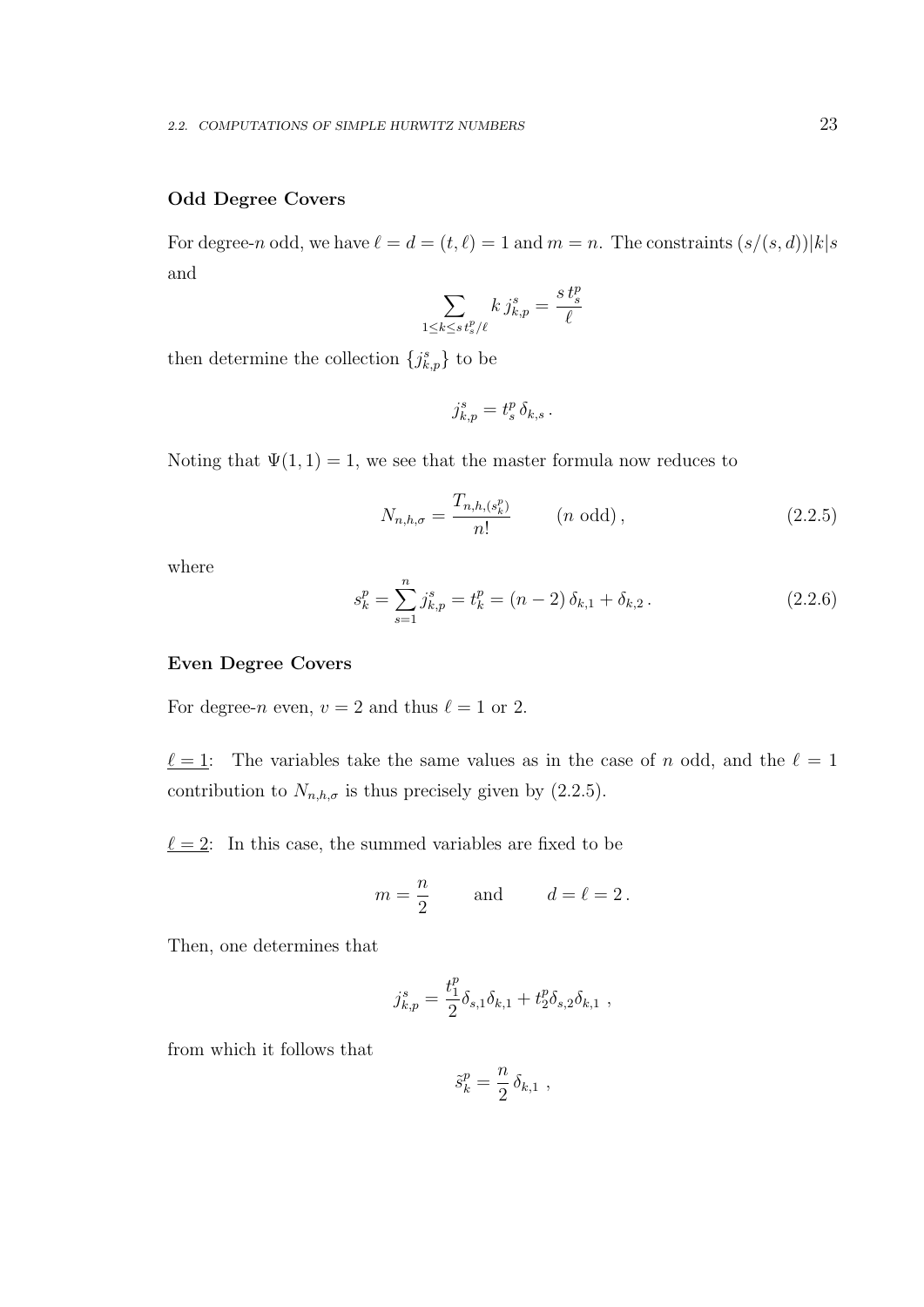where we have put a tilde over  $s_k^p$  $\frac{p}{k}$  to distinguish them from (2.2.6). Using the fact that the number r of simple branch points is even, and the values  $\Psi(2,1) = \Psi(2,2) =$  $-\Psi(1, 2) = 1$ , one can now show that the  $\ell = 2$  contribution to  $N_{n,h,\sigma}$  is

$$
\frac{2^{(h-1)n+1}}{\left(\frac{n}{2}-1\right)!} \left(\frac{n}{2}\right)^{r-1} T_{\frac{n}{2},h,\left(\tilde{s}_k^p\right)} \ .
$$

The sum of both contributions is finally given by

$$
N_{n,h,\sigma} = \frac{1}{n!} T_{n,h,(s_k^p)} + \frac{2^{(h-1)n+1}}{\left(\frac{n}{2} - 1\right)!} \left(\frac{n}{2}\right)^{r-1} T_{\frac{n}{2},h,(s_k^p)} \qquad (n \text{ even}). \tag{2.2.7}
$$

**NOTATIONS:** For simple branch types, i.e. for  $\sigma = (t_k^p)$  $k_{k}^{p}$ ) where  $t_{k}^{p} = (n-2)\delta_{k,1} + \delta_{k,2}$ , for  $p = 1, \ldots, r$  and  $k = 1, \ldots, n$ , we will use the notation  $T_{n,h,\sigma} =: T_{n,h,r}$ .

The computations of fixed-degree- $n$  simple Hurwitz numbers are thus reduced to computing the two numbers  $T_{n,h,(s_k^p)}$  and  $T_{\frac{n}{2},h,(s_k^p)}$ , only the former being relevant when n is odd. We now compute these numbers for some low degrees and arbitrary genera h and q. The nature of the computations is such that we only need to know the characters of the identity and the transposition elements in  $S_n$ .

The term  $T_{\frac{n}{2},h,(\tilde{s}_{k}^{p})}$  can be easily computed:

**Lemma 2.6** Let  $\tilde{s}_k^p = n \delta_{k,1}$ . Then,

$$
T_{n,h,(\tilde{s}_k^p)} = n! \sum_{k=1}^n \frac{(-1)^{k+1}}{k} \sum_{n_1 + \dots + n_k = n} \prod_{i=1}^k \left[ \sum_{\gamma \in \mathcal{R}_{n_i}} \left( \frac{n_i!}{f^{\gamma}} \right)^{2h-2} \right].
$$

where  $n_i$  are positive integers,  $\mathscr{R}_{n_i}$  the set of all irreducible representations of  $S_{n_i}$ , and  $f^{\gamma}$  the dimension of the representation  $\gamma$ .

For  $h = 0$ , we can explicitly evaluate this contribution:

**Lemma 2.7** Let  $\tilde{s}_k^p = n\delta_{k,1}$ . Then,

$$
T_{n,0,(\tilde{s}_k^p)} = \sum_{k=1}^n \frac{(-1)^{k+1}}{k} \sum_{\substack{n_1 + \dots + n_k = n \\ n_i > 0}} \binom{n}{n_1, \dots, n_k} = \begin{cases} 1, & \text{for } n = 1 \\ 0, & \text{for } n > 1 \end{cases}
$$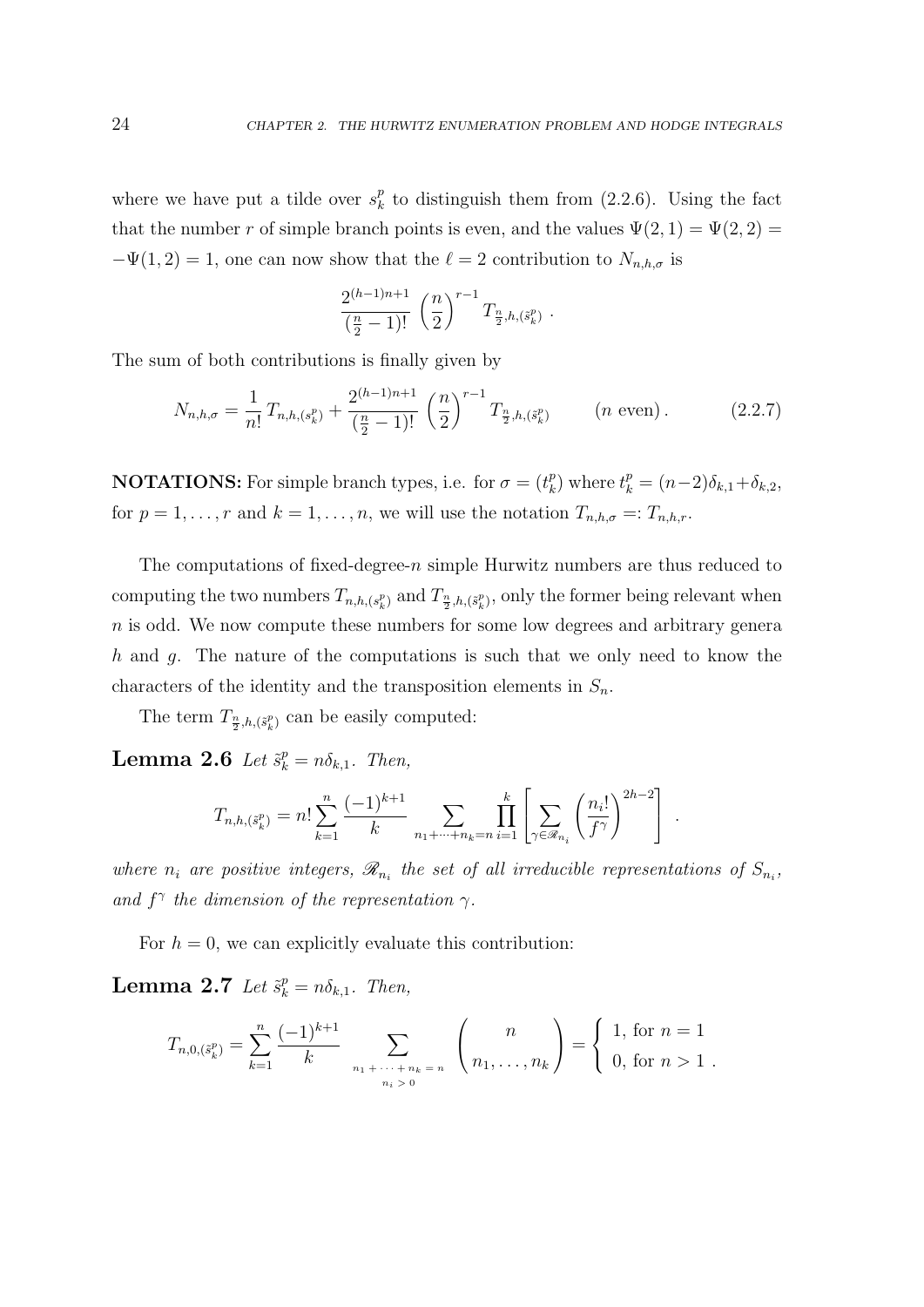PROOF: The first equality follows from the fact that the order of a finite group is equal to the sum of squares of the dimension of its irreducible representations. The second equality follows by noticing that the expression for  $T_{n,0,(\tilde{s}_k^p)}/n!$  is the *n*-th coefficient of the formal q-expansion of  $\log(\sum_{n=0}^{\infty} q^n/n!)$ , which is a fancy way of writing  $q$ .

Using (2.2.5) and (2.2.7) we have computed closed-form formulas for the simple Hurwitz numbers for arbitrary source and target Riemann surfaces for degrees less than 8. For explicit computations of  $\tilde{\mu}_{h,n}^{g,n} = N_{n,h,r}$ , we will need the following relation among the numbers of irreducible and reducible covers [Med1]:

$$
T_{n,h,\sigma} = \sum_{k=1}^{n} \frac{(-1)^{k+1}}{k} \sum_{\substack{n_1 + \dots + n_k = n \\ \sigma_1 + \dots + \sigma_k = \sigma}} \binom{n}{n_1, \dots, n_k} B_{n_1,h,\sigma_1} \cdots B_{n_k,h,\sigma_k}
$$
 (2.2.8)

where

$$
B_{n,h,r} = (n!)^{2h-1} {n \choose 2}^r \left[ \sum_{\gamma \in \mathscr{R}_n} \frac{1}{(f^{\gamma})^{2h-2}} \left( \frac{\chi_{\gamma}(2)}{f^{\gamma}} \right)^r \right].
$$

Furthermore, in these computations, we assume that  $r$  is positive unless indicated otherwise.

## 2.2.3 Degree One and Two

It is clear that the degree-one simple Hurwitz numbers are given by

$$
\tilde{\mu}_{h,1}^{g,1}(1) = \delta_{g,h} \ .
$$

The number of simple double covers of a genus-h Riemann surface by by genus- $q$ Riemann surfaces can be obtained by using the work of Mednykh on Hurwitz numbers for the case where all branchings have the order equal to the degree of the covering [Med2].

**Proposition 2.8** The simple Hurwitz numbers  $\tilde{\mu}_{h,2}^{g,2}$  $\binom{g,2}{h,2}(1,1)$  are equal to  $2^{2h}$  for  $g > 2(h-1) + 1.$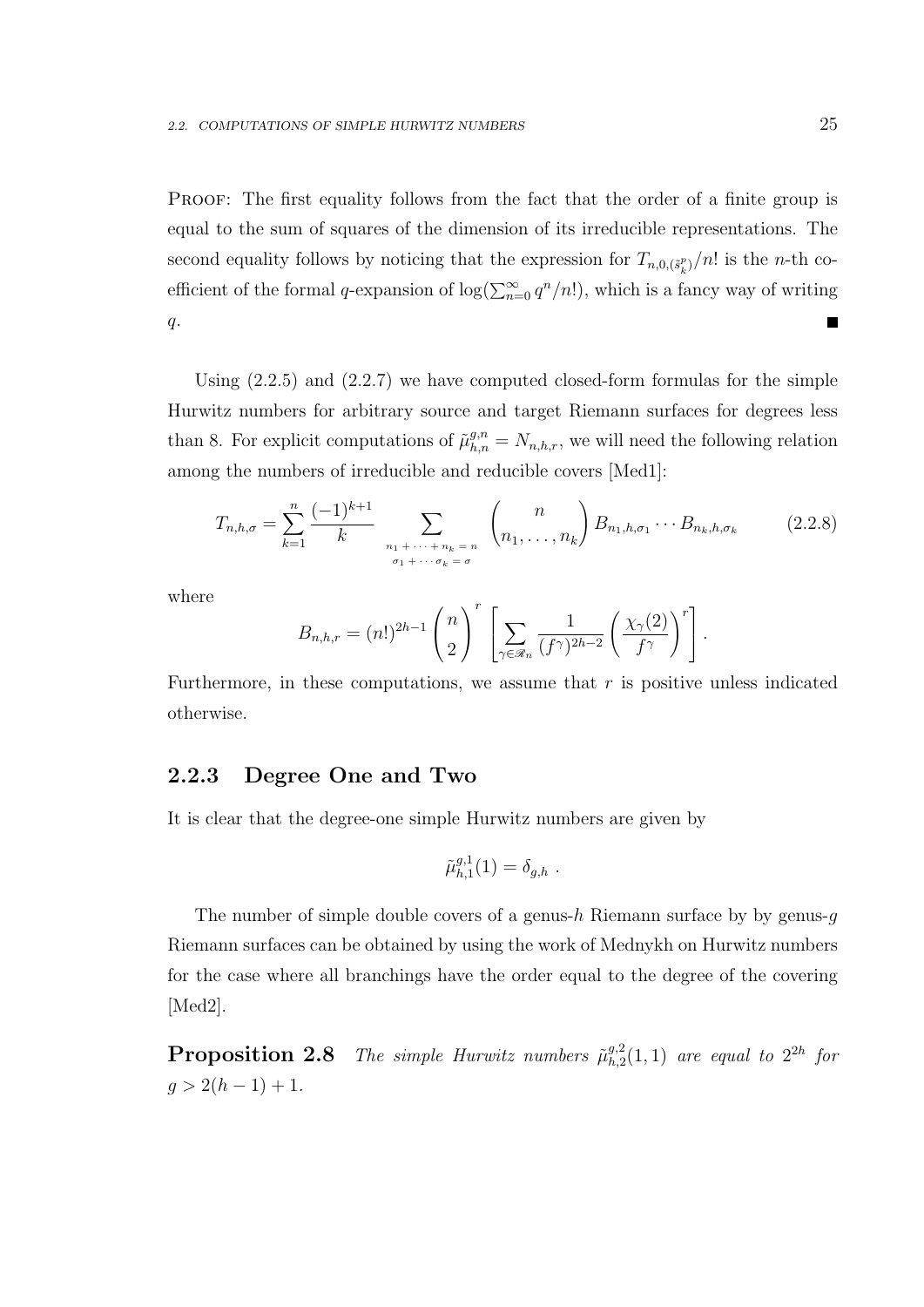PROOF: For  $g > 2(h-1) + 1$ , the number r of simple branch points is positive, and we can use the results of Mednykh [Med2]. Let p be a prime number and  $D_p$  the set of all irreducible representations of the symmetric group  $S_p$ . Then, Mednykh shows that the number  $N_{p,h,r}$  of inequivalent degree-p covers of a genus-h Riemann surface by genus-q Riemann with r branch points<sup>4</sup> of order-p is given by

$$
N_{p,h,r} = \frac{1}{p!} T_{p,h,r} + p^{2h-2} [(p-1)^r + (p-1)(-1)^r],
$$

where

$$
T_{p,h,r} = p! \sum_{\gamma \in D_p} \left(\frac{\chi_{\gamma}(p)}{p}\right)^r \left(\frac{p!}{f^{\gamma}}\right)^{2h-2+r},
$$

where  $\chi_{\gamma}(p)$  is the character of a *p*-cycle in the irreducible representation  $\gamma$  of  $S_p$  and  $f^{\gamma}$  is the dimension of  $\gamma$ . For  $p=2, S_2$  is isomorphic to  $\mathbb{Z}_2$ , and the characters of the transposition for two one-dimensional irreducible representations are 1 and  $-1$ , respectively. It follows that

$$
N_{2,h,r} = T_{2,h,r} = \begin{cases} 2^{2h} & \text{for } r \text{ even },\\ 0 & \text{for } r \text{ odd }, \end{cases}
$$

and therefore that

$$
\tilde{\mu}_{h,2}^{g,2}(1,1) \equiv N_{2,h,r} = 2^{2h},
$$

which is the desired result.

**Remark:** The answer for the case  $g = 1$  and  $h = 1$  is 3, which follows from Lemma 2.1. For  $h = 1$  and  $g > 1$ , we have  $\tilde{\mu}_{1,2}^{g,2}$  $_{1,2}^{g,2}(1,1)=4.$ 

## 2.2.4 Degree Three

The following lemma will be useful in the ensuing computations:

**Lemma 2.9** Let  $t_k^p = 2 \delta_{k,1} \sum_{i=1}^j \delta_{p,i} + \delta_{k,2} \sum_{i=j+1}^r \delta_{p,i}$ . Then,

$$
B_{2,h,(t_k^p)} = \begin{cases} 2^{2h} & \text{for } j \text{ even },\\ 0 & \text{for } j \text{ odd } . \end{cases}
$$

<sup>&</sup>lt;sup>4</sup>The Riemann-Hurwitz formula determines r to be  $r = [2(1-h)p + 2(g-1)].$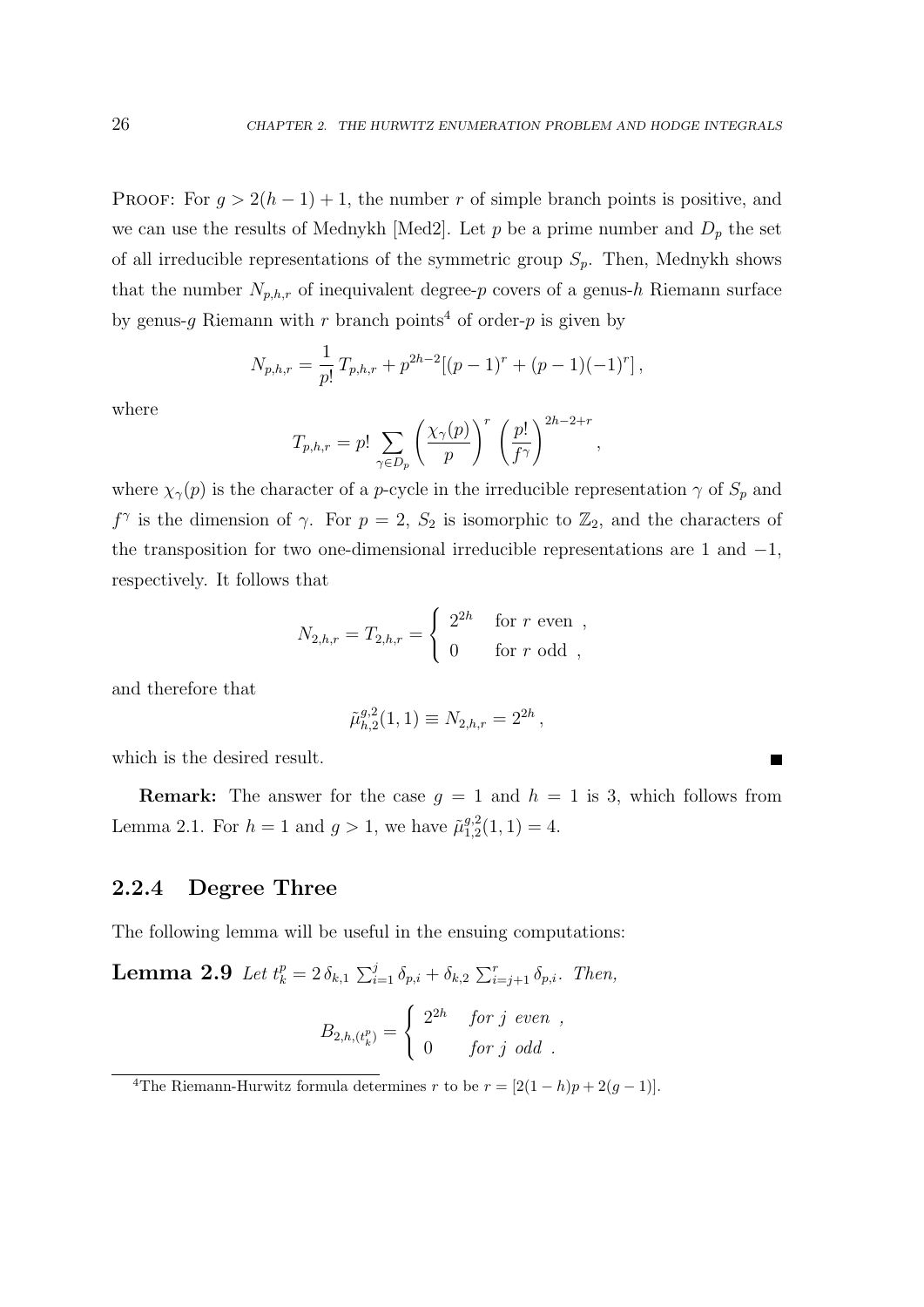PROOF: The result follows trivially from the general formula for  $B_{n,h,\sigma}$  by noting that the character values of the transposition for the two irreducible representations of  $S_2$  are 1 and  $-1$ .  $\blacksquare$ 

We now show

**Proposition 2.10** The degree-3 simple Hurwitz numbers are given by

$$
\tilde{\mu}_{h,3}^{g,3}\equiv N_{3,h,r}=2^{2h-1}(3^{2h-2+r}-1)=2^{2h-1}(3^{2g-4h+2}-1),
$$

where  $r = 6(1-h) + 2(g-1)$  is the number of simple branch points.

**PROOF:**  $T_{3,h,r}$  receives non-zero contributions from the following partitions of 3: (3) and  $(1, 2)$ . There are three irreducible representations of  $S_3$  of dimensions 1,1, and 2, whose respective values of their characters on a transposition are 1, −1, and 0. Taking care to account for the correct combinatorial factors easily yields the desired result. П

## 2.2.5 Degree Four

The degree-4 answer is slightly more complicated:

**Proposition 2.11** The degree-4 simple Hurwitz numbers are given by

$$
N_{4,h,r} = 2^{2h-1} \left[ (3^{2h-2+r} + 1)2^{4h-4+r} - 3^{2h-2+r} - 2^{2h-3+r} + 1 \right] + 2^{4h-4+r} (2^{2h} - 1)
$$
  
=  $2^{2h-1} \left[ (3^{2g-6h+4} + 1)2^{2g-4h+2} - 3^{2g-6h+4} - 2^{2g-6h+3} + 1 \right] +$   
+  $2^{2g-4h+2} (2^{2h} - 1).$ 

PROOF: The last term in  $(2.2.9)$  comes from the second term in  $(2.2.7)$  by applying Lemma 2.6. To compute  $T_{4,h,r}$ , we note that the only consistent partitions of 4 and  $\sigma$  are when 4 has the following partitions:  $(4), (1, 3), (2, 2),$  and  $(1, 1, 2)$ . The only non-immediate sum involves

$$
\sum_{1+\sigma_2=\sigma} B_{2,h,\sigma_1} B_{2,h,\sigma_2}
$$

 $\sigma$ 

(2.2.9)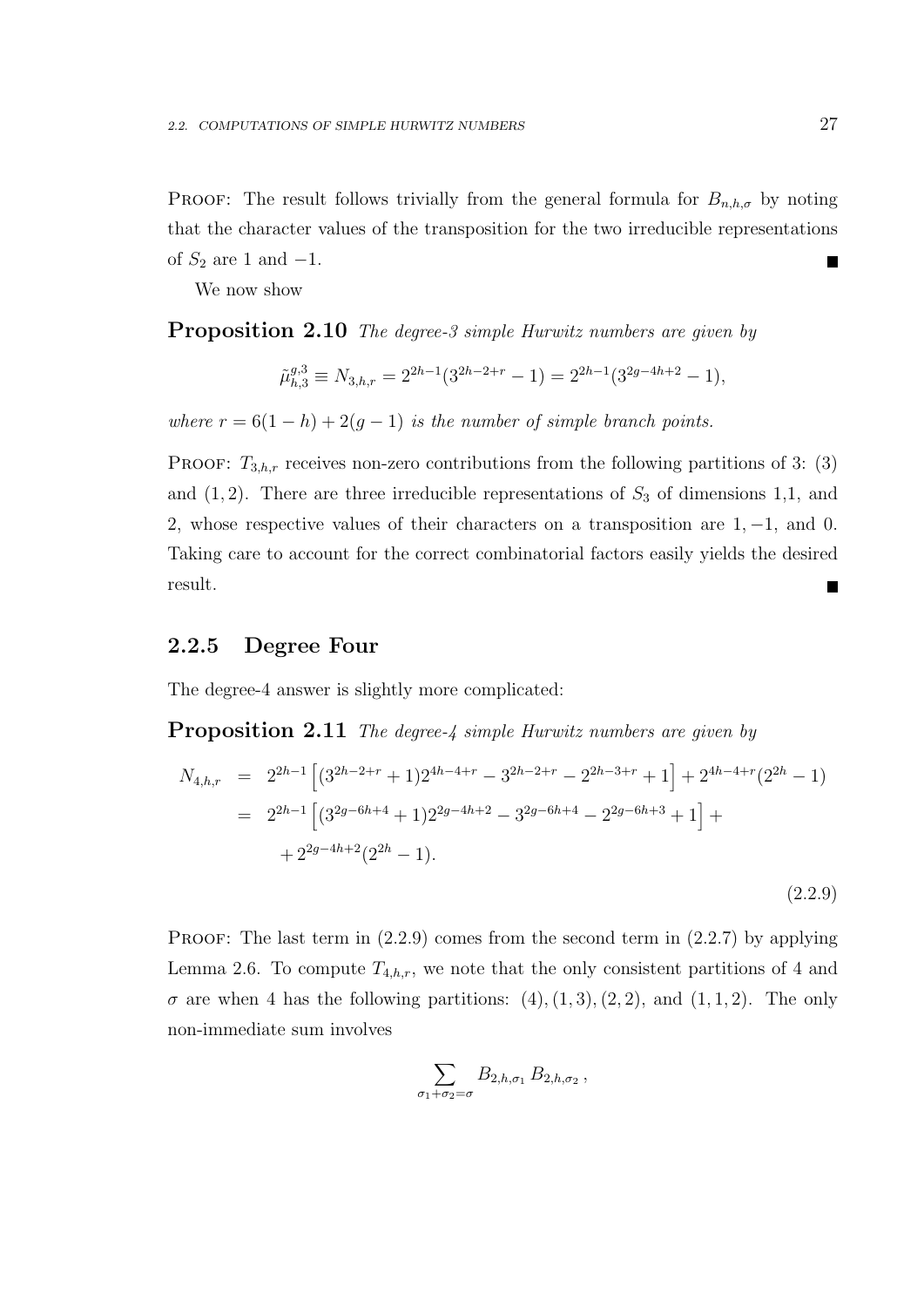**The Second** 

which, upon applying Lemma 2.9, becomes  $2^{4h+r-1}$ .

Higher degree computations are similarly executed. But, one must keep track of some combinatorial factors arising from inequivalent distributions of  $\sigma$  in (2.2.8), and we thus omit their proofs in our presentation and summarize our results in Appendix B.1.

## 2.2.6 Cautionary Remarks

Hurwitz numbers are sometimes defined to be  $T_{n,h,\sigma}/n!$ , counting orbits as if there were no fixed points of the action  $S_n$  on  $\mathscr{T}_{n,h,\sigma}$ . The master formula obtained by Mednykh uses the Burnside's formula to account for the fixed points. In the case of simple Hurwitz numbers, this will lead to an apparent discrepancy between our results and those obtained by others for even degree covers, the precise reason being that for even degree covers, say of degree-2n, the action of  $(2^n) \in S_{2n}$  on  $\mathcal{I}_{2n,h,\sigma}$  has fixed points which are counted by the second term in (2.2.7). Consequently, to obtain the usual even degree Hurwitz numbers, we just need to consider the contribution of the first term in (2.2.7). For odd degree cases, there is no non-trivial fixed points, and our formula needs no adjustment. The following examples of the discussion would be instructive:

#### Example One

Let us explicitly count the double covers of an elliptic curve by genus-q Riemann surfaces. The set  $\mathscr{T}_{2,1,2g-2}$  is given by

$$
\mathscr{T}_{2,1,2g-2} = \left\{ (a,b,(2)^{2g-2}) \in S_2^{2g} \mid \mid aba^{-1}b^{-1}(2)^{2g-2} = 1 \right\} .
$$

Since  $S_2$  is commutative and  $(2)^2 = 1$ , any pair  $(a, b) \in S_2 \times S_2$  satisfies the required condition. Hence, the order of  $\mathscr{T}_{2,1,2g-2}$  is four. Now, to count non-equivalent coverings, we need to consider the action of  $S_2$  on the set  $\mathscr{T}_{2,1,2g-2}$  by conjugation. Again, since  $S_2$  is Abelian, it is clear that it acts trivially on the set and thus that there are 4 inequivalent double covers of an elliptic curve by genus-g Riemann surfaces. The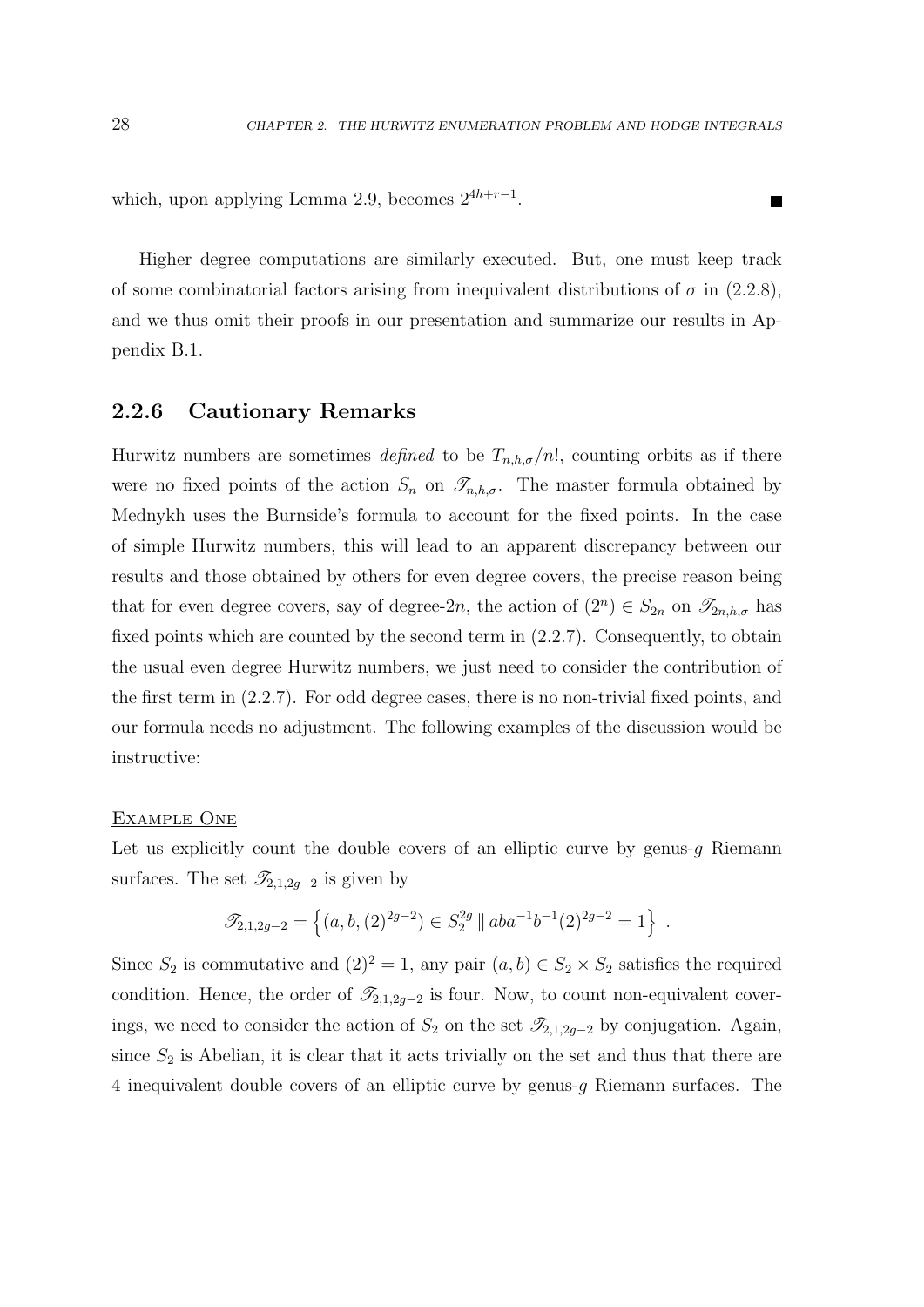commonly adopted definition of Hurwitz number, however, specifies that we should take the order of the set  $\mathscr{T}_{2,1,2g-2}$  and divide it by the dimension of  $S_2$ , yielding 2 as its answer. This number 2 is precisely the first contribution in the Burnside's formula:

$$
N_{2,1,2g-2} = \frac{1}{|S_2|} \sum_{\sigma \in S_2} |F_{\sigma}| = \frac{F_{(1^2)}}{2!} + \frac{F_{(2)}}{2!} = 2 + 2 = 4
$$

where  $|F_{\sigma}|$  is the order of the fixed-point set under the action of  $\sigma \in S_2$ . For odd n,  $S_n$ acts freely on the set  $\mathcal{T}_{n,h,r}$ , but for even n, it has fixed points and our formula (2.2.7) accounts for the phenomenon, truly counting the number of inequivalent covers.

To avoid possible confusions, we thus use the following notations to distinguish the two numbers:

$$
\mu_{h,n}^{g,n} := \frac{T_{n,h,r}}{n!}, \quad \text{ for all } n,
$$

and

$$
\tilde{\mu}_{h,n}^{g,n} := N_{n,h,r} \, .
$$

It turns out that current researchers are mostly interested in  $\mu_{h,n}^{g,n}$ ; for example, it is this definition of simple Hurwitz numbers that appears in the string theory literature and in relation to Gromov-Witten invariants. In this thesis, we will compute the numbers  $\tilde{\mu}_{h,n}^{g,n}$  and indicate the  $\ell = 2$  contributions which can be subtracted to yield  $\mu_{h,n}^{g,n}$ . We will however find generating functions only for the case  $\mu_{h,n}^{g,n}$ .

#### EXAMPLE TWO

The above discussion shows that the two numbers  $\tilde{\mu}_{h,n}^{g,n}$  and  $\mu_{h,n}^{g,n}$  differ by the second term in (2.2.7) and thus are not related by simple multiplicative factors. For  $h = 1$ and  $g = 1$ , however, we have previously observed that  $\mathcal{H}_1^1$  given in (2.2.2) is equal to  $\partial_t\mathcal{F}_1$ , up to an additive constant, implying that

$$
\tilde{\mu}_{1,n}^{1,n} = n \,\mu_{1,n}^{1,n} \,. \tag{2.2.10}
$$

Since we know that  $\tilde{\mu}_{1,n}^{1,n} = \sigma_1(n)$  and since one can show that

$$
\mu_{1,n}^{1,n} := \frac{T_{n,1,0}}{n!} = \sum_{k=1}^n \frac{(-1)^{k+1}}{k} \sum_{m_1 + \dots + m_k = n} \left( \prod_{i=1}^k \pi(m_i) \right) ,
$$

the following lemma establishes the special equality in (2.2.10):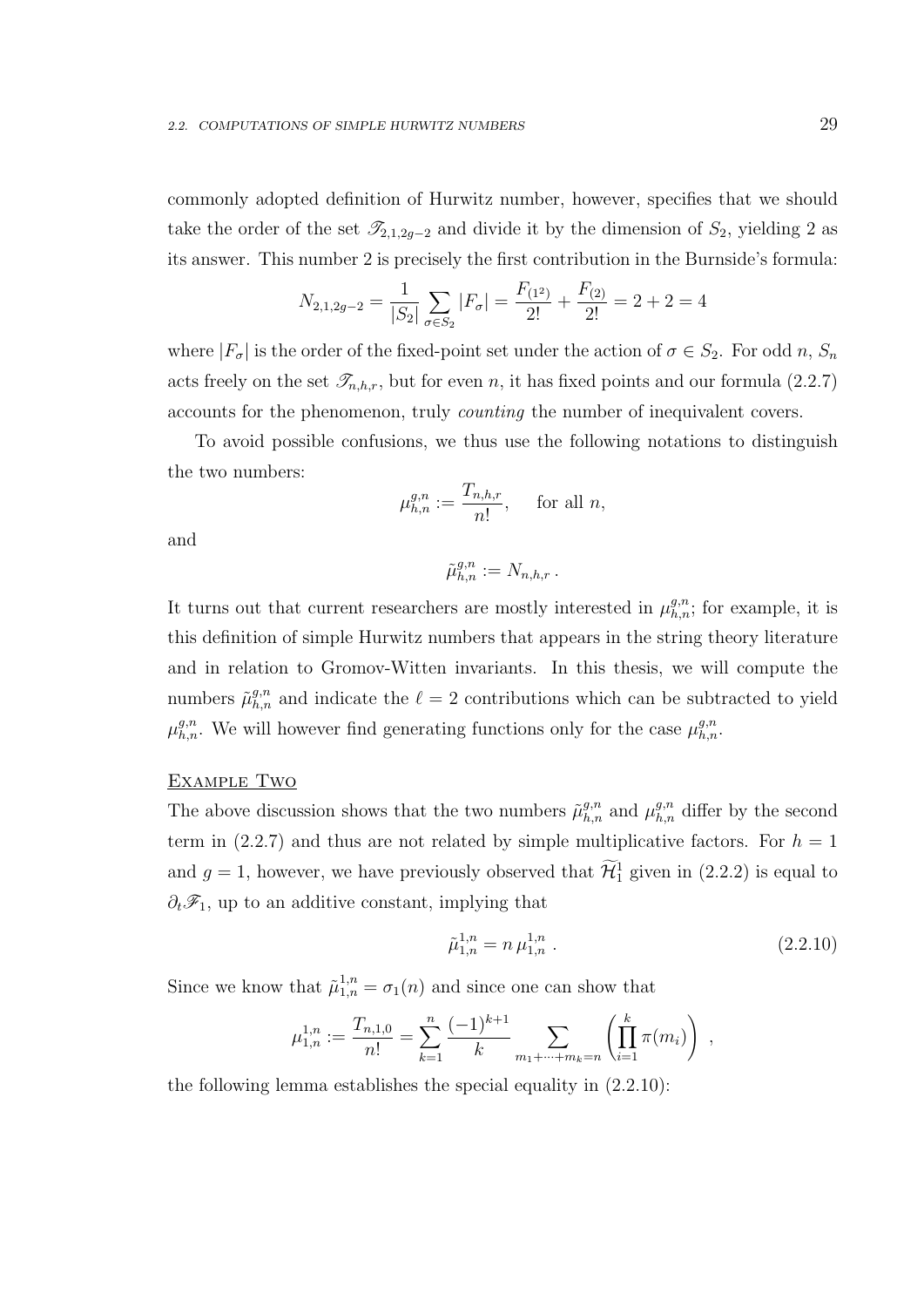**Lemma 2.12** Let  $\pi(m)$  be the number of distinct ordered partitions of a positive integer m into positive integers. Then, the function  $\sigma_1(n)$  has the following expression:

$$
\sigma_1(n) = n \sum_{k=1}^n \frac{(-1)^{k+1}}{k} \sum_{m_1 + \dots + m_k = n} \left( \prod_{i=1}^k \pi(m_i) \right) .
$$

PROOF: As is well-known, the functions  $\pi(m)$  arise as coefficients of the expansion of  $q^{1/24} \eta(q)^{-1}$ , i.e.

$$
\frac{q^{1/24}}{\eta(q)} = 1 + \sum_{m=1}^{\infty} \pi(m) q^m . \qquad (2.2.11)
$$

 $\blacksquare$ 

We take log of both sides of  $(2.2.11)$  and q-expand the resulting expression on the right hand side. Now, using the fact that

$$
\log (q^{1/24} \eta(q)^{-1}) = \sum_{n=1}^{\infty} \frac{\sigma_1(n)}{n} q^n ,
$$

we match the coefficients of  $q^n$  to get the desired result.

### 2.2.7 Recursive Solutions to  $T_{n,h,r}$  for an Elliptic Curve  $(h = 1)$

Elliptic curve is the simplest Calabi-Yau manifold and is of particular interest to string theorists. The free energies  $\mathscr{F}_g$  count the numbers  $\mu_{h,n}^{g,n}$ , and string theorists have computed  $\mathscr{F}_g$  for  $g \leq 8$  [Rud]. Using the approach described in the previous subsection, we have obtained the closed-form formulas for  $N_{n,h,r}$  for  $n < 8$ . For  $h = 1$ , its  $\ell = 1$  parts agree with the known free energies  $\mathscr{F}_q$ . Although our results are rewarding in that they give explicit answers for all  $q$  and  $h$ , further computations become somewhat cumbersome beyond degree 8. For higher degrees, we therefore adopt a recursive method to solve  $T_{n,1,r}$  on a case-by-case basis.

The number of reducible covers  $B_{n,h,\sigma}/n!$  and that of irreducible covers  $T_{n,h,\sigma}/n!$ are related by exponentiation [Med2]:

$$
\sum_{\sigma \ge 0} \frac{B_{n,h,\sigma}}{n!} w^{\sigma} = \exp\left(\sum_{\sigma \ge 0} \frac{T_{n,h,\sigma}}{n!} w^{\sigma}\right) , \qquad (2.2.12)
$$

where  $w^{\sigma}$  denotes the multi-product

$$
w^{\sigma} := \prod_{p=1}^{r} \prod_{k=1}^{n} w_{pk}^{t_{k}^{p}}
$$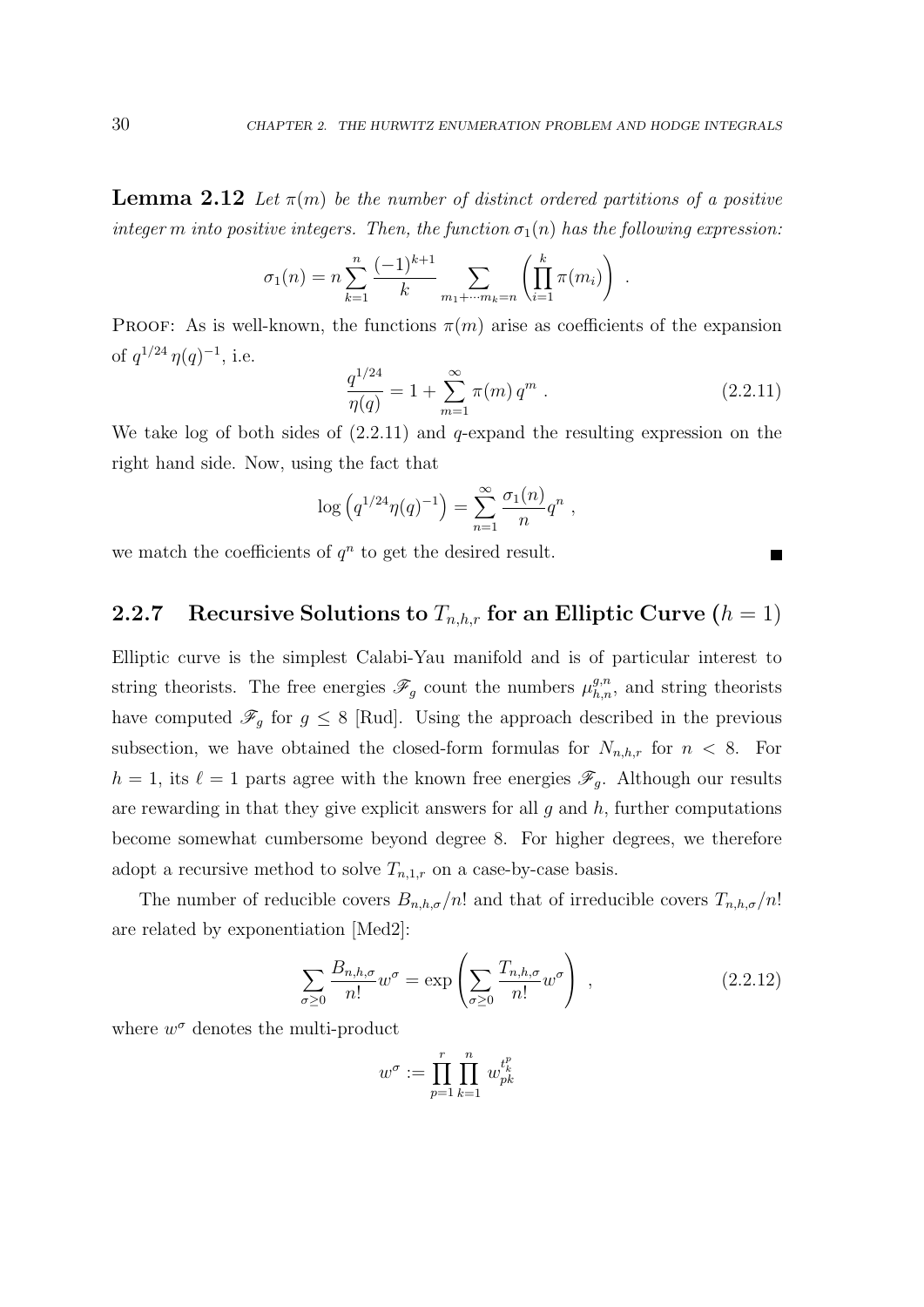in the indeterminates  $w_{pk}$  and  $\sigma \geq 0$  means  $t_k^p \geq 0, \forall p, k$ . From (2.2.12), one can derive

$$
B_{n,h,\sigma} = \sum_{k=1}^n \frac{1}{k!} \binom{n}{n_1,\ldots,n_k} \sum_{\substack{n_1+\cdots+n_k=n \ \sigma_1+\cdots+\sigma_k=\sigma}} T_{n_1,h,\sigma_1}\cdots T_{n_k,h,\sigma_k}.
$$

In particular, for simple covers of an elliptic curve, partitioning  $\sigma$  appropriately yields

$$
\frac{T_{n,1,r}}{n!} = \frac{B_{n,1,r}}{n!} - \sum_{k=2}^{n} \frac{1}{k!} \sum_{\substack{n_1 + \dots + n_k = n \\ 2\ell_1 + \dots + 2\ell_k = r}} \binom{r}{2\ell_1, \dots, 2\ell_k} \prod_{i=1}^{k} \frac{T_{n_i,1,2\ell_i}}{n_i!},
$$
\n(2.2.13)

where  $n_i$  and  $\ell_i$  are positive and non-negative integers, respectively. For fixed degree  $n, (2.2.13)$  expresses  $T_{n,1,r}$  in terms of lower degree and lower genus Hurwitz numbers, and  $B_{n,1,r}$ . The number  $B_{n,1,r}$  in this case reduces to

$$
B_{n,1,r} = \frac{n!}{2^r} \sum_{k=1}^n \sum_{\substack{n_1 + \dots + n_k = n \\ n_1 \ge n_2 \ge \dots \ge n_k}} \left[ \sum_{i \in \mathcal{I}} p_i (p_i - 1) \prod_{j \ne i} \left( \frac{p_i - 2 - p_j}{p_i - p_j} \right) \right]^r,
$$

where  $p_i = n_i + k - i$  and  $\mathcal{I} = \{i \in \{1, ..., k\} \mid (p_i - 2) \geq 0\}$ . In Appendix B.2, we provide the explicit values of  $B_{n,h,r}$  for  $n \leq 10$ .

We have implemented the recursion into a *Mathematica* program which, using our results from the previous subsection as inputs, computes  $T_{n,1,r}$  for  $n \geq 8$ . For the sake of demonstration, we present some numerical values of  $T_{n,1,r}/n!$  for  $n \leq 10$  in Appendix B.3.

# 2.3 Generating Functions for Simple Hurwitz Numbers

Recently, Göttsche has conjectured an expression for the generating function for the number of nodal curves on a surface  $S$ , with a very ample line bundle  $L$ , in terms of certain universal power series and basic invariants [Gott]. More precisely, he conjectures that the generating function  $T(S, L)$  for the number of nodal curves may have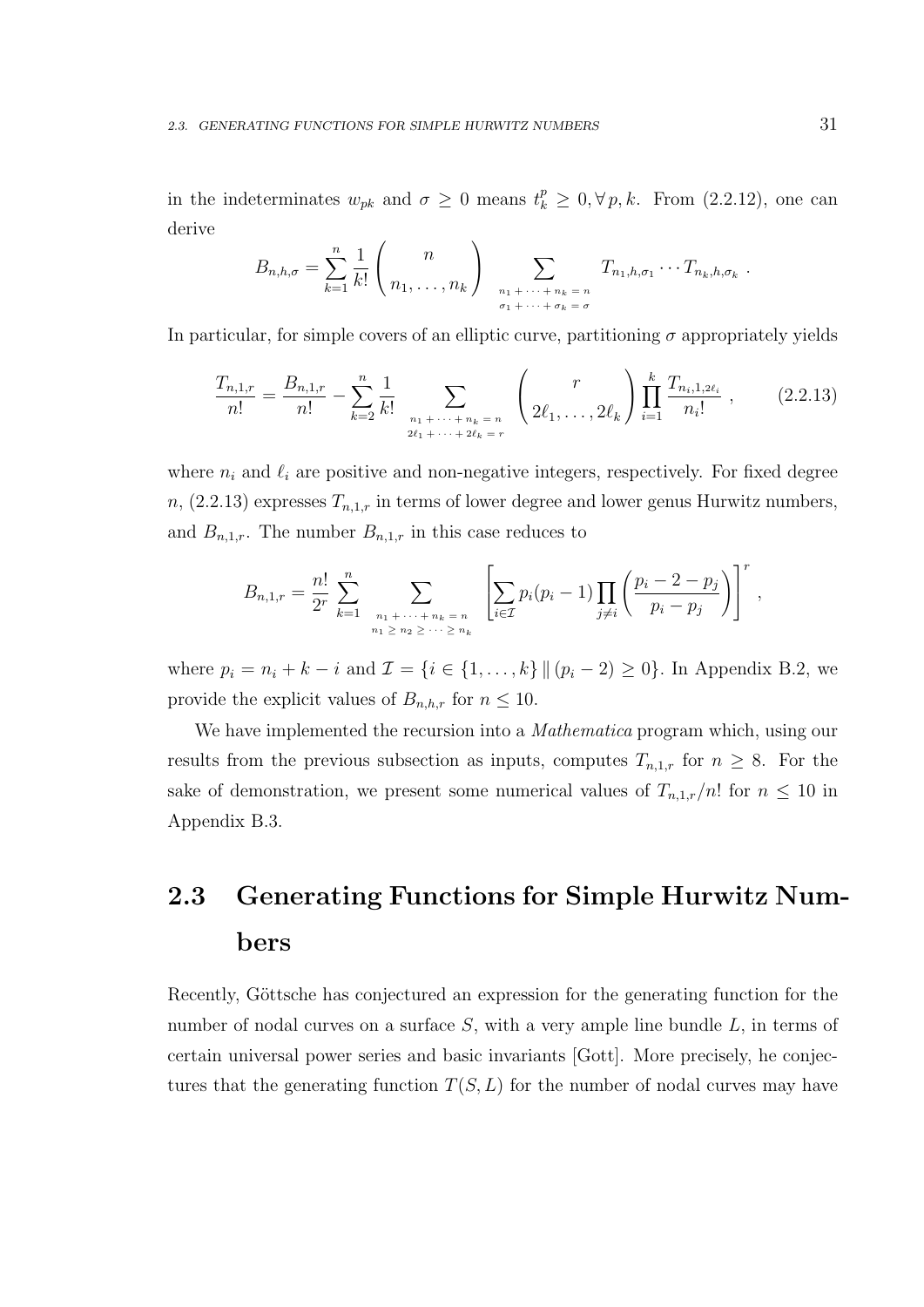the form

$$
T(S, L) = \exp (c_2(S) A + K_S^2 B + K_S \cdot LC + L^2 D),
$$

where  $A, B, C, D$  are universal power series in some formal variables and  $K<sub>S</sub>$  the canonical line bundle of S.

In a kindred spirit, it would be interesting to see whether such universal structures exist for Hurwitz numbers. For a curve, the analogues of  $K_S$  and  $c_2(S)$  would be the genus of the target and L the degree of the branched cover. It turns out that for simple Hurwitz numbers, we are able to find their generating functions in closedforms, but the resulting structure is seen to be more complicated than that for the case of surfaces.

### 2.3.1 Summing up the String Coupling Expansions

The free energies  $\mathscr{F}_g$  on an elliptic curve have been computed in [Rud] up to  $g = 8$ , and their  $q$ -expansions<sup>5</sup> agree precisely with our results shown in Appendix B.3.

For a fixed degree  $n < 8$ , we know  $\mathscr{F}_g$  for all g, so we can sum up the expansion

$$
\mathscr{F} = \sum_{g} \lambda^{2g-2} \mathscr{F}_g , \qquad (2.3.14)
$$

up to the given degree  $n$  in the world-sheet instanton expansion. That is, we are summing up the string coupling expansions, and this computation is a counterpart of "summing up the world-sheet instantons" which string theorists are accustomed to studying.

Consider the following generating function for simple Hurwitz numbers:

$$
\Phi(h) = \sum_{g,n} \frac{T_{n,h,r}}{n!} \frac{\lambda^r}{r!} q^n = \sum_{g,n} \mu_{h,n}^{g,n} \frac{\lambda^r}{r!} q^n , \qquad (2.3.15)
$$

which coincides with the total free energy  $(2.3.14)$  for  $h = 1$ . For low degree simple covers of an elliptic curve, we can use our results (B.3.1) to perform the summation

<sup>&</sup>lt;sup>5</sup>Here,  $q = \exp(\hat{t})$ , where  $\hat{t}$  is a formal variable dual to the Kähler class of the elliptic curve.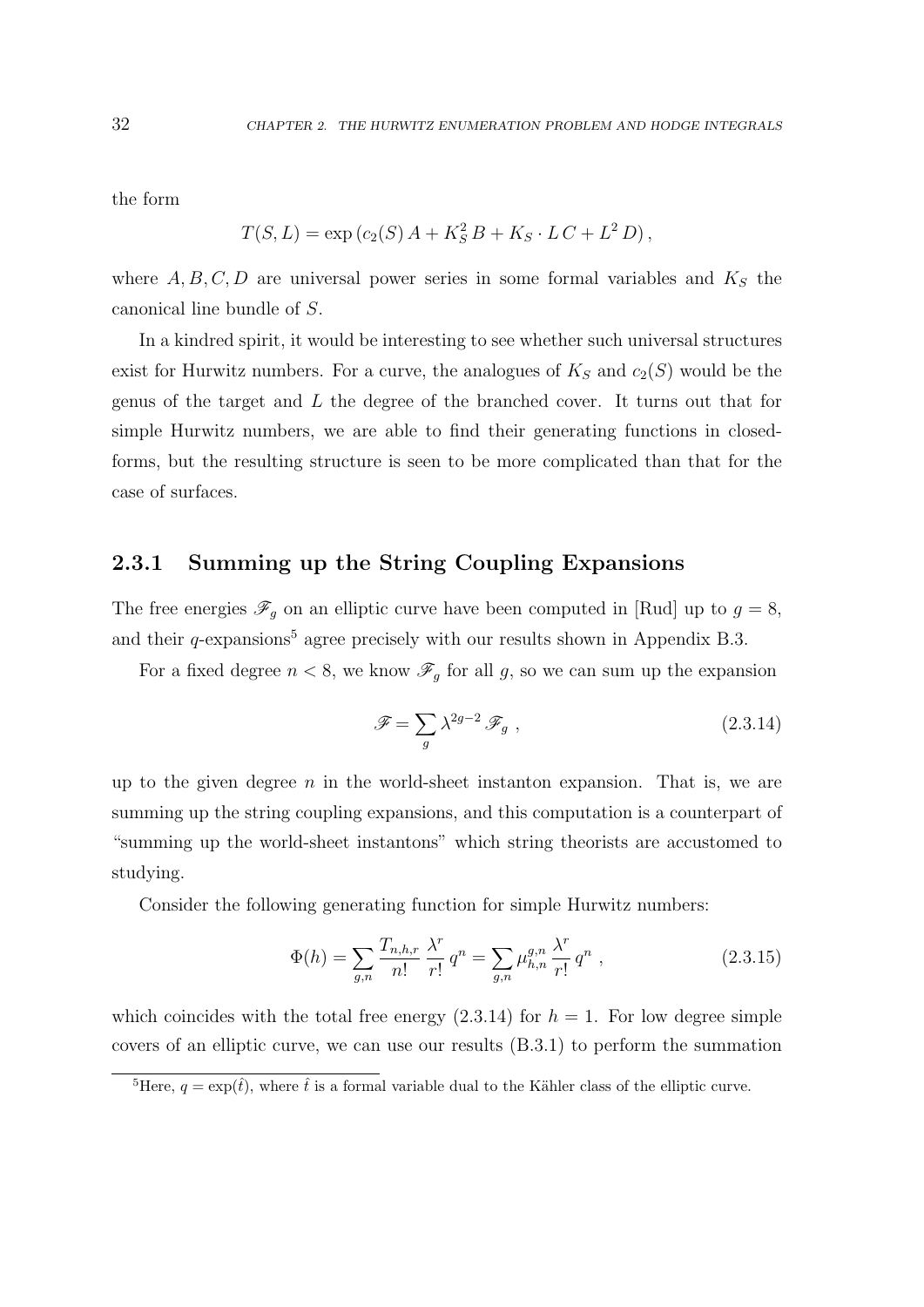over the number  $r$  of simple branch points and get

$$
\Phi(1) = \sum_{g} \lambda^{2g-2} \mathscr{F}_{g}
$$
  
\n
$$
= -\log(q^{-1/24} \eta(q)) + 2 \left[\cosh(\lambda) - 1\right] q^{2} + 2 \left[\cosh(3\lambda) - \cosh(\lambda)\right] q^{3}
$$
  
\n
$$
+ 2 \left[\cosh(6\lambda) + \frac{1}{2} \cosh(2\lambda) - \cosh(3\lambda) + \cosh(\lambda) - \frac{3}{2}\right] q^{4}
$$
  
\n
$$
+ 2 \left[1 + \cosh(10\lambda) - \cosh(6\lambda) + \cosh(5\lambda) - \cosh(4\lambda) + \cosh(3\lambda) - 2 \cosh(\lambda)\right] q^{5}
$$
  
\n
$$
+ 2 \left[\cosh(15\lambda) - \cosh(10\lambda) + \cosh(9\lambda) - \cosh(7\lambda) + \frac{1}{2} \cosh(6\lambda) - \cosh(5\lambda) + 2 \cosh(4\lambda) - \frac{2}{3} \cosh(3\lambda) + \frac{1}{2} \cosh(2\lambda) + 2 \cosh(\lambda) - \frac{11}{3}\right] q^{6} + \mathcal{O}(q^{7}).
$$

The partition function  $\mathcal{Z} = e^{\Phi(1)}$  is then given by

$$
\mathcal{Z} = 1 + q + 2 \cosh(\lambda) q^2 + [1 + 2 \cosh(3\lambda)] q^3 + [1 + 2 \cosh(2\lambda) + 2 \cosh(6\lambda)] q^4
$$
  
+ 
$$
[1 + 2 \cosh(2\lambda) + 2 \cosh(5\lambda) + 2 \cosh(10\lambda)] q^5
$$
  
+ 
$$
[1 + 4 \cosh(3\lambda) + 2 \cosh(5\lambda) + 2 \cosh(9\lambda) + 2 \cosh(15\lambda)] q^6
$$
  
+ 
$$
[1 + 2 \cosh(\lambda) + 2 \cosh(3\lambda) + 2 \cosh(6\lambda) + 2 \cosh(7\lambda) + 2 \cosh(9\lambda) + 2 \cosh(14\lambda)
$$
  
+ 
$$
2 \cosh(21\lambda)] q^7 + 2 [1 + \cosh(2\lambda) + 2 \cosh(4\lambda) + \cosh(7\lambda) + \cosh(8\lambda) + \cosh(10\lambda)
$$
  
+ 
$$
\cosh(12\lambda) + \cosh(14\lambda) + \cosh(20\lambda) + \cosh(28\lambda)] q^8 + \mathcal{O}(q^9).
$$

At this point, we can observe a pattern emerging, and indeed, the partition function can be obtained to all degrees from the following statement which, we subsequently discovered, was also given in [Dijk]:

**Proposition 2.13** The partition function  $\mathcal{Z}$ , or the exponential of the generating function for simple Hurwitz numbers, for an elliptic curve target is given by

$$
\mathcal{Z} = 1 + q + \sum_{n \ge 2} \left( \sum_{\gamma \in \mathscr{R}_n} \cosh\left[\binom{n}{2} \frac{\chi_{\gamma}(2)}{f^{\gamma}} \lambda\right] \right) q^n. \tag{2.3.16}
$$

PROOF: From  $(2.2.13)$ , we see that

$$
\frac{B_{n,1,r}}{n! \, r!} = \sum_{k=1}^{n} \frac{1}{k!} \sum_{\substack{n_1 + \dots + n_k = n \\ 2\ell_1 + \dots + 2\ell_k = r}} \prod_{i=1}^{k} (\mathscr{F}_{\ell_i+1})_{q^{n_i}}, \tag{2.3.17}
$$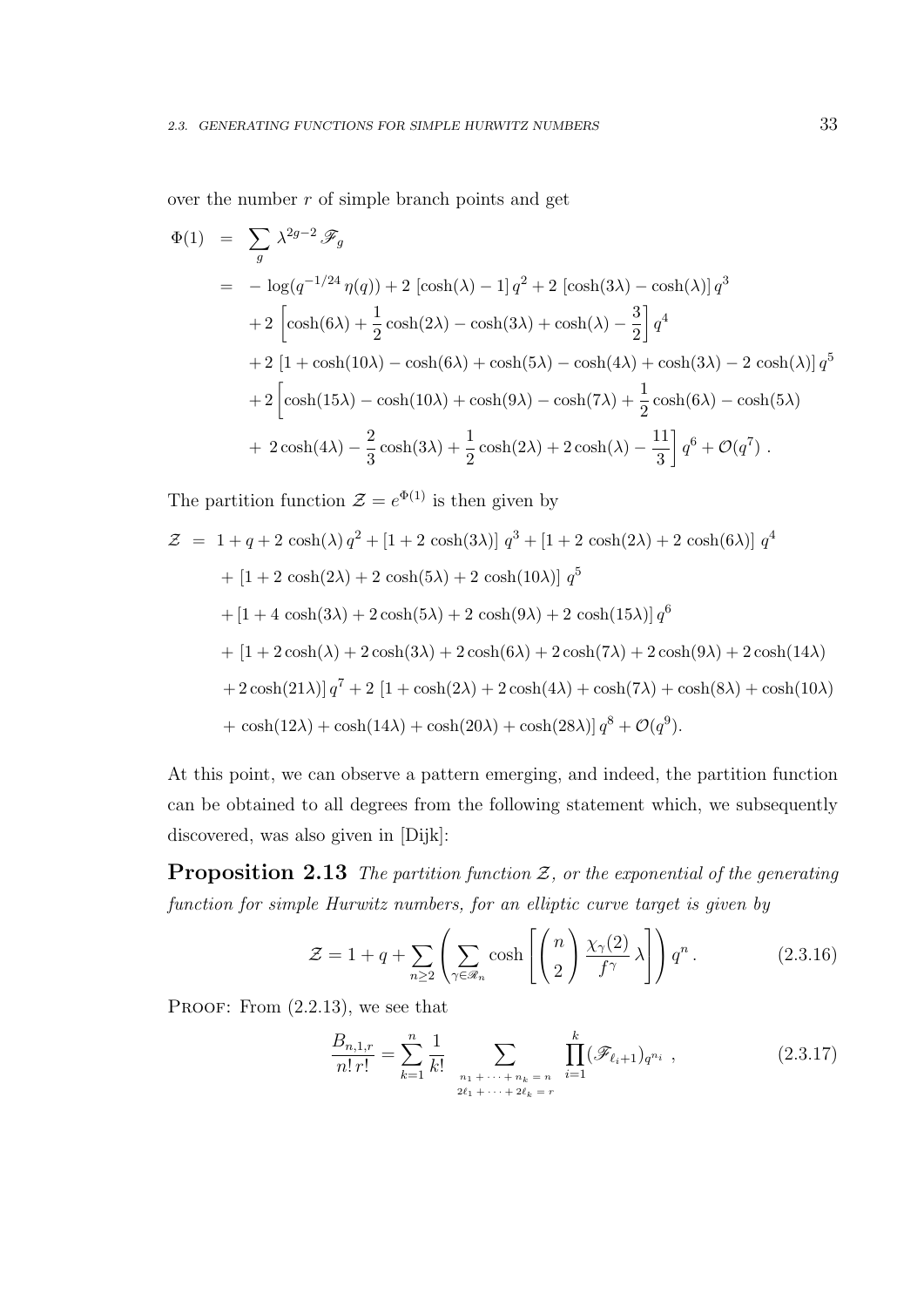where, as before,  $n_i$  and  $\ell_i$  are positive and non-negative integers, respectively, and  $(\mathscr{F}_g)_{q^m}$  is the coefficient of  $q^m$  in the genus-g free energy. The numbers  $B_{n,1,r}$  are determined to be

$$
B_{n,1,r} = \begin{cases} n! \binom{n}{2}^r \left[ \sum_{\gamma \in \mathscr{R}_n} \left( \frac{\chi_{\gamma}(2)}{f^{\gamma}} \right)^r \right] & , \text{ for } n \ge 2 \\ \delta_{r,0} & , \text{ for } n \le 1 \end{cases}
$$

Now, multiplying both sides of (2.3.17) by  $\lambda^r q^n$  and summing over all even  $r \geq 0$  and all  $n \geq 0$  proves the claim.

The argument of hyperbolic-cosine is known as the central character of the irreducible representation  $\gamma$  and can be evaluated as in (A.1.4).

### Further Recursions for Closed-Form Answers

The above explicit form of the partition function gives rise to a powerful way of recursively solving for the simple Hurwitz numbers  $\mu_{1,n}^{g,n}$  for a given degree n, similar to those given in (B.3.1). Let us consider this more closely. Suppose that, knowing closed-form formulas for  $\mu_{1,n_i}^{g_i,n_i}$  $a_{i,n_i}^{g_i,n_i}$  for all  $n_i < n$  and arbitrary  $g_i$ , we are interested in deriving a closed-form formula for  $\mu_{1,n}^{g,n}$ , where g is again arbitrary. The key idea is to match the coefficient of  $\lambda^{2g-2}q^n$  in the expansion of the partition function  $\mathcal Z$  with the coefficient of the same term in the expansion

$$
\exp[\Phi(1)] = 1 + \Phi(1) + \frac{1}{2}[\Phi(1)]^2 + \cdots + \frac{1}{k!}[\Phi(1)]^k + \cdots
$$

The coefficient of  $\lambda^{2g-2}q^n$  in  $\Phi(1)$  contains precisely what we are looking for, namely  $\mu_{1,n}^{g,n}$ . On the other hand, the coefficients of  $\lambda^{2g-2}q^n$  in  $[\Phi(1)]^k$ , for  $k>1$ , are given in terms of  $\mu_{1,n_i}^{g_i,n_i}$  $g_{i,n_i}^{g_i,n_i}$ , where  $n_i < n$  and  $g_i \leq g$ . But, by hypothesis, we know  $\mu_{1,n_i}^{g_i,n_i}$  $x_1^{g_i,n_i}$  for all  $n_i < n$ , and therefore we can solve for  $\mu_{1,n}^{g,n}$  in a closed-form. Using this method, we have obtained the degree-8 Hurwitz numbers, and the answer agrees with the known results as well as the computation done by our earlier recursive method.

This recursive method also works for determining the general simple Hurwitz numbers  $\mu_{h,n}^{g,n}$ , upon using the general "partition function" (2.3.18) in place of  $\mathcal{Z}$ .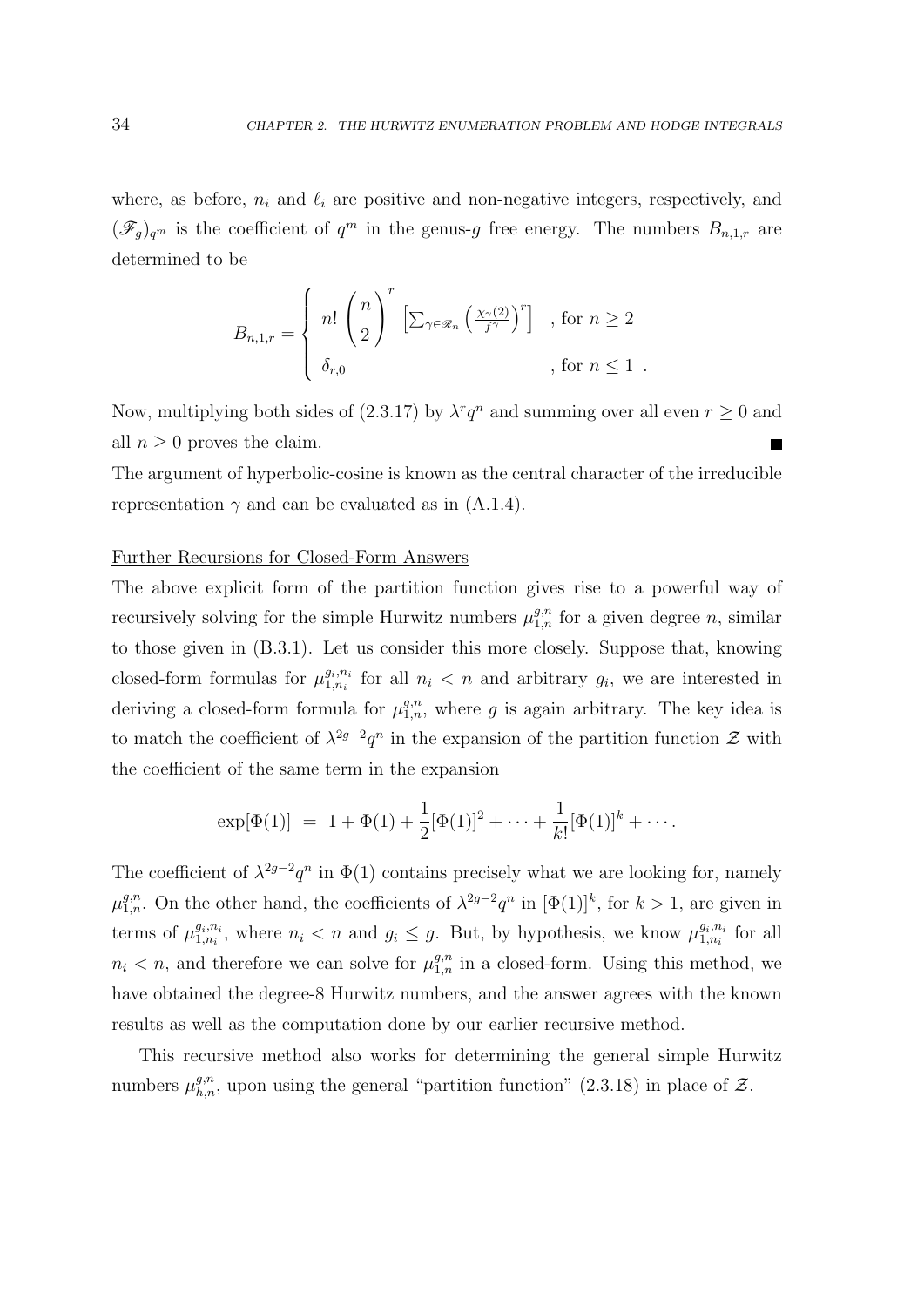# 2.3.2 The Generating Functions for Target Curves of Arbitrary Genus

For arbitrary genus targets, there is a natural generalization of the above discussion on the generating functions. We have previously defined the generating function  $\Phi(h)$ to be

$$
\Phi(h) = \sum_{r,n\geq 0} \mu_{h,n}^{g,n} \frac{\lambda^r}{r!} q^n ,
$$

and seen that for  $h = 1$ , it coincides with the total free energy of string theory on an elliptic curve target, where  $\lambda$  is identified with the string coupling constant. For  $h \neq 1$ , however, the formal parameter  $\lambda$  should be actually viewed as the parameter<sup>6</sup>  $\hat{t}_1^1$  dual to the first gravitational descendant of the Kähler class. We do not need an extra genus-keeping parameter, because for simple covers of a fixed target space with a given number of marked points  $r$ , choosing the degree of the map fixes the genus of the source Riemann surface uniquely. For the purpose of finding a nice generating function, it is thus convenient to treat  $r$  and  $n$  as independent indices, with the requirement that they be both non-negative.

For  $r = 0$ , our previous computations of the simple Hurwitz numbers need to be modified as

$$
\frac{T_{n,h,0}}{n!} = \sum_{k=1}^n \frac{(-1)^{k+1}}{k} \sum_{\substack{n_1 + \cdots + n_k = n \\ n_i > 0}} \prod_{i=1}^k (n_i)!^{2h-2} \left[ \sum_{\gamma \in D_{n_i}} (f^{\gamma})^{2-2h} \right].
$$

Also, note that  $N_{1,h,r} = \delta_{r,0}$ . Then, we have

**Proposition 2.14** The generalized "partition function"  $\mathcal{Z}(h) = \exp(\Phi(h))$  for all h is given by

$$
\mathcal{Z}(h) = 1 + q + \sum_{n \ge 2} \sum_{\gamma \in \mathcal{R}_n} \left(\frac{n!}{f^{\gamma}}\right)^{2h-2} \cosh\left[\left(\frac{n}{2}\right) \frac{\chi_{\gamma}(2)}{f^{\gamma}} \lambda\right] q^n. \tag{2.3.18}
$$

<sup>&</sup>lt;sup>6</sup>Unfortunately, we have previously used the notation  $t_k^p$  to denote the branching matrix. Here, to avoid confusions, we use  $\hat{t}$  for the coordinates that appear in the Gromov-Witten theory.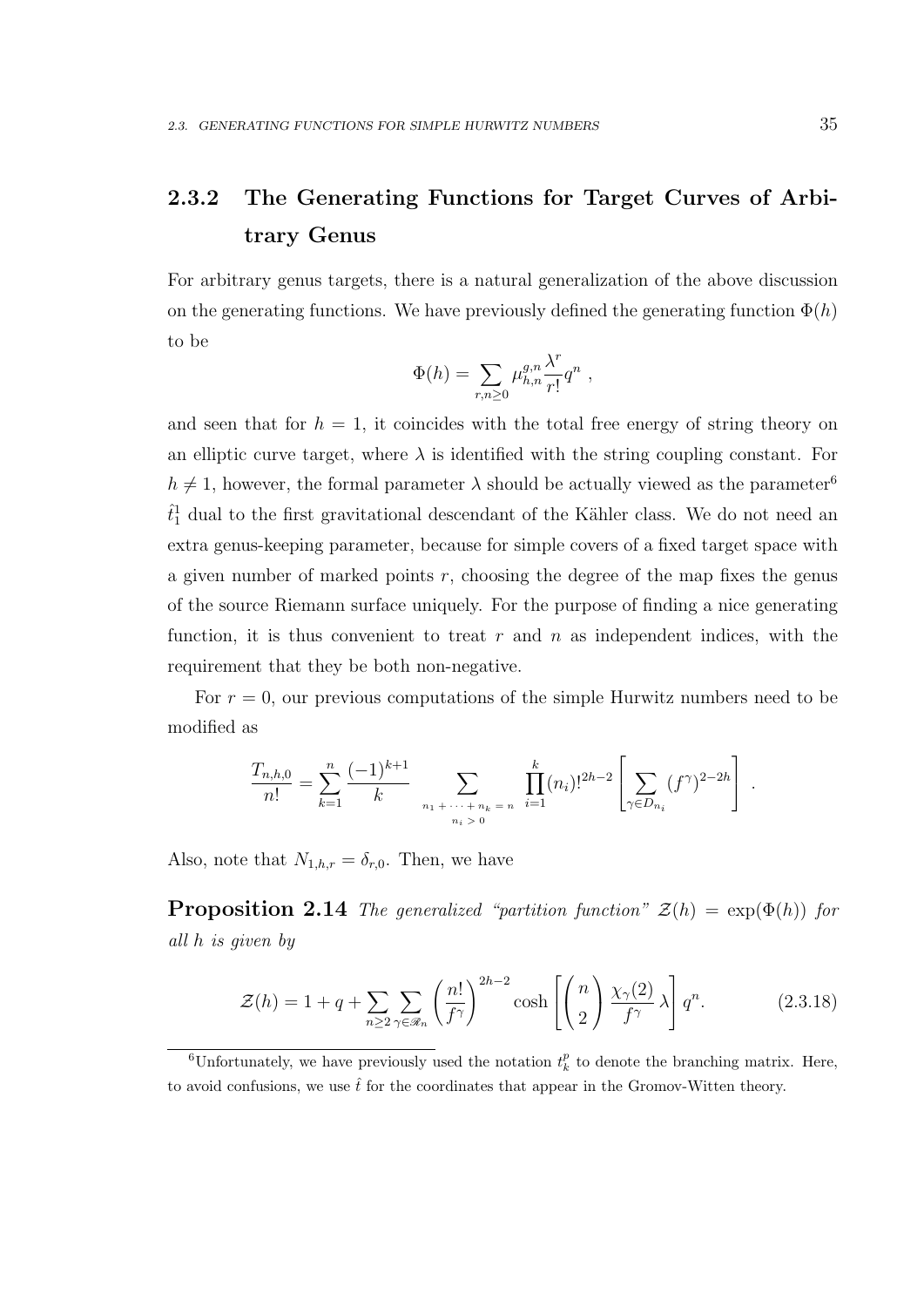PROOF: The proof is exactly the same as that of Proposition 2.13. One just needs to keep track of extra factors in the general form of  $B_{n,h,r}$ . For genus  $h = 0$ , when applying the Riemann-Hurwitz formula, we must remember to use the correctly defined arithmetic genus of reducible curves and, as a result, sum over all even  $r \geq 0$  in  $B_{n,0,r}$ ; doing so takes into account the degree-1 covers in the exponential.

# 2.4 Hodge Integrals on  $\overline{M}_{q,2}$  and Hurwitz Numbers

In the modern language of Gromov-Witten theory, the simple Hurwitz numbers are equal to

$$
\mu_{h,n}^{g,n}:=\frac{T_{n,h,r}}{n!}=\langle \tau_{1,1}^r\rangle_{g,n}\;,
$$

where  $r = 2(1-h)n + 2(g-1)$  and  $\tau_{k,1}$  is the k-th gravitational descendant of the Kähler class of the target genus- $h$  Riemann surface. We can organize these numbers into a generating function as follows:

$$
\mathcal{H}_h^g := \sum_n \frac{1}{r!} \langle \tau_{1,1}^r \rangle_{g,n} (\hat{t}_1^1)^r e^{n\hat{t}} = \sum_n \frac{1}{r!} \frac{T_{n,h,r}}{n!} (\hat{t}_1^1)^r e^{n\hat{t}}, \qquad (2.4.19)
$$

where  $\hat{t}_1^1$  and  $\hat{t}$  are coordinates dual to  $\tau_{1,1}$  and  $\tau_{0,1}$ , respectively. In this thesis, we have determined (2.4.19) for all g and h up to degree  $n = 7$ .

For  $h = 0$  and  $h = 1$ , these generating functions arise as genus-g free energies of string theory on  $\mathbf{P}^1$  and an elliptic curve as target spaces, respectively, evaluated by setting all coordinates to zero except for  $\hat{t}_1^1$  and  $\hat{t}$ . For definitions of Hodge integrals, see [FabP1, FabP2].

### 2.4.1 Generating Functions for Hodge Integrals

The Hurwitz enumeration problem has been so far investigated intensely mainly for branched covers of the Riemann sphere. In this case, the almost simple Hurwitz numbers for covers with one general branch point can be expressed explicitly in terms of certain Hodge integrals. An interesting application of this development is to use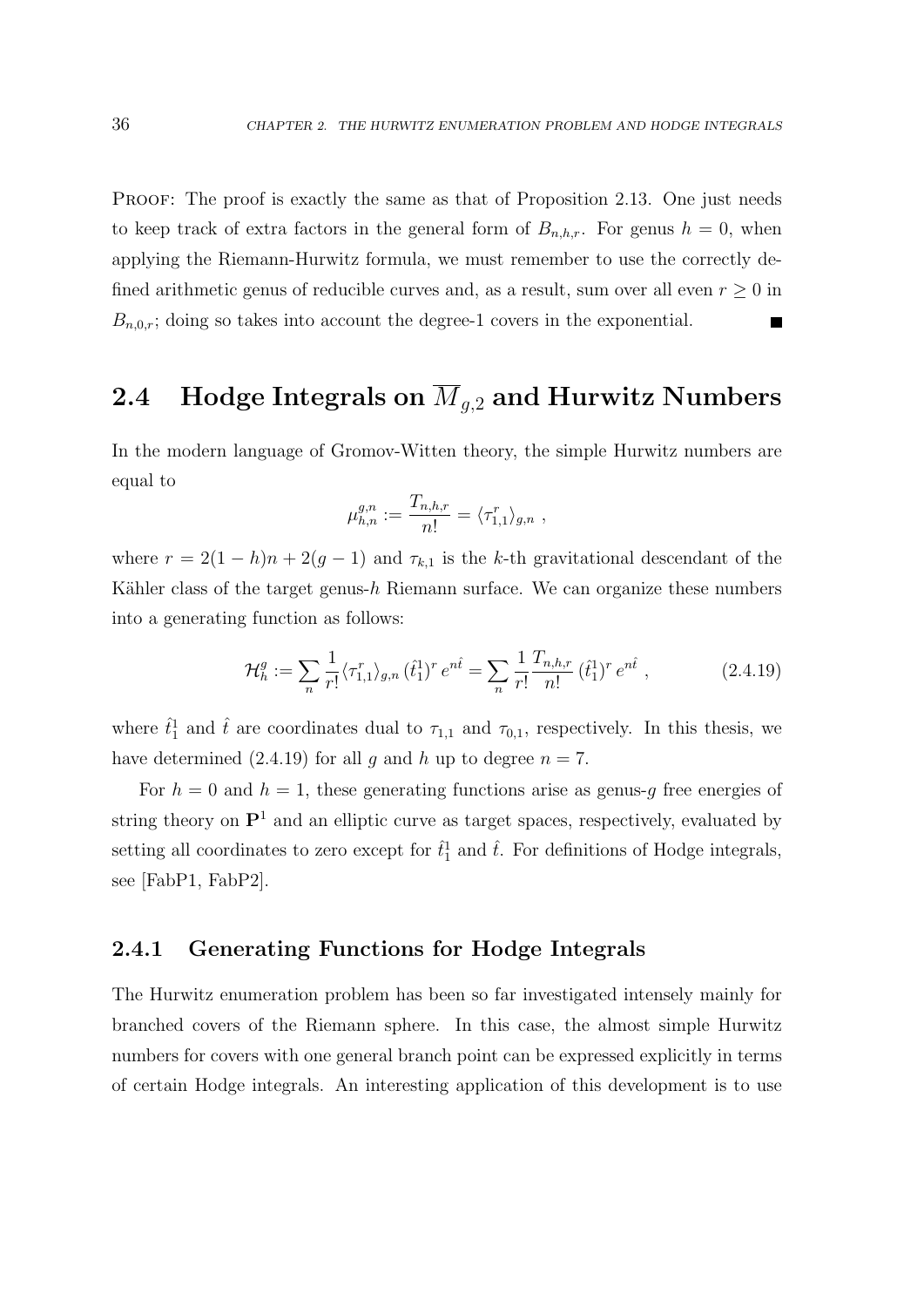the generating function for Hurwitz numbers  $\mu_{0,1}^{g,d}$  $_{0,1}^{g,a}(d)$  to derive a generating function for Hodge integrals over the moduli space  $\overline{M}_{q,1}$ . More precisely, consider the formula

$$
F(t,k) := 1 + \sum_{g \ge 1} t^{2g} \sum_{i=0}^{g} k^i \int_{\overline{M}_{g,1}} \psi_1^{2g-2+i} \lambda_{g-i} = \left(\frac{t/2}{\sin(t/2)}\right)^{k+1}, \tag{2.4.20}
$$

where the  $\psi$  and  $\lambda$  classes are defined as in §1.2. That is,  $\psi_1 = c_1(\mathscr{L}_1) \in H^2(\overline{M}_{g,1}, \mathbb{Q}),$ where  $\mathscr{L}_1$  is the cotangent line bundle  $\mathscr{L}_1 \to \overline{M}_{g,1}$  associated to the single marked point, and  $\lambda_j = c_j(\mathbb{E})$ , where  $\mathbb{E} \to \overline{M}_{g,1}$  is the Hodge bundle. This formula was first obtained by Faber and Pandharipande in [FabP1] by using virtual localization techniques and has been re-derived by Ekedahl et al. in [ELSV] by using the generating function for Hurwitz numbers for branched covers whose only non-simple branch point has order equal to the degree of the cover.

In this thesis, we speculate a possible connection between the Hurwitz numbers for  $\mathbf{P}^1$  and generating functions for Hodge integrals on  $\overline{M}_{g,n}$ ,  $n \geq 1$ . For this purpose, let us rewrite  $F(t, k)$  as

$$
F(t,k) = 1 + \sum_{g \ge 1} t^{2g} \sum_{i=0}^{g} k^i \int_{\overline{M}_{g,1}} \frac{\lambda_{g-i}}{1 - \psi_1} \,. \tag{2.4.21}
$$

Now, recall that the simple Hurwitz numbers  $\mu_{0,n}^{g,n}(1^n)$ , henceforth abbreviated  $H_{g,n}$ , have the following Hodge integral expression  $[FanP]$ :

$$
H_{g,n} := \mu_{0,n}^{g,n} = \frac{(2g - 2 + 2n)!}{n!} \int_{\overline{M}_{g,n}} \frac{1 - \lambda_1 + \dots + (-1)^g \lambda_g}{\prod_{i=1}^n (1 - \psi_i)} \tag{2.4.22}
$$

for  $(g, n) \neq (0, 1), (0, 2)$ . The degree-1 simple Hurwitz numbers are  $H_{g,1} = \delta_{g,0}$ , thus (2.4.22) yields the relation

$$
\int_{\overline{M}_{g,1}} \frac{1 - \lambda_1 + \dots + (-1)^g \lambda_g}{1 - \psi_1} = 0, \text{ for } g \ge 1.
$$

which implies from (2.4.21) that  $F(t, -1) = 1$ , in accord with the known answer (2.4.20). Naively, we thus see that the simple Hurwitz numbers are coefficients of  $F(t, k)$  evaluated at special k.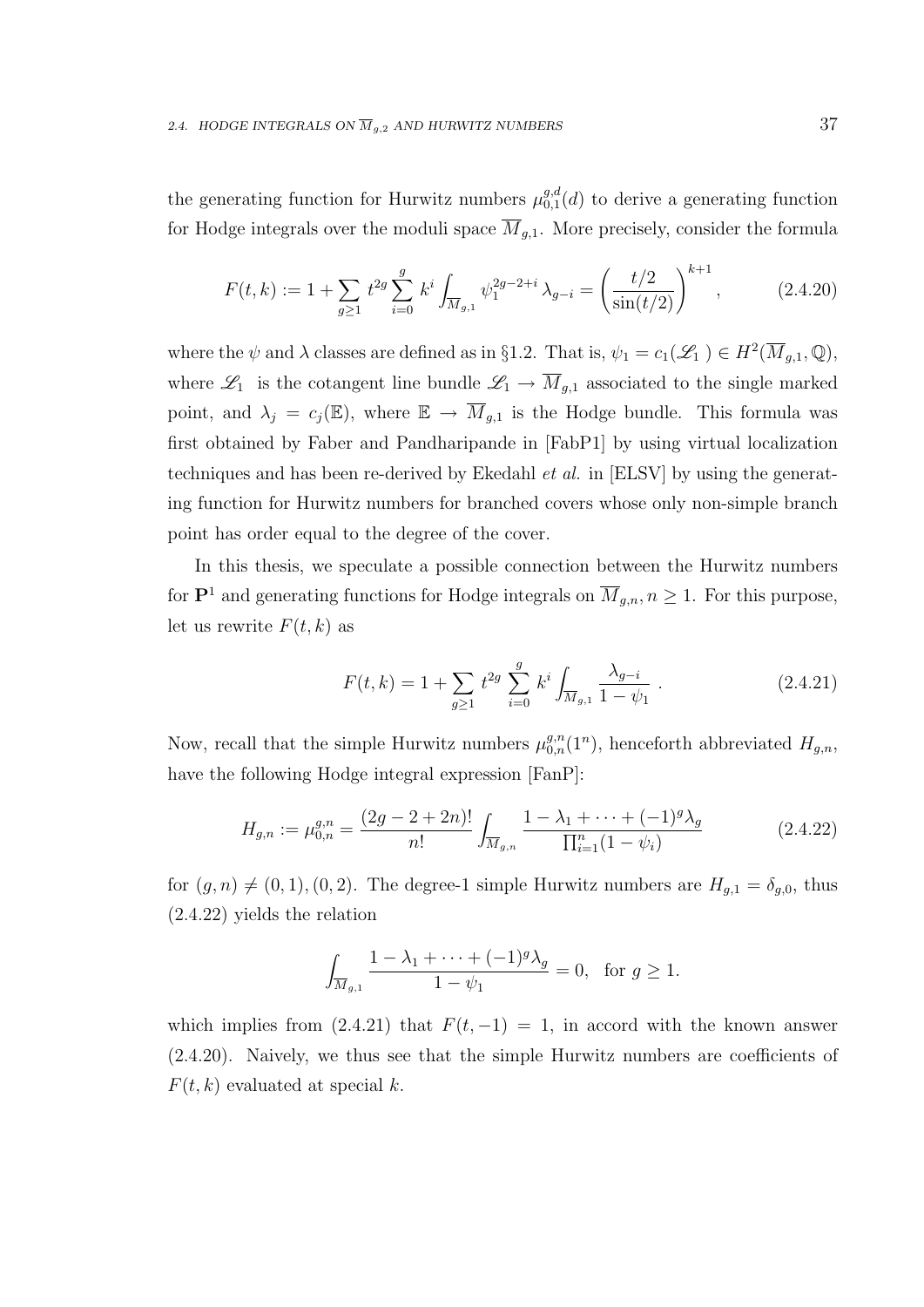.

 $\blacksquare$ 

In a similar spirit, we can speculate a crude generating function for Hodge integrals with two marked points:

$$
G(t,k) = \frac{1}{2} + \sum_{g \ge 1} t^{2g} \sum_{i=0}^{g} k^i \int_{\overline{M}_{g,2}} \frac{\lambda_{g-i}}{(1 - \psi_1)(1 - \psi_2)}
$$

Our goal is to find a closed-form expression for this generating function  $G(t, k)$ . Without much work, we can immediately evaluate  $G(t, k)$  at certain special values of k:

**Proposition 2.15** The generating function  $G(t, k)$  can be evaluated at  $k = -1$ to be

$$
G(t, -1) = \frac{1}{2} - \frac{1}{t^2} \left( \cos t + \frac{t^2}{2} - 1 \right) = \frac{1}{2} \left( \frac{\sin(t/2)}{t/2} \right)^2,
$$

and similarly at  $k = 0$  to be

$$
G(t,0) = \frac{1}{2} \left( \frac{t}{\sin t} \right) = \frac{1}{2} \frac{t/2}{\sin(t/2)} \frac{1}{\cos(t/2)}.
$$

PROOF: At  $k = -1$ , we can use  $(2.4.22)$  to get

$$
G(t, -1) = \sum_{g \ge 0} (-1)^g \frac{2 t^{2g}}{(2g+2)!} H_{g,2} .
$$
 (2.4.23)

We have previously computed  $H_{g,2} = N_{2,0,2g+2}/2 = 1/2$ , and we can then perform the summation in (2.4.23) and get the desired result. To evaluate  $G(t, 0)$ , we use the following  $\lambda_g$ -conjecture, which has been recently proven by Faber and Pandharipande [FabP2]:

$$
\int_{\overline{M}_{g,n}} \psi_1^{\alpha_1} \cdots \psi_n^{\alpha_n} \lambda_g = \begin{pmatrix} 2g+n-3 \\ \alpha_1, \ldots, \alpha_n \end{pmatrix} \int_{\overline{M}_{g,1}} \psi_1^{2g-2} \lambda_g.
$$

One can now compute

$$
\int_{\overline{M}_{g,2}} \frac{\lambda_g}{(1-\psi_1)(1-\psi_2)} = \frac{(2^{2g-1}-1)}{(2g)!} |B_{2g}|
$$

and obtain the result.

To extract the terms without  $\lambda_k$  insertions, consider the scaling limit

$$
G(t k^{\frac{1}{2}}, k^{-1}) = \frac{1}{2} + \sum_{g \ge 1} t^{2g} \sum_{i=0}^{g} k^{g-i} \int_{\overline{M}_{g,2}} \frac{\lambda_{g-i}}{(1 - \psi_1)(1 - \psi_2)}
$$
  

$$
\xrightarrow{k \to 0} \frac{1}{2} + \sum_{g \ge 1} t^{2g} \sum_{i=0}^{g} \int_{\overline{M}_{g,2}} \frac{1}{(1 - \psi_1)(1 - \psi_2)}.
$$
 (2.4.24)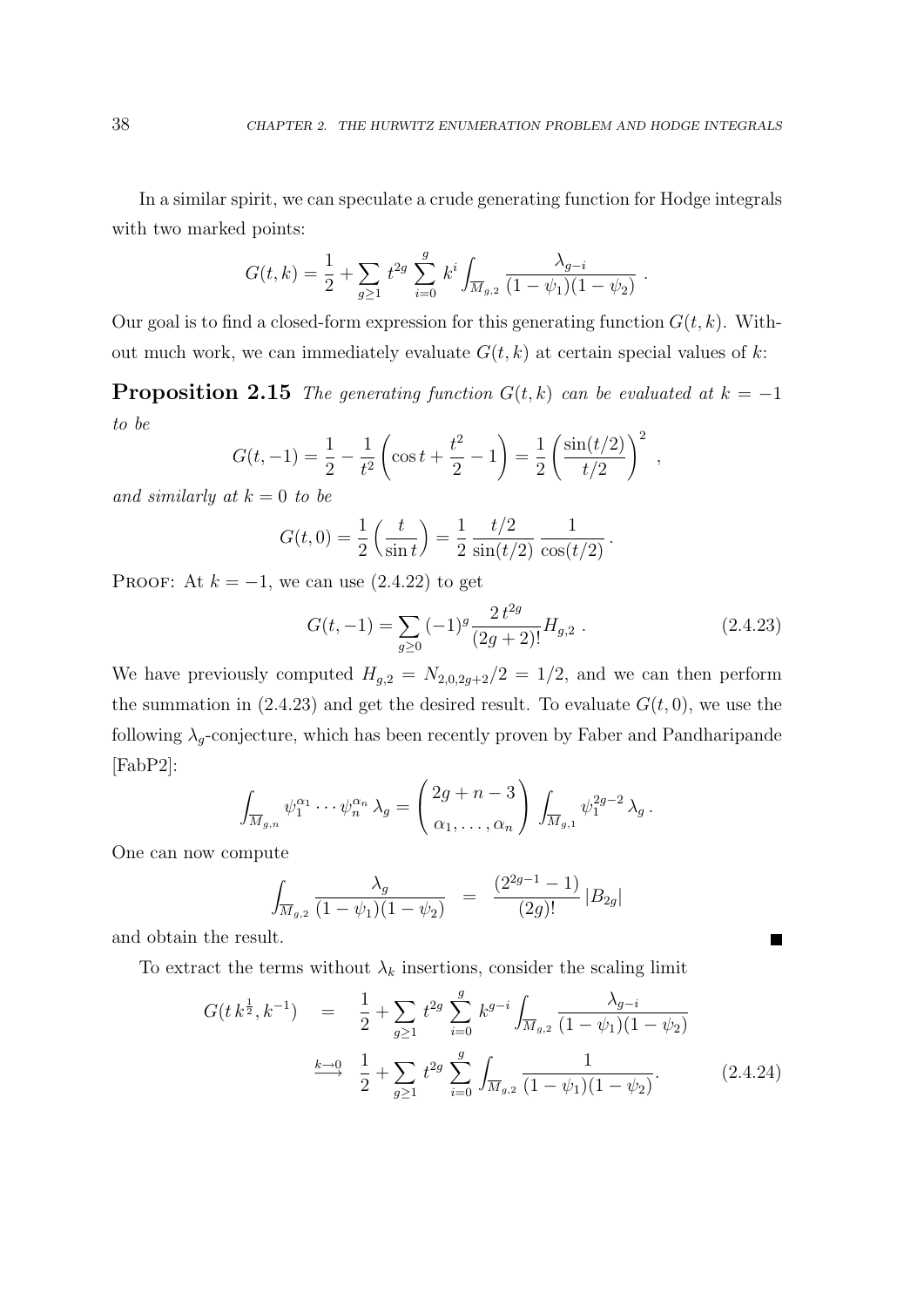The asymptotic behavior (2.4.24) can be explicitly evaluated as follows:

**Proposition 2.16** The asymptotic limit of  $G(t, k)$  is

$$
G(t k^{\frac{1}{2}}, k^{-1}) \xrightarrow{k \to 0} \frac{\exp(t^2/3)}{2t} \sqrt{\pi} \operatorname{Erf} \left[\frac{t}{2}\right],
$$

and thus, the integrals can be evaluated to be

$$
\int_{\overline{M}_{g,2}} \frac{1}{(1-\psi_1)(1-\psi_2)} = \frac{1}{2} \sum_{m=0}^{g} \frac{1}{m! \, 12^m} \frac{(g-m)!}{(2g-2m+1)!} .
$$

PROOF: This is an easy consequence of the following Dijkgraaf's formula which appeared in the work of Faber [Fab1]:

$$
\langle \tau_0 \tau(w) \tau(z) \rangle = \exp\left(\frac{(w^3 + z^3)\hbar}{24}\right) \sum_{n \ge 0} \frac{n!}{(2n+1)!} \left[\frac{1}{2} wz(w+z)\hbar\right]^n.
$$
 (2.4.25)

Here,  $\tau(w) := \sum_{n\geq 0} \tau_n w^n$ , where  $\tau_n$  are defined as in §1.2, and  $\hbar$  is a formal genusexpansion parameter defined by

$$
\langle \quad \rangle = \sum_{g \ge 0} \langle \quad \rangle_g \, \hbar^g \; .
$$

Setting  $w = z = \hbar^{-1} = t$  in (2.4.25) and noting that

$$
\sum_{n\geq 0} \frac{1}{(2n+1)!!} t^{2n+1} = e^{t^2/2} \sqrt{\frac{\pi}{2}} \operatorname{Erf} \left[ \frac{t}{\sqrt{2}} \right]
$$

gives the result, upon using the string equation on the left-hand side.

For future reference, it would be desirable to find an explicit series expansion of  $G(t, k)$ . Using Faber's Maple program for computing the intersection numbers on  $\overline{M}_{g,n}$  [Fab2], the generating function can be seen to have an expansion of the form

$$
G(t,k) = \frac{1}{2} + \left(\frac{1}{12} + \frac{1}{8}k\right)t^2 + \left(\frac{7}{720} + \frac{73}{2880}k + \frac{49}{2880}k^2\right)t^4 +
$$
  
+ 
$$
\left(\frac{31}{30240} + \frac{253}{72576}k + \frac{983}{241920}k^2 + \frac{1181}{725760}k^3\right)t^6 +
$$
  
+ 
$$
\left(\frac{127}{1209600} + \frac{36413}{87091200}k + \frac{37103}{58060800}k^2 + \frac{38869}{87091200}k^3 + \frac{467}{3870720}k^4\right)t^8 +
$$
  
+ 
$$
\left(\frac{73}{6842880} + \frac{38809}{821145600}k + \frac{122461}{1437004800}k^2 + \frac{86069}{1094860800}k^3 + \frac{53597}{1437004800}k^4 + \frac{33631}{4598415360}k^5\right)t^{10} + \mathcal{O}(t^{12}).
$$
 (2.4.26)

 $\blacksquare$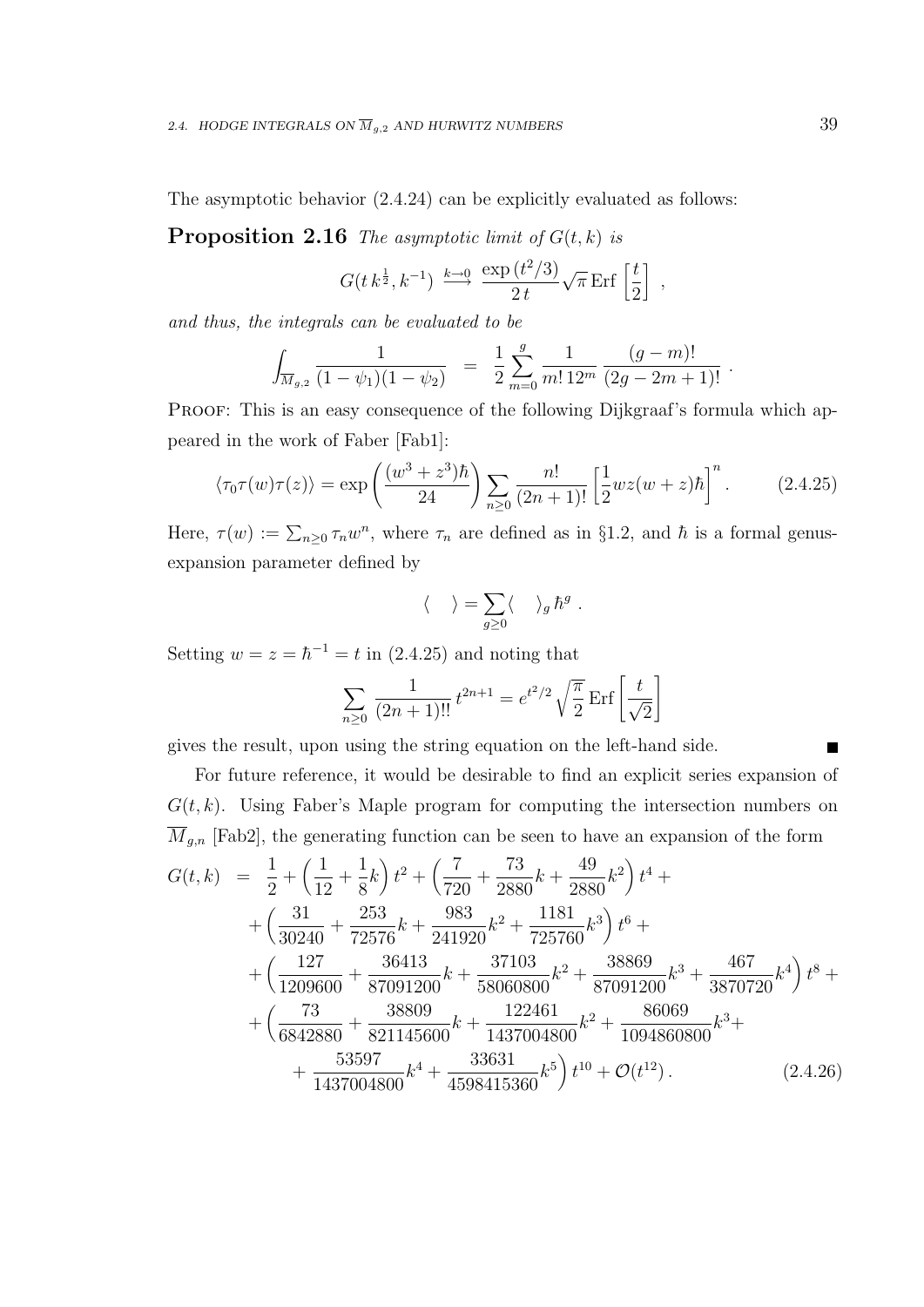.

#### 2.4.2 Relation to the Hurwitz Numbers  $\mu_{h,2}^{g,2k}$  $\epsilon_{h,2}^{g,z\kappa}(k,k)$

We now relate the generating function  $G(t, k)$  to the Hurwitz numbers  $\mu_{h, 2}^{g, 2k}$  ${}_{h,2}^{g,2k}(k,k),$ which we are able to compute explicitly. This connection allows us to evaluate  $G(t, k)$ for all  $k \in \mathbb{Z}_{\leq 0}$ . In [ELSV], T.Ekedahl, S.Lando, M.Shapiro and A.Vainshtein have proved the following useful relation between Hurwitz numbers and Hodge integrals:

$$
\mu_{0,w}^{g,n}(\alpha) = \frac{(2g - 2 + n + w)!}{|\text{Aut}(\alpha)|} \left( \prod_{i=1}^w \frac{\alpha_i^{\alpha_i}}{\alpha_i!} \right) \int_{\overline{M}_{g,w}} \frac{\sum_{j=0}^g (-1)^j \lambda_j}{\prod_{i=1}^w (1 - \alpha_i \psi_i)}
$$

For  $\alpha = (k, k)$ , which means  $n = 2k$  and  $w := \ell(\alpha) = 2$ , this relation reduces to

$$
\mu_{0,2}^{g,2k}(k,k) = \frac{(2k+2g)!}{2} \frac{k^{2k}}{(k!)^2} \int_{\overline{M}_{g,2}} \frac{\sum_{j=0}^g (-1)^j \lambda_j}{(1-k\psi_1)(1-k\psi_2)},
$$

which we can rewrite as

$$
\mu_{0,2}^{g,2k}(k,k) = \frac{(2k+2g)!}{2} \frac{k^{2k+2g-1}}{(k!)^2} \sum_{i=0}^g k^i \int_{\overline{M}_{g,2}} \frac{(-1)^{g-i} \lambda_{g-i}}{(1-\psi_1)(1-\psi_2)}.
$$

This implies that for integers  $k > 0$ ,

$$
G(it, -k) = \frac{1}{2} + \sum_{g \ge 1} \frac{2 t^{2g}}{(2k + 2g)!} \frac{(k!)^2}{k^{2k+2g-1}} \mu_{0,2}^{g,2k}(k, k).
$$
 (2.4.27)

By using the expansion (2.4.26) and matching coefficients with (2.4.27), one can thus obtain the Hurwitz numbers  $\mu_{0,2}^{g,2k}$  $_{0,2}^{g,2k}(k,k)$ . We have listed the numbers for  $g \leq 6$  in Appendix B.4.

It is in fact possible to determine the Hurwitz numbers  $\mu_{0,2}^{g,2k}$  $\binom{g,2k}{0,2}(k,k)$  from the work of Shapiro et al. on enumeration of edge-ordered graphs [ShShV]. According to theorem 9 of their paper<sup>7</sup>, the Hurwitz numbers  $\mu_{0,2}^{g,2k}$  $_{0,2}^{g,2\kappa}(k,k)$  are given by

$$
\mu_{0,2}^{g,2k}(k,k) = N(2k, 2k + 2g, (k, k)) - {2k \choose k} \frac{(2k+2g)!}{(2k)!} k^{2k-2+2g} \times \times \frac{1}{2} \left[ \sum_{s=0}^{g+1} \delta_{2s}^k \delta_{2g+2-2s}^k \right],
$$
\n(2.4.28)

<sup>&</sup>lt;sup>7</sup>Actually, their formula has a minor mistake for the case when  $n = 2k$  is partitioned into  $(k, k)$ for odd genus. More precisely, when the summation variable s in their formula equals  $(g + 1)/2$ , for an odd genus q, there is a symmetry factor of  $1/2$  in labeling the edges because the two disconnected graphs are identical except for the labels.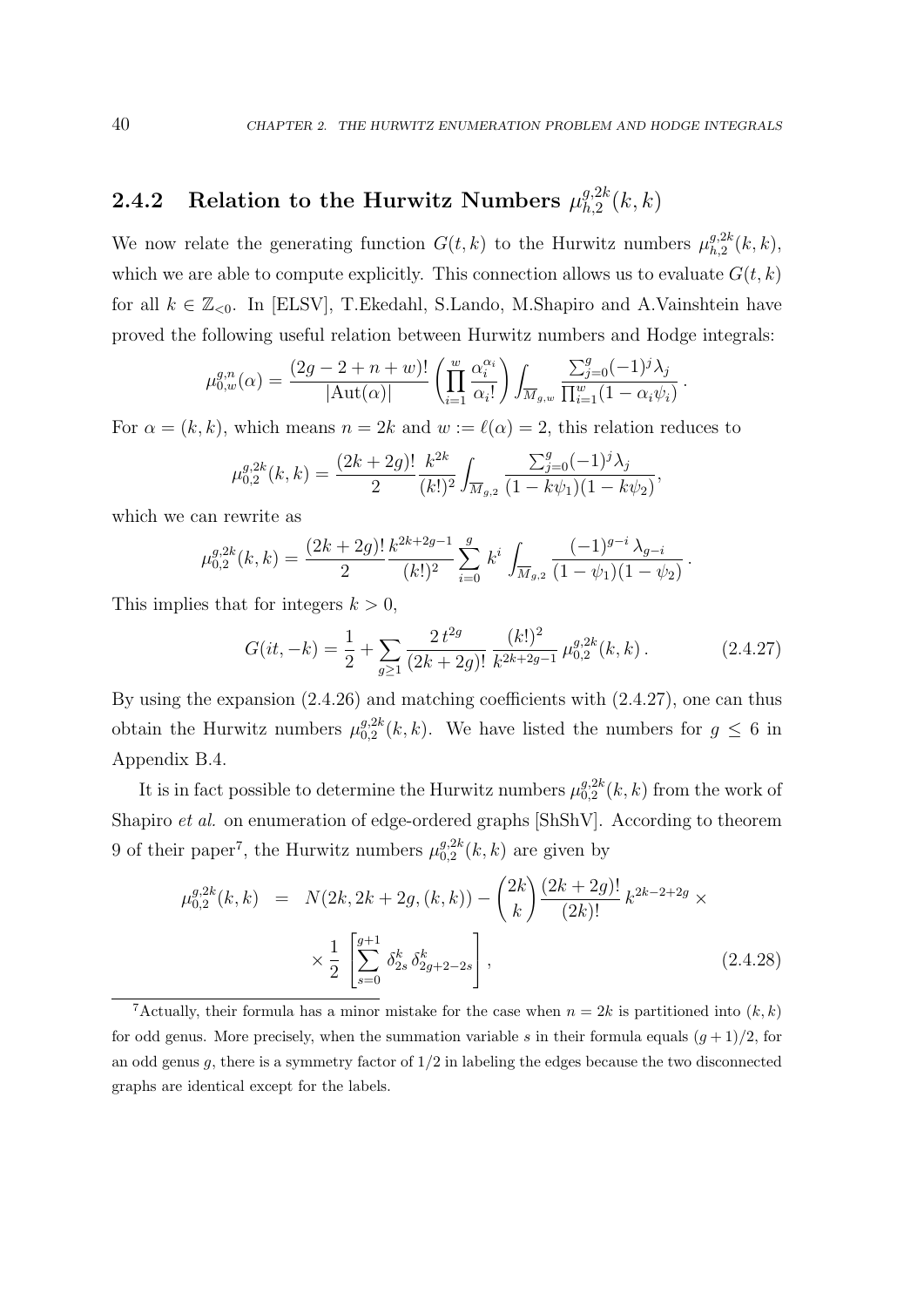where the numbers  $\delta_{2g}^k$  are defined by

$$
\sum_{g=0}^{\infty} \delta_{2g}^k t^{2g} = \left(\frac{\sinh(t/2)}{t/2}\right)^{k-1}
$$

and can be written explicitly as

$$
\delta_{2g}^k = \frac{1}{(k+2g-1)!} \sum_{m=0}^{k-1} {k-1 \choose m} (-1)^m \left(\frac{k-1}{2} - m\right)^{k+2g-1}
$$

The number  $N(2k, 2k + 2g, (k, k))$ , which counts the number of certain edge-ordered graphs, is given by

$$
N(2k, 2k + 2g, (k, k)) = \frac{|C(k, k)|}{[(2k)!]^2} \sum_{\rho \vdash 2k} f^{\rho}(h(\rho') - h(\rho))^{2k + 2g} \chi_{\rho}(k, k), \qquad (2.4.29)
$$

where  $|C(k, k)|$  is the order of the conjugacy class  $C(k, k)$ ,  $\rho'$  is the partition conjugate to  $\rho$ , and  $h(\rho) = \sum_{i=1}^{m} (i-1)\rho_i$  for  $\rho = (\rho_1, \ldots, \rho_m) \vdash 2k$ . Hence, the problem of finding  $\mu^{g,2k}_{0.2}$  $_{0,2}^{g,2k}(k,k)$  reduces down to evaluating  $(2.4.29)$ .

### Proposition 2.17 For  $k \geq 2$ ,

$$
N(2k, 2k + 2g, (k, k)) = \frac{(k-1)!}{2k \cdot k! (2k)!} \left\{ \frac{2 [k (k-2)]^{2g+2k} (2k)!}{k! (1+k)!} + \sum_{m=0}^{k-1} {2k-1 \choose m} (-1)^m [k (2k-2m-1)]^{2k+2g} + \frac{2k-1}{m} {2k-1 \choose m} (-1)^{m-1} [k (2k-2m-1)]^{2k+2g} + 2 \sum_{m=0}^{k-3} \sum_{p=1}^{k-m-1} {k-1 \choose m} {k-1 \choose m+p} \times \frac{p^2}{k^2-p^2} \frac{(2k)!}{(k!)^2} (-1)^{p+1} [k (k-2m-p-1)]^{2k+2g} \right\}.
$$

PROOF: To each irreducible representation labeled by  $\rho = (\rho_1, \ldots, \rho_j) \vdash 2k$ , we can associate a Young diagram with j rows, the  $i<sup>th</sup>$  row having length  $\rho_i$ . According to the Murnaghan-Nakayama rule, which we review in Appendix A.2, the diagram

.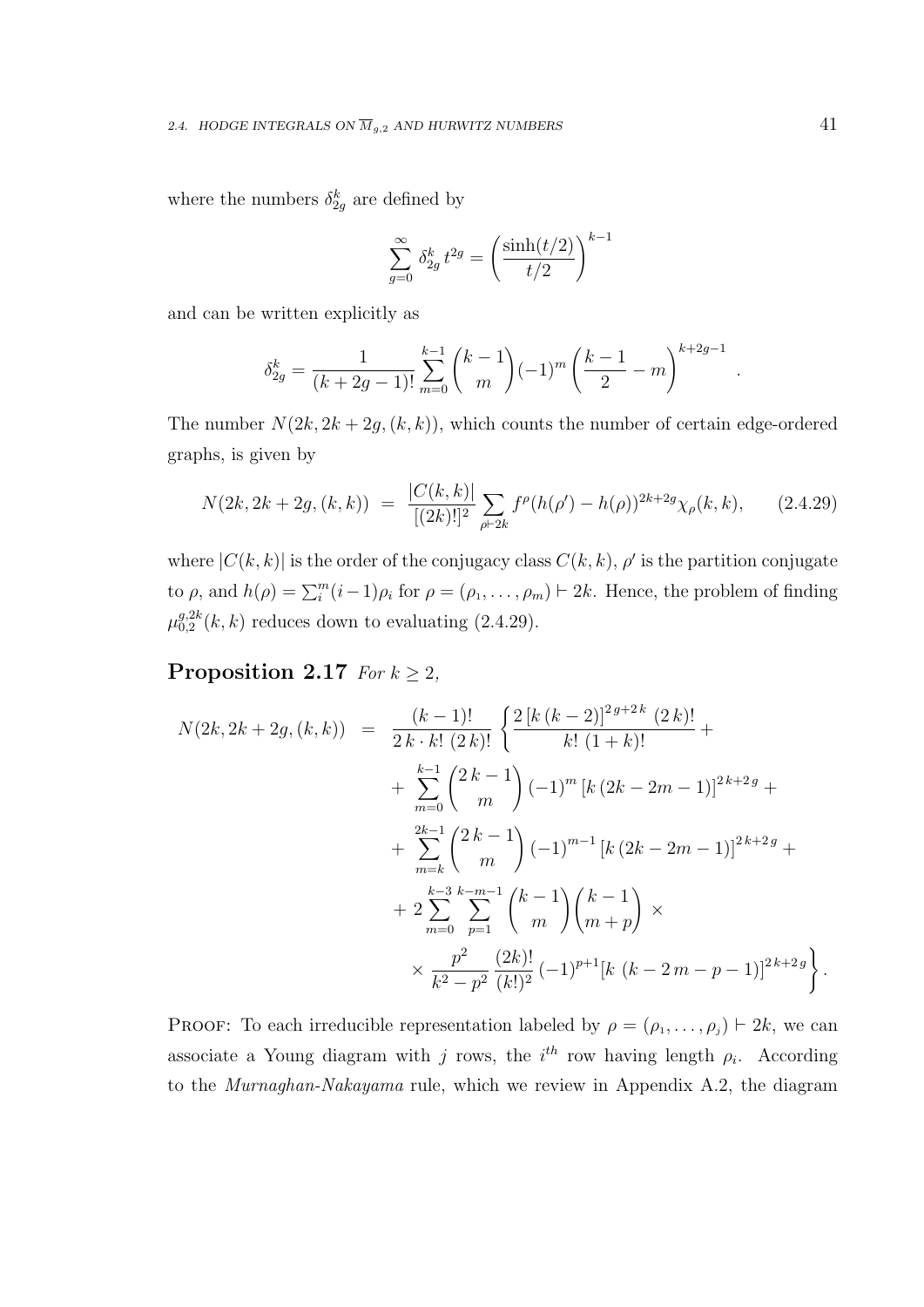corresponding to an irreducible representation  $\rho$  for which  $\chi_{\rho}(k, k) \neq 0$ , must be either  $(a)$  a hook or  $(b)$  a union of two hooks. After long and tedious computations, we arrive at the following results:

(a) There are  $2k$  "one-hook" diagrams.

. . .

2

1

(i)  
\n
$$
\begin{array}{|c|c|c|c|c|}\n\hline\nm+1 & \cdots & k-1 & k & 1 & 2 & \cdots & k-1 & k \\
\hline\nm & & & & & A \text{ diagram of this kind with leg-length } m \text{ for} \\
\hline\n0 \le m \le k-1 \text{ gives} \\
f^{\rho} = \begin{pmatrix} 2k-1 \\ m \end{pmatrix}, \ \chi_{\rho}(k,k) = (-1)^m, \\
h(\rho') - h(\rho) = k(2k - 2m - 1).\n\hline\n\end{array}
$$
\n(ii)  
\n
$$
\begin{array}{|c|c|c|c|}\n\hline\nm'+1 & \cdots & k-1 & k \\
\hline\nm' & & & \\
\hline\n\vdots & & & A \text{ diagram of this kind with leg-length } m = m' + k \\
\hline\n\vdots & & & \\
\hline\n\end{array}
$$
\nA diagram of this kind with leg-length  $m = m' + k$   
\nfor  $0 \le m' \le k-1$  gives  
\n
$$
f^{\rho} = \begin{pmatrix} 2k-1 \\ m \end{pmatrix}, \ \chi_{\rho}(k,k) = (-1)^{m-1}, \\
k-1 & h(\rho') - h(\rho) = k(2k - 2m - 1).
$$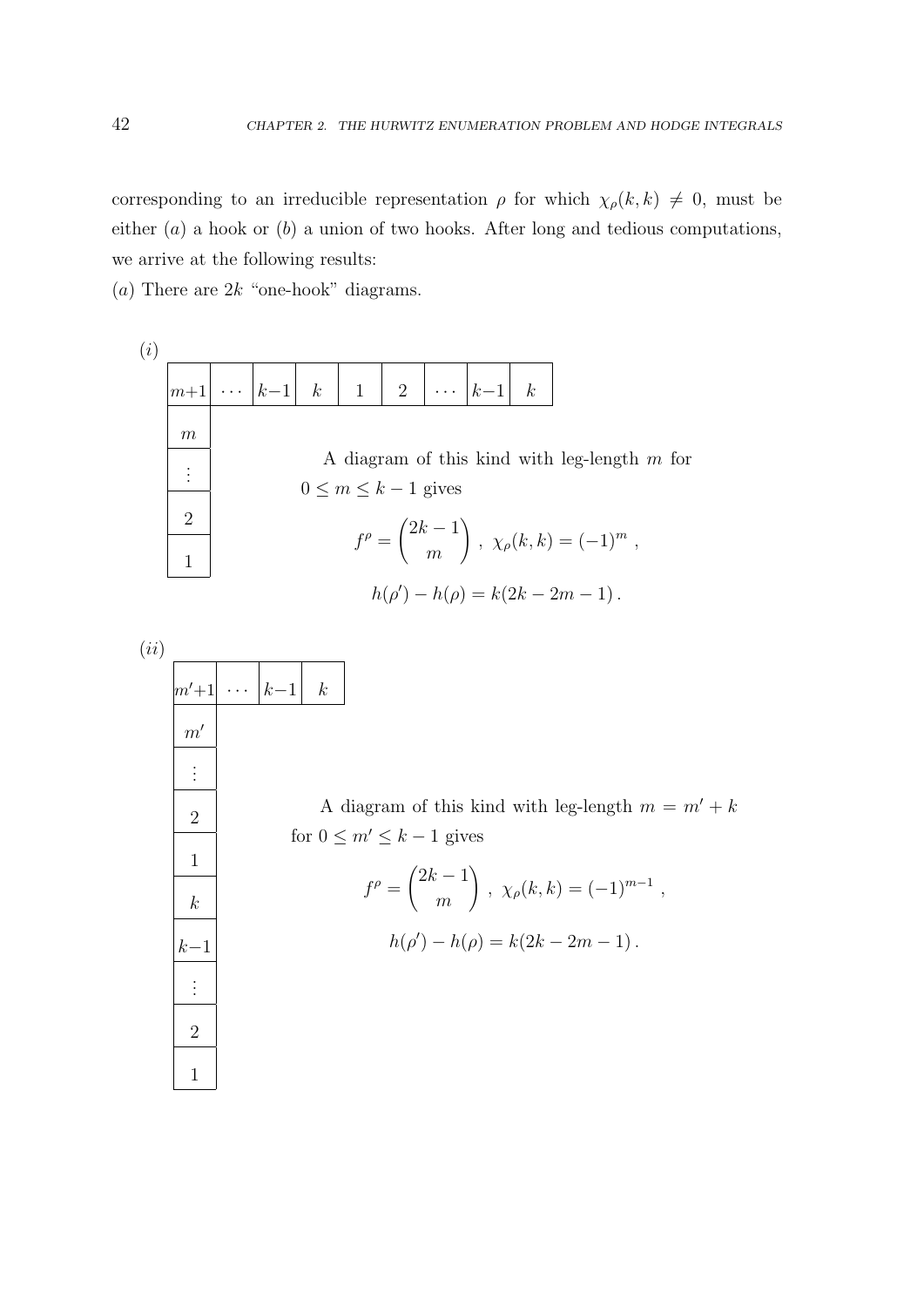(b) There are  $k(k-1)/2$  "two-hook" diagrams.

| (i) |                  |                  |
|-----|------------------|------------------|
|     | $\boldsymbol{k}$ | $\boldsymbol{k}$ |
|     | $k-1$            | $k-1$            |
|     |                  |                  |
|     | $\overline{2}$   | $\overline{2}$   |
|     | 1                | 1                |
|     |                  |                  |

One diagram has  $2$  columns and  $k$  rows. It corresponds to the irreducible representation with

$$
f^{\rho} = \frac{(2k)!}{k!(k+1)!}, \ \chi_{\rho}(k,k) = 2 ,
$$

$$
h(\rho') - h(\rho) = k(k-2) .
$$

 $(ii)$ 

|                |       | $m+1 \mid m+2 \mid m+3 \mid \cdots \mid k-p+1 \mid \cdots \mid k-1 \mid$ |                  |  | $\kappa$ |                                                                                                                          |
|----------------|-------|--------------------------------------------------------------------------|------------------|--|----------|--------------------------------------------------------------------------------------------------------------------------|
| m              |       | $ p+m+1 p+m+2  \cdots$                                                   | $\boldsymbol{k}$ |  |          |                                                                                                                          |
|                |       |                                                                          |                  |  |          |                                                                                                                          |
| $\overline{2}$ | $p+3$ |                                                                          |                  |  |          |                                                                                                                          |
| $\mathbf{1}$   | $p+2$ |                                                                          |                  |  |          |                                                                                                                          |
| $\mathcal{p}$  | $p+1$ |                                                                          |                  |  |          | For each value of m and p satisfying $0 \leq m \leq k-3$<br>and $1 \leq p \leq k-m-1$ , respectively, there is a diagram |
| $p-1$          |       |                                                                          |                  |  |          | with $k-m$ columns and $p+m+1$ rows. Such diagram has                                                                    |
| $\vdots$       |       |                                                                          |                  |  |          | $f^{\rho} = {k-1 \choose m} {k-1 \choose m+n} \frac{p^2}{k^2-n^2} \frac{(2k)!}{(k!)^2},$                                 |
| $\overline{2}$ |       |                                                                          |                  |  |          | $\chi_{\rho}(k,k) = 2(-1)^{p+1}$ , $h(\rho') - h(\rho) = k(k-2m-p-1)$ .                                                  |
| $\mathbf{1}$   |       |                                                                          |                  |  |          |                                                                                                                          |

Furthermore, after some simple combinatorial consideration, we find that  $|C(k, k)| =$  $(2k)!(k-1)!/(2k \cdot k!)$ . Finally, substituting in  $(2.4.29)$  the values of  $f^{\rho}, \chi_{\rho}(k, k)$  and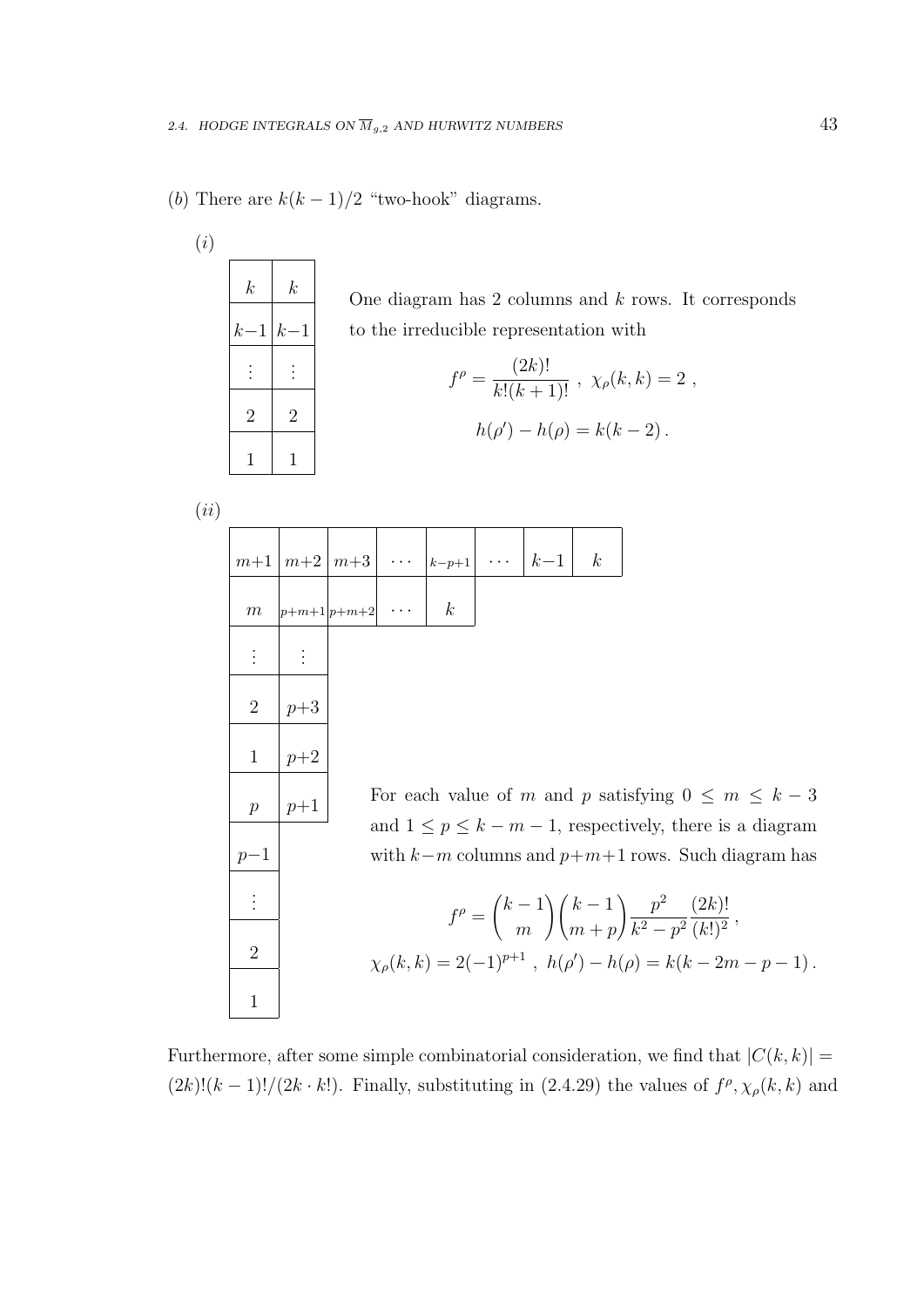$h(\rho') - h(\rho)$  for the above  $k(k+3)/2$  irreducible representations gives the desired result. П

By using  $(2.4.27)$  and  $(2.4.28)$ , we can now rewrite  $G(it, -k)$  as

**Proposition 2.18** For integral  $k \geq 2$ ,

$$
G(it, -k) = \frac{2 (k-1)!}{(k+1)! t^{2k}} \cosh[(k-2)t]
$$
  
+  $\frac{2 (k!)^2}{k (2k)! t^{2k}} \sum_{m=0}^{k-1} {2k-1 \choose m} (-1)^m \cosh[(2k-2m-1)t]$   
+  $\frac{2}{k} \sum_{m=0}^{k-3} \sum_{p=1}^{k-m-1} {k-1 \choose m} {k-1 \choose m+p} \frac{p^2}{k^2-p^2} (-1)^{p+1} \cosh[(k-2m-p-1)t]$   
-  $\frac{1}{k t^2} (\frac{\sinh[t/2]}{(t/2)})^{2k-2}$ .

PROOF: By substituting the expression  $(2.4.28)$  into  $(2.4.27)$  and summing over the  $\delta$  terms, we get

$$
G(it, -k) = \frac{1}{2} + \sum_{g \ge 1} \frac{2 (k!)^2 t^{2g}}{(2k+2g)! k^{2k+2g-1}} N(2k, 2k+2g, (k, k))
$$
  

$$
- \frac{1}{kt^2} \left( \frac{\sinh(t/2)}{t/2} \right)^{2k-2} + \frac{\delta_0^k \delta_0^k}{kt^2} + \frac{2}{k} \delta_0^k \delta_2^k
$$
  

$$
= \frac{1}{2} + \sum_{\tilde{\ell} \ge 0} \frac{2 (k!)^2 t^{2\tilde{\ell}-2k}}{(2\tilde{\ell})! k^{2\tilde{\ell}-1}} N(2k, 2\tilde{\ell}, (k, k)) - \sum_{\ell \ge 0}^k \frac{2 (k!)^2 t^{2\ell-2k}}{(2\ell)! k^{2\ell-1}} N(2k, 2\ell, (k, k))
$$
  

$$
- \frac{1}{kt^2} \left( \frac{\sinh(t/2)}{t/2} \right)^{2k-2} + \frac{\delta_0^k \delta_0^k}{kt^2} + \frac{2}{k} \delta_0^k \delta_2^k.
$$
 (2.4.30)

Before we proceed with our proof, we need to establish two minor lemmas. As in [ShShV], let  $N(n, m, \nu)$  be the number of edge-ordered graphs with n vertices, m edges, and  $\nu$  cycle partition, and  $N_c(n, m, \nu)$  the number of connected such graphs. Then,

**Lemma 2.19**  $N(2k, 2\ell, (k, k)) = 0$  for  $\ell \leq k - 2$ .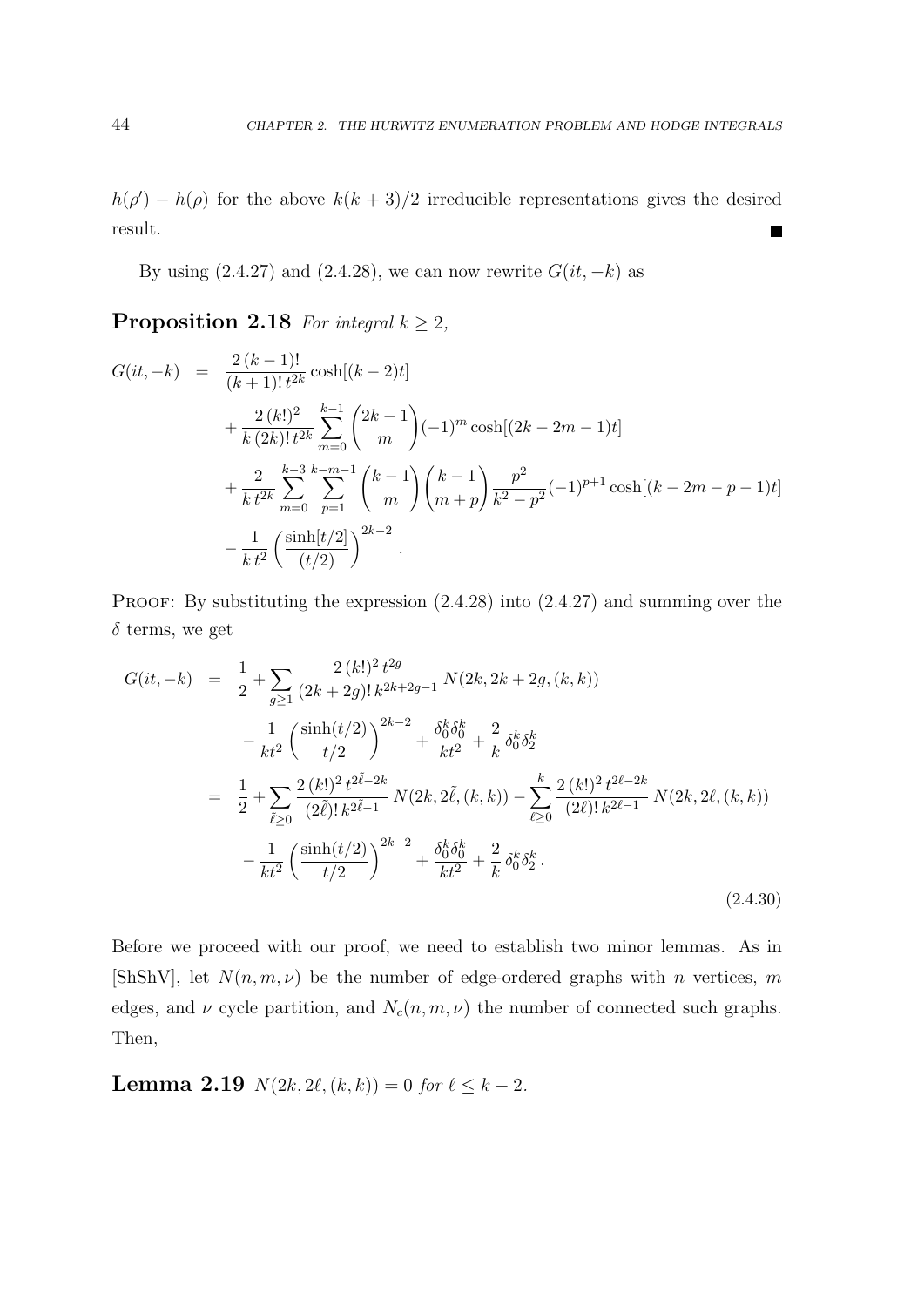PROOF: These constraints follow from Theorem 4 of  $[ShShV]$  which states that the length l of the cycle partition must satisfy the conditions  $c \le l \le \min(n, m - n + 2c)$ and  $l = m - n \pmod{2}$ , where c is the number of connected components. In our case,  $l = 2$  and the second condition is always satisfied. The first condition, however, is violated for all  $\ell \leq k - 2$  because  $c \leq 2$  and thus  $\min(2\ell - 2k + 2c) \leq 0$ .

Similarly, one has

# Lemma 2.20  $N_c(2k, 2k-2, (k, k)) = 0$ .

**PROOF:** This fact again follows from Theorem 4 of  $\lbrack ShShV\rbrack$ . Here,  $c = 1$  and  $\min(n, m - n + 2c) = 0$ , whereas  $\ell = 2$ , thus violating the first condition of the theorem.  $\blacksquare$ 

By Lemma 2.19, the third term in (2.4.30) is non-vanishing only for  $\ell = k - 1$  and  $\ell = k$ . But the  $\ell = k - 1$  piece and the fifth term in (2.4.30) combine to give

$$
-\frac{2(k!)^2}{(2k-2)!k^{2k-3}t^2}N(2k, 2k-2, (k, k)) + \frac{\delta_0^k \delta_0^k}{kt^2} \propto N_c(2k, 2k-2, (k, k)) = 0,
$$

which follows from Lemma 2.20. Furthermore, the  $\ell = k$  piece and the last term in (2.4.30) give

$$
-\frac{2(k!)^2}{(2k)!k^{2k-1}}N(2k, 2k, (k, k)) + \frac{2}{k}\delta_0^k \delta_2^k = -\frac{2(k!)^2}{(2k)!k^{2k-1}}\mu_{0,2}^{0,2k}(k, k) = -\frac{1}{2},
$$

where we have used the known fact [ShShV] that

$$
\mu_{0,2}^{0,2k}(k,k) = \binom{2k}{k} \frac{k^{2k-1}}{4}.
$$

Thus, we have

$$
G(it, -k) = \sum_{\tilde{\ell} \ge 0} \frac{2 (k!)^2 t^{2\tilde{\ell} - 2k}}{(2\tilde{\ell})! \, k^{2\tilde{\ell} - 1}} \, N(2k, 2\tilde{\ell}, (k, k)) - \frac{1}{kt^2} \left( \frac{\sinh(t/2)}{t/2} \right)^{2k - 2},
$$

and the first term can now be easily summed to yield our claim.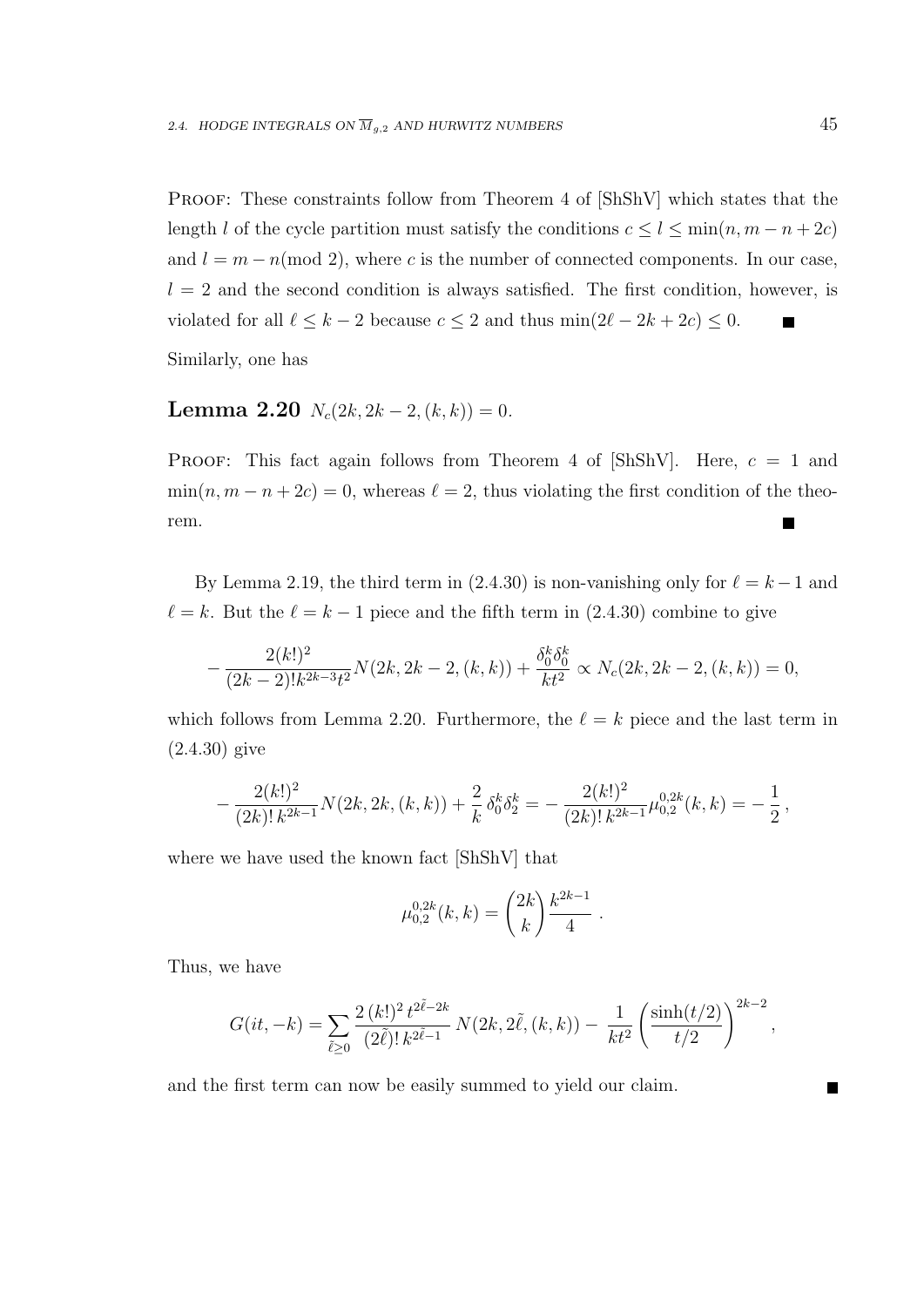It turns out that there are some magical simplifications, and we find for a few low values of  $k$  that

$$
G(t, -1) = \frac{1}{2} \left( \frac{\sin(t/2)}{t/2} \right)^2,
$$
  
\n
$$
G(t, -2) = \frac{1}{6} \left[ 2 + \cos(t) \right] \left( \frac{\sin(t/2)}{t/2} \right)^4,
$$
  
\n
$$
G(t, -3) = \frac{1}{30} \left[ 8 + 6 \cos(t) + \cos(2t) \right] \left( \frac{\sin(t/2)}{t/2} \right)^6,
$$
  
\n
$$
G(t, -4) = \frac{1}{140} \left[ 32 + 29 \cos(t) + 8 \cos(2t) + \cos(3t) \right] \left( \frac{\sin(t/2)}{t/2} \right)^8,
$$
  
\n
$$
G(t, -5) = \frac{1}{630} \left[ 128 + 130 \cos(t) + 46 \cos(2t) + 10 \cos(3t) + \cos(4t) \right] \left( \frac{\sin(t/2)}{t/2} \right)^{10},
$$
  
\n
$$
G(t, -6) = \frac{1}{2772} \left[ 512 + 562 \cos(t) + 232 \cos(2t) + 67 \cos(3t) + 12 \cos(4t) + \cos(5t) \right] \left( \frac{\sin(t/2)}{t/2} \right)^{12},
$$
  
\n
$$
G(t, -7) = \frac{1}{4(3003)} \left[ 2048 + 2380 \cos(t) + 1093 \cos(2t) + 378 \cos(3t) + 92 \cos(4t) + 14 \cos(5t) + \cos(6t) \right] \left( \frac{\sin(t/2)}{t/2} \right)^{14},
$$

and so forth. We have explicitly computed  $G(t, -k)$  for  $k \leq 60$ , and based on these computations, we conjecture the following general form:

 $t/2$ 

**Conjecture 2.21** For integers  $k \geq 1$ , the generating function is given by

$$
G(t, -k) = \frac{2(k-1)! \, k!}{(2k)!} \left( \frac{\sin(t/2)}{t/2} \right)^{2k} \left[ 2^{2(k-2)+1} + \sum_{n=1}^{k-1} \left[ \sum_{i=0}^{k-n-1} {2k-1 \choose i} \right] \cos(nt) \right].
$$

Let us rewrite the summation as follows:

$$
\sum_{n=1}^{k-1} \left[ \sum_{i=0}^{k-n-1} {2k-1 \choose i} \right] \cos(nt) = \sum_{\ell=0}^{k-2} {2k-1 \choose \ell} \left( \sum_{n=1}^{k-1-\ell} \cos(nt) \right)
$$

$$
= \frac{1}{2} \sum_{\ell=0}^{k-2} {2k-1 \choose \ell} \left[ \frac{\sin[(2k-1-2\ell)t/2]}{\sin(t/2)} - 1 \right].
$$
(2.4.31)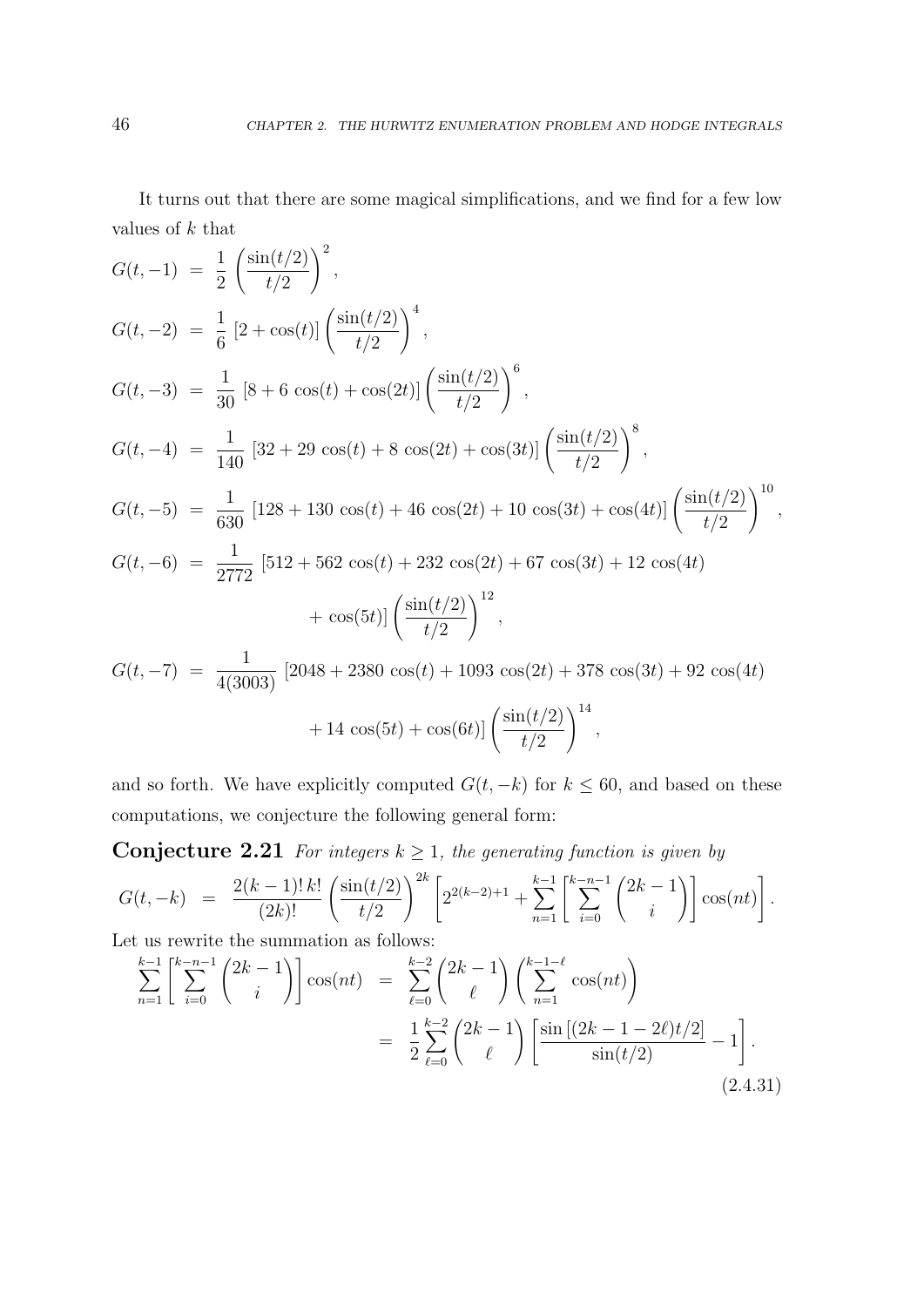The last expression in  $(2.4.31)$  can now be explicitly summed, leading to an expression which can be analytically continued to all values of  $k$ . After some algebraic manipulations, we obtain the following corollary to Conjecture 2.21:

**Conjecture 2.22** For all<sup>8</sup> k, the generating function as a formal power series in  $\mathbb{Q}[k][[t]]$  is given by

$$
G(t, -k) = \frac{2^{2k-1}}{\sqrt{\pi}} \frac{\Gamma(k) \Gamma(\frac{1}{2} + k)}{\Gamma(2k+1)} \left( \frac{\sin(t/2)}{t/2} \right)^{2k} \frac{1}{\sin(t/2)} \times \left[ \sin(t/2) + \Re \left( i e^{it/2} {}_{2}F_{1}(1, -k; k; -e^{-it}) \right) \right], \quad (2.4.32)
$$

where  $\Re$  denotes the real part and  ${}_2F_1(a,b;c;z)$  is the generalized hypergeometric function defined as

$$
{}_2F_1(a, b; c; z) := \sum_{k=0}^{\infty} \frac{(a)_k (b)_k}{(c)_k} \frac{z^k}{k!},
$$

where  $(a)_k := \Gamma(a+k)/\Gamma(a)$ .

We have checked that our conjectural formula (2.4.32) indeed reproduces all the terms in (2.4.26).

### 2.4.3 Possible Extensions

Motivated by our results, let us consider a similar generating function for the case of more marked points:

$$
G_n(t,k) := \frac{n!}{(2n-2)!} H_{0,n} + \sum_{g \ge 1} t^{2g} \sum_{i=0}^g k^i \int_{\overline{M}_{g,n}} \frac{\lambda_{g-i}}{(1-\psi_1)\cdots(1-\psi_n)}.
$$

At  $k = -1$ , it can be evaluated in terms of simple Hurwitz numbers as

$$
G_n(t, -1) = n! \sum_{g=0}^{\infty} \frac{(-1)^g H_{g,n}}{(2g + 2n - 2)!} t^{2g}.
$$

<sup>&</sup>lt;sup>8</sup>For k non-positive integers and half-integers, the below expression of  $G(t, -k)$  appears to be divergent. For these cases, one might try first expanding  $G(t, -k)$  in t and setting k equal to the desired values.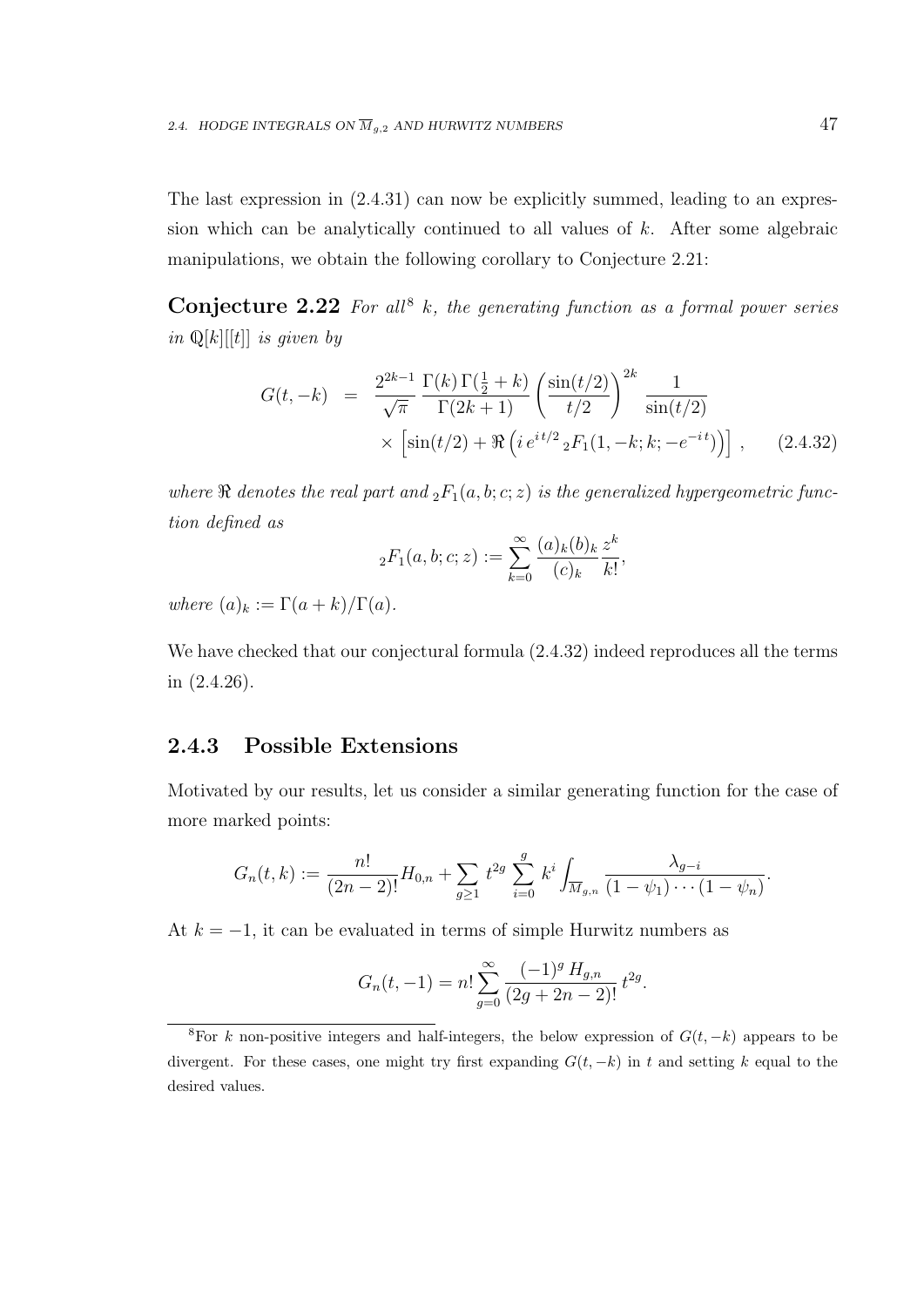Interestingly, our previous generating function for simple Hurwitz numbers (2.3.15), with  $\lambda = it$ , is related to  $G_n(t, -1)$ :

$$
\Phi(0)\big|_{\lambda=it} = \log \mathcal{Z}(0) = \sum_{n\geq 1} \frac{(it)^{2n-2}}{n!} G_n(t, -1) q^n.
$$

Hence, we have

$$
G_n(t, -1) = \frac{n!}{t^{2n-2}} \sum_{k=1}^n \frac{(-1)^{k-n}}{n} \sum_{\substack{m_1 + \dots + m_k = n \\ m_i > 0}} W_{m_i} \cdots W_{m_k}
$$

where  $W_1 = 1$  and

$$
W_{m_i} = \sum_{\gamma \in \mathscr{R}_{m_i}} \left( \frac{f^{\gamma}}{m_i!} \right)^2 \cos \left[ \left( \frac{m_i}{2} \right) \frac{\chi_{\gamma}(2)}{f^{\gamma}} t \right].
$$

This relation might suggest a possible connection between the symmetric group  $S_n$ and the geometry of the moduli space of marked Riemann surfaces.

Of course,  $G_n(t, -1)$  can be also explicitly computed from our previous computations of the simple Hurwitz numbers  $H_{g,n}$ . For example, we find that

$$
G_3(t,-1) = \frac{(2+\cos(t))}{3} \left(\frac{\sin(t/2)}{t/2}\right)^4,
$$
  
\n
$$
G_4(t,-1) = \frac{(20+21\cos(t)+6\cos(2t)+\cos(3t))}{12} \left(\frac{\sin(t/2)}{t/2}\right)^6,
$$
  
\n
$$
G_5(t,-1) = \left(\frac{\sin(t/2)}{t/2}\right)^8 \frac{1}{60} [422+608\cos(t)+305\cos(2t)+
$$
  
\n
$$
+120\cos(3t)+36\cos(4t)+8\cos(5t)+\cos(6t)],
$$
  
\n
$$
G_6(t,-1) = \left(\frac{\sin(t/2)}{t/2}\right)^{10} \frac{1}{360} \times [16043+26830\cos(t)+17540\cos(2t)+
$$
  
\n
$$
+9710\cos(3t)+4670\cos(4t)+1966\cos(5t)+715\cos(6t)+
$$
  
\n
$$
+220\cos(7t)+55\cos(8t)+10\cos(9t)+\cos(10t)].
$$

Similarly,  $G_n(t,0)$  can be computed by using the  $\lambda_g$ -conjecture. For example, one can easily show that

$$
G_3(t,0) = \frac{(3t/2)}{\sin(3t/2)},
$$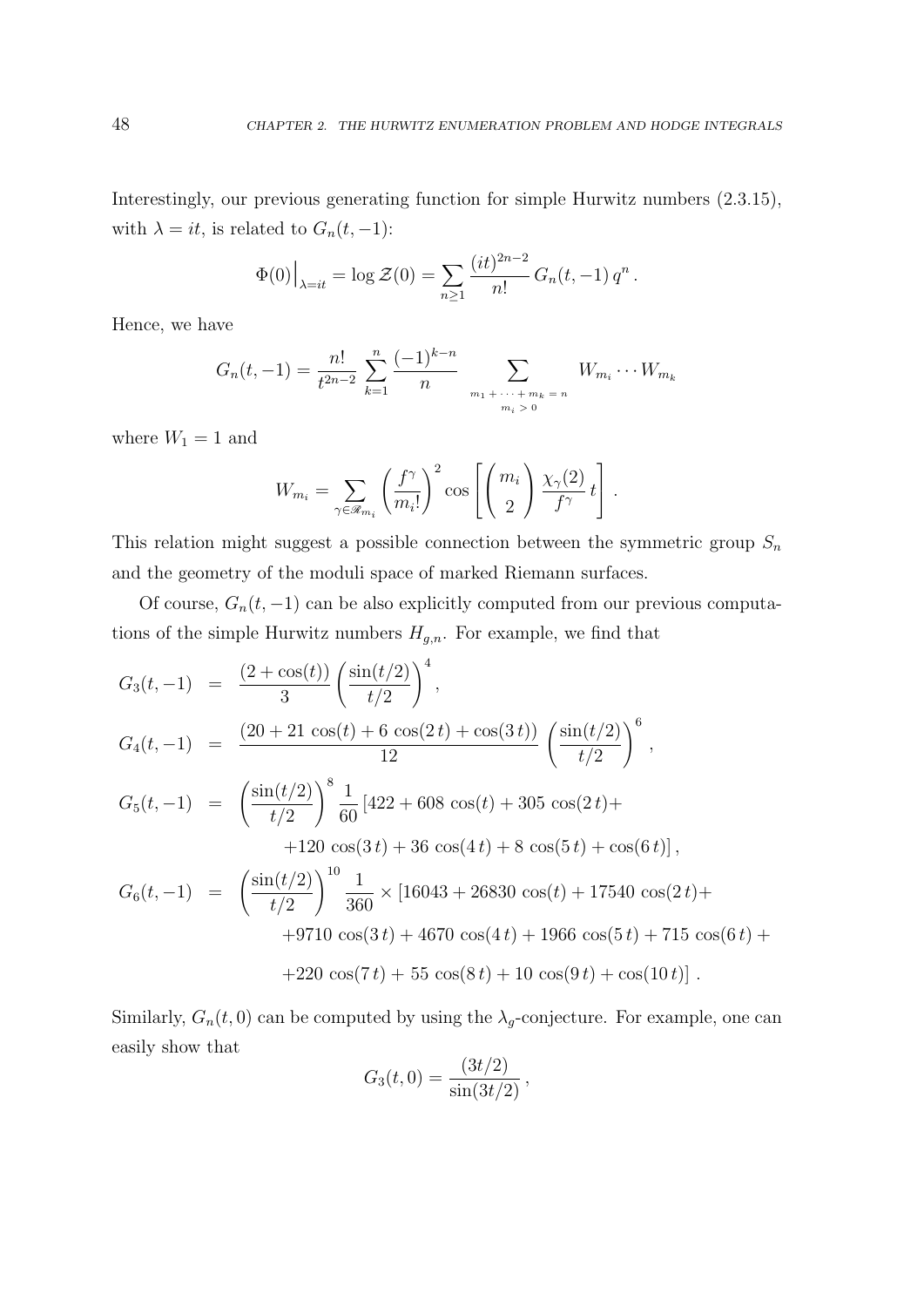et cetera. Although we are able to compute the generating function  $G_n(t, k)$  at these particular values, it seems quite difficult–nevertheless possible–to determine its closedform expression for all  $k$ . It would be a very intriguing project to search for the answer.

### 2.5 Conclusion

To recapitulate, the first part of this chapter studies the simple branched covers of compact connected Riemann surfaces by compact connected Riemann surfaces of arbitrary genera. Upon fixing the degree of the irreducible covers, we have obtained closed form answers for simple Hurwitz numbers for arbitrary source and target Riemann surfaces, up to degree 7. For higher degrees, we have given a general prescription for extending our results. Our computations are novel in the sense that the previously known formulas fix the genus of the source and target curves and vary the degree as a free parameter. Furthermore, by relating the simple Hurwitz numbers to descendant Gromov-Witten invariants, we have obtained the explicit generating functions (2.3.18) for the number of inequivalent reducible covers for arbitrary source and target Riemann surfaces. For an elliptic curve target, the generating function (2.3.16) is known to be a sum of quasi-modular forms. More precisely, in the expansion

$$
\mathcal{Z} = \sum_{n=0}^{\infty} A_n(q) \lambda^{2n} ,
$$

the series  $A_n(q)$  are known to be quasi-modular of weight 6n under the full modular group  $PSL(2,\mathbb{Z})$ . Our general answer  $(2.3.18)$  for an arbitrary target genus differs from the elliptic curve case only by the pre-factor  $(n!/f^{\gamma})^{2h-2}$ . Naively, it is thus tempting to hope that the modular property persists, so that in the expansion

$$
\mathcal{Z}(h) = \sum_{n=0}^{\infty} A_n^h(q) \lambda^{2n},
$$

the series  $A_n^h(q)$  are quasi-automorphic forms, perhaps under a genus-h subgroup of  $PSL(2,\mathbb{Z}).$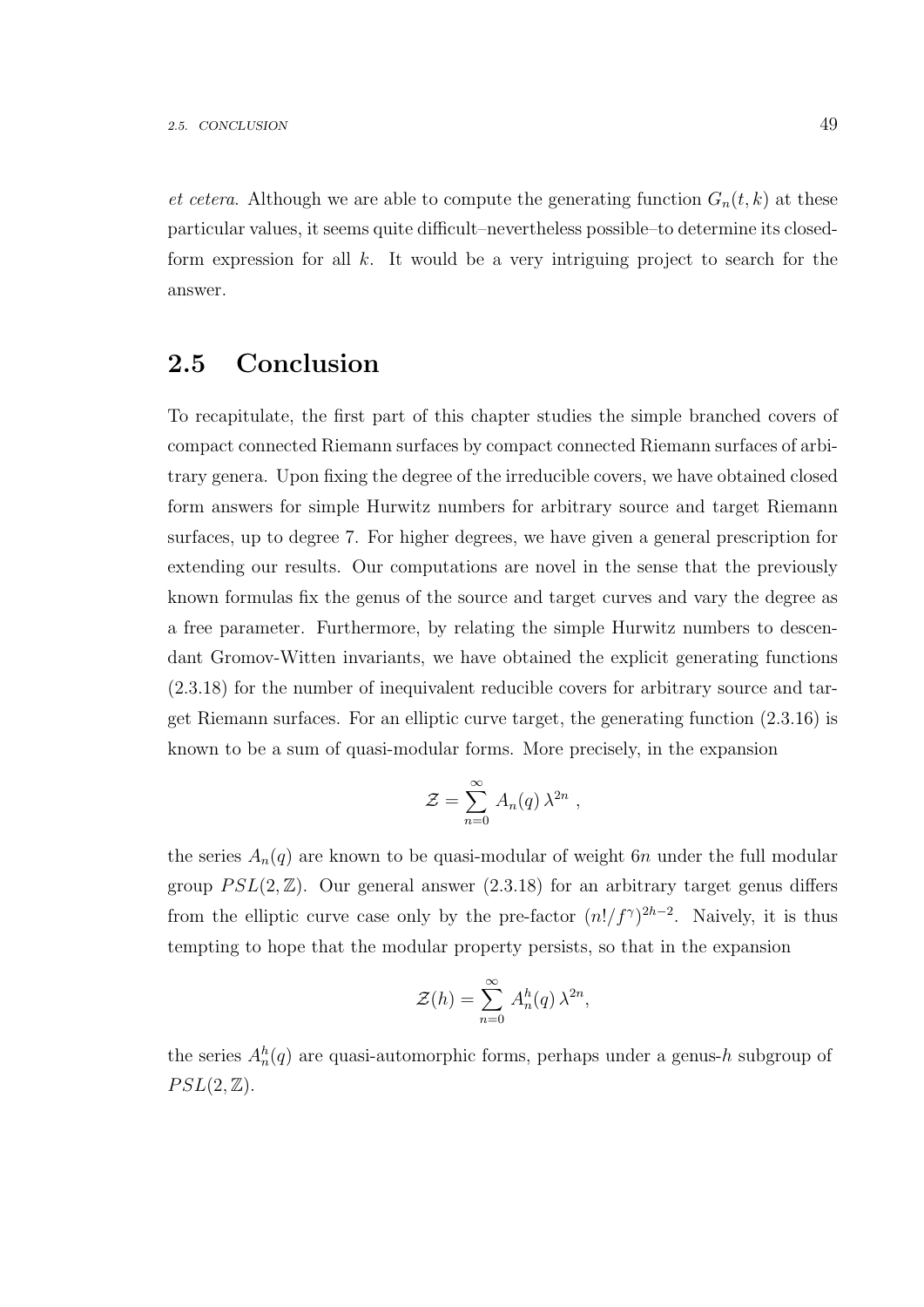Throughout the chapter, we have taken caution to distinguish two different conventions of accounting for the automorphism groups of the branched covers and have clarified their relations when possible. The recent developments in the study of Hurwitz numbers involve connections to the relative Gromov-Witten theory and Hodge integrals on the moduli space of stable curves. In particular, Li et al. have obtained a set of recursion relations for the numbers  $\mu_{h,w}^{g,n}(\alpha)$  by applying the gluing formula to the relevant relative Gromov-Witten invariants [LiZZ]. Incidentally, these recursion relations require as initial data the knowledge of simple Hurwitz numbers, and our work would be useful for applying the relations as well.

Although we cannot make any precise statements at this stage, our work may also be relevant to understanding the conjectured Toda hierarchy and the Virasoro constrains for Gromov-Witten invariants on  $\mathbf{P}^1$  and elliptic curve. It has been shown in [So] that Virasoro constraints lead to certain recursion relations among simple Hurwitz numbers for a  $\mathbf{P}^1$  target. It might be interesting to see whether there exist further connections parallel to these examples. The case of an elliptic curve target seems, however, more elusive at the moment. The computations of the Gromov-Witten invariants for an elliptic curve are much akin to those occurring for Calabi-Yau three-folds. For instance, a given *n*-point function receives contributions from the stable maps of all degrees, in contrast to the Fano cases in which only a finite number of degrees yields the correct dimension of the moduli space. Consequently, the recursion relations and the Virasoro constraints seem to lose their efficacy when one considers the Gromov-Witten invariants of an elliptic curve. It is similar to the ineffectiveness of the WDVV equations for determining the number of rational curves on a Calabi-Yau three-fold.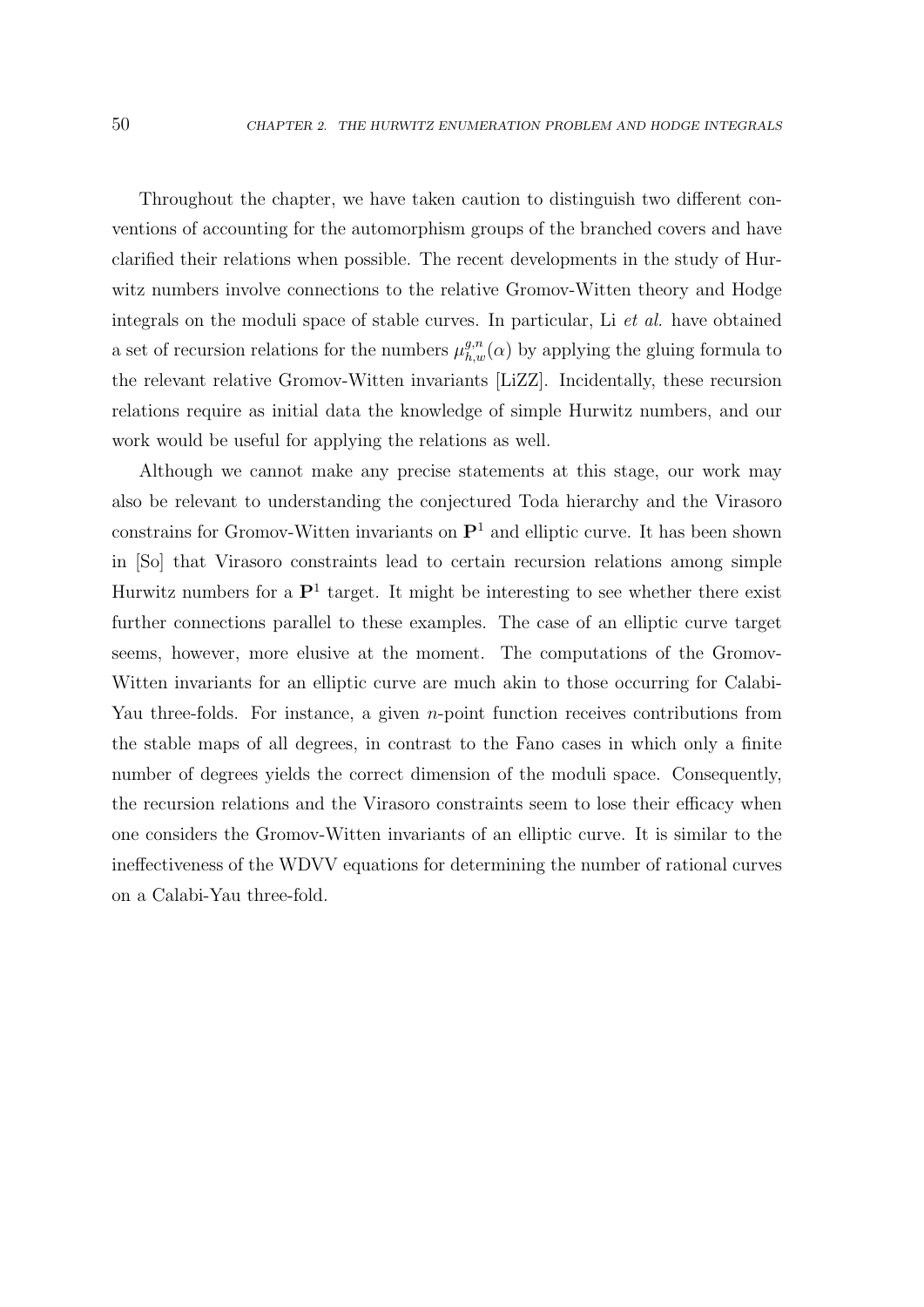# Chapter 3

# Semisimple Frobenius Structures and Gromov-Witten Invariants

This chapter is devoted to an investigation of Givental's recent conjecture regarding semisimple Frobenius manifolds. The conjecture expresses higher genus Gromov-Witten invariants in terms of the data obtained from genus-0 Gromov-Witten invariants and the intersection theory of tautological classes on the Deligne-Mumford moduli space  $\overline{M}_{g,n}$  of stable curves. We limit our investigation to the case of a complex projective line  $\mathbf{P}^1$ , whose Gromov-Witten invariants are well-known and easy to compute. We make some simple checks supporting Givental's conjecture.

# 3.1 Introduction

In the first two subsections of this rather long introduction, we define semisimple Frobenius structures and Gromov-Witten invariants. Givental's conjecture and our investigation of it are summarized in the last subsection.

### 3.1.1 Semisimple Frobenius Manifold

In §1.3 we defined Frobenius algebra. In this subsection, we define what it means for a manifold to have a semisimple Frobenius structure.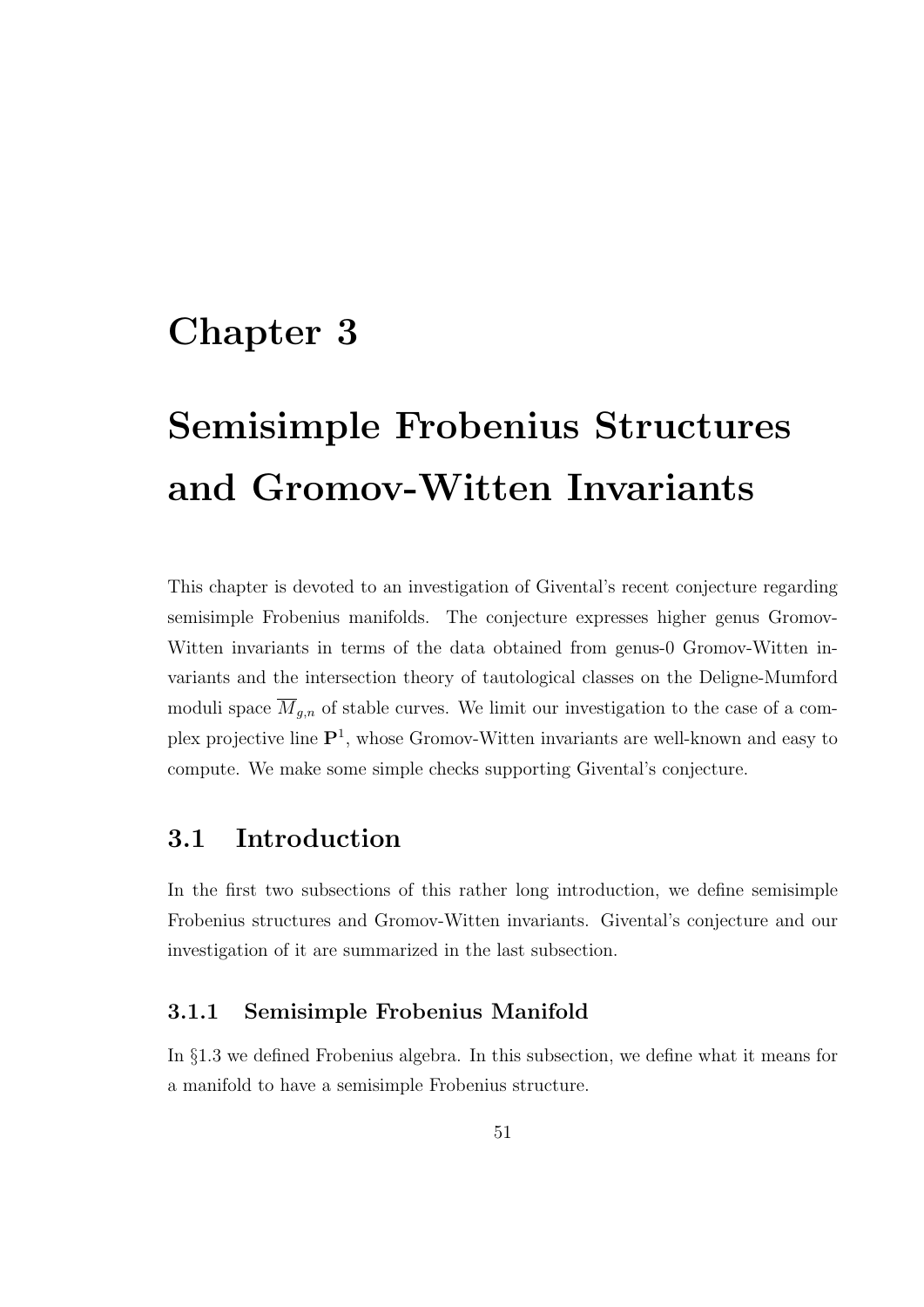### Definition 3.1 (Frobenius Manifold) [Du, Giv2]

 $\mathfrak H$  is a Frobenius manifold if, at any  $t \in \mathfrak H$ , a Frobenius algebra structure, which smoothly depends on t, is defined on the tangent space  $T_t$ **S** such that the following conditions hold:

- (i) The non-generate inner product  $\langle \cdot, \cdot \rangle$  is a flat pseudo-Riemannian metric on  $\mathfrak{H}$ .
- (ii) There exists a function  $\mathscr F$  whose third covariant derivatives are structure constants  $\langle a * b, c \rangle$  of a Frobenius algebra structure on  $T_t$ 5.
- (iii) The vector field of unities 1, which preserve the algebra multiplication  $\ast$ , is covariantly constant with respect to the Levi-Civita connection of the flat metric  $\langle \cdot, \cdot \rangle$ .

If the algebras  $(T_t\mathfrak{H}, *)$  are semisimple at generic  $t \in \mathfrak{H}$ , then  $\mathfrak{H}$  is called semisimple. For example, if X is a complex projective space, then  $\mathfrak{H} = H^*(X, \mathbb{Q})$  carries a semisimple Frobenius structure defined by the genus-0 Gromov-Witten potential  $\mathscr{F}_0$ [Giv2].

### 3.1.2 Gromov-Witten Invariants

Let  $X$  be a smooth projective variety. In [Kont2] Kontsevich introduced the compactified moduli space  $\overline{M}_{g,n}(X,\beta)$  of stable maps  $(f: C \to X; p_1, p_2, \ldots, p_n)$ , where C is a connected, projective curve of arithmetic genus  $g = h^1(C, \mathcal{O}_C)$ , possibly with ordinary double points, which are the only allowed singularities;  $p_1, p_2, \ldots, p_n$  are pairwise distinct non-singular points of  $C$ ; and  $f$  is a morphism from  $C$  to  $X$  such that  $f_*([C]) = \beta \in H_2(X, \mathbb{Z})$ . The stability of  $(f: C \to X; p_1, p_2, \ldots, p_n)$  means that it has only finite automorphisms. Equivalently,  $(f: C \to X; p_1, p_2, \ldots, p_n)$  is stable if every irreducible component  $\mathscr{C} \in C$  satisfies the following two conditions:

(i) If  $\mathscr{C} \simeq \mathbf{P}^1$  and f is constant on  $\mathscr{C}$ , then  $\mathscr{C}$  must contain at least three special points, which can be either marked points or nodal points where  $\mathscr C$  meets the other irreducible components of C.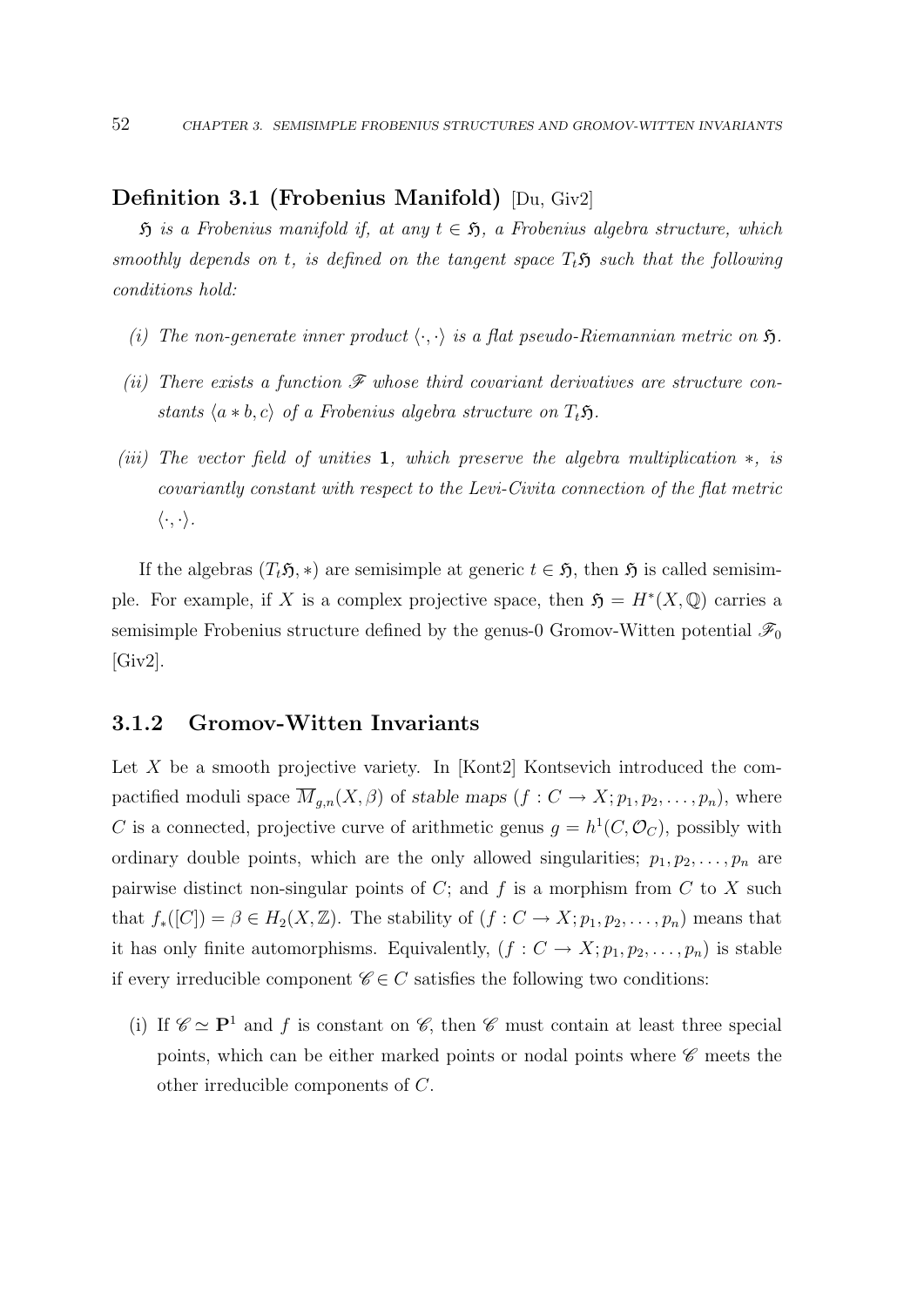(ii) If  $\mathscr C$  has arithmetic genus 1 and f is constant on  $\mathscr C$ , then  $\mathscr C$  must contain at least one special point.

The expected complex-dimension of the moduli space  $\overline{M}_{g,n}(X,\beta)$  is

$$
\delta := (3 - \dim(X))(g - 1) + \int_{\beta} c_1(X) + n,\tag{3.1.1}
$$

but in general  $\overline{M}_{g,n}(X,\beta)$  may contain components whose dimensions exceed the above expected dimension. A crucial fact in Gromov-Witten theory is that  $\overline{M}_{g,n}(X,\beta)$ carries a canonical perfect obstruction theory which allows one to construct a welldefined algebraic cycle [BehF, LT2]

$$
[\overline{M}_{g,n}(X,\beta)]^{\text{vir}} \in A_{2\delta}(\overline{M}_{g,n}(X,\beta),\mathbb{Q})
$$

in the rational Chow group of the expected dimension.  $[\overline{M}_{g,n}(X,\beta)]^{\text{vir}}$  is called the virtual fundamental class, and all intersection invariants of cohomology classes in Gromov-Witten theory are evaluated on  $[\overline{M}_{g,n}(X,\beta)]^{\text{vir}}$ .

Cohomology classes of  $\overline{M}_{q,n}(X,\beta)$  can be constructed from that of X as follows. For  $1 \leq i \leq n$ , let

$$
\mathrm{ev}_i: \overline{M}_{g,n}(X,\beta) \longrightarrow X
$$

be the evaluation map at the marked point  $p_i$  such that

$$
ev_i: (f: C \to X; p_1, p_2, \ldots, p_n) \longmapsto f(p_i).
$$

Then a cohomology class  $\gamma \in H^*(X, \mathbb{Q})$  can be pulled back by the evaluation map to yield  $ev^*(\gamma) \in H^*(\overline{M}_{g,n}(X,\beta),\mathbb{Q})$ . For  $\gamma_1,\ldots,\gamma_n \in H^*(X,\mathbb{Q})$ , Gromov-Witten invariants are defined as

$$
\int_{[\overline{M}_{g,n}(X,\beta)]^{\text{vir}}} \mathrm{ev}_1^*(\gamma_1) \cup \mathrm{ev}_2^*(\gamma_2) \cup \cdots \cup \mathrm{ev}_n^*(\gamma_n),
$$

which are defined to vanish unless the total dimension of the integrand is equal to the expected dimension in (3.1.1). Let  $\tilde{\gamma}_1, \ldots, \tilde{\gamma}_m$  be a homogeneous basis of  $H^*(X, \mathbb{Q})$ ,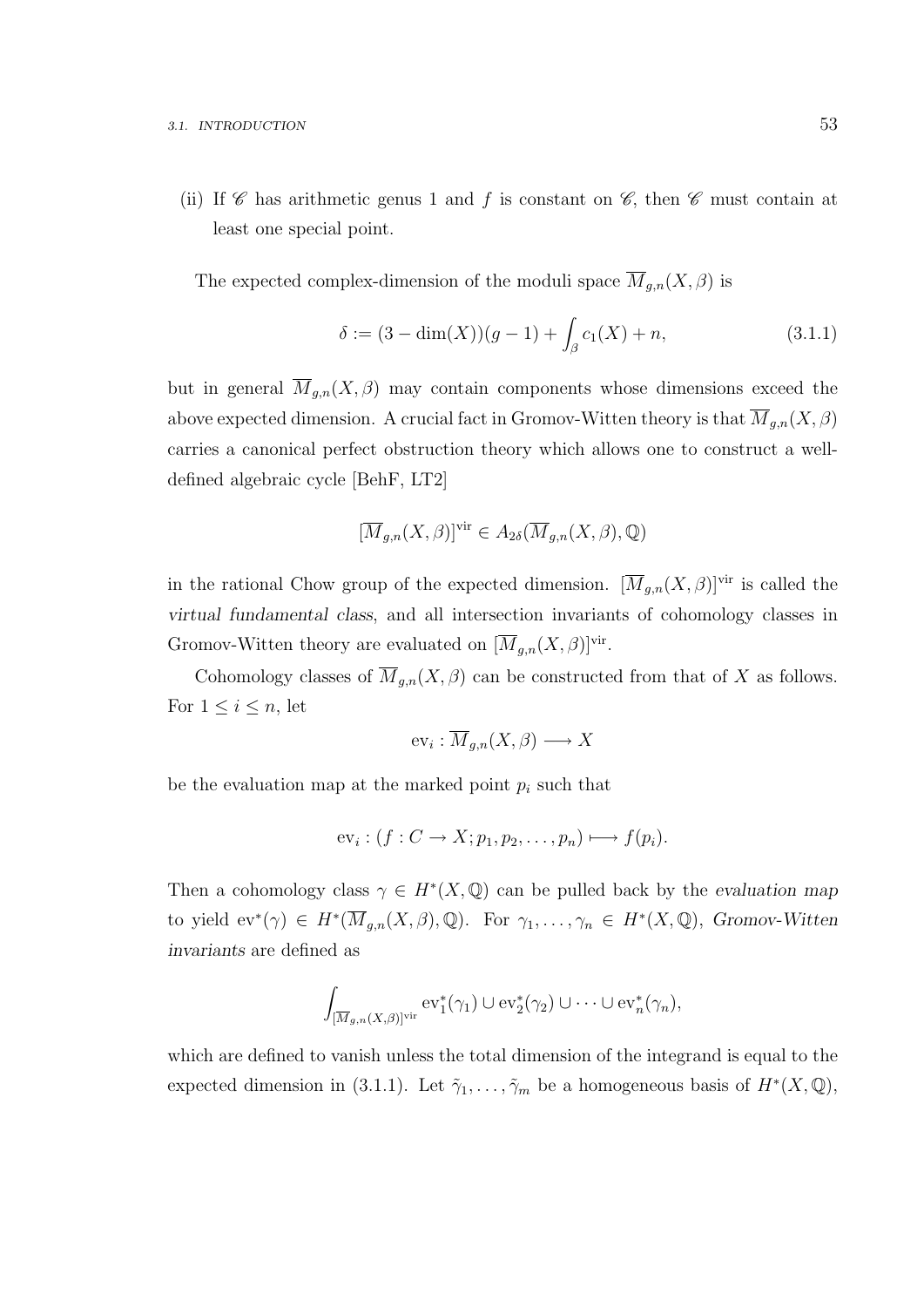and define  $\tilde{\gamma} := \sum_{i=0}^m t^{\alpha} \tilde{\gamma}_{\alpha}$ , where  $t^{\alpha}$  are formal variables. Then, the genus-g Gromov-Witten potential, which is a generating function for genus- $g$  Gromov-Witten invariants, is defined as

$$
\mathscr{F}_g(\tilde{\gamma}) := \sum_{n=0}^{\infty} \sum_{\beta \in H_2(X,\mathbb{Z})} \frac{\mathfrak{q}^{\beta}}{n!} \int_{[\overline{M}_{g,n}(X,\beta)]^{\text{vir}}} \mathrm{ev}_1^*(\tilde{\gamma}) \cup \mathrm{ev}_2^*(\tilde{\gamma}) \cup \cdots \cup \mathrm{ev}_n^*(\tilde{\gamma}), \qquad (3.1.2)
$$

where  $\mathfrak{q}^{\beta} := e^{2\pi i \int_{\beta} \omega}$  for a complexified Kähler class  $\omega$  of X.

### 3.1.3 Brief Summary

Let X be a compact symplectic manifold whose cohomology space  $H^*(X, \mathbb{Q})$  carries a semisimple Frobenius structure, and let  $\mathscr{F}_g(t)$  be its genus-g Gromov-Witten potential. Then, Givental's conjecture, whose equivariant counter-part he has proved [Giv2], is

$$
e^{\sum_{g\geq 2}\lambda^{g-1}\mathscr{F}_g(t)} = \left[e^{\frac{\lambda}{2}\sum_{k,l\geq 0}\sum_{i,j}V_{kl}^{ij}\sqrt{\Delta_i}\sqrt{\Delta_j}\partial_{q_k^i}\partial_{q_l^j}}\prod_j \tau(\lambda\Delta_j;\{q_m^j\})\right]\Big|_{q_m^j = T_m^j},\quad(3.1.3)
$$

where  $i, j = 1, ..., \dim H^*(X, \mathbb{Q})$ ;  $V_{kl}^{ij}, \Delta_j$ , and  $T_n^j$  are functions of  $t \in H^*(X, \mathbb{Q})$ and are defined by solutions to the flat-section equations associated with the genus-0 Frobenius structure of X [Giv2]; and  $\tau$  is the KdV tau-function governing the intersection theory on the Deligne-Mumford space  $\overline{M}_{g,n}$  and is defined as follows:

$$
\tau(\lambda, \{q_k\}) = \exp\left[\sum_{g=0}^{\infty} \lambda^{g-1} \mathscr{F}_g^{\rm pt}(\{q_k\})\right],
$$

where

$$
\mathscr{F}_g^{\rm pt}(\lbrace q_k \rbrace) = \sum_{n=0}^{\infty} \frac{1}{n!} \int_{\overline{M}_{g,n}} q(\psi_1) \cup \cdots \cup q(\psi_n).
$$

We have used the notation  $q(\psi_i) := \sum_{k=0}^{\infty} q_k \psi_i^k$ , where  $q_k$  are formal variables. The  $\psi$ classes are the gravitational descendants defined in §1.2, i.e. the first Chern classes of the universal cotangent line bundles over  $M_{g,n}$ .

Givental's remarkable conjecture organizes the higher genus Gromov-Witten invariants in terms of the genus-0 data and the  $\tau$ -function for a point. The motivation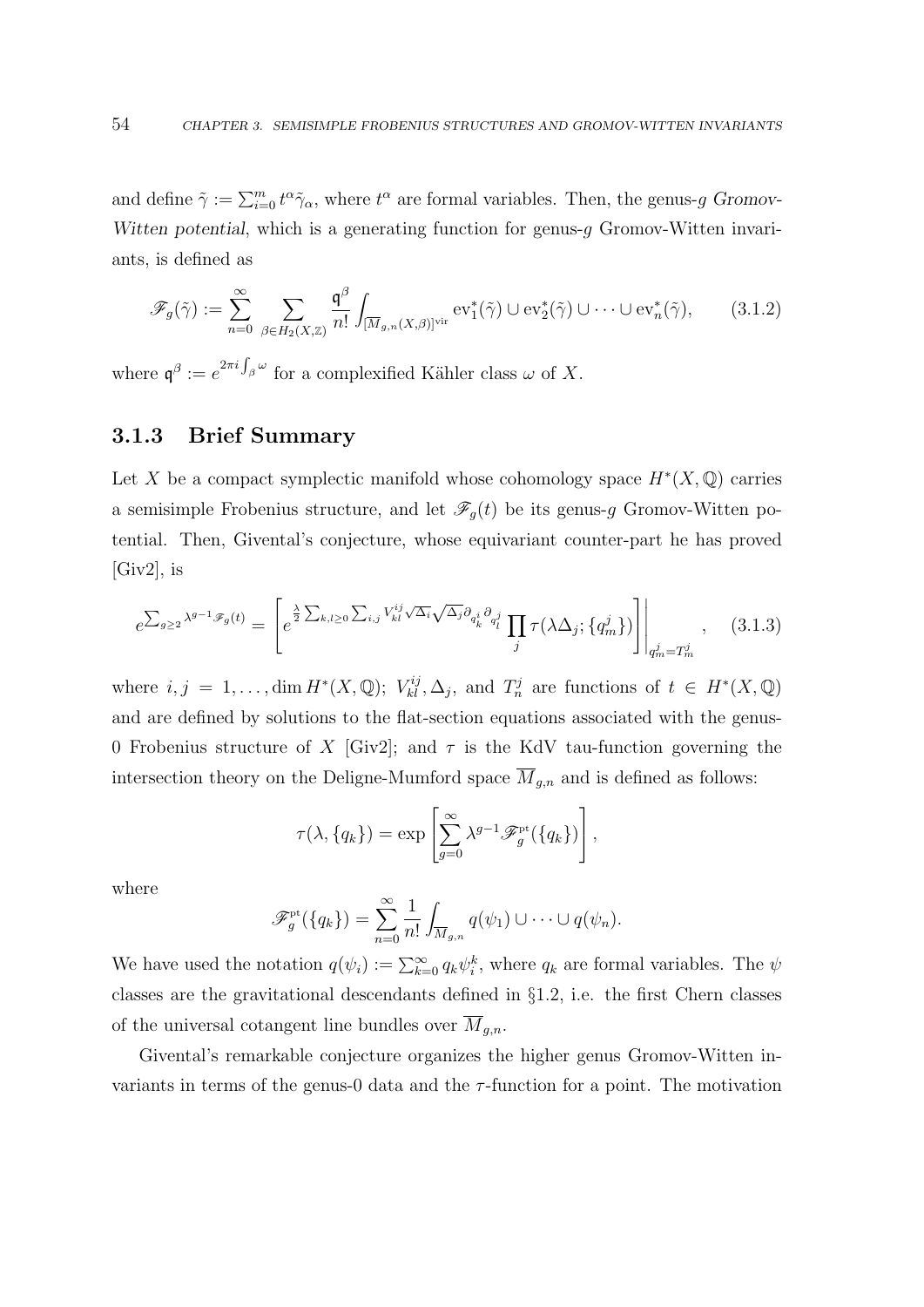for our work lies in verifying the conjecture for  $X = \mathbf{P}^1$ , which is the simplest example whose cohomology space  $H^*(X, \mathbb{Q})$  carries a semisimple Frobenius structure and whose Gromov-Witten invariants can be easily computed.

We have obtained two particular solutions to the flat-section equations (3.3.7), an analytic one encoding the two-point descendant Gromov-Witten invariants of  $\mathbf{P}^1$ and a recursive one corresponding to Givental's fundamental solution. According to Givental, both of these two solutions are supposed to yield the same data  $V_{kl}^{ij}, \Delta_j$ , and  $T_n^j$ . Unfortunately, we were not able to produce the desired information using our analytic solutions, but the recursive solutions do lead to sensible quantities which we need. Combined with an expansion scheme which allows us to verify the conjecture at each order in  $\lambda$ , we thus use our recursive solutions to check the conjecture (3.1.3) for  $\mathbf{P}^1$  up to order  $\lambda^2$ . Already at this order, we need to expand the differential operators in (3.1.3) up to  $\lambda^6$  and need to consider up to genus-3 free energy in the  $\tau$ -functions, and the computations quickly become cumbersome with increasing order. We have managed to re-express the conjecture for this case into a form which resembles the Hirota-bilinear relations, but at this point, we have no insights into a general proof. It is nevertheless curious how the numbers work out, and we hope that our results would provide a humble support for Givental's master equation.

We have organized this chapter as follows: in §3.2, we review the canonical coordinates for  $\mathbf{P}^1$ , to be followed by our solutions to the flat-section equations in §3.3. Our computations are presented in  $\S 3.4$ , and we conclude with some remarks in  $\S 3.5$ .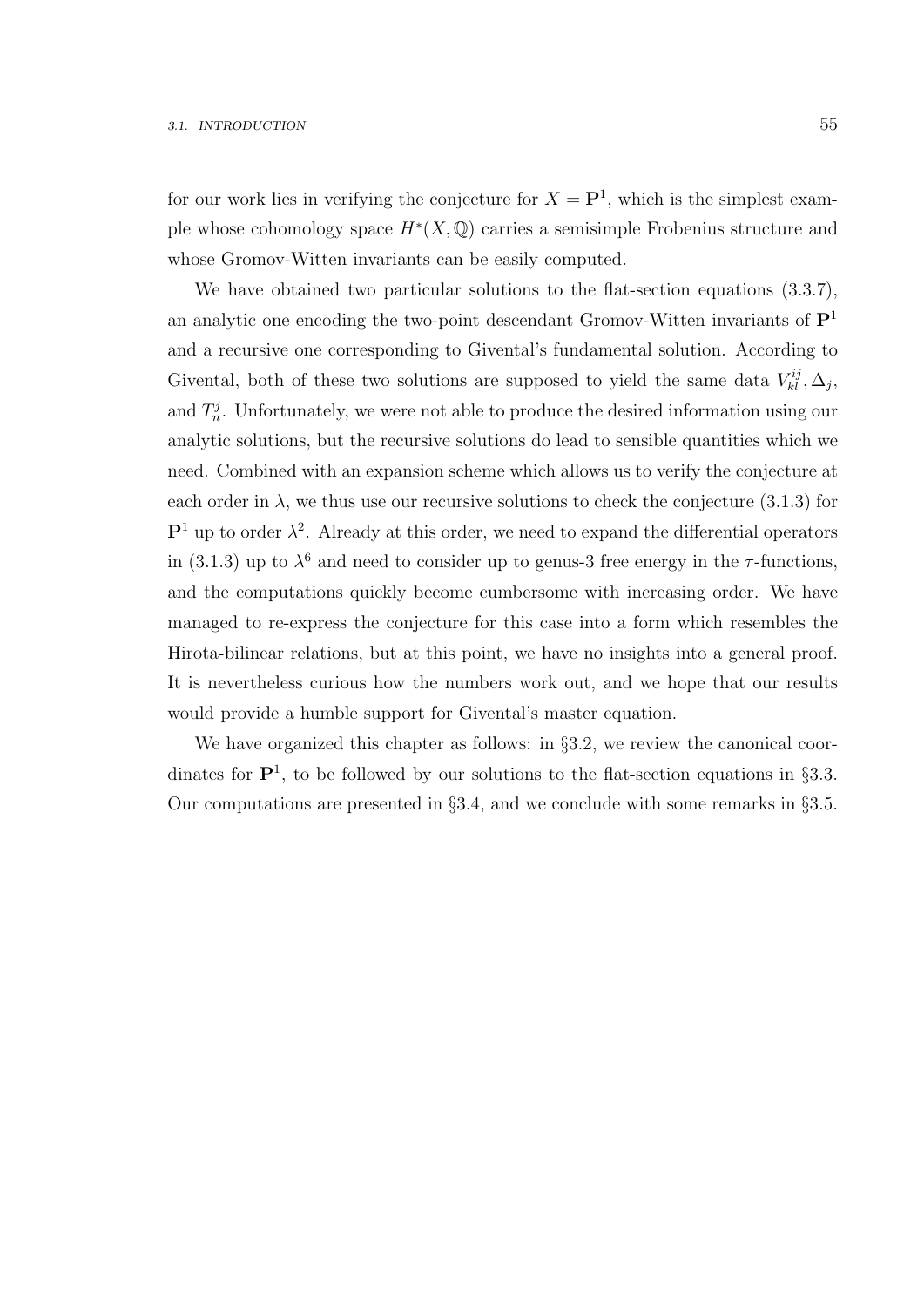# 3.2 Canonical Coordinates for  $P^1$ .

We here review the canonical coordinates  $\{u_{\pm}\}\$  for  $\mathbf{P}^1$  [Du, DZ, Giv1]. Recall that a Frobenius structure on  $H^*(\mathbf{P}^1,\mathbb{Q})$  carries a flat pseudo-Riemannian metric  $\langle \cdot, \cdot \rangle$ defined by the Poincaré intersection pairing. The canonical coordinates are defined by the property that they form the basis of idempotents of the quantum cup-product, denoted in the present thesis by  $\circ$ . The flat metric  $\langle \cdot, \cdot \rangle$  is diagonal in the canonical coordinates, and following Givental's notation, we define  $\Delta_{\pm} := 1/\langle \partial_{u_{\pm}}, \partial_{u_{\pm}} \rangle$ .

Let  $\{t^{\alpha}\}, \alpha \in \{0,1\}$  be the flat coordinates of the metric and let  $\partial_{\alpha} := \partial/\partial t^{\alpha}$ . The quantum cohomology of  $\mathbf{P}^1$  is

$$
\partial_0 \circ \partial_\alpha = \partial_\alpha
$$
 and  $\partial_1 \circ \partial_1 = e^{t^1} \partial_0$ .

The eigenvalues and eigenvectors of  $\partial_1 \circ$  are

$$
\pm e^{t^1/2}
$$
 and  $(\pm e^{t^1/4}\partial_0 + e^{-t^1/4}\partial_1),$ 

respectively. So, we have

$$
(\pm e^{t^1/4}\partial_0 + e^{-t^1/4}\partial_1) \circ (\pm e^{t^1/4}\partial_0 + e^{-t^1/4}\partial_1) = \pm 2 e^{t^1/4} (\pm e^{t^1/4}\partial_0 + e^{-t^1/4}\partial_1),
$$

which implies that

$$
\frac{\partial}{\partial u_{\pm}} = \frac{\partial_0 \pm e^{-t^1/2} \partial_1}{2},
$$

such that

$$
\partial_{u_\pm} \circ \partial_{u_\pm} = \partial_{u_\pm} \quad \text{and} \quad \partial_{u_\pm} \circ \partial_{u_\mp} = 0 \, .
$$

We can solve for  $u_{\pm}$  up to constants as

$$
u_{\pm} = t^0 \pm 2 e^{t^1/2}.
$$
 (3.2.4)

To compute  $\Delta_{\pm}$ , note that

$$
\frac{1}{\Delta_{\pm}} := \langle \partial_{u_{\pm}}, \partial_{u_{\pm}} \rangle = \pm \frac{1}{2e^{t^1/2}}.
$$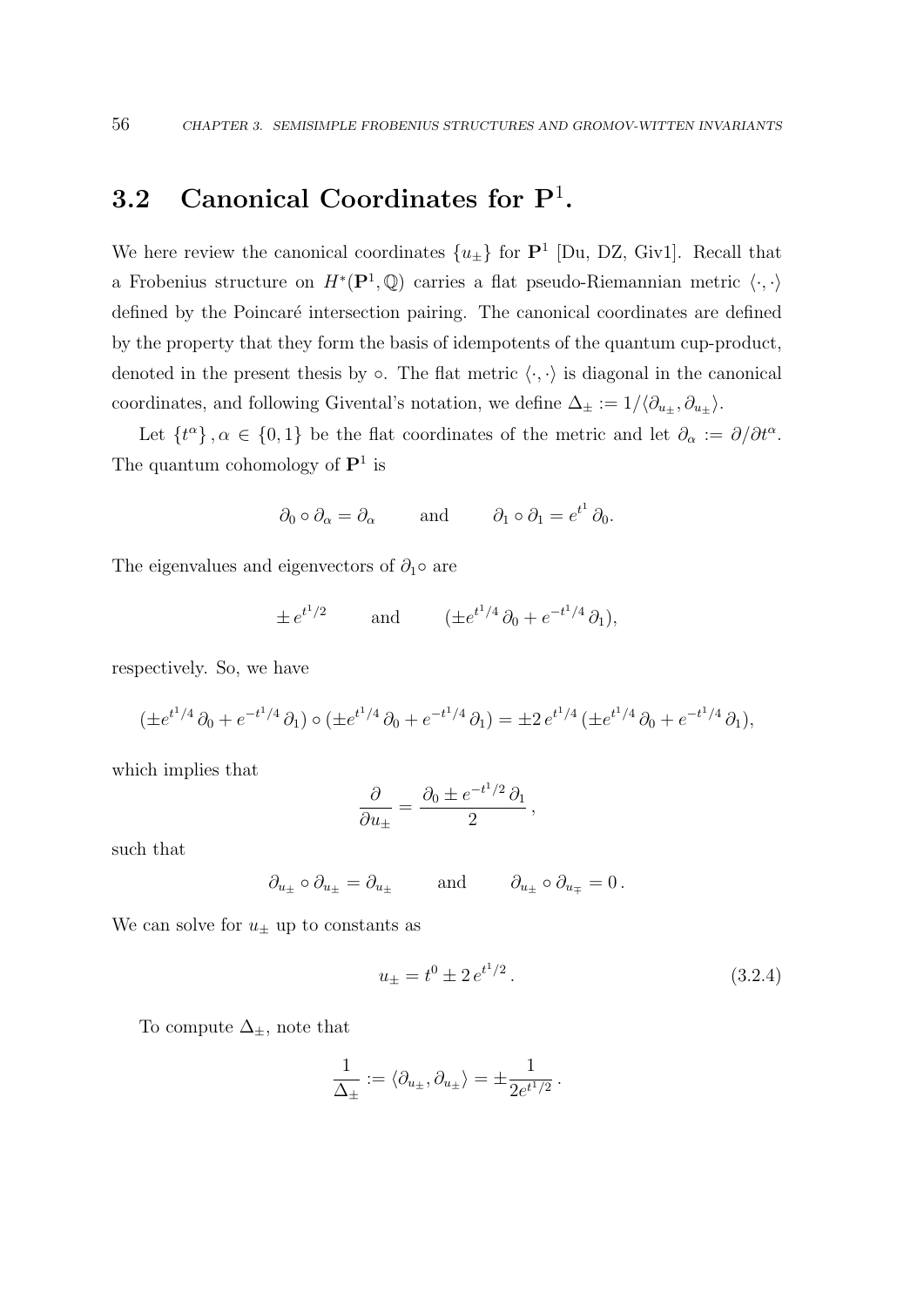The two bases are related by

$$
\partial_0 = \partial_{u_+} + \partial_{u_-}
$$
 and  $\partial_1 = e^{t^1/2} (\partial_{u_+} - \partial_{u_-}).$ 

Define an orthonormal basis by  $f_i = \Delta_i^{1/2} \frac{\partial}{\partial i}$  $\frac{\partial}{\partial u_i}$ . Then the transition matrix  $\Psi$  from  $\{\frac{\partial}{\partial a}$  $\frac{\partial}{\partial t_{\alpha}}\}$  to  $\{f_i\}$  is given by

$$
\Psi_{\alpha}^{i} = \frac{1}{\sqrt{2}} \begin{pmatrix} e^{-t^{1}/4} & -ie^{-t^{1}/4} \\ e^{t^{1}/4} & i e^{t^{1}/4} \end{pmatrix} = \begin{pmatrix} \Delta_{+}^{-1/2} & \Delta_{-}^{-1/2} \\ \frac{1}{2}\Delta_{+}^{1/2} & \frac{1}{2}\Delta_{-}^{1/2} \end{pmatrix},
$$
(3.2.5)

such that

$$
\frac{\partial}{\partial t_{\alpha}} = \sum_{i} \Psi_{\alpha}^{i} f_{i}.
$$

We will also need the inverse of  $(3.2.5)$ :

$$
(\Psi^{-1})_i^{\alpha} = \frac{1}{\sqrt{2}} \begin{pmatrix} e^{t^1/4} & e^{-t^1/4} \\ i e^{t^1/4} & -i e^{-t^1/4} \end{pmatrix} = \begin{pmatrix} \frac{1}{2} \Delta_+^{1/2} & \Delta_+^{-1/2} \\ \frac{1}{2} \Delta_-^{1/2} & \Delta_-^{-1/2} \end{pmatrix}.
$$
 (3.2.6)

# 3.3 Solutions to the Flat-Section Equations

The relevant data  $V_{kl}^{ij}$ ,  $\Delta_j$  and  $T_n^j$  are extracted from the solutions to the flat-section equations of the genus-0 Frobenius structure for  $\mathbf{P}^1$ . We here find two particular solutions. The analytic solution correctly encodes the two-point descendant Gromov-Witten invariants, while the recursive solution is used in the next section to verify Givental's conjecture.

### 3.3.1 Analytic Solution

The genus-0 free energy for  $\mathbf{P}^1$  is

$$
\mathscr{F}_0 = \frac{1}{2}(t^0)^2 t^1 + e^{t^1}.
$$

Flat sections  $S_{\alpha}$  of  $TH^*(\mathbf{P}^1, \mathbb{Q})$  satisfy the equations

$$
z \, \partial_{\alpha} \, S_{\beta} = \mathscr{F}_{\alpha\beta\mu} \, g^{\mu\nu} \, S_{\nu} \;, \tag{3.3.7}
$$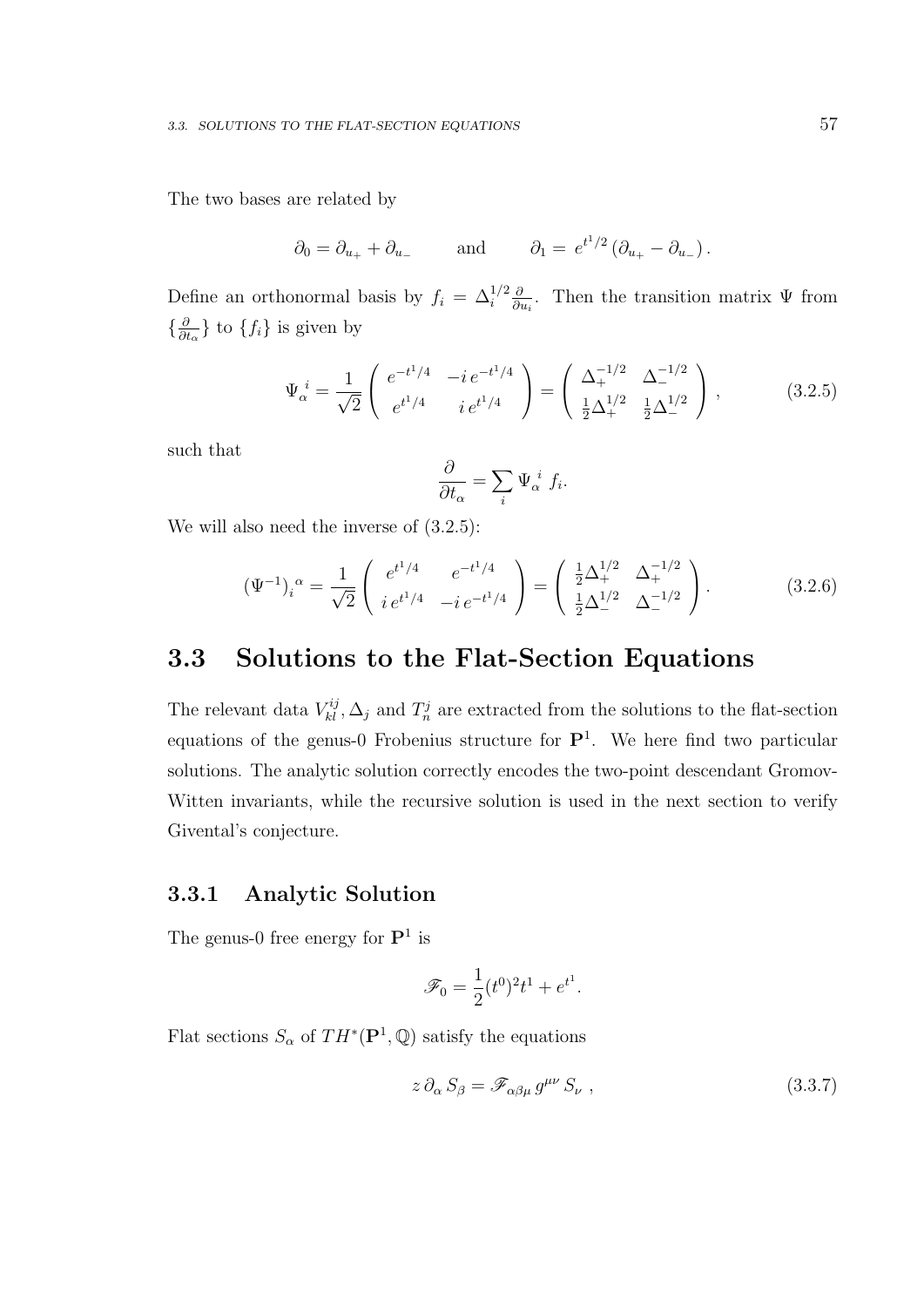where  $z \neq 0$  is an arbitrary parameter and  $\mathscr{F}_{\alpha\beta\mu} := \partial^3 \mathscr{F}_0 / \partial t^{\alpha} \partial t^{\beta} \partial t^{\mu}$ . Since the only non-vanishing components of  $\mathscr{F}_{\alpha\beta\mu}$  for  $\mathbf{P}^1$  are

$$
\mathscr{F}_{\underline{001}} = 1 \quad \text{and} \quad \mathscr{F}_{\underline{111}} = e^{t^1} ,
$$

(3.3.7) gives the following set of equations:

$$
z \, \partial_0 S_0 = S_0,
$$
  
\n
$$
z \, \partial_0 S_1 = S_1,
$$
  
\n
$$
z \, \partial_1 S_0 = S_1,
$$
  
\n
$$
z \, \partial_1 S_1 = e^{t^1} S_0.
$$

The first two equations imply

$$
S_0 = \mathcal{A}(t^1) e^{t^0/z}
$$
 and  $S_1 = \mathcal{B}(t^1) e^{t^0/z}$ ,

while the last two imply

$$
z \mathcal{A}'(t^1) = \mathcal{B}(t^1)
$$
 and  $z \mathcal{B}'(t^1) = e^{t^1} \mathcal{A}(t^1)$ .

These coupled differential equations together imply

$$
z^2 \mathcal{A}''(t^1) = e^{t^1} \mathcal{A}(t^1)
$$
 and  $z^2 \mathcal{B}''(t^1) = z^2 \mathcal{B}'(t^1) + e^{t^1} \mathcal{B}(t^1)$ ,

and we can now solve for  $\mathcal{A}(t)$  and  $\mathcal{B}(t)$  as follows:

$$
\mathcal{B}(t) = e^{t^1/2} \left[ c_1 I_1(2e^{t^1/2}/z) + c_2 K_1(2e^{t^1/2}/z) \right],
$$
  

$$
\mathcal{A}(t) = c_1 I_0(2e^{t/2}/z) - c_2 K_0(2e^{t/2}/z),
$$

where  $I_n(x)$  and  $K_n(x)$  are modified Bessel functions, and  $c_i$  are integration constants which may depend on z. Hence, we find that the general solutions to the flat-section equations (3.3.7) are

$$
S_0 = e^{t^0/z} \left[ c_1 I_0 (2 e^{t^1/2}/z) - c_2 K_0 (2 e^{t^1/2}/z) \right]
$$
 (3.3.8)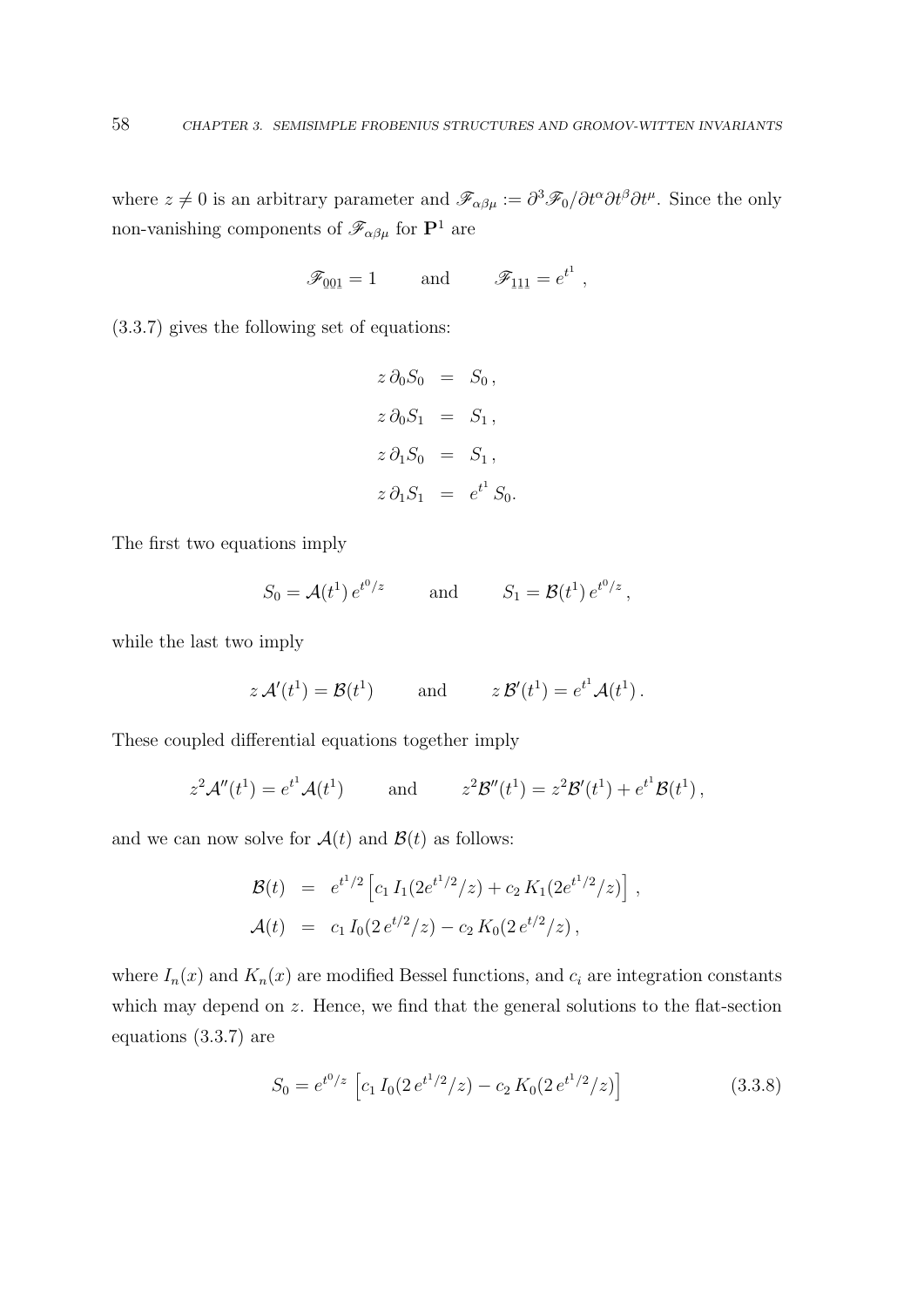and

$$
S_1 = e^{t^0/z} e^{t^1/2} \left[ c_1 I_1(2e^{t^1/2}/z) + c_2 K_1(2e^{t^1/2}/z) \right].
$$

We would now like to find two particular solutions corresponding to the following Givental's expression:

$$
S_{\alpha\beta}(z) = g_{\alpha\beta} + \sum_{n \ge 0, (n,d) \ne (0,0)} \frac{1}{n!} \langle \phi_\alpha \cdot \frac{\phi_\beta}{z - \psi} \cdot (t^0 \phi_0 + t^1 \phi_1)^n \rangle_d, \tag{3.3.9}
$$

where  $S_{\alpha\beta}$  denotes the  $\alpha$ -th component of the  $\beta$ -th solution. Here,  $\{\phi_{\alpha}\}\$ is a homogeneous basis of  $H^*(\mathbf{P}^1,\mathbb{Q})$ ,  $g_{\alpha\beta}$  is the intersection paring  $\int_{\mathbf{P}^1} \phi_\alpha \cup \phi_\beta$  and  $\psi \in$  $H^2(\overline{M}_{0,n+2}(\mathbf{P}^1,d),\mathbb{Q})$  is the first Chern class of the universal cotangent line bundle over the moduli space  $\overline{M}_{0,n+2}(\mathbf{P}^1,d)$ . In order to find the particular solutions, we compare our general solution (3.3.8) with the 0-th components of  $S_{0\beta}$  in (3.3.9) at the origin of the phase space. The two-point functions appearing in (3.3.9) have been computed at the origin in [So] and have the following forms:

$$
S_{00}|_{t^{\alpha}=0} = -\sum_{m=1}^{\infty} \frac{1}{z^{2m+1}} \frac{2 d_m}{(m!)^2} , \text{ where } d_m = \sum_{k=1}^{m} 1/k ,
$$
 (3.3.10)

and

$$
S_{01}|_{t^{\alpha}=0} = 1 + \sum_{m=1}^{\infty} \frac{1}{z^{2m}} \frac{1}{(m!)^2}.
$$
 (3.3.11)

Using the standard expansion of the modified Bessel function  $K_0$ , we can evaluate (3.3.8) at the origin of the phase space to be

$$
c_1 I_0\left(\frac{2}{z}\right) - c_2 K_0\left(\frac{2}{z}\right) = c_1 I_0\left(\frac{2}{z}\right) - c_2 \left[ -\left(-\log(z) + \gamma_E\right) I_0\left(\frac{2}{z}\right) + \sum_{m=1} \frac{c_m}{z^{2m}(m!)^2} \right],\tag{3.3.12}
$$

where  $\gamma_E$  is Euler's constant. Now matching (3.3.12) with (3.3.10) gives

$$
c_1 = -c_2 \log(1/z) - c_2 \gamma_E
$$
 and  $c_2 = \frac{2}{z}$ ,

while noticing that (3.3.11) is precisely the expansion of  $I_0(2/z)$  and demanding that our general solution coincides with (3.3.11) at the origin yields

$$
c_1 = 1 \qquad \text{and} \qquad c_2 = 0 \; .
$$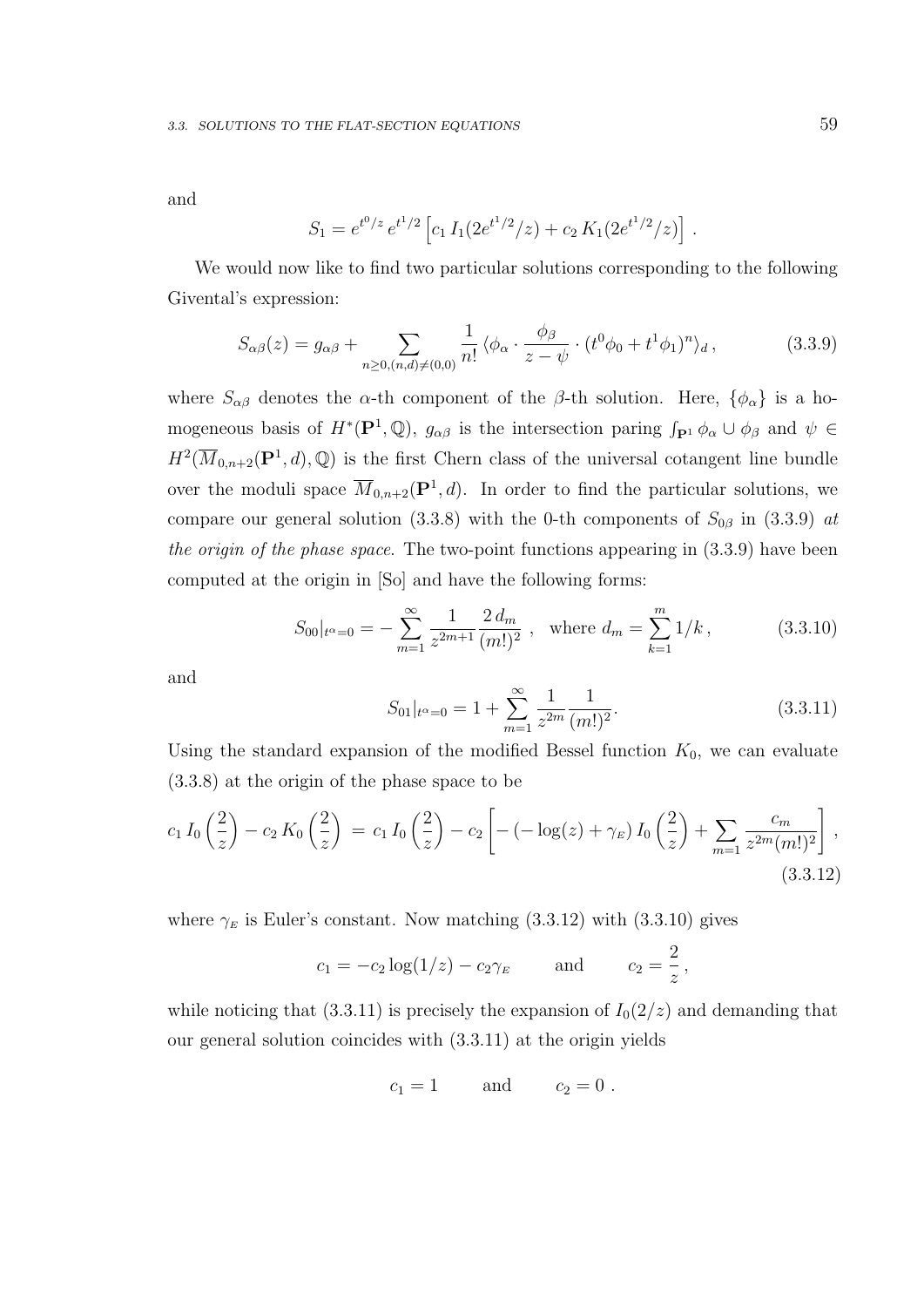To recapitulate, we have found

$$
S_{00} = -\frac{2e^{t^0/z}}{z} \left[ \left( \gamma_E - \log(z) \right) I_0 \left( \frac{2e^{t^1/2}}{z} \right) + K_0 \left( \frac{2e^{t^1/2}}{z} \right) \right],
$$
  
\n
$$
S_{10} = \frac{2e^{t^0/z} e^{t^1/2}}{z} \left[ K_1 \left( \frac{2e^{t^1/2}}{z} \right) - \left( \gamma_E - \log(z) \right) I_1 \left( \frac{2e^{t^1/2}}{z} \right) \right],
$$
  
\n
$$
S_{01} = e^{t^0/z} I_0 \left( \frac{2e^{t^1/2}}{z} \right),
$$
  
\n
$$
S_{11} = e^{t^0/z} e^{t^1/2} I_1 \left( \frac{2e^{t^1/2}}{z} \right).
$$

We have checked that these solutions correctly reproduce the corresponding descendant Gromov-Witten invariants obtained in [So].

If the inverse transition matrix in (3.2.6) is used to relate the matrix elements  $S_{\alpha}^{\ i}$ to  $S_{\alpha\beta}$  as  $S_{\alpha}^{\ i} = S_{\alpha\beta}((\psi^{-1})^t)^{\beta}$  $\delta_j \delta^{ji}$ , then we should have

$$
S_{\alpha}^{\ \pm} = \sqrt{\pm 2} \, e^{t^1/4} \left( \frac{1}{2} S_{\alpha 0} \pm \frac{e^{-t^1/2}}{2} S_{\alpha 1} \right). \tag{3.3.13}
$$

### 3.3.2 Recursive Solution

In [Giv1, Giv2], Givental has shown that near a semisimple point, the flat-section equations (3.3.7) have a fundamental solution given by

$$
S_{\alpha}^{i} = \Psi_{\alpha}^{j} (R_0 + zR_1 + z^2 R_2 + \cdots + z^n R_n + \cdots)_{jk} [\exp(U/z)]^{ki},
$$

where  $R_n = (R_n)_{jk}$ ,  $R_0 = \delta_{jk}$  and U is the diagonal matrix of canonical coordinates. The matrix  $R_1$  satisfies the relations

$$
\Psi^{-1} \frac{\partial \Psi}{\partial t^1} = \left[\frac{\partial U}{\partial t^1}, R_1\right] \tag{3.3.14}
$$

and

$$
\left[\frac{\partial R_1}{\partial t^1} + \Psi^{-1} \left(\frac{\partial \Psi}{\partial t^1}\right) R_1\right]_{\pm \pm} = 0, \qquad (3.3.15)
$$

which we use to find its expression. From the transition matrix given in  $(3.2.5)$  we see that

$$
\Psi^{-1}\frac{\partial\Psi}{\partial t^1} = \frac{1}{4}\left(\begin{array}{cc} 0 & i \\ -i & 0 \end{array}\right),
$$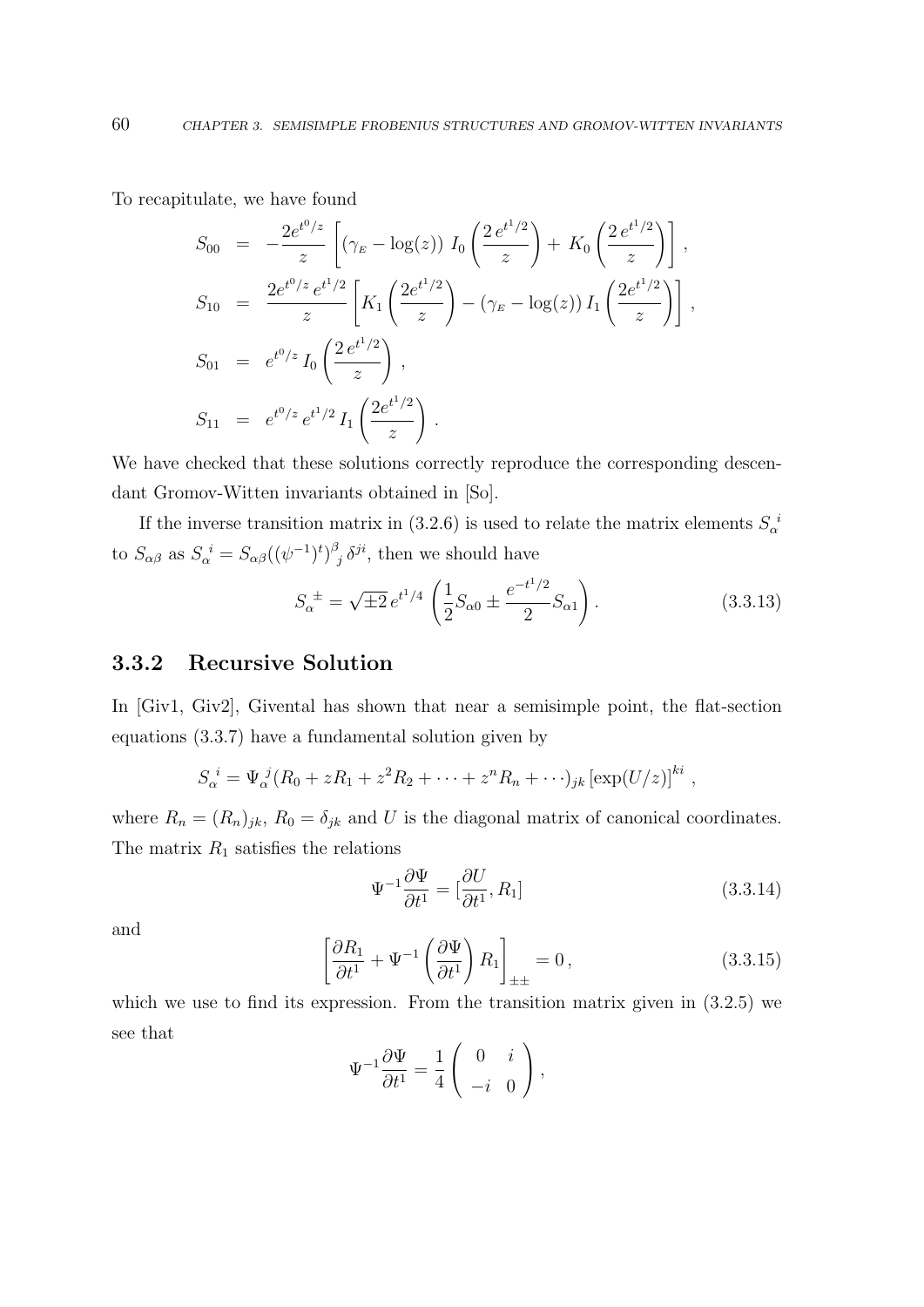while taking the  $(+-)$  component of the relation  $(3.3.14)$  gives

$$
\frac{i}{4} = \frac{\partial U_{++}}{\partial t^1}(R_1)_{+-} - (R_1)_{+-} \frac{\partial U_{--}}{\partial t^1} = 2e^{t^1/2}(R_1)_{+-},
$$

where in the last step we have used the definition  $(3.2.4)$  of canonical coordinates. We therefore have

$$
(R_1)_{+-} = \frac{i}{8}e^{-t^1/2},
$$

and similarly considering the  $(-+)$  component of  $(3.3.14)$  gives

$$
(R_1)_{-+} = \frac{i}{8}e^{-t^1/2}.
$$

The diagonal components of  $R_1$  can be obtained from  $(3.3.15)$ , which implies that

$$
\frac{\partial (R_1)_{++}}{\partial t^1} = (R_1)_{+-} \frac{\partial U_{--}}{\partial t^1} (R_1)_{-+} - \frac{\partial U_{++}}{\partial t^1} (R_1)_{+-} (R_1)_{-+} = \frac{\exp(-t^1/2)}{32} = -\frac{\partial (R_1)_{--}}{\partial t^1}.
$$

Hence,  $(R_1)_{++} = -\exp(-t^1/2)/16 = -(R_1)_{--}$  and the matrix  $R_1$  can be written as

$$
(R_1)_{jk} = \frac{1}{16} e^{-t^1/2} \begin{pmatrix} -1 & 2i \\ 2i & 1 \end{pmatrix}.
$$
 (3.3.16)

In general, the matrices  $R_n$  satisfy the recursion relations [Giv1]

$$
(d + \Psi^{-1}d\Psi) R_n = [dU, R_{n+1}], \qquad (3.3.17)
$$

which, for our case, imply the following set of equations:

$$
\frac{\partial R_n}{\partial t^0} = 0, \qquad (3.3.18)
$$

$$
\frac{\partial (R_n)_{++}}{\partial t^1} = -\frac{i}{4}(R_n)_{-+}, \qquad (3.3.19)
$$

$$
(R_{n+1})_{-+} = -\frac{1}{2}e^{-t^1/2}\left[\frac{\partial (R_n)_{-+}}{\partial t^1} - \frac{i}{4}(R_n)_{++}\right], \qquad (3.3.20)
$$

$$
\frac{\partial (R_n)_{--}}{\partial t^1} = \frac{i}{4} (R_n)_{+-} , \qquad (3.3.21)
$$

$$
(R_{n+1})_{+-} = \frac{1}{2}e^{-t^1/2} \left[ \frac{\partial (R_n)_{+-}}{\partial t^1} + \frac{i}{4} (R_n)_{--} \right] \,. \tag{3.3.22}
$$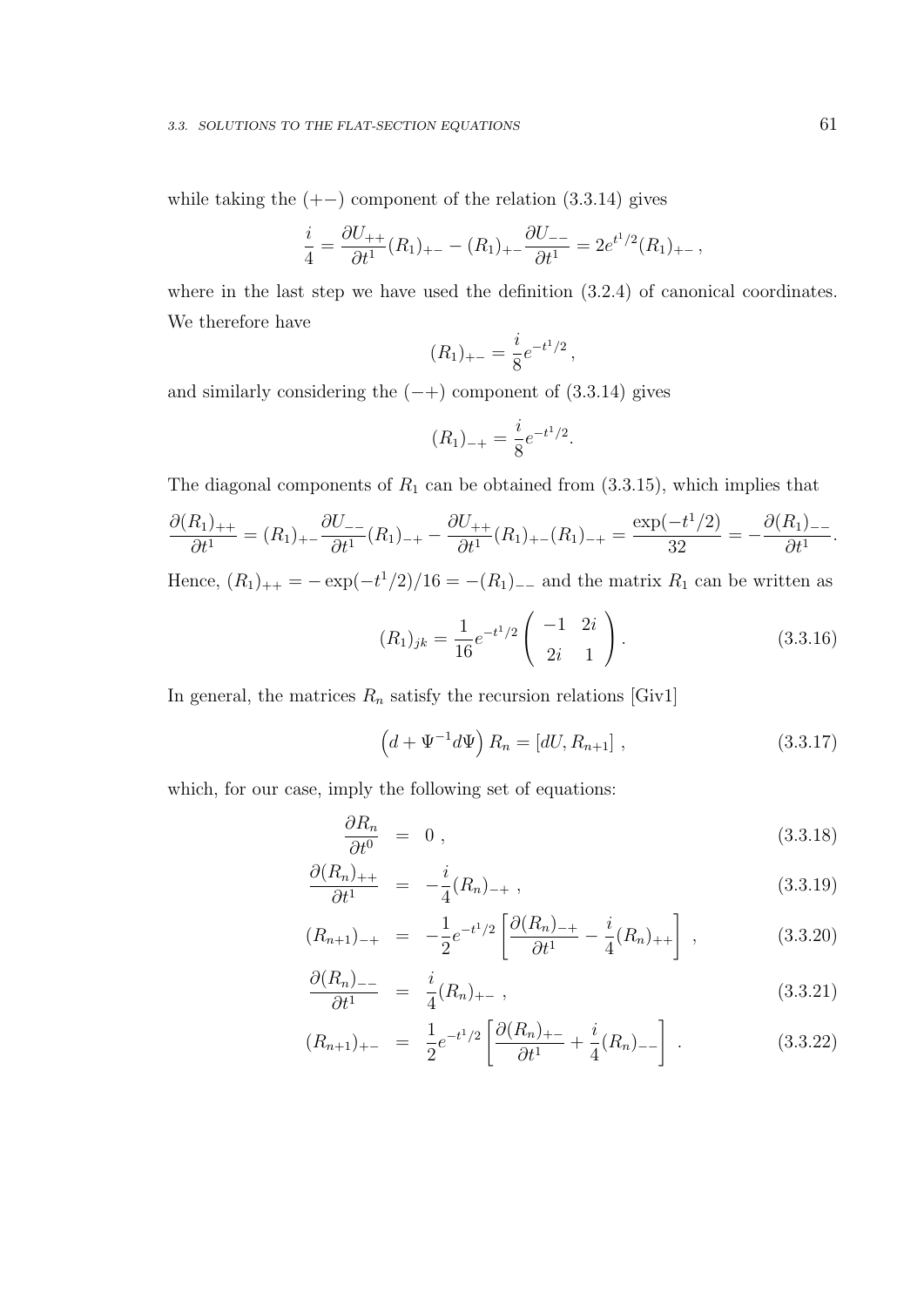**Proposition 3.2** For  $n \geq 1$ , the matrices  $R_n$  in the fundamental solution are given by

$$
(R_n)_{ij} = \frac{(-1)^n}{(2n-1)} \frac{\alpha_n}{2^n} e^{-nt^1/2} \begin{pmatrix} -1 & (-1)^{n+1} 2ni \\ 2ni & (-1)^{n+1} \end{pmatrix},
$$
(3.3.23)

where

$$
\alpha_n = (-1)^n \frac{1}{8^n n!} \prod_{\ell=1}^n (2\ell - 1)^2 , \ \alpha_0 = 1.
$$

These solutions satisfy the unitarity condition

$$
\mathbf{R}(z)\mathbf{R}^t(-z) := (1+zR_1+z^2R_2+\cdots+z^nR_n+\cdots)(1-zR_1^t+z^2R_2^t+\cdots+(-1)^nz^nR_n^t+\cdots) = 1
$$

and the homogeneity condition and, thus, are unique.

PROOF: For  $n = 1$ ,  $\alpha_1 = -1/8$  and (3.3.23) is equal to the correct solution (3.3.16). The proof now follows by an induction on n. Assume that  $(3.3.23)$  holds true up to and including  $n = m$ . Using the fact that

$$
\alpha_{m+1} = -\frac{(2m+1)^2}{8(m+1)}\alpha_m,
$$

we can show that  $R_{m+1}$  in (3.3.23) satisfies the relations (3.3.19)–(3.3.22) as well as  $(3.3.18).$ 

To check unitarity, consider the  $z^k$ -term  $P_k := \sum_{\ell=0}^k (-1)^\ell R_{k-\ell} R_\ell^t$  in  $\mathbf{R}(z) \mathbf{R}^t(-z)$  $=\sum_{k=0} P_k z^k$ . As shown by Givental, the equations satisfied by the matrices  $R_n$ imply that the off-diagonal entries of  $P_k$  vanish. As a result, combined with the antisymmetry of  $P_k$  for odd k, we see that  $P_k$  vanishes for k odd. Hence, we only need to show that for our solution,  $P_k$  vanishes for all positive even k as well. To this end, we note that Givental has also deduced from the equation  $dP_k+[\Psi^{-1}d\Psi, P_k] = [dU, P_{k+1}]$ that the diagonal entries of  $P_k$  are constant. The expansion of  $P_{2k}$  is

$$
P_{2k}=R_{2k}+R_{2k}^t+\cdots,
$$

where the remaining terms are products of  $R_{\ell}$ , for  $\ell < 2k$ . Now, we proceed inductively. We first note that  $R_1$  and  $R_2$  given in (3.3.23) satisfy the condition  $P_2 = 0$ , and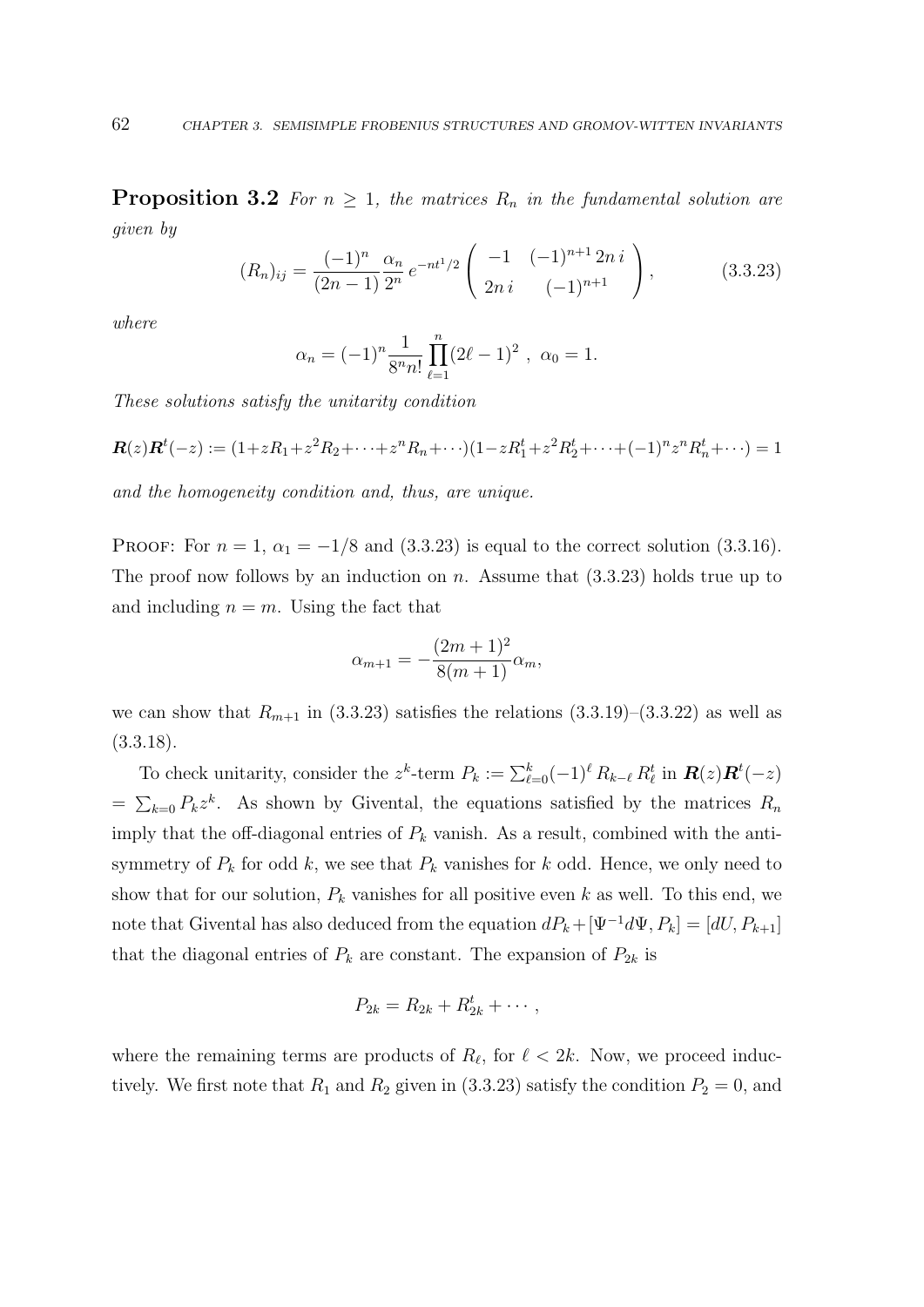assume that  $R_{\ell}$ 's in (3.3.23) for  $\ell < 2k$  satisfy  $P_{\ell} = 0$ . Then, since the off-diagonal entries of  $P_n$  vanish for all n, the expansion of  $P_{2k}$  is of the form

$$
P_{2k} = A e^{-2k t^1/2} + B,
$$

where  $\hat{A}$  is a constant diagonal matrix resulting from substituting our solution  $(3.3.23)$ and B is a possible diagonal matrix of integration constants for  $R_{2k}$ . But, since the diagonal entries of  $P_n$  are constant for all n, we know that  $A = 0$ . We finally choose the integration constants to be zero so that  $B = 0$ , yielding  $P_{2k} = 0$ . Hence, the matrices in our solution (3.3.23) satisfy the unitarity condition and are manifestly homogeneous. It then follows by the proposition in [Giv2] that our solutions  $R_n$  are unique. П

Let  $\mathbf{R} := (R_0 + zR_1 + z^2R_2 + \cdots + z^nR_n + \cdots).$  Then, we can use the matrices  $R_n$  from Proposition 3.2 to find

$$
S_0^+ = (\mathbf{R}_{++} - i \mathbf{R}_{-+}) \frac{\exp(u_+/z)}{\sqrt{\Delta_+}}
$$
  
=  $\left[1 + \sum_{n=1}^{\infty} \frac{\alpha_n}{2^n} \exp\left(\frac{-nt^1}{2}\right)(-z)^n\right] \frac{\exp(u_+/z)}{\sqrt{\Delta_+}},$  (3.3.24)

$$
S_0^- = (\mathbf{R}_{--} + i \mathbf{R}_{+-}) \frac{\exp(u_-/z)}{\sqrt{\Delta_-}}
$$
  
=  $\left[1 + \sum_{n=1}^{\infty} (-1)^n \frac{\alpha_n}{2^n} \exp\left(\frac{-nt^1}{2}\right) (-z)^n\right] \frac{\exp(u_-/z)}{\sqrt{\Delta_-}},$  (3.3.25)

$$
S_1^+ = (\mathbf{R}_{++} + i \mathbf{R}_{-+}) \frac{\sqrt{\Delta_+}}{2} \exp(u_+/z)
$$
  
=  $\left[1 - \sum_{n=1}^{\infty} \frac{(2n+1) \alpha_n}{(2n-1) 2^n} \exp\left(\frac{-nt^1}{2}\right)(-z)^n\right] \frac{\sqrt{\Delta_+}}{2} \exp(u_+/z)$ , (3.3.26)

$$
S_1^- = (\mathbf{R}_{--} - i \mathbf{R}_{+-}) \frac{\sqrt{\Delta_{-}}}{2} \exp(u_{-}/z)
$$
  
=  $\left[1 - \sum_{n=1}^{\infty} (-1)^n \frac{(2n+1)}{(2n-1)} \frac{\alpha_n}{2^n} \exp\left(\frac{-nt^1}{2}\right) (-z)^n\right] \frac{\sqrt{\Delta_{-}}}{2} \exp(u_{-}/z)$ . (3.3.27)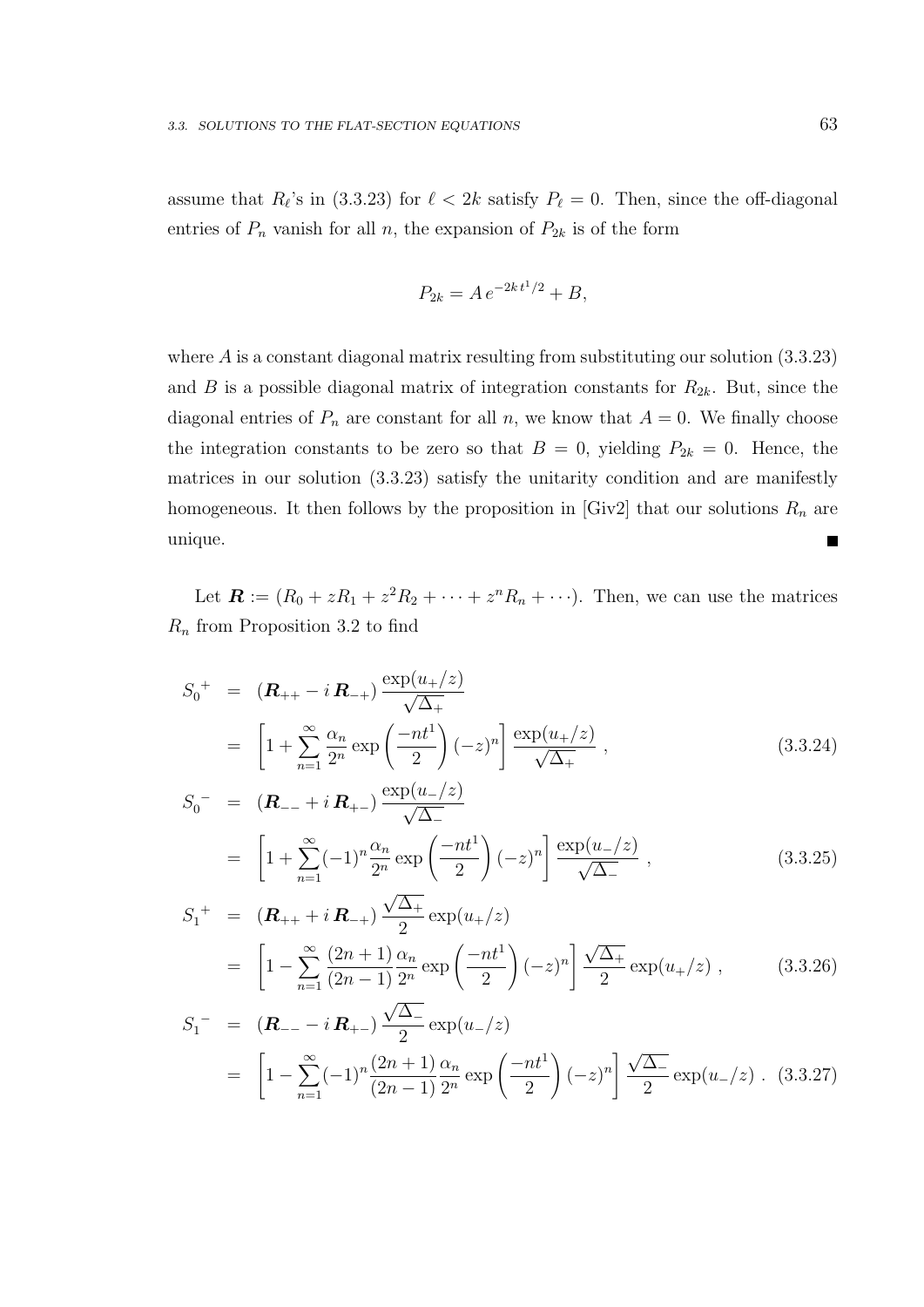Using the above expressions for  $S_\alpha^{\ i}(z)$ , we can also find  $V^{ij}(z, w)$ , which is given by the expression

$$
V^{ij}(z, w) := \frac{1}{z + w} \left[ S_{\mu}^{i}(w) \right]^{\dagger} \left[ g^{\mu \nu} \right] \left[ S_{\nu}^{j}(z) \right].
$$

If we define

$$
A_{p,q} := \frac{(4p \, q - 1)}{(2p - 1)(2q - 1)} \frac{\alpha_p \, \alpha_q}{2^{p+q}} e^{\frac{-(p+q)t^1}{2}}
$$

and

$$
B_{p,q} := \frac{2(p-q)}{(2p-1)(2q-1)} \frac{\alpha_p \alpha_q}{2^{p+q}} e^{\frac{-(p+q)t^1}{2}},
$$

then after some algebraic manipulations we obtain

$$
V^{++}(z,w) = e^{u_+/w+u_+/z} \left\{ \frac{1}{z+w} + \sum_{k,l=0}^{\infty} \left[ \sum_{n=0}^{k} (-1)^n A_{l+n+1,k-n} \right] (-1)^{k+l} w^k z^l \right\}, (3.3.28)
$$
  
\n
$$
V^{--}(z,w) = e^{u_-/w+u_-/z} \left\{ \frac{1}{z+w} - \sum_{k,l=0}^{\infty} \left[ (-1)^{k+l} \sum_{n=0}^{k} (-1)^n A_{l+n+1,k-n} \right] (-1)^{k+l} w^k z^l \right\},
$$
  
\n
$$
V^{+-}(z,w) = e^{u_+/w+u_-/z} \left\{ \sum_{k,l=0}^{\infty} \left[ i (-1)^l \sum_{n=0}^{k} B_{l+n+1,k-n} \right] (-1)^{k+l} w^k z^l \right\}, (3.3.29)
$$
  
\n
$$
V^{-+}(z,w) = e^{u_-/w+u_+/z} \left\{ \sum_{k,l=0}^{\infty} \left[ i (-1)^k \sum_{n=0}^{k} B_{l+n+1,k-n} \right] (-1)^{k+l} w^k z^l \right\}.
$$

### 3.3.3 A Puzzle

Incidentally, we note that in the asymptotic limit  $z \to 0$ ,

$$
S_0^{\ \ +} = \Re \left[ \sqrt{\frac{2\pi}{z}} e^{t^0/z} I_0 \left( \frac{2e^{t^1/2}}{z} \right) \right]
$$

and

$$
S_0^- = -i\sqrt{\frac{2}{\pi z}}e^{t^0/z} K_0\left(\frac{2e^{t^1/2}}{z}\right)
$$

reproduce the expansions in (3.3.24) and (3.3.25). This is in contrast to what was expected from the discussion leading to (3.3.13). Despaired of matching the two expressions, it seems to us that the analytic correlation functions obtained in §3.3.1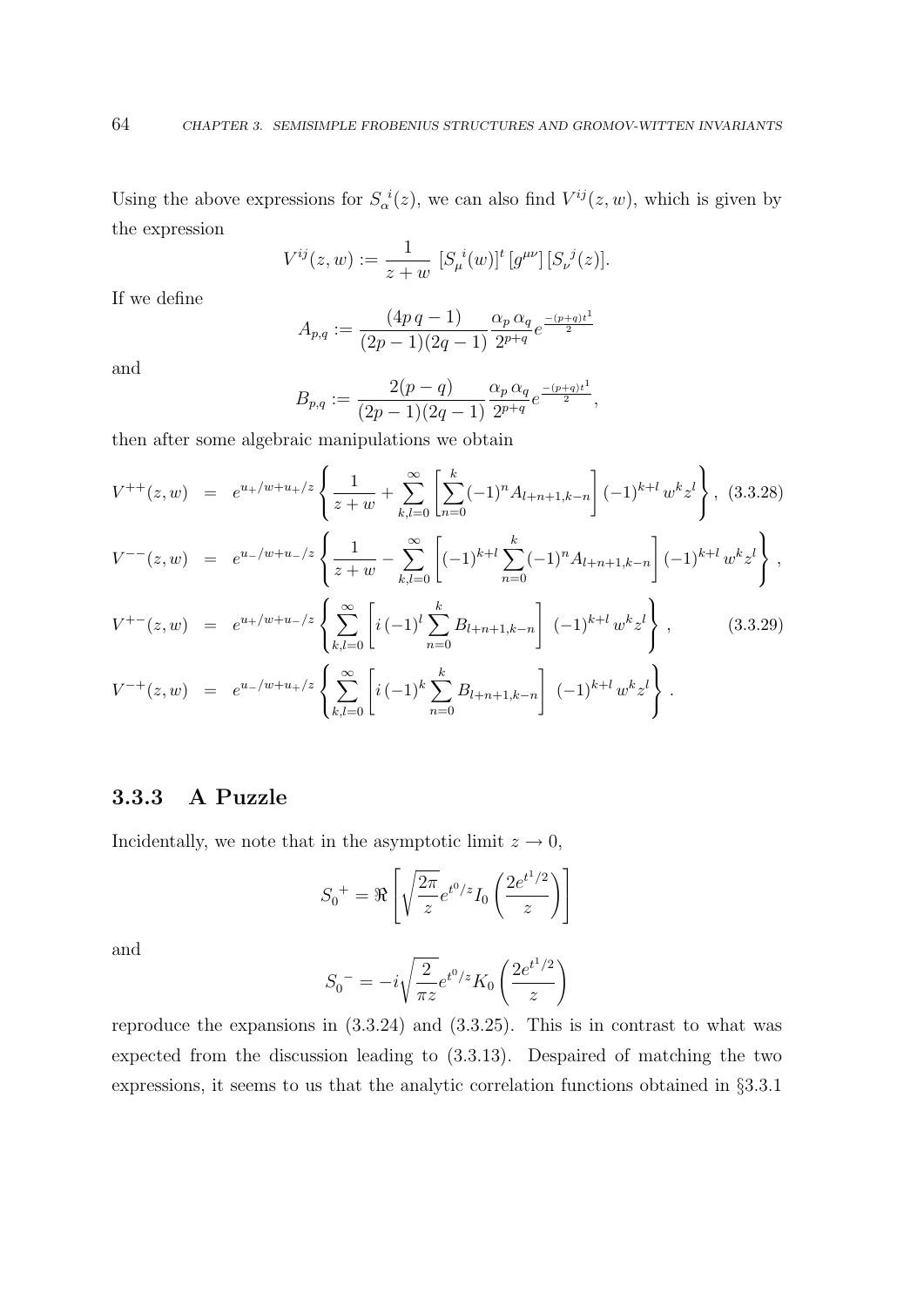do not encode the right information that appear in Givental's conjecture. In the following section, we will use the recursive solutions from §3.3.2 to check Givental's conjectural formula at low genera.

# 3.4 Checks of the Conjecture at Low Genera

The  $T_n^i$  that appear in Givental's formula (3.1.3) are defined by the equations [Giv2]

$$
S_0^{\pm} := \left[1 - \sum_{n=0}^{\infty} T_n^{\pm} (-z)^{n-1}\right] \frac{\exp(u_{\pm}/z)}{\sqrt{\Delta_{\pm}}}.
$$

From the computations of  $S_0^+$  and  $S_0^-$  in (3.3.24) and (3.3.25), respectively, one can extract  $T_n^i$  to be

$$
T_n^+ = \begin{cases} 0, & n = 0, 1, \\ -\frac{\alpha_{n-1}}{2^{n-1}} \exp\left[\frac{-(n-1)t^1}{2}\right], & n \ge 2, \end{cases}
$$
 (3.4.30)

$$
T_n^- = \begin{cases} 0, & n = 0, 1, \\ -(-1)^{n-1} \frac{\alpha_{n-1}}{2^{n-1}} \exp\left[\frac{-(n-1)t^1}{2}\right], & n \ge 2. \end{cases}
$$
 (3.4.31)

Notice that

$$
T_n^- = (-1)^{n-1} T_n^+ \,. \tag{3.4.32}
$$

The functions  $V_{kl}^{ij}$  are defined<sup>1</sup> by the expansion [Giv2]

$$
V^{ij}(z, w) = e^{u^i/w + u^j/z} \left[ \frac{\delta^{ij}}{z + w} + \sum_{k,l=0}^{\infty} (-1)^{k+l} V^{ij}_{kl} w^k z^l \right],
$$

and from (3.3.28) and (3.3.29) we see that

$$
V_{kl}^{++} = \sum_{n=0}^{k} (-1)^n A_{l+n+1,k-n} = \sum_{n=0}^{k} \frac{(-1)^n (4(l+n+1)(k-n) - 1)}{(2l+2n+1)(2k-2n-1)} T_{l+n+2}^+ T_{k-n+1}^+,
$$
  

$$
V_{kl}^{+-} = i(-1)^l \sum_{n=0}^{k} B_{l+n+1,k-n} = i(-1)^l \sum_{n=0}^{k} \frac{2(l+2n+1-k)}{(2l+2n+1)(2k-2n-1)} T_{l+n+2}^+ T_{k-n+1}^+.
$$

<sup>&</sup>lt;sup>1</sup>There seems to be a misprint in the original formula for  $V_{kl}^{ij}$  in [Giv2], i.e. we believe that w and z should be exchanged, as in our expression here.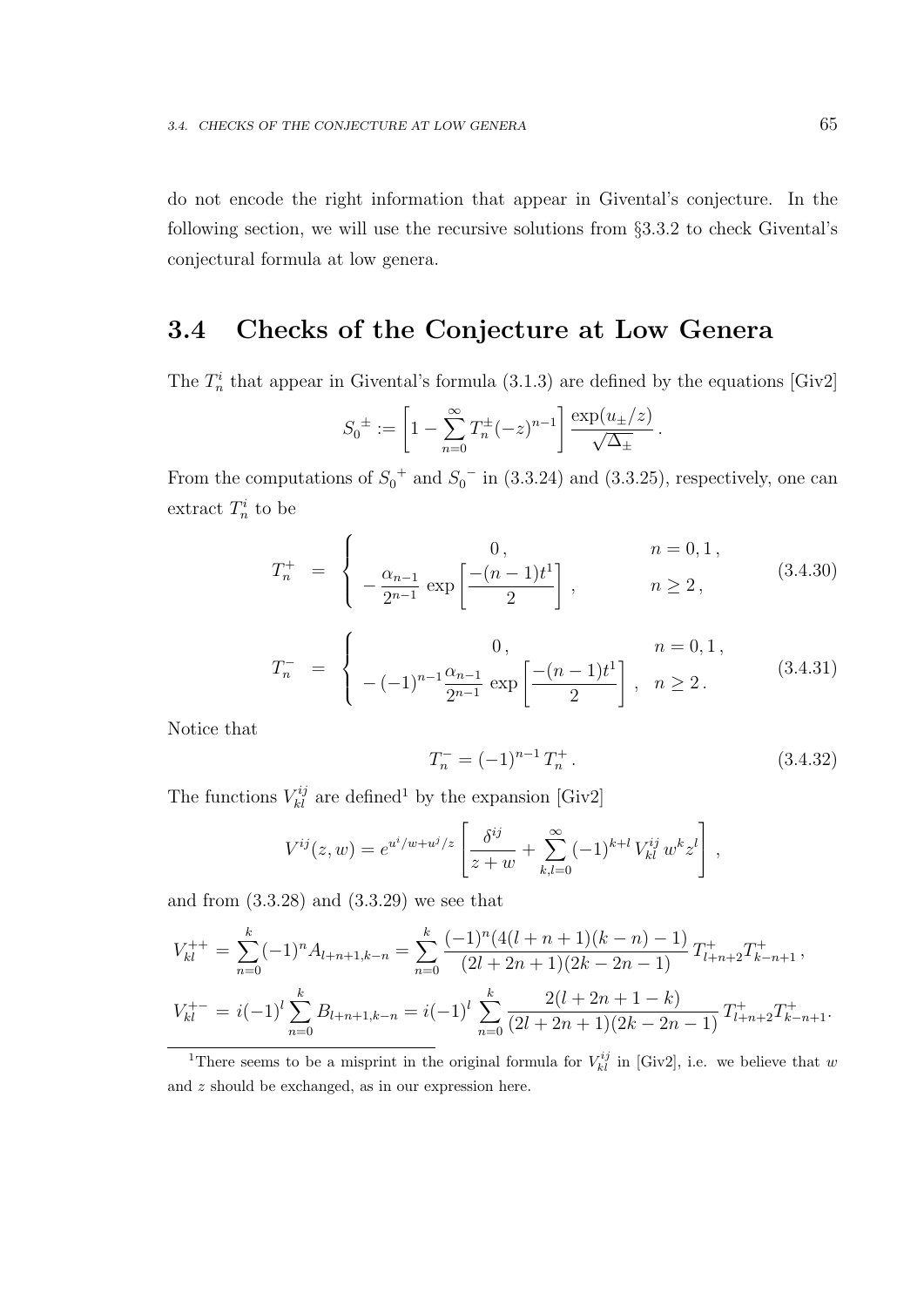Now, the  $\tau$ -function for the intersection theory on the Deligne-Mumford moduli space  $\overline{M}_{g,n}$  of stable curves is defined by

$$
\tau(\lambda; \{q_k\}) = \exp\left(\sum_{g=0}^{\infty} \lambda^{g-1} \mathscr{F}_g^{\rm pt}(\{q_k\})\right)
$$

and has the following nice scaling invariance: consider the scaling of the phase-space variables  $q_k$  given by

$$
q_k \mapsto s^{k-1} \, q_k \tag{3.4.33}
$$

for some constant s. Then, since a non-vanishing intersection number  $\langle \tau_{k_1} \cdots \tau_{k_n} \rangle$ must satisfy

$$
\sum_{i=1}^{n} (k_i - 1) = \dim(\overline{M}_{g,n}) - n = 3g - 3,
$$

we see that under the transformation (3.4.33), the genus-g generating function  $\mathscr{F}^{\text{pt}}_{g}$ must behave as

$$
\mathscr{F}_g^{\mathrm{pt}}(\{s^{k-1}q_k\}) = (s^3)^{g-1} \mathscr{F}_g^{\mathrm{pt}}(\{q_k\}).
$$

Hence, upon scaling the "string coupling constant"  $\lambda$  to  $s^{-3}\lambda$ , we see that

$$
\tau(s^{-3}\lambda; \{s^{k-1}q_k\}) = \tau(\lambda; \{q_k\}).
$$
\n(3.4.34)

Now, consider the function

$$
F(\{q_n^+\}, \{q_n^-\}) := \left[ e^{\frac{\lambda}{2} \sum_{k,l\geq 0} \sum_{i,j \in \{\pm\}} V_{kl}^{ij} \sqrt{\Delta_i} \sqrt{\Delta_j} \partial_{q_k^i} \partial_{q_l^j}} \tau(\lambda \Delta_+; \{q_n^+\}) \tau(\lambda \Delta_-; \{q_n^-\}) \right].
$$
\n(3.4.35)

Then, since the Gromov-Witten potentials of  $\mathbf{P}^1$  for  $g \geq 2$  all vanish, Givental's conjectural formula for  $\mathbf{P}^1$  is

$$
F(\{T_n^+\}, \{T_n^-\}) = 1\,,
$$

where it is understood that one sets  $q_k^i = T_k^i$  after taking the derivatives with respect to  $q_k^i$ . Since  $T_n^+$  and  $T_n^-$  are related by (3.4.32), let us rescale  $q_k^$  $q_k^- \mapsto (-1)^{k-1} q_k^ \bar{k}$  in (3.4.35). Then, since  $\Delta_+ = -\Delta_-$ , we observe from (3.4.34) that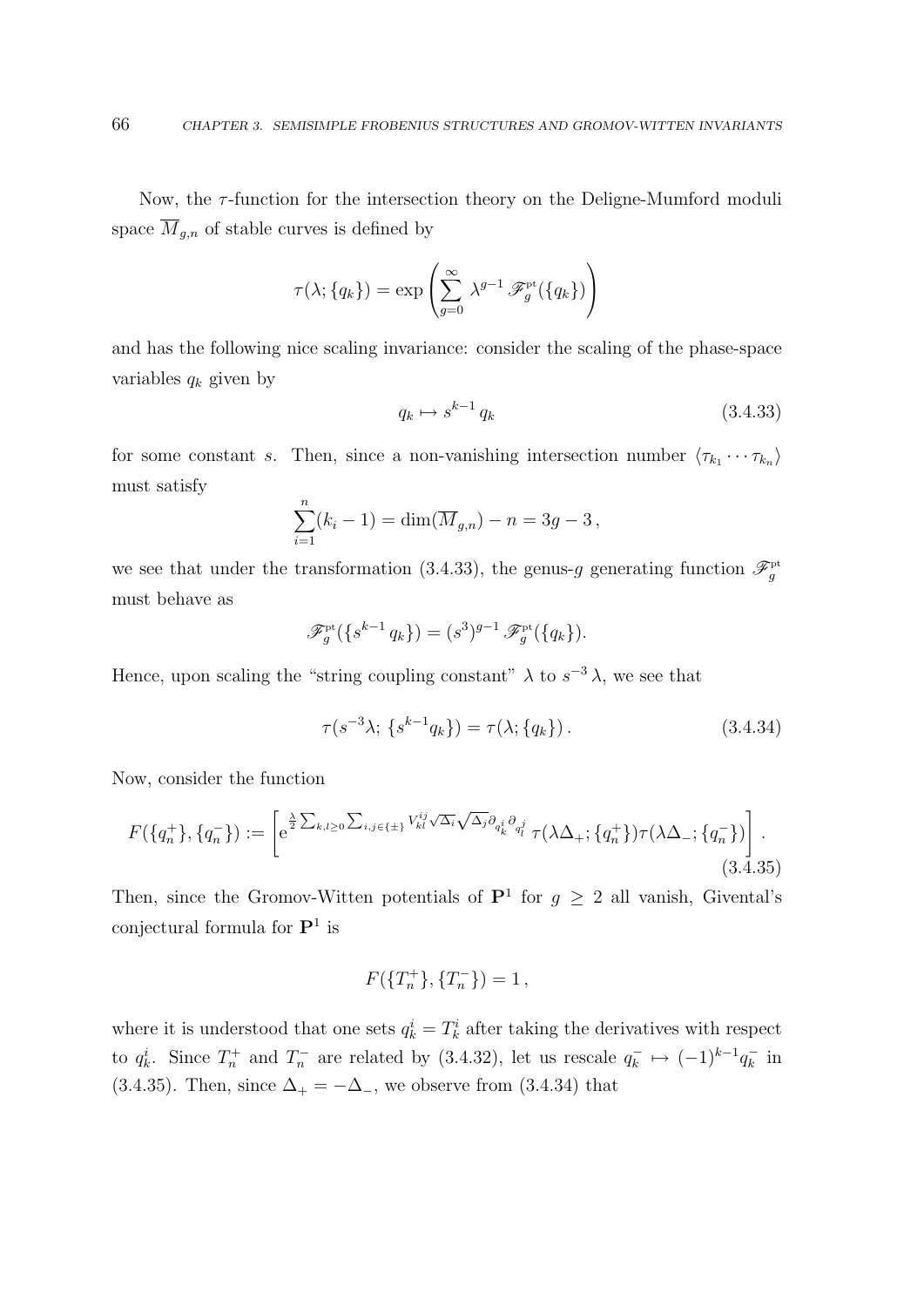$$
F(\lbrace T_{n}^{+}\rbrace, \lbrace T_{n}^{-}\rbrace) = \left\{ \exp\left[\frac{\lambda}{2}\Delta_{+}\sum_{k,l\geq 0} \left(V_{kl}^{++}\partial_{q_{k}^{+}}\partial_{q_{l}^{+}}+i(-1)^{l-1}V_{kl}^{+-}\partial_{q_{k}^{+}}\partial_{q_{l}^{-}}+\right.\right.\left. +i(-1)^{k-1}V_{kl}^{-+}\partial_{q_{k}^{-}}\partial_{q_{l}^{+}}-(-1)^{k+l}V_{kl}^{--}\partial_{q_{k}^{-}}\partial_{q_{l}^{-}}\right)\right]\tau(\lambda\Delta_{+}; \lbrace q_{n}^{+}\rbrace)\tau(\lambda\Delta_{+}; \lbrace q_{n}^{-}\rbrace)\right\}\Bigg|_{q_{n}^{+}, q_{n}^{-}=T_{n}^{+}}.
$$

But, the  $V_{kl}^{ij}$  satisfy the relations  $V_{kl}^{--} = -(-1)^{k+l} V_{kl}^{++}$  and  $V_{kl}^{+-} = V_{lk}^{-+}$ , so

$$
F(\lbrace T_{n}^{+}\rbrace, \lbrace T_{n}^{-}\rbrace) = \left\{ \exp\left[\frac{\lambda}{2}\Delta_{+}\sum_{k,l\geq 0} \left(V_{kl}^{++}(\partial_{q_{k}^{+}}\partial_{q_{l}^{+}} + \partial_{q_{k}^{-}}\partial_{q_{l}^{-}}) + 2i\left(-1\right)^{l-1}V_{kl}^{+-}\partial_{q_{k}^{+}}\partial_{q_{l}^{-}}\right) \right] \tau(\lambda\Delta_{+}; \lbrace q_{n}^{+}\rbrace) \tau(\lambda\Delta_{+}; \lbrace q_{n}^{-}\rbrace) \right\} \Bigg|_{q_{n}^{+}, q_{n}^{-}=T_{n}^{+}}.
$$
\n(3.4.36)

Now, consider the following transformations of the variables:

$$
q_k^+ = x_k + y_k \qquad \text{and} \qquad q_k^- = x_k - y_k
$$

so that

$$
\partial_{q_k^+} = \frac{1}{2} \left( \partial_{x_k} + \partial_{y_k} \right) \quad \text{and} \quad \partial_{q_k^-} = \frac{1}{2} \left( \partial_{x_k} - \partial_{y_k} \right).
$$

Then, in these new coordinates, (3.4.36) becomes

$$
F(\lbrace T_n^+\rbrace, \lbrace T_n^-\rbrace) = G(\lbrace T_n^+\rbrace, \lbrace 0 \rbrace),
$$

where the new function  $G({x_k}, {y_k})$  is defined<sup>2</sup> by

$$
G(\lbrace x_n \rbrace, \lbrace y_n \rbrace) =
$$
\n
$$
\exp\left[\frac{\lambda}{4}\Delta_+\sum_{k,l\geq 0} \left(V_{kl}\partial_{x_k}\partial_{x_l} + W_{kl}\partial_{y_k}\partial_{y_l}\right)\right] \tau(\lambda\Delta_+; \lbrace x_n + y_n \rbrace) \tau(\lambda\Delta_+; \lbrace x_n - y_n \rbrace),
$$
\n(3.4.37)

where

$$
V_{kl} := V_{kl}^{++} + i(-1)^{l-1} V_{kl}^{+-} ,
$$
  

$$
W_{kl} := V_{kl}^{++} - i(-1)^{l-1} V_{kl}^{+-} .
$$

<sup>&</sup>lt;sup>2</sup>We have simplified the expression by noting that the mixed derivative terms cancel because of the identity  $V_{kl}^{+-} = (-1)^{k-l} V_{lk}^{+-}$ .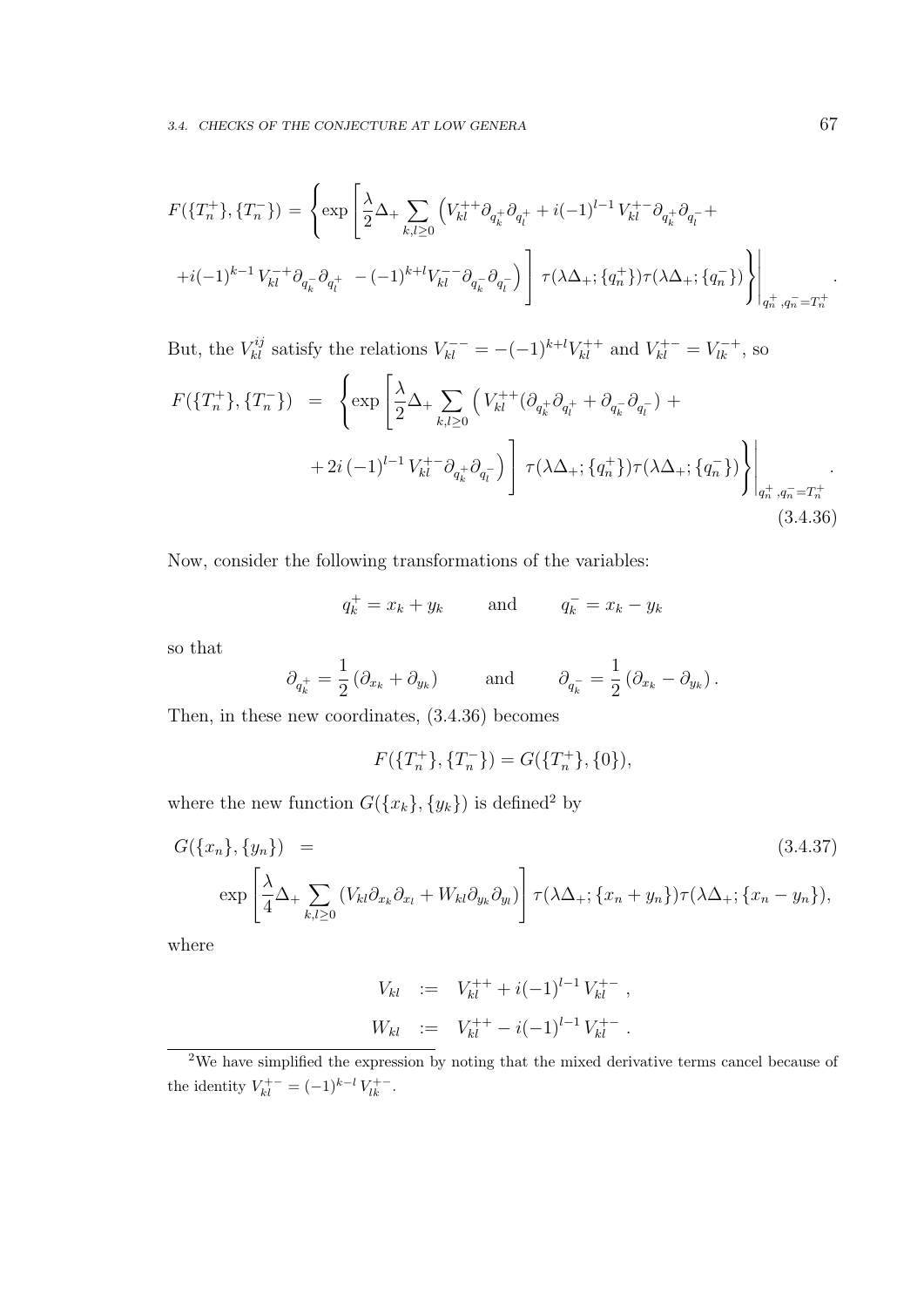**Remark:** The conjecture expressed in terms of  $(3.4.37)$ , i.e. that  $G({T<sub>k</sub><sup>+</sup>}, {0}) = 1$ , is now in a form which resembles the Hirota bilinear relations, which might be indicating some kind of an integrable hierarchy, perhaps of Toda-type.

Because the tau-functions are exponential functions, upon acting on them by the differential operators, we can factor them out in the expression of  $G({x_k},{y_k})$ . We thus define

**Definition 3.3**  $P(\lambda \Delta_+, \{x_k\}, \{y_k\})$  is a formal power series in the variables  $\lambda \Delta_+,$  ${x_k}$  and  ${y_k}$  such that

$$
G({x_k}, {y_k}) = P(\lambda \Delta_+, {x_k}, {y_k}) \tau (\lambda \Delta_+, {x_k + y_k}) \tau (\lambda \Delta_+, {x_k - y_k}).
$$

Hence, Givental's conjecture for  $\mathbf{P}^1$  can be restated as

**Conjecture 3.4 (Givental)** The generating function  $G({T_k^+}, {0})$  is equal to one, or equivalently

$$
P(\lambda \Delta_+, \{T_k^+\}, \{0\}) = \frac{1}{\tau(\lambda \Delta_+, \{T_k^+\})^2}.\tag{3.4.38}
$$

This conjecture can be verified order by order<sup>3</sup> in  $\lambda$ .

Let us check (3.4.38) up to order  $\lambda^2$ , for which we need to consider up to  $\lambda^6$ expansions in the differential operators acting on the  $\tau$ -functions. Let  $h = \lambda \Delta_+$ . The low-genus free energies for a point target space can be easily computed using the KdV hierarchy and topological axioms; they can also be verified using Faber's program [Fab1]. The terms relevant to our computation are given by the following expression:

<sup>&</sup>lt;sup>3</sup>This procedure is possible because when  $q_0 = q_1 = 0$ , only a finite number of terms in the free-energies and their derivatives are non-vanishing. In particular, the genus-0 and genus-1 free energies vanish when  $q_0 = q_1 = 0$ .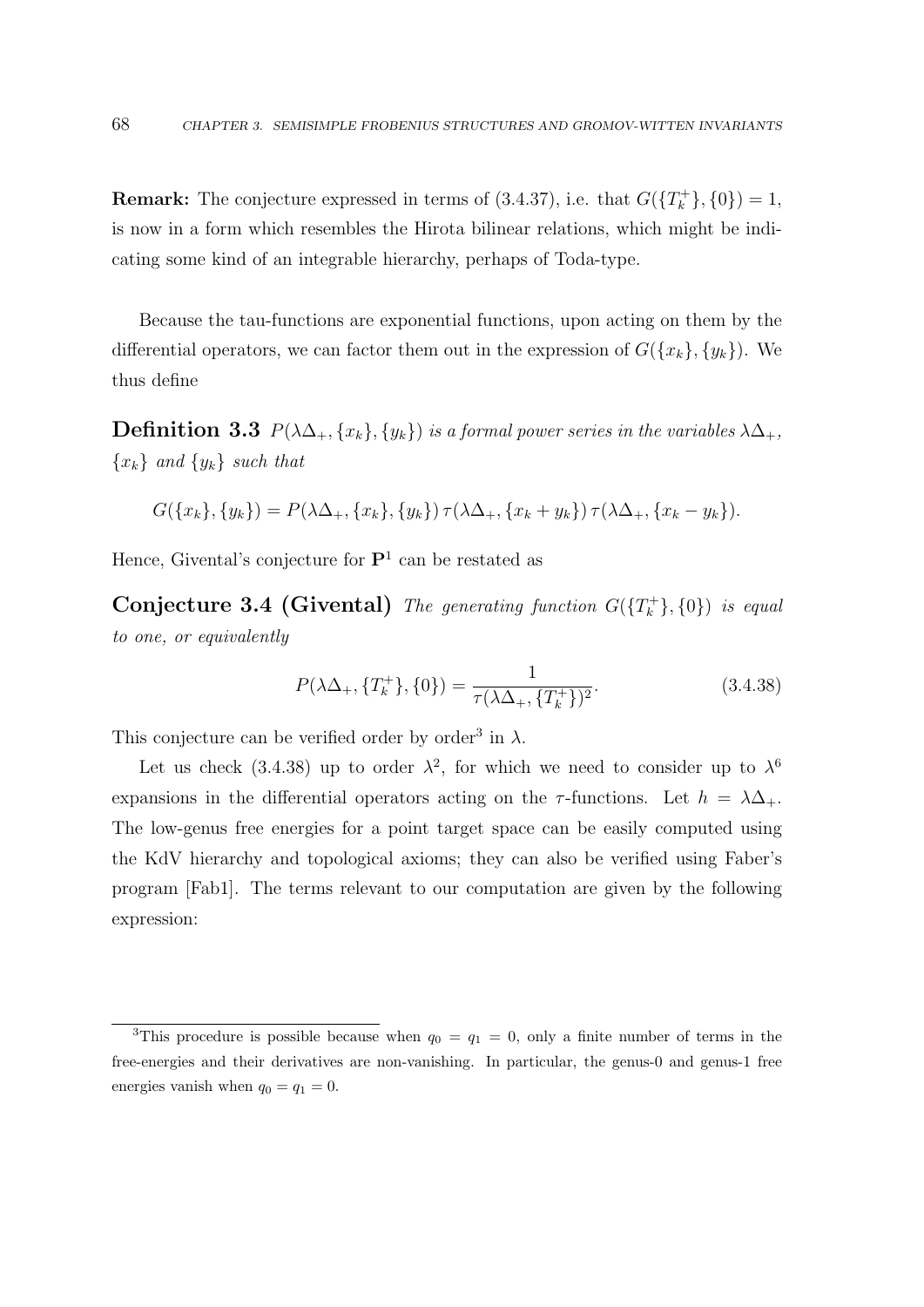$$
\begin{split} \mathscr{F}^{n^a}_{b} + \mathscr{F}^{n^a}_{1} &= \frac{1}{h} \left[ \frac{(q_0)^3}{3!} + \frac{(q_0)^3 q_1}{3!} + 2! \frac{(q_0)^3 (q_1)^2}{3! \, 2!} + 3! \frac{(q_0)^3 q_1}{3! \, 3!} + \frac{(q_0)^5 q_1 q_2}{4!} + \right. \\ & \left. + 3 \frac{(q_0)^4 q_1 q_2}{4!} + 12 \frac{(q_0)^4 (q_1)^2 q_2}{4! \, 2!} + \frac{(q_0)^5 q_1 q_2}{6!} + 4 \frac{(q_0)^5 q_1 q_3}{6!} + \right. \\ & \left. + 6 \frac{(q_0)^5 (q_2)^2}{6! \, 2!} + 30 \frac{(q_0)^5 q_1 (q_2)^2}{6! \, 2!} + \frac{(q_0)^6 q_4}{6!} + 10 \frac{(q_0)^6 q_2 q_3}{6!} + \right. \\ & \left. + 90 \frac{(q_0)^6 (q_2)^3}{6! \, 3!} + \cdots \right] + \\ & \left. + \left[ \frac{1}{24} q_1 + \frac{1}{24} \frac{(q_1)^2}{2!} + \frac{1}{12} \frac{(q_1)^3}{3!} + \frac{1}{4} \frac{(q_1)^4}{4!} + \frac{1}{24} q_0 q_2 + \frac{1}{12} q_0 q_1 q_2 + \right. \\ & \left. + \frac{1}{4} \frac{q_0 (q_1)^2 q_2}{2!} + \frac{q_0 (q_1)^3 q_2}{3!} + \frac{1}{6} \frac{(q_0)^2 (q_2)^2}{2! \, 2!} + \frac{10}{3} \frac{(q_0)^2 (q_1)^2 q_3}{2! \, 2! \, 2!} + \frac{2}{7} \frac{(q_0)^2 q_1 (q_2)^2}{3!} + \frac{2}{7} \frac{(q_0)^3 q_2 q_3}{2!} + \frac{3}{2} \frac{(q_0)^2 q_1 q_2 q_3}{2!} + \frac{1}{2} \frac{(q_0)^2 q_1 q_3}{3!} + \frac{3}{2} \frac{(q_0)^3 q_4 q
$$

This expression gives the necessary expansion of  $\tau(\lambda\Delta_+;\{x_k\pm y_k\})$  for our consider-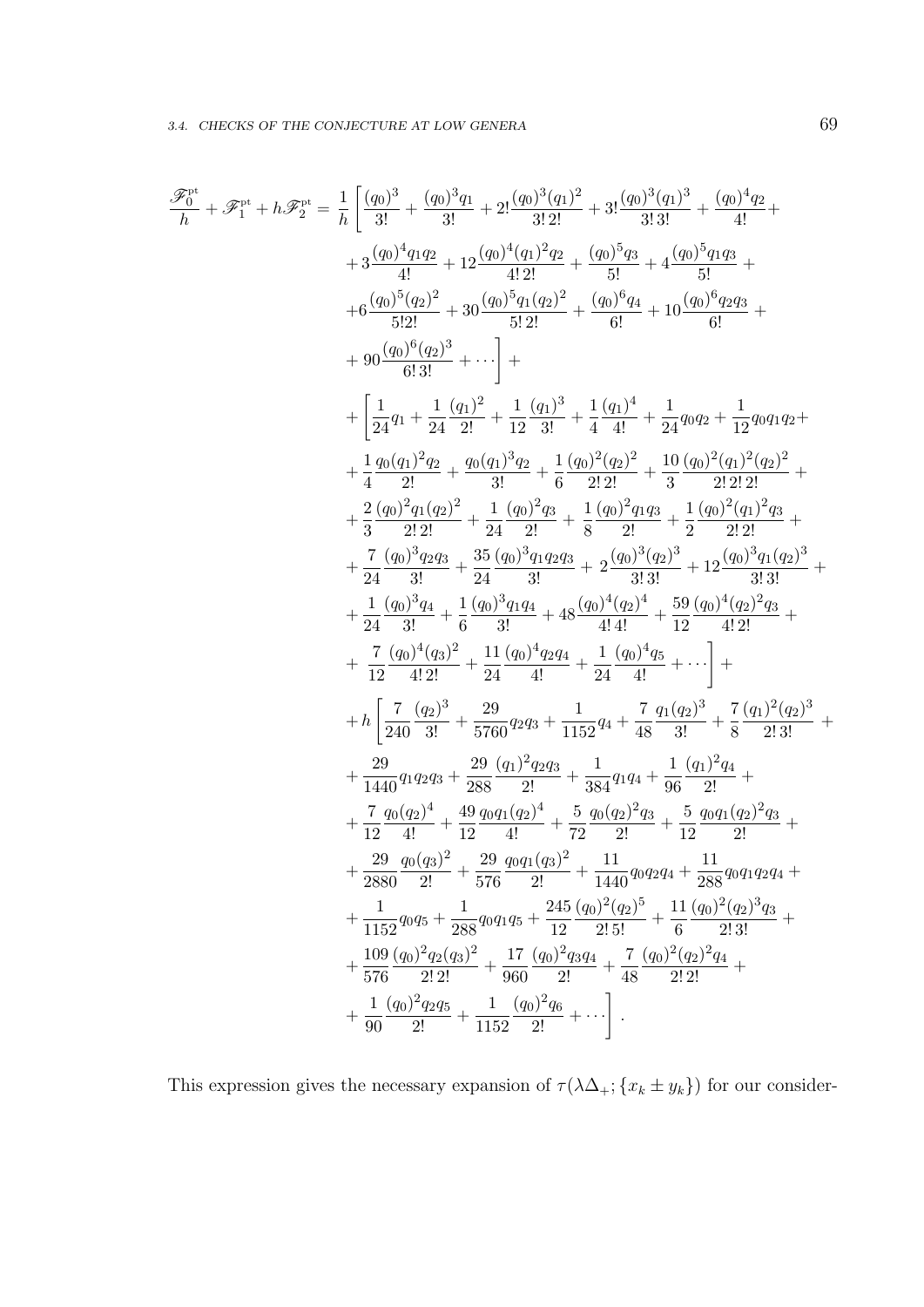ation, and upon evaluating  $G({T_k^+}, \{0\})$ , we find

$$
P(h, \{T_k^+\}, \{0\}) = 1 - \frac{17}{2359296}e^{-3t^1/2}h + \frac{41045}{695784701952}e^{-3t^1}h^2 + \mathcal{O}(h^3). \quad (3.4.39)
$$

At this order, the expansion of the right-hand-side of (3.4.38) is

$$
\tau(h, \{T_k^+\})^{-2} = 1 - 2\mathscr{F}_2^{\mathrm{pt}} h + 2 \left[ (\mathscr{F}_2^{\mathrm{pt}})^2 - \mathscr{F}_3^{\mathrm{pt}} \right] h^2 + \mathcal{O}(h^3).
$$

At  $q_n = T_n^+$ ,  $\forall n$ , the genus-2 free energy is precisely given by

$$
\mathscr{F}_2^{\mathrm{pt}}\Big|_{q_n^i = T_n^+} = \frac{1}{1152}T_4 + \frac{29}{5760}T_3T_2 + \frac{7}{240}\frac{T_2^3}{3!} = \frac{17}{4718592}e^{-3t^1/2},
$$

and the genus-3 free energy is

$$
\mathscr{F}_{3}^{\text{pt}}\Big|_{q_{n}^{i}=T_{n}^{+}} = \frac{1}{82944}T_{7} + \frac{77}{414720}T_{2}T_{6} + \frac{503}{1451520}T_{3}T_{5} + \frac{17}{11520}(T_{2})^{2}T_{5} ++\frac{607}{2903040}(T_{4})^{2} + \frac{1121}{241920}T_{2}T_{3}T_{4} + \frac{53}{6912}(T_{2})^{3}T_{4} + \frac{583}{580608}(T_{3})^{3} ++\frac{205}{13824}(T_{2})^{2}(T_{3})^{2} + \frac{193}{6912}(T_{2})^{4}T_{3} + \frac{245}{20736}(T_{2})^{6}= -\frac{656431}{22265110462464}e^{-3t^{1}}.
$$

Thus, we have

$$
\tau(h, \{T_k^+\})^{-2} = 1 - \frac{17}{2359296} e^{-3t^1/2} h + \frac{41045}{695784701952} e^{-3t^1} h^2 + \mathcal{O}(h^3),
$$

which agrees with our computation of  $P(\lambda, \{T_k^+\}, \{0\})$  in (3.4.39).

## 3.5 Conclusion

It would be very interesting if one could actually prove Givental's conjecture, but even our particular example remains elusive and verifying its validity to all orders seems intractable using our method.

Many confusions still remain – for instance, the discrepancy between our analytic and recursive solutions. As mentioned above, Givental's conjecture for  $\mathbf{P}^1$  can be rewritten in a form which resembles the Hirota-bilinear relations for the KdV hierarchies (see (3.4.37)). It would thus be interesting to speculate a possible relation between his conjecture and the conjectural Toda hierarchy for  $\mathbf{P}^1$ .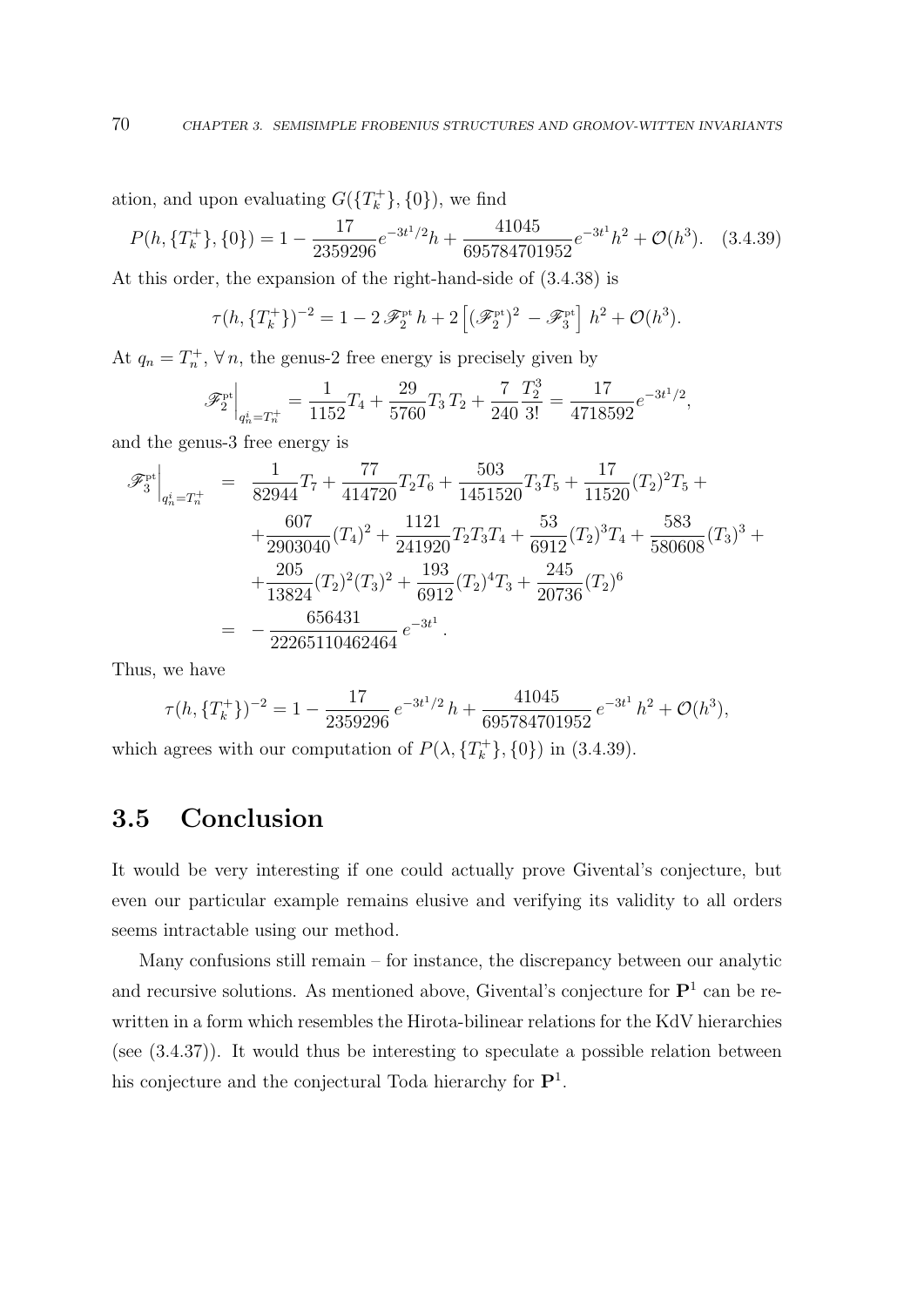# Chapter 4

# Open String Instantons and Relative Stable Morphisms

In this chapter, we describe how certain topological open string amplitudes may be computed via algebraic geometry. We consider an explicit example which has been also considered by Ooguri and Vafa using Chern-Simons theory and M-theory. Utilizing the method of virtual localization, we successfully reproduce the predicted results for multiple covers of a holomorphic disc whose boundary lies in a Lagrangian submanifold of a Calabi-Yau three-fold.

### 4.1 Introduction

The astonishing link between intersection theories on moduli spaces and topological closed string theories has by now taken a well-established form, a progress for which E.Witten first plowed the ground in his seminal papers [W1, W3, W4]. As a consequence, there now exist rigorous mathematical theories of Gromov-Witten invariants, which naturally arise in the aforementioned link. In the symplectic category, Gromov-Witten invariants were first constructed for semi-positive symplectic manifolds by Y.Ruan and G.Tian [RT]. To define the invariants in the algebraic category, J.Li and G.Tian constructed the virtual fundamental class of the moduli space of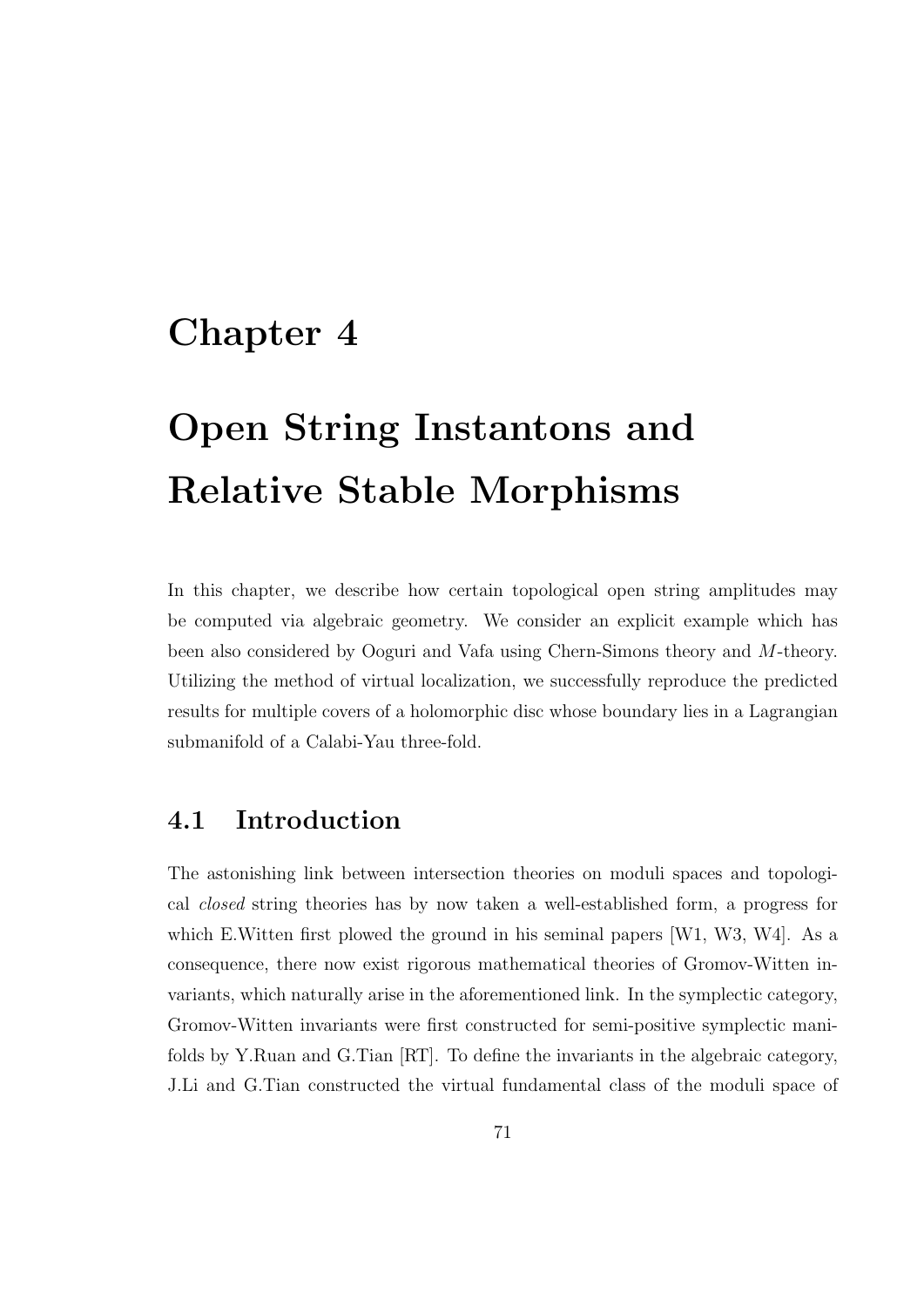stable maps by endowing the moduli space with an extra structure called a perfect tangent-obstruction complex  $[LT2]$ <sup>1</sup> Furthermore, Gromov-Witten theory was later extended to general symplectic manifolds by Fukaya and Ono [FO], and by J.Li and G.Tian [LT1]. In contrast to such an impressive list of advances just described, no clear link currently exists between topological open string theories and intersection theories on moduli spaces. One of the most formidable obstacles that stand in the way to progress is that it is not yet known how to construct well-defined moduli spaces of maps between manifolds with boundaries. The main goal of the work described in this chapter is to contribute to narrowing the existing gap between topological open string theory and Gromov-Witten theory. In so doing we hope that our work will serve as a stepping-stone that will take us a bit closer to answering how relative stable morphisms can be used to study topological open string theory.

In order to demonstrate the proposed link between topological open string theory and Gromov-Witten theory, we will focus on an explicit example throughout this chapter. The same example was also considered by string theorists H.Ooguri and C.Vafa in [OV], where they used results from Chern-Simons theory and M-theory to give two independent derivations of open string instanton amplitudes. A more detailed description of the problem will be presented later in the chapter. We just mention here that, by using our mathematical approach, we have successfully reproduced their answers for multiple covers of a holomorphic disc by Riemann surfaces of arbitrary genera and number of holes. In fact we show that there are no open string instantons with more than one hole, a result which was anticipated in [OV] from their physical arguments.

The invariants we compute are a generalization of absolute Gromov-Witten invariants that should be more familiar to string theorists. Our case involves relative stable maps which intersect a specified complex-codimension-two submanifold of the target space in a finite set of points with multiplicity. It will become clear later in the chapter that the theory of relative stable maps is tailor-made for studying topological open string theory. The construction of relative stable maps was first developed

<sup>&</sup>lt;sup>1</sup>Alternative constructions were also made by Y.Ruan [Rua] and by B.Siebert [Si].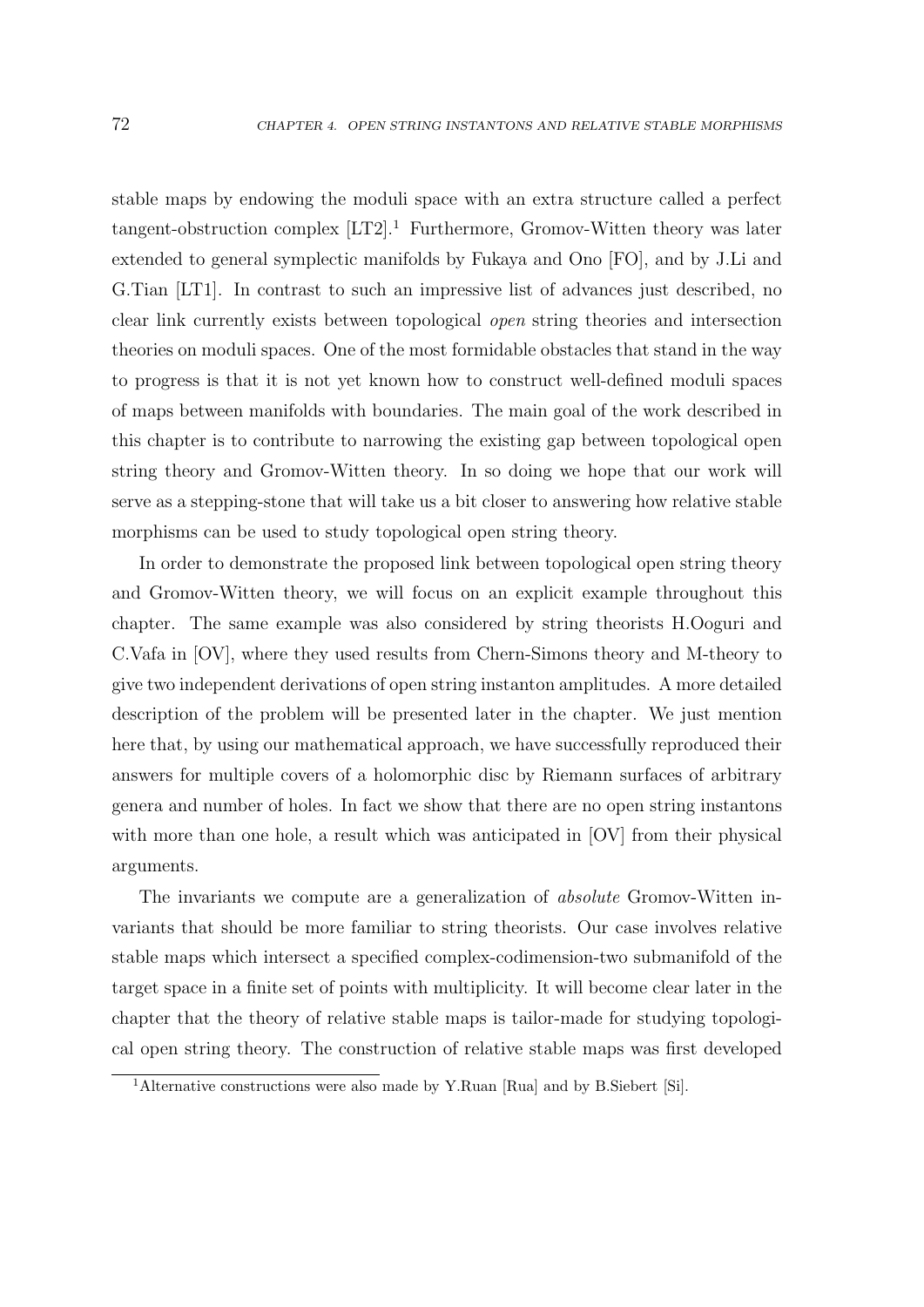in the symplectic category [LiR, IP1, IP2]. Recently in [Li1, Li2] J.Li has given an algebro-geometric definition of the moduli space of relative stable morphisms and has constructed relative Gromov-Witten invariants in the algebraic category. The foundation of our work will be based on those papers.

The organization of this chapter is as follows: In §4.2 we give a brief description of the multiple cover problem that arose in [OV] and state what we wish to reproduce using relative stable morphisms. The basic idea of localization is reviewed in §4.3. In §4.4 we describe the moduli space of ordinary relative stable morphisms and its localization, compute the equivariant Euler class of the virtual normal complex to the fixed loci, and obtain the contribution from the obstruction bundle that arises in studying multiple covers. In §4.5 we evaluate the relevant invariants which agree with the expected open string instanton amplitudes. We conclude in §4.6 with some comments.

### 4.2 A Brief Description of the Problem

The notion of duality has been one of the most important common threads that run through modern physics. A duality draws intricate connections between two seemingly unrelated theories and often allows one to learn about one theory from studying the other. A very intriguing duality correspondence has been proposed in [GopV], where the authors provide several supporting arguments for a duality between the large-N expansion of  $SU(N)$  Chern-Simons theory on  $S<sup>3</sup>$  and a topological *closed* string theory on the total space of the vector bundle  $\mathcal{O}_{\mathbf{P}^1}(-1) \oplus \mathcal{O}_{\mathbf{P}^1}(-1)$  over  $\mathbf{P}^1$ .<sup>2</sup> The equivalence was established in [GopV] at the level of partition functions. We know from Witten's work in [W2], however, that there are Wilson loop observables in Chern-Simons theory which correspond to knot invariants. The question then is, "What do those invariants that arise in Chern-Simons theory correspond to on the topological string theory side?"

The first explicit answer to the above question was given by Ooguri and Vafa in

 ${}^{2}$ See [GopV] and references therein for a more precise account of the proposal.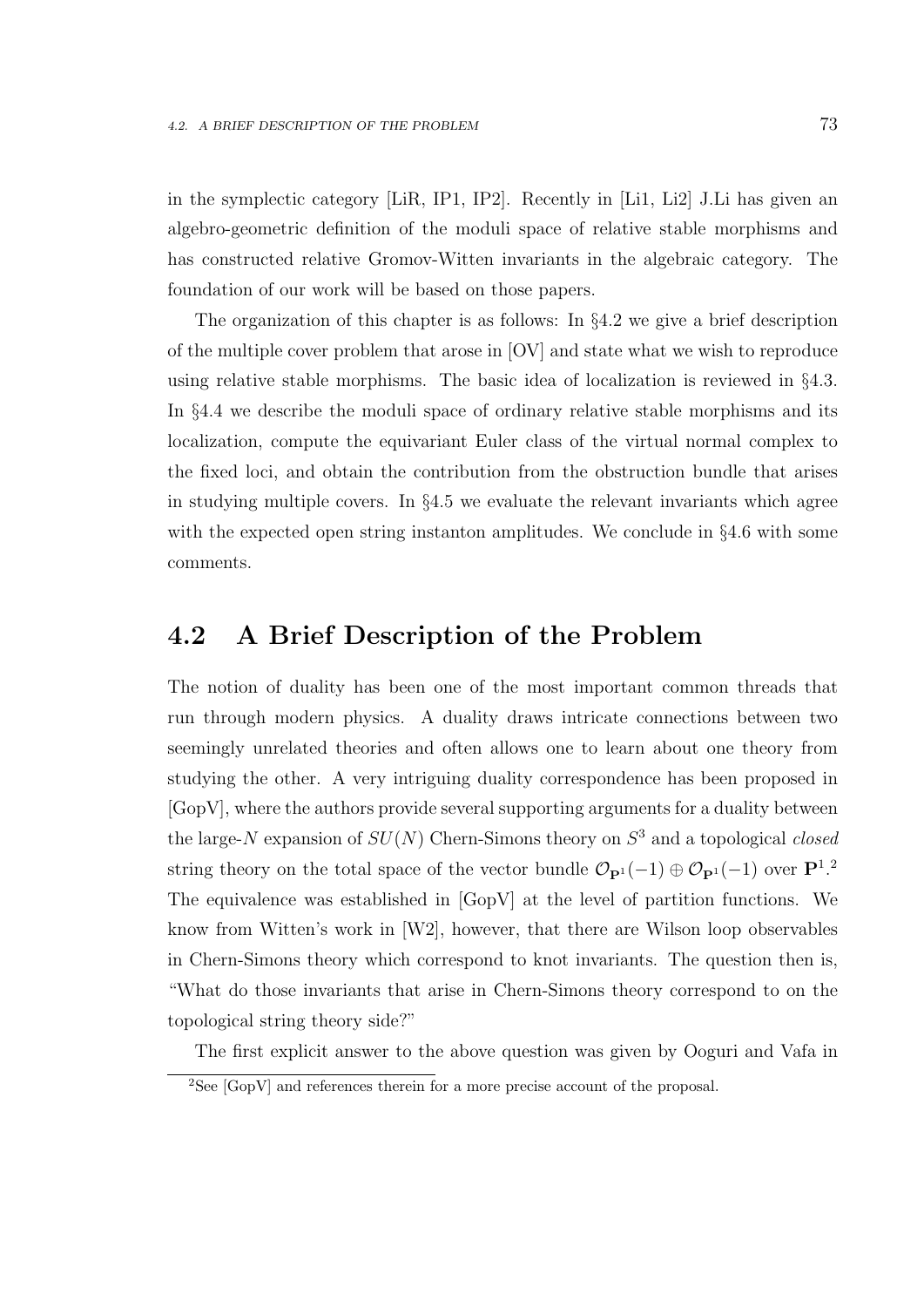[OV]. In the case of a simple knot on  $S^3$ , by following through the proposed duality in close detail, they showed that the corresponding quantities on the topological string theory side are open string instanton amplitudes. More precisely, in the particular example they consider, the open string instantons map to either the upper or the lower hemisphere of the base  $\mathbf{P}^{1,3}$ 

According to [OV], the generating function for topological open string amplitudes is

$$
F(t,V) = \sum_{g=0}^{\infty} \sum_{h=0}^{\infty} \sum_{d_1,\dots,d_h}^{\infty} \lambda^{2g-2+h} F_{g;d_1,\dots,d_h}(t) \prod_{i=1}^h \text{tr} V^{d_i},
$$
(4.2.1)

where t is the Kähler modulus of  $\mathbf{P}^1$ ; V is a path-ordered exponential of the gauge connection along the equator and  $trV^{d_i}$  arises from the  $i^{th}$  boundary component which winds around the equator  $|d_i|$ -times with orientation, which determines the sign of  $d_i$ ;  $\lambda$  is the string coupling constant; and  $F_{g,d_1,\dots,d_h}$  is the topological open string amplitude on a genus- $q$  Riemann surface with  $h$  boundary components. Furthermore, by utilizing the aforementioned duality with Chern-Simons theory, Ooguri and Vafa concluded that

$$
F(t,V) = i \sum_{d=1}^{\infty} \frac{\text{tr}V^d + \text{tr}V^{-d}}{2d \sin(d\lambda/2)} e^{-dt/2},
$$
\n(4.2.2)

which they confirmed by using an alternative approach in the M-theory limit of type IIA string theory.<sup>4</sup> By comparing  $(4.2.1)$  and  $(4.2.2)$ , one immediately sees that there are no open string instantons with more than one boundary component ending on the equator; that is,  $F_{g; d_1,...,d_h} = 0$  for  $h > 1$ . To extract the topological open string amplitude on a genus-g Riemann surface with one boundary component  $(h = 1)$ , we need to expand (4.2.2) in powers of  $\lambda$ . After some algebraic manipulation, we see

<sup>&</sup>lt;sup>3</sup>We clarify that the geometric set up in the present case is no longer that described above. There is a unique Lagrangian 3-cycle  $\mathcal{C}_K$  in  $T^*S^3$  which intersects  $S^3$  along a given knot K in  $S^3$ . Associated to such a 3-cycle  $\mathcal{C}_K$  in  $T^*S^3$  there is a Lagrangian 3-cycle  $\tilde{\mathcal{C}}_K$  in the local Calabi-Yau three-fold X of the topological string theory side. For the simple knot S considered by Ooguri and Vafa, the latter 3-cycle  $\tilde{\mathcal{C}}_S$  intersects the base  $\mathbf{P}^1$  of X along its equator. It is the presence of this 3-cycle that allows for the existence of holomorphic maps from Riemann surfaces with boundaries to either the upper or the lower hemisphere. See [OV] for a more detailed discussion.

<sup>&</sup>lt;sup>4</sup>We refer the reader to the original reference [OV] for further description of this approach.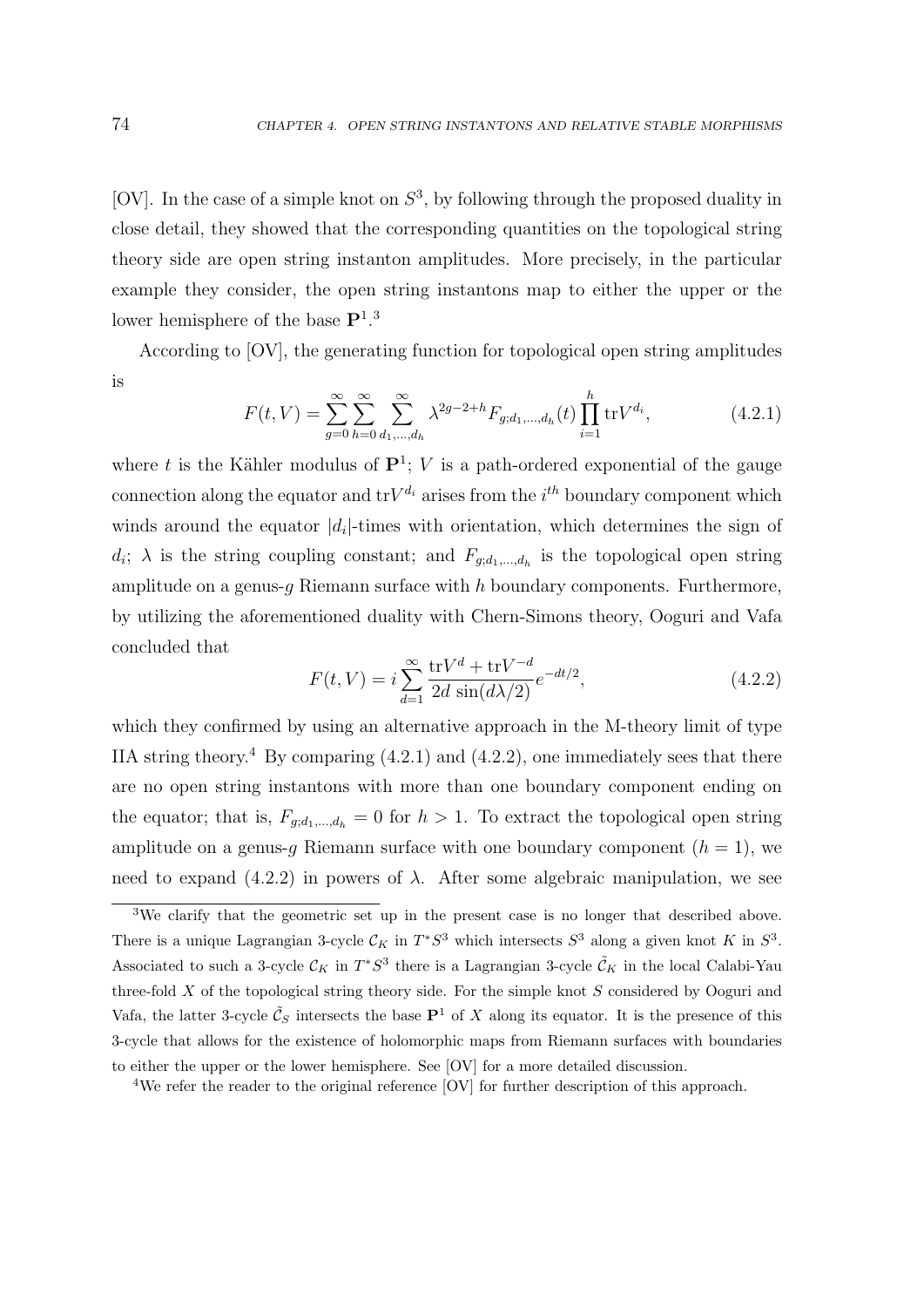$$
F(t,V) = i \sum_{d=1}^{\infty} \left( \frac{1}{d^2} \lambda^{-1} + \sum_{g=1}^{\infty} d^{2g-2} \frac{2^{2g-1}-1}{2^{2g-1}} \frac{|B_{2g}|}{(2g)!} \lambda^{2g-1} \right) e^{-dt/2} \left( \text{tr} V^d + \text{tr} V^{-d} \right),
$$

where  $B_{2g}$  are the Bernoulli numbers defined by

$$
\sum_{n=0}^{\infty} B_n \frac{x^n}{n!} = \frac{x}{e^x - 1}.
$$

Hence, topological open string amplitudes, which correspond to multiple covers of either the upper or the lower hemisphere inside the local Calabi-Yau three-fold described above, are

$$
-iF_{g;d_1,\dots,d_h}(0) = \begin{cases} d^{-2}, & g = 0, h = 1, |d_1| = d > 0, \\ d^{2g-2} \left( \frac{2^{2g-1} - 1}{2^{2g-1}} \frac{|B_{2g}|}{(2g)!} \right), & g > 0, h = 1, |d_1| = d > 0, \\ 0, & \text{otherwise.} \end{cases}
$$
(4.2.3)

In the remainder of this chapter, we will work towards reproducing these results using relative stable morphisms.

### 4.3 Mathematical Preliminaries

In this section, we describe the method of localization, which is an indispensable tool in Gromov-Witten theory. We will closely follow [OP, CK] in our presentation.

#### 4.3.1 The Localization Theorem of Atiyah and Bott

Let X be a smooth algebraic variety with an algebraic  $\mathbb{C}^*$ -action. Then, the  $\mathbb{C}^*$ fixed locus  $X^f$  is a union of connected components  $\{\mathscr{X}_i\}$ , which are also smooth [Iv]. The gist of the Atiyah-Bott localization theorem is that integrals of equivariant cohomology classes over X can be expressed in terms of equivariant integrals over  $\{\mathscr{X}_i\}$  [AtB]. Let us now try to make this statement a bit more precise.

Let  $B\mathbb{C}^*$  be the classifying space of the algebraic torus  $\mathbb{C}^*$ , and  $M(\mathbb{C}^*)$  its character group. Then, there exists an isomorphism  $\omega : M(\mathbb{C}^*) \longrightarrow H^2(B\mathbb{C}^*, \mathbb{Q})$ , from which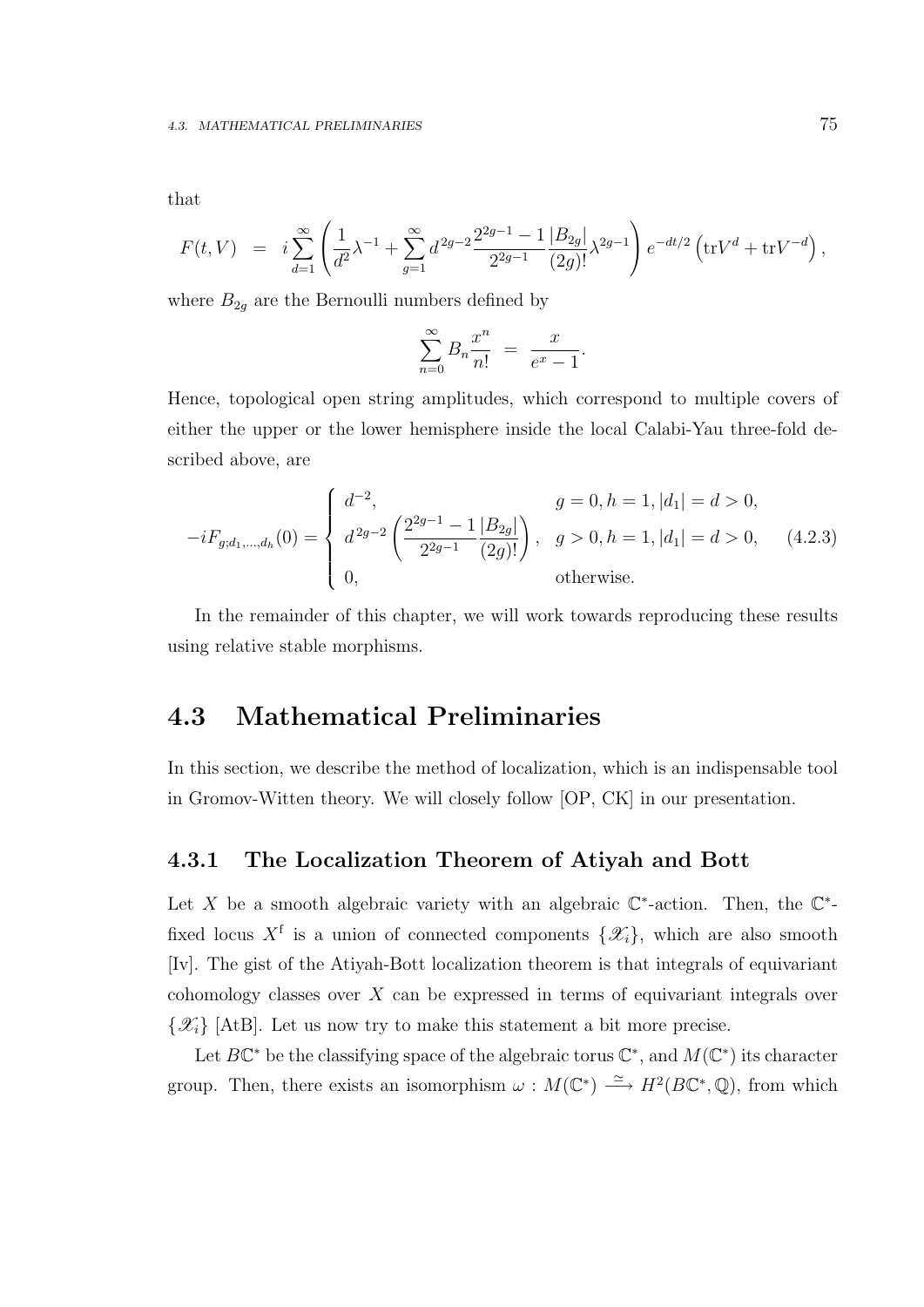results a ring isomorphism  $H^*(B\mathbb{C}^*, \mathbb{Q}) \simeq \mathbb{Q}[t]$ , where  $t := \omega(\chi)$  is called the weight of  $\chi \in M(\mathbb{C}^*)$ . Note that the equivariant cohomology ring  $H^*_{\mathbb{C}^*}(X,\mathbb{Q})$  of X is a  $H^2(B\mathbb{C}^*,\mathbb{Q})$ -module.

Each  $\mathbb{C}^*$ -fixed component  $\mathscr{X}_i$  is mapped to X by the inclusion  $\iota_i : \mathscr{X}_i \hookrightarrow X$ . Let  $\mathcal{N}_i$  denote the equivariant normal bundle to  $\mathcal{X}_i$  in X, and let  $e(\mathcal{N}_i) \in H_{\mathbb{C}^*}^*(\mathcal{X}_i, \mathbb{Q})$ denote its equivariant Euler class. Then, the Atiyah-Bott localization theorem [AtB] says that

$$
[X] = \sum_{i} \frac{\iota_{i*}[\mathscr{X}_{i}]}{e(\mathscr{N}_{i})} \in H_{\mathbb{C}^*}^{*}(X, \mathbb{Q}) \otimes \mathbb{Q}[t, \frac{1}{t}].
$$

A direct consequence of the localization theorem is that, if  $\alpha \in H_{\mathbb{C}^*}^*(X, \mathbb{Q})$ , then

$$
\int_{X} \alpha = \sum_{i} \int_{\mathcal{X}_{i}} \frac{\iota_{i}^{*}(\alpha)}{e(\mathcal{N}_{i})}.
$$
\n(4.3.4)

#### 4.3.2 Localization of the Virtual Fundamental Class

We now describe how the localization theorem of Atiyah and Bott extends to virtual classes. Let  $V$  be an algebraic variety which may be singular. Furthermore, let  $V$ admit a  $\mathbb{C}^*$ -action and carry a  $\mathbb{C}^*$ -equivariant perfect obstruction theory. We denote by  $\{\mathcal{V}_i\}$  the connected components—which may also be singular—of the scheme theoretic  $\mathbb{C}^*$ -fixed locus. In [GraP] it was shown that each  $\mathbb{C}^*$ -fixed component  $\mathscr{V}_i$ carries a canonical perfect obstruction theory, which allows one to construct its virtual fundamental class  $[\mathscr{V}_i]^\text{vir}$ .

Analogous to the equivariant normal bundle of  $\mathscr{X}_i$  in the previous subsection, in the present case there is a normal complex  $\mathcal{N}_i$  associated to each connected component  $\mathcal{V}_i$ . The normal complex  $\mathcal{N}_i$  is defined in terms of the dual complex  $E_{i\bullet}$  of a two-term complex  $E_i^{\bullet}$  of vector bundles that arises in the perfect obstruction theory of  $\mathcal{V}_i$ . More precisely,  $\mathcal{N}_i$  is defined by the "moving" part  $E_{i\bullet}^m$ , which have non-zero  $\mathbb{C}^*$ -characters. As before, we denote the Euler class of  $\mathcal{N}_i$  by  $e(\mathcal{N}_i)$ .

Let  $\iota_i : [\mathscr{V}_i]$ <sup>vir</sup>  $\hookrightarrow [V]$ <sup>vir</sup> be the inclusion. Then, the virtual localization formula of T.Graber and R.Pandharipande is [GraP]

$$
[V]^{\text{vir}} = \sum_{i} \frac{\iota_{i*}[\mathscr{V}_{i}]^{\text{vir}}}{e(\mathscr{N}_{i}^{\text{vir}})} \in A_{\mathbb{C}^*}^*(X, \mathbb{Q}) \otimes \mathbb{Q}[t, \frac{1}{t}], \qquad (4.3.5)
$$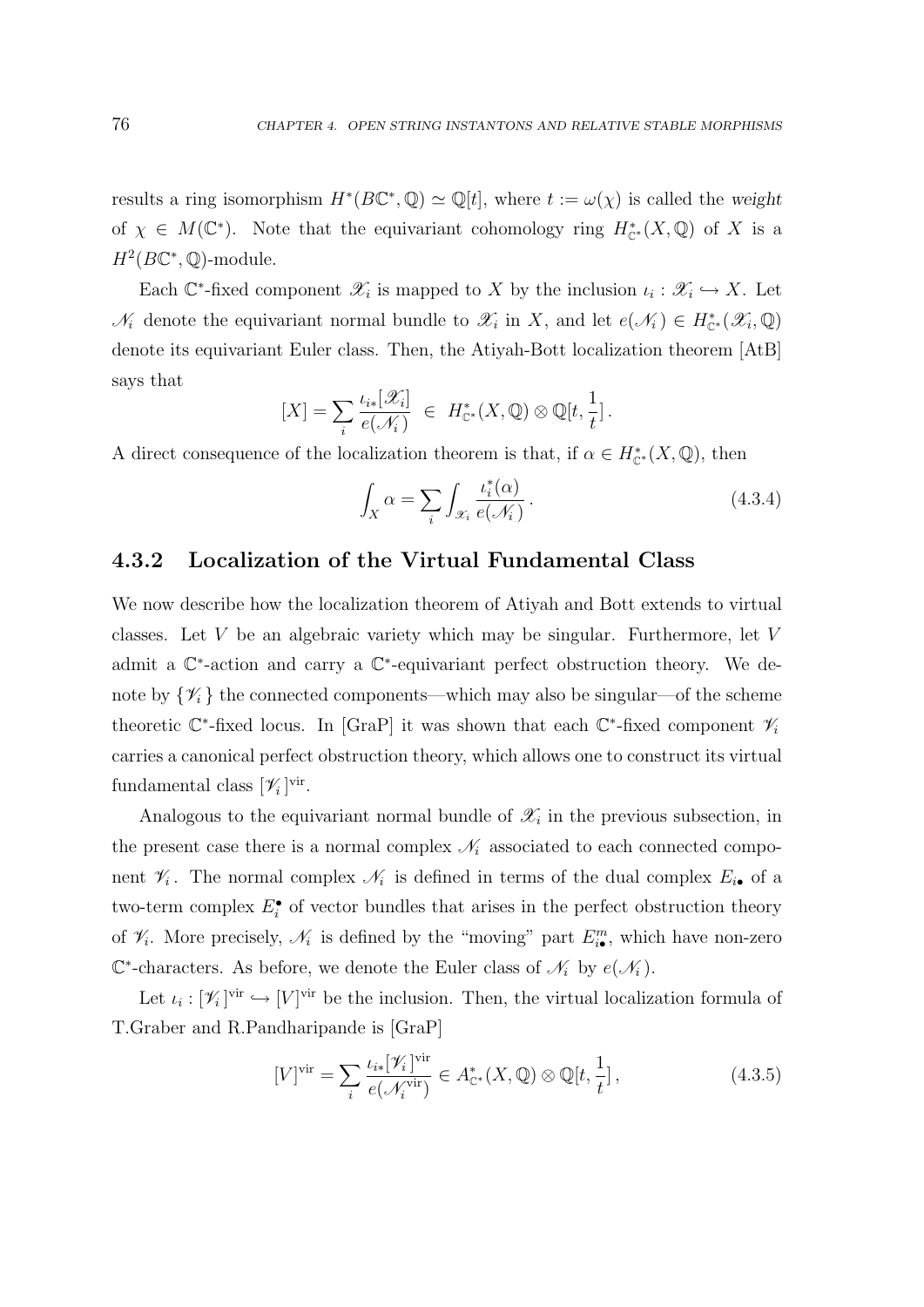where  $A^*_{\mathbb{C}^*}(X,\mathbb{Q})$  is the equivariant Chow ring of X with rational coefficients. In proving the above formula, the authors of  $[GraP]$  assume the existence of a  $\mathbb{C}^*$ -equivariant embedding of V into a nonsingular variety. In the usual context of Gromov-Witten theory, the algebraic variety V of interest is the moduli space  $\overline{M}_{g,n}(X,\beta)$  of stable morphisms defined in  $\S 3.1.2$ . If the smooth target manifold X is equipped with a  $\mathbb{C}^*$ -action, then there is an induced  $\mathbb{C}^*$ -action on  $\overline{M}_{g,n}(X,\beta)$ , and the authors of [GraP] have proved the existence of a  $\mathbb{C}^*$ -equivariant embedding of  $\overline{M}_{g,n}(X,\beta)$  into a smooth variety. Hence, as in (4.3.4), the virtual localization formula (4.3.5) allows one to evaluate equivariant integrals in Gromov-Witten theory by summing up contributions from the C ∗ -fixed components of the virtual fundamental class.

### 4.4 Solutions via Algebraic Geometry

Before we address the problem of our interest involving open strings, let us recall how multiple cover contributions are computed in close string theory. Consider multiple covers of a fixed rational curve  $\mathscr{C} \simeq \mathbf{P}^1 \subset X$ , where X is a Calabi-Yau three-fold. The rigidity condition implies that the normal bundle of C is  $N = \mathcal{O}_{\mathbf{P}^1}(-1) \oplus \mathcal{O}_{\mathbf{P}^1}(-1)$ . The contribution of degree d multiple covers of  $\mathscr C$  to the genus-g Gromov-Witten invariant of X is given by restricting the virtual fundamental class  $[\overline{M}_{g,0}(X, d[\mathscr{C}])]$ <sup>vir</sup> to  $[\overline{M}_{g,0}(\mathbf{P}^1, d)]^{\text{vir}}$ . This restriction of the virtual fundamental class is represented by the rank  $2g + 2d - 2$  obstruction bundle  $R^1 \pi_* e_1^* N$ , where  $\pi : \overline{M}_{g,1}(\mathbf{P}^1, d) \to \overline{M}_{g,0}(\mathbf{P}^1, d)$ and  $e_1 : \overline{M}_{g,1}(\mathbf{P}^1, d) \to \mathbf{P}^1$  are canonical forgetful and evaluation maps, respectively, from the universal curve over the moduli stack  $\overline{M}_{g,0}(\mathbf{P}^1, d)$ . In summary, the contribution from degree d multiple covers is given by the integral

$$
\int_{[\overline{M}_{g,0}(\mathbf{P}^1,d)]^{\text{vir}}} c_{\text{top}}(R^1 \pi_* e_1^* N) .
$$

In the case of open string instantons, it is proposed in [LS] that multiple covers of a holomorphic disc embedded in X can be studied using relative stable morphisms. In that paper, the problem is reduced to looking at the space of maps to  $\mathbf{P}^1$  with specified contact conditions. More precisely, the topological open string amplitudes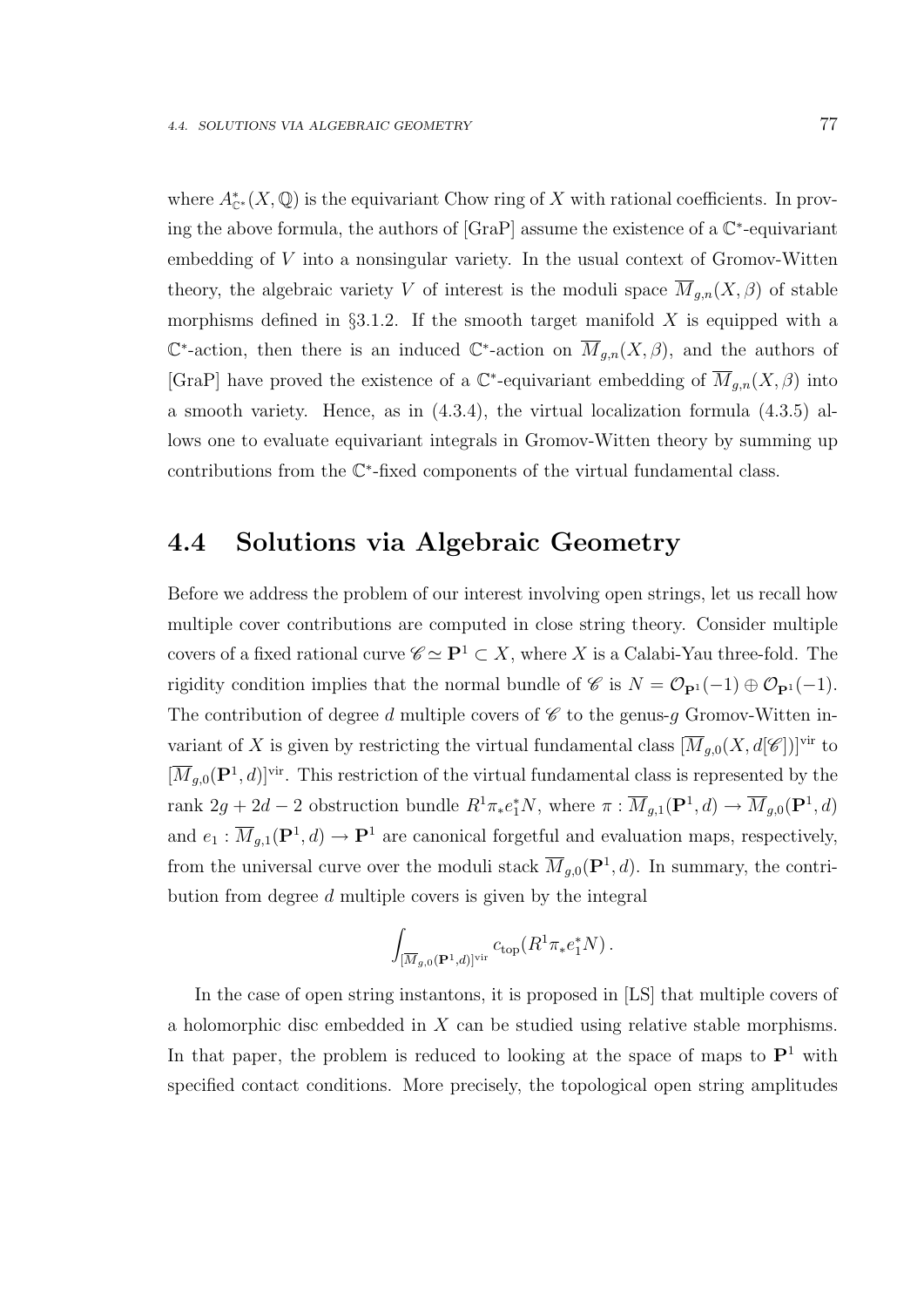we want to reproduce are computed by the expression

$$
\int_{\left[\mathbf{M}_{g,\mu}^{\text{rel}}\left(\mathbf{P}^1\right)_0\right]^{\text{vir}}} c_{\text{top}}(V),\tag{4.4.6}
$$

where, as we will define presently,  $\mathbf{M}_{g,\mu}^{\text{rel}}(\mathbf{P}^1)$  is the moduli space of ordinary relative stable morphisms and V is an appropriate obstruction bundle.

# 4.4.1 The Moduli Space of Ordinary Relative Stable Morphisms

Let  $\mu = (d_1, \ldots, d_h)$  be an ordered h-tuple of positive integers.  $\mu$  is said to have length  $\ell(\mu) = h$  and degree  $\deg(\mu) = d_1 + d_2 + \cdots + d_h = d$ . Throughout this chapter, we fix two points  $q_0 := [0, 1] \in \mathbf{P}^1$  and  $q_\infty := [1, 0] \in \mathbf{P}^1$ . A genus-g ordinary relative stable morphism of ramification order  $\mu$  consists of a connected h-pointed nodal curve  $(C; x_1, x_2, \ldots, x_h)$  and a stable morphism  $f: C \to \mathbf{P}^1$  such that

$$
f^{-1}(q_{\infty})=d_1x_1+\cdots+d_hx_h
$$

as a divisor [LS]. The moduli space of such ordinary relative stable morphisms is denoted by  $\mathbf{M}_{g,\mu}^{\text{rel}}(\mathbf{P}^1)_{\text{o}}$ , where the subscript "o" is used to indicate "ordinary."

As discussed in  $[LS]$ , there exists an  $S<sup>1</sup>$ -action that leaves invariant the boundary condition associated with the Lagrangian submanifold where the disc ends. This action, in turn, induces a natural  $S^1$ -action on  $\mathbf{M}_{g,\mu}^{\text{rel}}(\mathbf{P}^1)$ <sub>o</sub>, and the idea is to use this  $S<sup>1</sup>$ -action to carry out localization.

We now describe this group action. Given a homogeneous coordinate  $[w_1, w_2]$  of  $\mathbf{P}^1$ , define  $w := w_1/w_2$  such that  $[w, 1] \simeq [w_1, w_2]$  for  $w_2 \neq 0$ . If we denote by  $g_t$  the  $S^1$ -action, then

$$
g_t \cdot [w, 1] = [tw, 1],
$$

where  $t = e^{2\pi i\theta}$ ,  $\theta \in \mathbb{R}$ . When w is viewed as a section, we will use  $g_{t*}(w) = g_{t-1}^*w =$  $t^{-1}w$  to define the weight of the  $S^1$ -action on w. If we use  $\tilde{t}$  to denote the weight of the  $S^1$ -action, then the function w has weight  $-\tilde{t}$ . The two fixed points of the S<sup>1</sup>-action on  $\mathbf{P}^1$  are  $q_0 = [0, 1] \in \mathbf{P}^1$  and  $q_\infty = [1, 0] \in \mathbf{P}^1$ .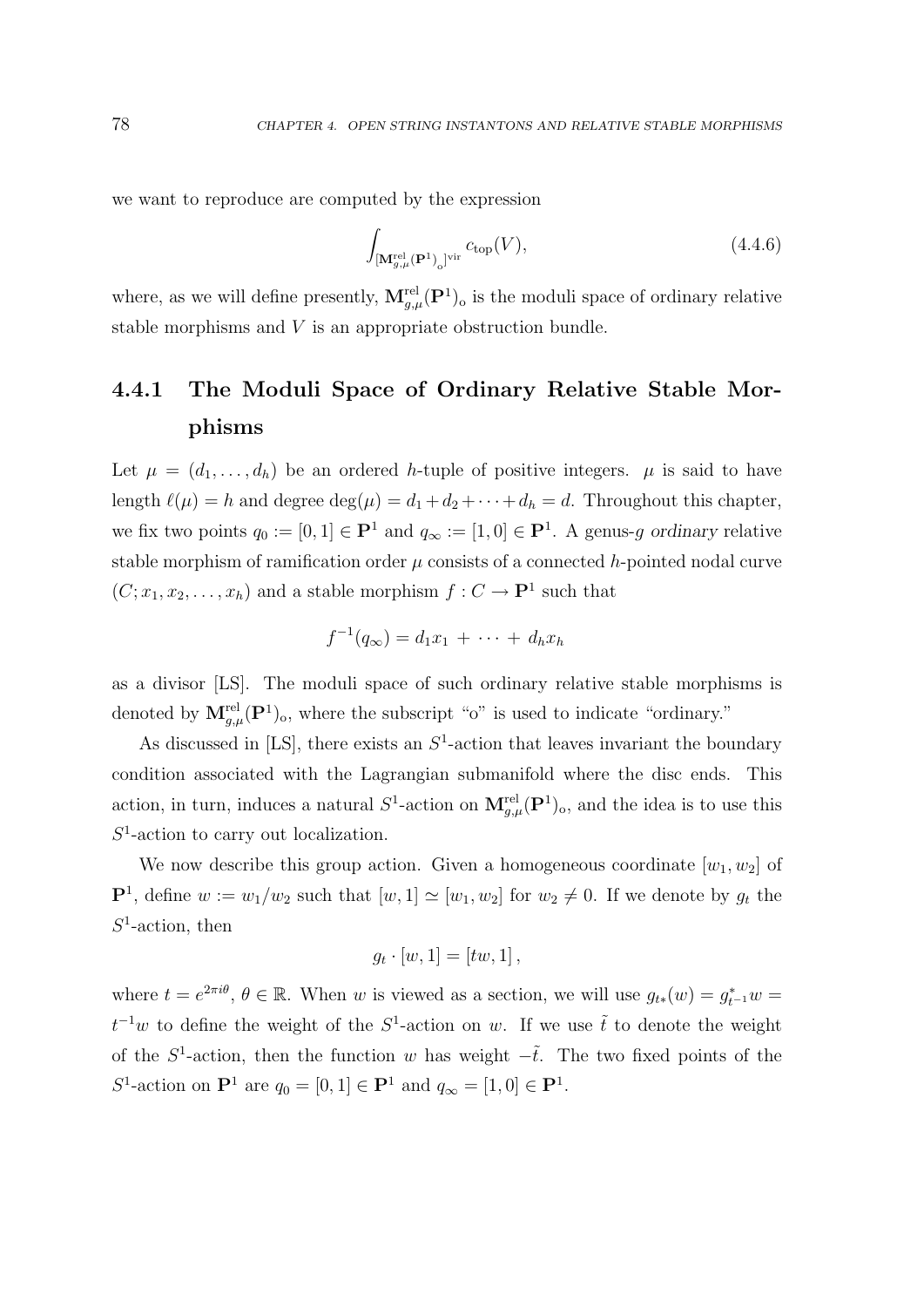In the above notation, considering source Riemann surfaces with one hole corresponds to setting  $h = 1$ , and in the remainder of this section that is what we will do. In this case  $\mu = (d)$  and  $f^{-1}(q_{\infty}) = d \cdot x$ . For genus  $g = 0$ , there is only one  $S^1$ -fixed point in  $\mathbf{M}_{0,\mu}^{\text{rel}}(\mathbf{P}^1)$ . It is given by the map

$$
f: \mathbf{P}^1 \longrightarrow \mathbf{P}^1
$$
,  $f: [z, 1] \longmapsto [z^d, 1]$ .

For genus  $g > 0$ , the fixed locus of the  $S<sup>1</sup>$ -action is given by the image of the embedding

$$
\overline{M}_{g,1} \longrightarrow \mathbf{M}_{g,\mu}^{\mathrm{rel}}(\mathbf{P}^1)_o,
$$

where  $\overline{M}_{g,1}$  is the smooth moduli stack of genus-g, 1-pointed Deligne-Mumford stable curves. Under the embedding, any  $(C_2; p) \in \overline{M}_{g,1}$  is mapped to the ordinary relative stable morphism  $f:(C;x) \longrightarrow \mathbf{P}^1$ , where the curve C is given by gluing a rational curve  $C_1 \equiv \mathbf{P}^1$  with the genus-g curve  $C_2$  along  $[0, 1] \in C_1$  and  $p \in C_2$ . Furthermore, if we use  $f_i$  to denote the restriction of the map f to the component  $C_i$ , then  $f_1$  sends  $[z,1] \in C_1$  to  $[w,1] = [z^d,1] \in \mathbf{P}^1$  and  $f_2$  is a constant map such that  $f_2(y) = q_0 \in \mathbf{P}^1$ ,  $\forall y \in C_2$ . As before,  $f^{-1}(q_\infty) = d \cdot x$ . Since  $w = z^d$  and the weight of the  $S^1$ -action on w is  $-\tilde{t}$ , the weight on the function z is given by  $-\tilde{t}/d$ . In what follows, we will use p to denote the node in C.

In [LS] the full moduli space  $\mathbf{M}^{\text{rel}}_{g,\mu}(\mathbf{P}^1)$  of relative stable morphisms is defined and is shown to contain  $M_{g,\mu}^{\text{rel}}(P^1)$  as its open substack. A relative stable morphism in  $\mathbf{M}_{g,\mu}^{\text{rel}}(\mathbf{P}^1)$  consists of a connected h-pointed algebraic curve  $(C; x_1, x_2, \ldots, x_h)$  and a morphism  $f: C \to \mathbf{P}^1[m]$  such that

$$
f^{-1}(q_{\infty}) = d_1 x_1 + \cdots + d_h x_h.
$$

Here,  $\mathbf{P}^1[m]$  is defined to have m ordered irreducible components, each of which being isomorphic to  $\mathbf{P}^1$ , and  $q_{\infty}$  is contained in the first component of  $\mathbf{P}^1[m]$ —the reader should refer to [LS] for a more precise definition. If we consider the full moduli space  $\mathbf{M}_{g,\mu}^{\text{rel}}(\mathbf{P}^1)$ , there are  $S^1$ -fixed loci other than the ones described above. The  $S^1$ -action extends to  $\mathbf{P}^1[m]$  with two fixed points on each of its components, and there exists an induced  $S^1$ -action on  $\mathbf{M}_{g,\mu}^{rel}(\mathbf{P}^1)$ . The moduli space of relative stable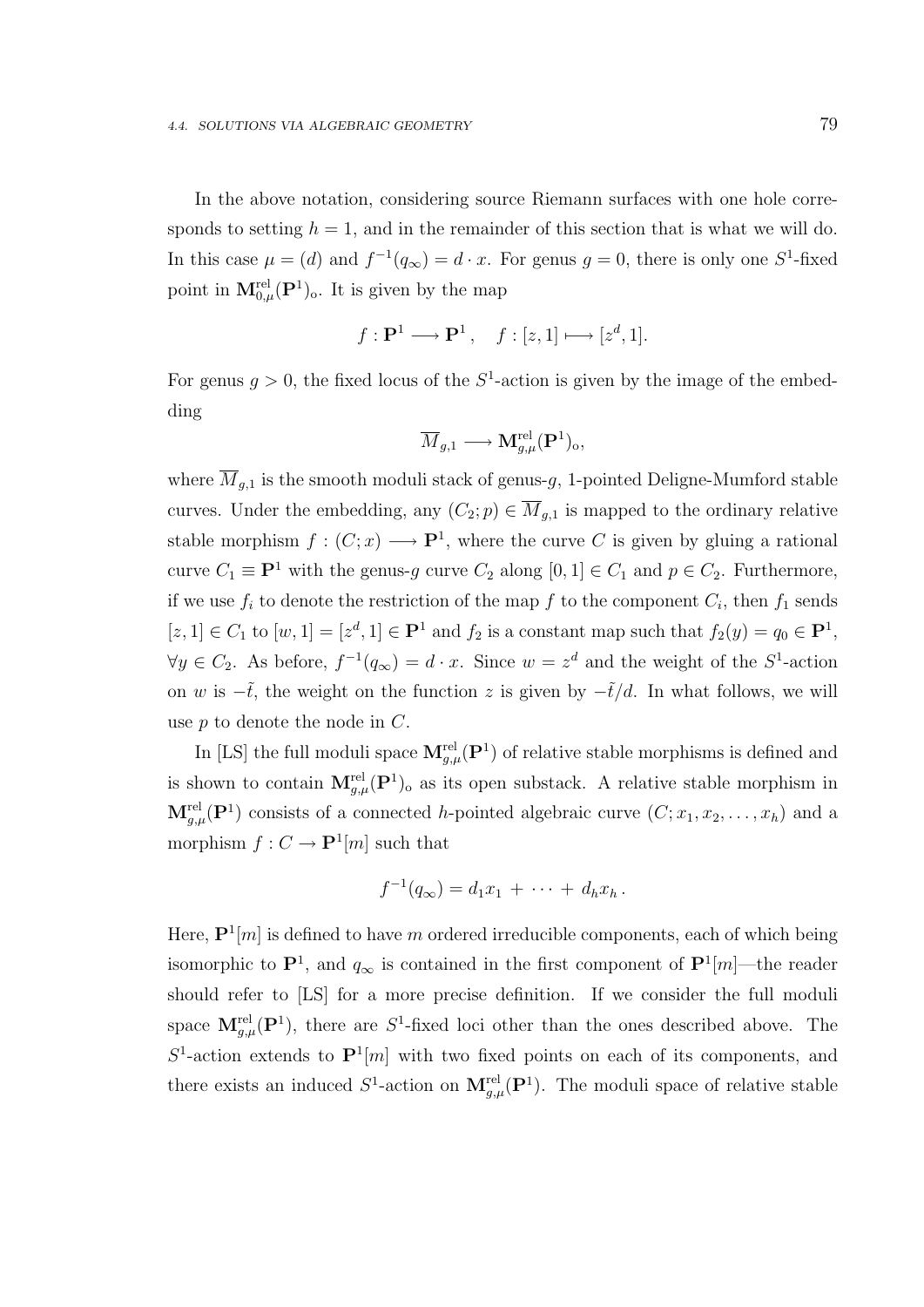morphisms  $M_{g,\mu}^{rel}(P^1)$  thus has two classes of fixed locus. Henceforth, the  $S^1$ -fixed loci in  $\mathbf{M}_{g,\mu}^{\text{rel}}(\mathbf{P}^1)$ <sub>o</sub> will be denoted by  $\Theta_I$ , and we will be only interested in those loci.

# 4.4.2 The Equivariant Euler Class of  $N^{\text{vir}}_{\Theta_I}$

As discussed in [LS],  $\mathbf{M}_{g,\mu}^{\text{rel}}(\mathbf{P}^1)$  admits a perfect obstruction theory and hence it is possible to define the virtual fundamental class  $[M_{g,\mu}^{\text{rel}}(P^1)]^{\text{vir}}$ . Furthermore, the S<sup>1</sup>-equivariant version of  $[\mathbf{M}_{g,\mu}^{\text{rel}}(\mathbf{P}^1)]^{\text{vir}}$  can be constructed and one can apply the localization formula of [GraP]. The connected component  $\Theta_I$  of the fixed point loci carries an  $S<sup>1</sup>$ -fixed perfect obstruction theory, which determines the virtual fundamental class  $[\Theta_I]^{vir}$ . In this section, we will compute the equivariant Euler class  $e(N_{\Theta_I}^{\text{vir}})$  of the virtual normal complex  $N_{\Theta_I}^{\text{vir}}$  to the fixed loci  $\Theta_I$ .

The tangent space of the moduli stack  $\mathbf{M}_{g,\mu}^{\text{rel}}(\mathbf{P}^1)$  at  $(f, C; x)$  is

$$
\mathrm{Ext}^1_C([f^*\Omega_{\mathbf{P}^1}(\log q_\infty) \to \Omega_C(x)], \mathcal{O}_C),
$$

whereas the obstructions lie in

$$
\mathrm{Ext}^2_C([f^*\Omega_{\mathbf{P}^1}(\log q_\infty)\to\Omega_C(x)],\mathcal{O}_C).
$$

These two terms fit into the perfect tangent-obstruction complex [LT2]

 $\text{Ext}^{\bullet}_{C}([f^*\Omega_{\mathbf{P}^1}(\log q_{\infty}) \to \Omega_{C}(x)], \mathcal{O}_{C}).$ 

As in [GraP], we let  $A_{\Theta_I}$  be the automorphism group of  $\Theta_I$  and define sheaves  $\mathcal{T}^1$ and  $\mathcal{T}^2$  on  $\Theta_I/A_{\Theta_I}$  by taking the sheaf cohomology of the perfect obstruction theory on  $\mathbf{M}_{g,\mu}^{\text{rel}}(\mathbf{P}^1)$  restricted to  $\Theta_I/A_{\Theta_I}$ . Then, we have the following tangent-obstruction exact sequence of sheaves on the substack  $\Theta_I/A_{\Theta_I}$ :

$$
0 \longrightarrow \text{Ext}^0_C(\Omega_C(x), \mathcal{O}_C) \longrightarrow \text{Ext}^0_C(f^*\Omega_{\mathbf{P}^1}(\log q_\infty), \mathcal{O}_C) \longrightarrow \mathcal{T}^1 \longrightarrow
$$
  

$$
\longrightarrow \text{Ext}^1_C(\Omega_C(x), \mathcal{O}_C) \longrightarrow \text{Ext}^1_C(f^*\Omega_{\mathbf{P}^1}(\log q_\infty), \mathcal{O}_C) \longrightarrow \mathcal{T}^2 \longrightarrow 0. \quad (4.4.7)
$$

In the notation of Graber and Pandharipande [GraP], the equivariant Euler class  $e(N_{\Theta_I}^{\text{vir}})$  is given by

$$
e(N_{\Theta_I}^{\text{vir}}) = \frac{e(B_{II}^m)e(B_{IV}^m)}{e(B_I^m)e(B_V^m)},
$$
\n(4.4.8)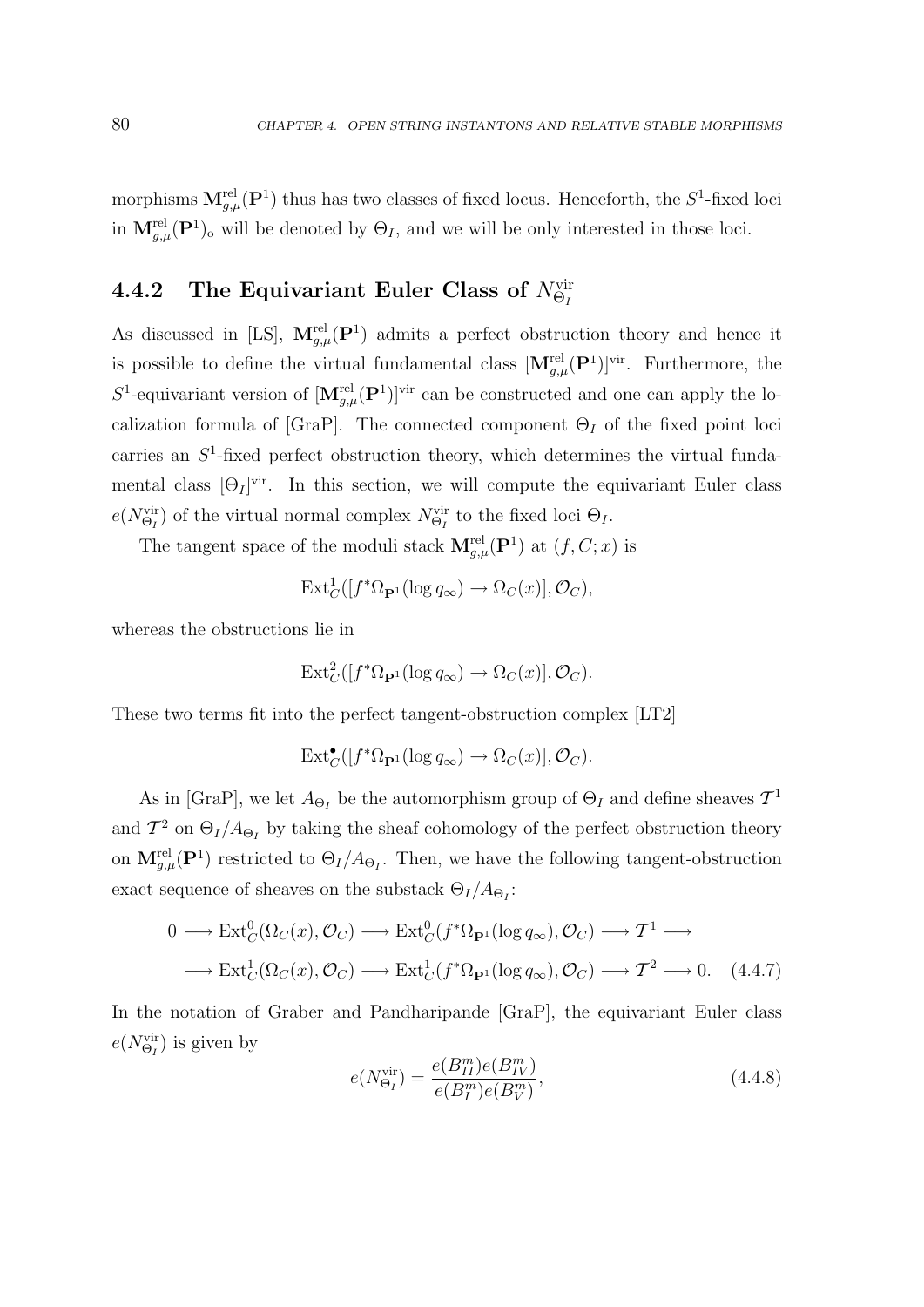where  $B_i^m$  denotes the moving part of the  $i^{th}$  term in the sequence (4.4.7).

We now proceed to study the individual terms that appear in the above definition of  $e(N_{\Theta_I}^{\text{vir}})$ . First, we let  $i_1: C_1 \to C$  and  $i_2: C_2 \to C$  be inclusion maps. Then

$$
\Omega_C = i_{1*}\Omega_{C_1} \oplus i_{2*}\Omega_{C_2} \oplus \mathbb{C}_p .
$$

 $e(B_I^m)$ : The first term in the sequence (4.4.7)

We will first carry out our analysis for genus  $g > 0$ . The genus-zero case will be discussed subsequently. For  $g > 0$ , we have

$$
\operatorname{Ext}^0_C(\Omega_C(x), \mathcal{O}_C) = \operatorname{Hom}_C(i_{1*}\Omega_{C_1}(x), \mathcal{O}_C) \oplus \operatorname{Hom}_C(i_{2*}\Omega_{C_2}(x), \mathcal{O}_C) \oplus \operatorname{Hom}_C(\mathbb{C}_p, \mathcal{O}_C)
$$
  
= 
$$
\operatorname{Hom}_{C_1}(\Omega_{C_1}(x), \mathcal{O}_{C_1}(-p)) = H^0_{C_1}(T_{C_1}(-p-x)).
$$

A basis of  $H_{C_1}^0(T_{C_1})$  is given by

$$
\left\{\frac{\partial}{\partial z}, z\frac{\partial}{\partial z}, z^2\frac{\partial}{\partial z}\right\},\
$$

and recalling that the weight of the  $S^1$ -action on z is  $-\tilde{t}/d$ , we see that the weights on the above basis elements are  $\{\tilde{t}/d, 0, -\tilde{t}/d\}$ , respectively.  $H_{C_1}^0(T_{C_1}(-p-x))$  is 1-dimensional and its basis is  $z\frac{\partial}{\partial z}$ , whose weight under the  $S^1$ -action is 0. The second arrow in (4.4.7) is injective, and when we compute the equivariant Euler class  $e(N_{\Theta_I}^{vir})$ using (4.4.8), the above-mentioned zero weight contribution will cancel the zero weight term that appears below in  $e(B_{II}^m)$ .

In the genus  $g = 0$  case,  $C = C_1$  and there is no node p. Hence,  $\text{Ext}^0_C(\Omega_C(x), \mathcal{O}_C) =$  $H_{C_1}^0(T_{C_1}(-x))$ . Its basis is  $\{\frac{\partial}{\partial z}, z\frac{\partial}{\partial z}\}$ , on which  $S^1$  acts with weights  $\{\tilde{t}/d, 0\}$ . Again, the zero weight term will cancel out in the computation of  $e(N_{\Theta_I}^{\text{vir}})$ .

 $e(B_{II}^m)$ : The second term in the sequence  $(4.4.7)$ Note that

$$
\operatorname{Ext}^0_C(f^*\Omega_{\mathbf{P}^1}(\log q_\infty), \mathcal{O}_C) = H^0_{C_1}(f_1^*T_{\mathbf{P}^1}(-d \cdot x)).
$$

 $H_{C_1}^0(f_1^*T_{\mathbf{P}^1}(-dx))$  has dimension  $d+1$  and its basis is given by

$$
\left\{\frac{\partial}{\partial w}, z\frac{\partial}{\partial w}, z^2\frac{\partial}{\partial w}, \dots, z^{d-1}\frac{\partial}{\partial w}, z^d\frac{\partial}{\partial w}\right\},\
$$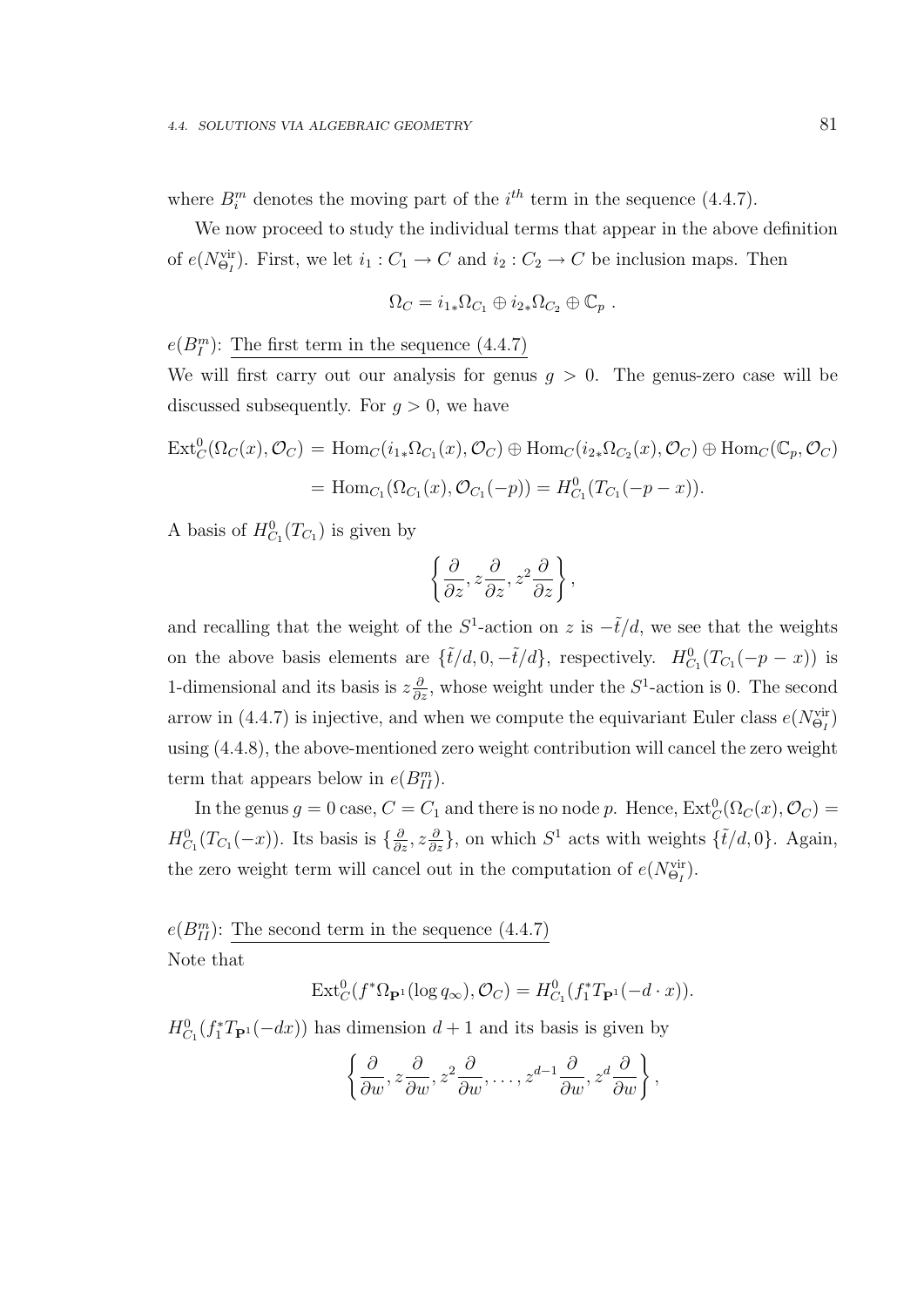whose  $S^1$ -action weights are

$$
\left\{\tilde{t},\frac{d-1}{d}\tilde{t},\frac{d-2}{d}\tilde{t},\ldots,\frac{1}{d}\tilde{t},0\right\}.
$$

Thus, modulo the zero weight piece, the Euler class  $e(B_{II}^m)$  is given by

$$
e(B_{II}^m) = \prod_{j=0}^{d-1} \frac{d-j}{d} \tilde{t} = \frac{d!}{d^d} \tilde{t}^d.
$$
 (4.4.9)

 $e(B_{IV}^m)$ : The fourth term in the sequence (4.4.7) In this case we have

$$
\begin{array}{rcl}\n\operatorname{Ext}^1_C(\Omega_C(x), \mathcal{O}_C) & = & \operatorname{Ext}^0_C(\mathcal{O}_C, \Omega_C(x) \otimes \omega_C)^\vee \\
& = & \operatorname{Ext}^0_{C_2}(\mathcal{O}_{C_2}, \omega_{C_2}^{\otimes 2}(p))^\vee \oplus \operatorname{Ext}^0_C(\mathcal{O}_C, \mathbb{C}_p \otimes \omega_C)^\vee \\
& = & \operatorname{Ext}^1_{C_2}(\Omega_{C_2}(p), \mathcal{O}_{C_2}) \oplus T_{C_1, p}^\vee \otimes T_{C_2, p}^\vee.\n\end{array}
$$

 $\text{Ext}^1_{C_2}(\Omega_{C_2}(p), \mathcal{O}_{C_2})$  gives deformations of the contracted component  $(C_2; p)$  and lies in the fixed part of  $\text{Ext}^1_C(\Omega_C(p), \mathcal{O}_C)$ . Therefore, it does not contribute to  $e(B^m_{IV})$ . The moving part is  $T_{C_1,p}^{\vee} \otimes T_{C_2,p}^{\vee}$  and it corresponds to the deformations of C which smooth the node at  $p$  for  $g > 0$  (There is no node in the genus-zero case). The total contribution to  $e(B_{IV}^m)$  is

$$
e(B_{IV}^{m}) = \frac{1}{d}\tilde{t} - \psi = \frac{\tilde{t} - d \cdot \psi}{d}, \quad g > 0,
$$
\n(4.4.10)

where  $\tilde{t}/d$  comes from the tangent space of the non-contracted component  $C_1$ .  $\psi$  is defined to be the first Chern class  $c_1(\mathscr{L}_p)$  of the line bundle  $\mathscr{L}_p \to \overline{M}_{g,1}$  whose fiber at  $(C_2; p)$  is  $T_{C_2,p}^{\vee}$ .

In genus zero there is no node and  $e(B_{IV}^m)$  is simply 1.

 $e(B_V^m)$ : The fifth term in the sequence (4.4.7) It is straightforward to compute that

$$
\mathrm{Ext}^1_C(f^*\Omega_{\mathbf{P}^1}(\log q_\infty), \mathcal{O}_C) = H^1_{C_2}(\mathcal{O}_{C_2}) \otimes T_{q_0}\mathbf{P}^1.
$$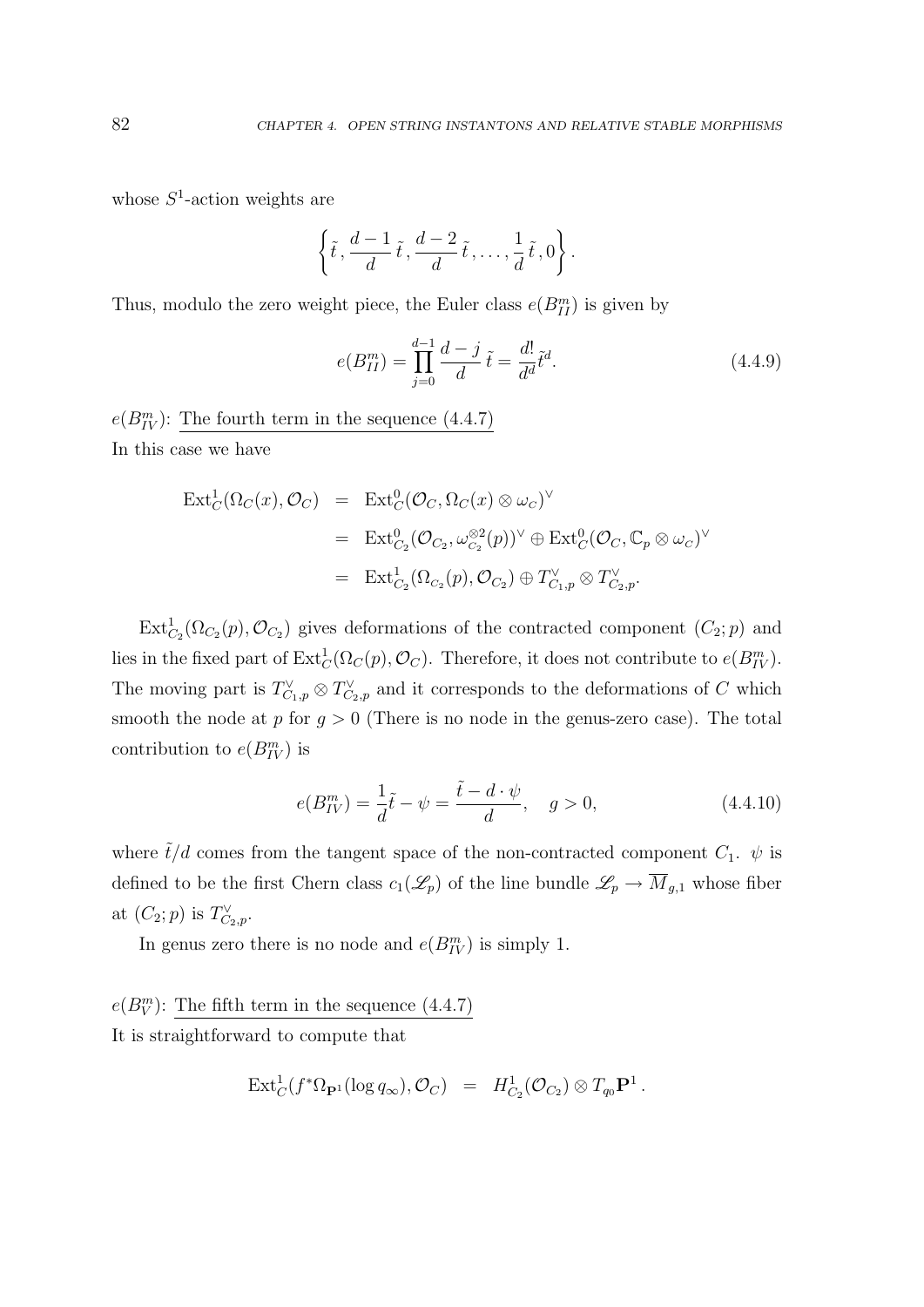$H^1_{C_2}(\mathcal{O}_{C_2})$  gives the dual of the Hodge bundle  $\mathbb E$  on  $\overline{M}_{g,1}$ . After twisting by  $T_{q_0}\mathbf{P}^1$ , we can compute the equivariant top Chern class of the bundle  $H^1_{C_2}(\mathcal{O}_{C_2}) \otimes T_{q_0} \mathbf{P}^1$  as follows. Let  $\mathcal E$  be a rank k vector bundle which admits a decomposition into a sum of k line bundles, i.e.  $\mathcal{E} = L_1 \oplus L_2 \oplus \cdots \oplus L_k$ . If we use  $\eta_i$  to denote  $c_1(L_i)$  and let  $\rho$  be the first Chern class of a line bundle  $\mathcal{L}$ , then the splitting principle implies that the equivariant top Chern class of  $\mathcal{E} \otimes \mathcal{L}$  is

$$
c_{\text{top}}(\mathcal{E} \otimes \mathcal{L}) = (\rho + \eta_1)(\rho + \eta_2) \cdots (\rho + \eta_k)
$$
  
=  $\rho^k + s_1(\eta)\rho^{k-1} + s_2(\eta)\rho^{k-2} + \cdots + s_k(\eta)\rho^0$   
=  $\rho^k (1 + c_1(\mathcal{E})\rho^{-1} + c_2(\mathcal{E})\rho^{-2} + \cdots + c_k(\mathcal{E})\rho^{-k}),$  (4.4.11)

where  $s_i(\eta) := s_i(\eta_1, \eta_2, \dots, \eta_k)$  is the i<sup>th</sup> elementary symmetric function. In the present case,  $\mathcal{E} = \mathbb{E}^{\vee}$  and  $\mathcal{L} = T_{q_0} \mathbf{P}^1$ . Since the induced  $S^1$ -action on  $\mathcal{L} = T_{q_0} \mathbf{P}^1$  at  $q_0$  has weight  $+\tilde{t}$ , the equivariant top Chern class of  $H^1_{C_2}(\mathcal{O}_{C_2}) \otimes T_{q_0} \mathbf{P}^1$  is

$$
e(B_V^m) = c_{\text{top}}(\mathbb{E}^{\vee} \otimes T_{q_0} \mathbf{P}^1) \tag{4.4.12}
$$

$$
= \left(\tilde{t}^g + c_1(\mathbb{E}^\vee)\,\tilde{t}^{g-1} + c_2(\mathbb{E}^\vee)\,\tilde{t}^{g-2} + \cdots + c_g(\mathbb{E}^\vee)\right). \tag{4.4.13}
$$

We now have all the necessary ingredients to obtain  $e(N_{\Theta_I}^{vir})$  in (4.4.8). For later convenience, we summarize our final results in the following form:

$$
\frac{1}{e(N_{\Theta_I}^{\text{vir}})} = \begin{cases} \frac{1}{d} \cdot \frac{d^d}{d!} \tilde{t}^{1-d} , & g = 0, \\ \frac{d^d}{d!} \left( \frac{\tilde{t}^{-d} d}{\tilde{t} - d \cdot \psi} \right) \left( \tilde{t}^g + c_1(\mathbb{E}^\vee) \tilde{t}^{g-1} + c_2(\mathbb{E}^\vee) \tilde{t}^{g-2} + \dots + c_g(\mathbb{E}^\vee) \right) , & g > 0. \end{cases}
$$
\n(4.4.14)

#### 4.4.3 Contribution from the Obstruction Bundle

Now that we have analyzed the moduli space  $\mathbf{M}_{g,\mu}^{\text{rel}}(\mathbf{P}^1)_0$ , we need to investigate the obstruction bundle that arises in  $(4.4.6)$ . In [LS], the obstruction bundle V is found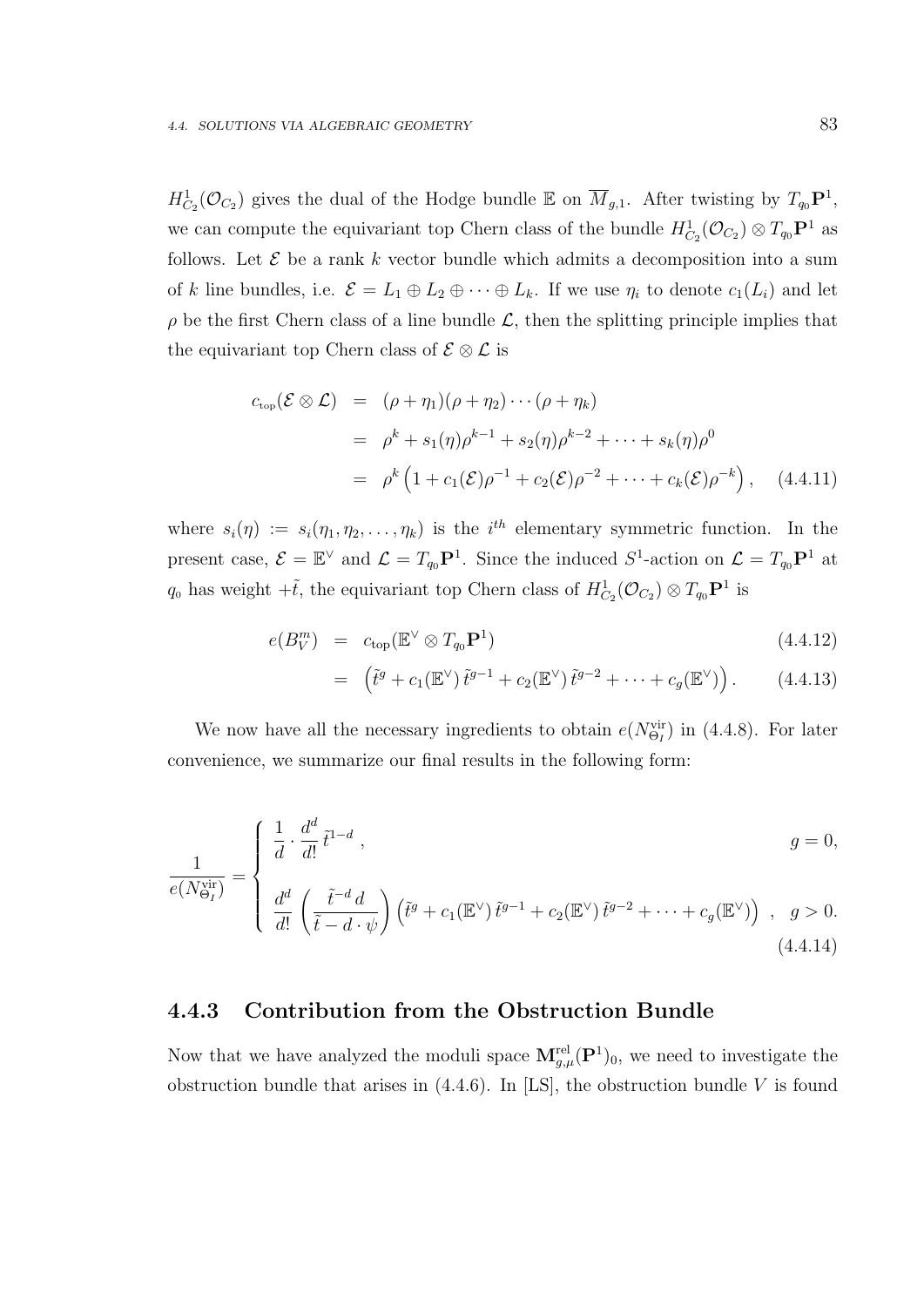to be a vector bundle over  $\mathbf{M}_{g,\mu}^{\text{rel}}(\mathbf{P}^1)$  whose fibers over  $(f, C; x_1, \ldots, x_h)$  are

$$
H^1(C, \mathcal{O}_C(-\sum_{i=1}^h d_i x_i) \oplus \mathcal{O}_C(-\sum_{i=1}^h x_i)).
$$

We can evaluate the integral in  $(4.4.6)$  using the localization theorem [Kont2, GraP], which implies that

$$
\left[\int_{\left[\mathbf{M}_{g,\mu}^{\text{rel}}\left(\mathbf{P}^1\right)_0\right]^{\text{vir}}} c_{\text{top}}(V)\right] = \frac{1}{\left|\mathbf{A}_{\Theta_I}\right|} \int_{\left[\Theta_I\right]^{\text{vir}}} \frac{\iota^*(c_{\text{top}}(V))}{e(N_{\Theta_I}^{\text{vir}})},\tag{4.4.15}
$$

where  $\iota$  is the inclusion map  $\iota: \Theta_I \to \mathbf{M}^{\text{rel}}_{g,\mu}(\mathbf{P}^1)_{\text{o}}$ . Incidentally, we note that by the Riemann-Roch theorem,

$$
\dim_{\mathbb{C}} \mathbf{M}_{g,\mu}^{\text{rel}}(\mathbf{P}^1)_o = 2d + (1 - g)(\dim_{\mathbb{C}} \mathbf{P}^1 - 3) - (\deg(\mu) - \ell(\mu))
$$
  
= 2g - 2 + h + d  
= \dim\_{\mathbb{C}} H^1(C, \mathcal{O}\_C(-\sum\_{i=1}^h d\_i x\_i) \oplus \mathcal{O}\_C(-\sum\_{i=1}^h x\_i)).

In this subsection, we focus on source Riemann surfaces with one hole  $(h = 1)$ , in which case we need to find the weights of the  $S^1$ -action on  $H^1(C, \mathcal{O}_C(-dx)) \oplus$  $H<sup>1</sup>(C, \mathcal{O}_C(-x))$ . As described in [LS], the sheaf  $\mathcal{O}_C$  in the first cohomology group has weight 0, while the sheaf  $\mathcal{O}_C$  in the second cohomology group has weight  $-\tilde{t}$ . We will work out the genus-zero and higher genus cases separately.

#### Genus  $g = 0 \ (C \simeq \mathbf{P}^1)$

The dimension of  $H^1(C, \mathcal{O}_C(-x))$  is zero and we only need to consider  $H^1(C, \mathcal{O}_C(-dx))$ . To obtain the contribution from the latter, we use the exact sequence

 $0 \longrightarrow \mathcal{O}_C(-dx) \longrightarrow \mathcal{O}_C \longrightarrow \mathcal{O}_{dx} \longrightarrow 0$ 

and the induced cohomology exact sequence

$$
0 \longrightarrow H^0(\mathcal{O}_C) \longrightarrow H^0(\mathcal{O}_{dx}) \longrightarrow H^1(\mathcal{O}_C(-dx)) \longrightarrow 0.
$$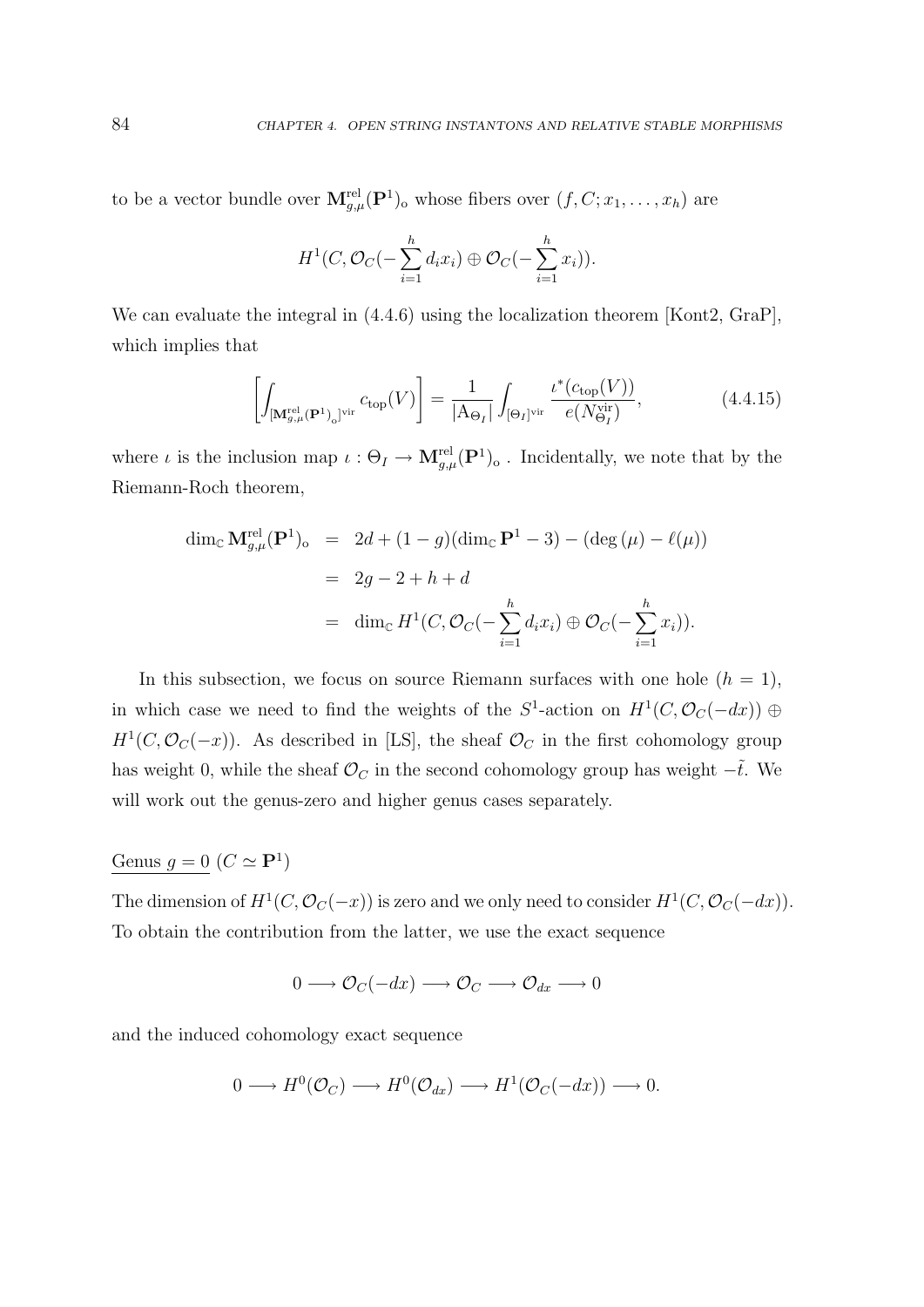A basis of  $H^0(\mathcal{O}_C)$  is just  $\{1\}$  and that of  $H^0(\mathcal{O}_{dx})$  is  $\{1, z^{-1}, z^{-2}, \ldots, z^{-(d-1)}\}$ . This information lets us construct the following explicit basis of  $H^1(\mathcal{O}_C(-dx))$ :

$$
\left\{\frac{1}{z},\frac{1}{z^2},\ldots,\frac{1}{z^{d-1}}\right\}.
$$

 $S<sup>1</sup>$  acts on the above basis with weights

$$
\left\{\frac{1}{d}\tilde{t}, \frac{2}{d}\tilde{t}, \dots, \frac{d-1}{d}\tilde{t}\right\}.
$$
\n(4.4.16)

Thus the equivariant top Chern class of the obstruction bundle  $V$  is

$$
c_{\text{top}}(V) = \prod_{j=1}^{d-1} \frac{j}{d} \tilde{t} = \frac{(d-1)!}{d^{d-1}} \tilde{t}^{d-1}.
$$
 (4.4.17)

#### Genus  $g \geq 1$

For genus  $g > 0$ , C is a union of the two irreducible components  $C_1 = \mathbf{P}^1$  and  $C_2 = \Sigma_g$  which intersect at a node, denoted by p. Then there is the normalization exact sequence

$$
0 \longrightarrow \mathcal{O}_C(-dx) \longrightarrow \mathcal{O}_{C_1}(-dx) \oplus \mathcal{O}_{C_2} \longrightarrow \mathcal{O}_C(-dx)|_p \longrightarrow 0,
$$
 (4.4.18)

which gives the following long exact sequence of cohomology:

$$
0 \longrightarrow H^0(C_2, \mathcal{O}_{C_2}) \xrightarrow{\simeq} H^0(C, \mathcal{O}_C(-dx)|_p) \longrightarrow H^1(C, \mathcal{O}_C(-dx)) \longrightarrow
$$
  

$$
\longrightarrow H^1(C_1, \mathcal{O}_{C_1}(-dx)) \oplus H^1(C_2, \mathcal{O}_{C_2}) \longrightarrow 0.
$$

Therefore,  $H^1(C, \mathcal{O}_C(-dx))$  is given by

$$
H1(C, \mathcal{O}_C(-dx)) = H1(C_1, \mathcal{O}_{C_1}(-dx)) \oplus H1(C_2, \mathcal{O}_{C_2}).
$$
\n(4.4.19)

We have already computed in (4.4.16) the contribution of  $H^1(C_1, \mathcal{O}_{C_1}(-dx))$  to the equivariant top Chern class  $c_{top}(V)$ . Since the linearization of  $\mathcal{O}_{C_2}$  in (4.4.19) has weight zero, the contribution of  $H^1(C_2, \mathcal{O}_{C_2})$  to  $c_{top}(V)$  can be obtained from (4.4.11) by letting  $\rho = 0$  and  $\mathcal{E} = \mathbb{E}^{\vee}$ . This gives  $c_g(\mathbb{E}^{\vee}) = (-1)^g c_g(\mathbb{E})$  as the contribution of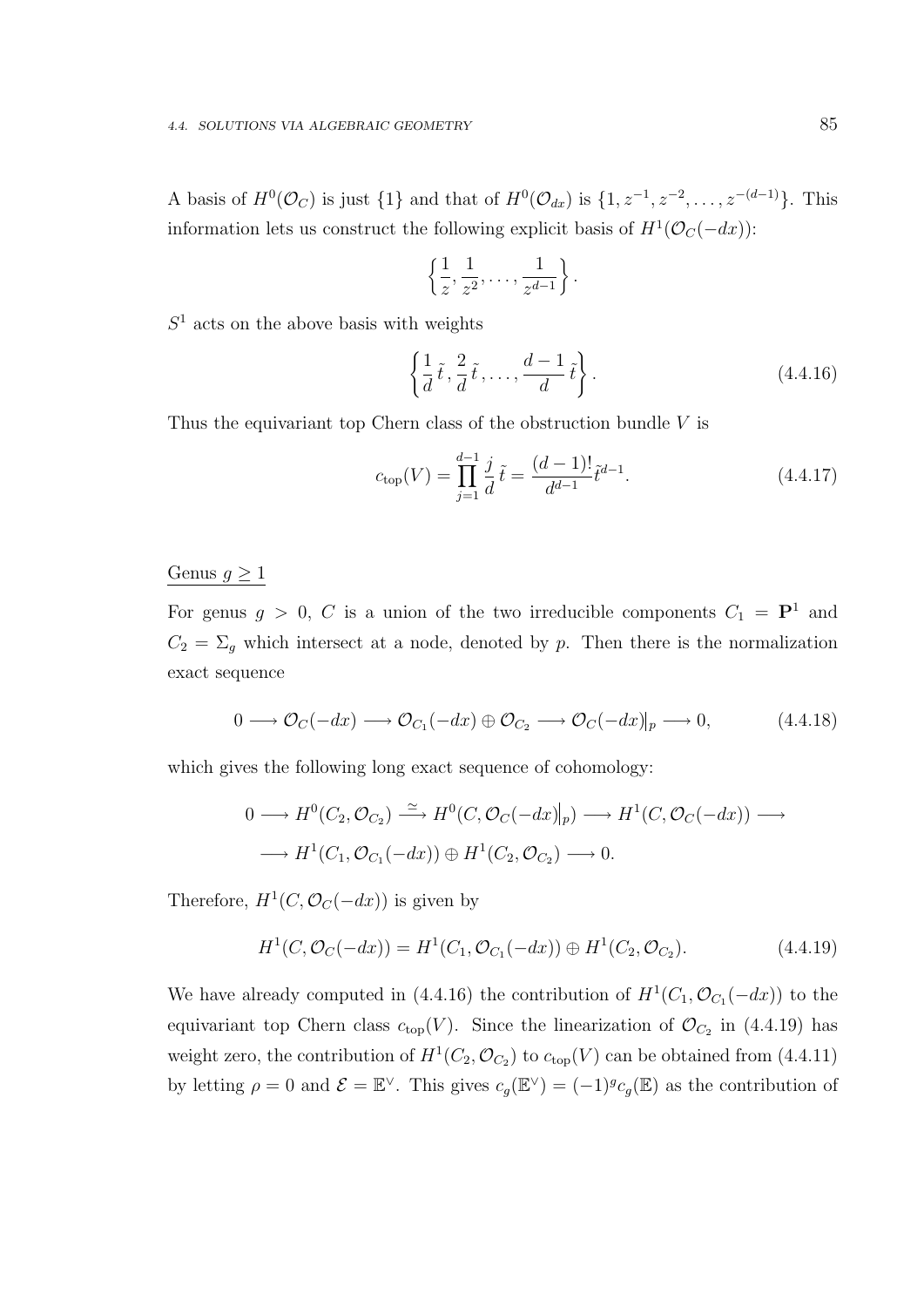$H<sup>1</sup>(C_2, \mathcal{O}_{C_2})$ . Combining this result with (4.4.16), we see that the total contribution of  $H^1(C, \mathcal{O}_C(-dx))$  to  $c_{top}(V)$  is

$$
(-1)^{g} \frac{(d-1)!}{d^{d-1}} c_g(\mathbb{E}) \tilde{t}^{d-1}.
$$

We can use a similar line of reasoning to determine the weights on  $H^1(C, \mathcal{O}_C(-x))$ . Examining the long exact sequence of cohomology that follows from the exact normalization sequence

$$
0 \longrightarrow \mathcal{O}_C(-x) \longrightarrow \mathcal{O}_{C_1}(-x) \oplus \mathcal{O}_{C_2} \longrightarrow \mathcal{O}_C(-x)|_p \longrightarrow 0,
$$

we obtain

$$
H^1(C, \mathcal{O}_C(-x)) = H^1(C_1, \mathcal{O}_{C_1}(-x)) \oplus H^1(C_2, \mathcal{O}_{C_2}).
$$

As discussed in the genus-zero case,  $H^1(C_1, \mathcal{O}_{C_1}(-x))$  is of zero dimension and does not contribute. Moreover, as we have mentioned in the beginning of this subsection, since the S<sup>1</sup>-action lifts to the present  $\mathcal{O}_C$  with weight  $-\tilde{t}$ , the contribution of  $H^1(C_2, \mathcal{O}_{C_2})$  to the equivariant top Chern class  $c_{top}(V)$  is

$$
(-1)^g\left(\tilde{t}^g-c_1(\mathbb{E}^{\vee})\,\tilde{t}^{g-1}+c_2(\mathbb{E}^{\vee})\,\tilde{t}^{g-2}+\cdots+(-1)^g c_g(\mathbb{E}^{\vee})\right).
$$

Thus the final expression for the equivariant top Chern of the obstruction bundle is

$$
c_{\text{top}}(V) = \frac{(d-1)!}{d^{d-1}} c_g(\mathbb{E}) \tilde{t}^{d-1} \left( \tilde{t}^g - c_1(\mathbb{E}^{\vee}) \tilde{t}^{g-1} + c_2(\mathbb{E}^{\vee}) \tilde{t}^{g-2} + \dots + (-1)^g c_g(\mathbb{E}^{\vee}) \right)
$$
  
= 
$$
\frac{(d-1)!}{d^{d-1}} c_g(\mathbb{E}) \tilde{t}^{d-1} \left( \tilde{t}^g + c_1(\mathbb{E}) \tilde{t}^{g-1} + c_2(\mathbb{E}) \tilde{t}^{g-2} + \dots + c_g(\mathbb{E}) \right).
$$
 (4.4.20)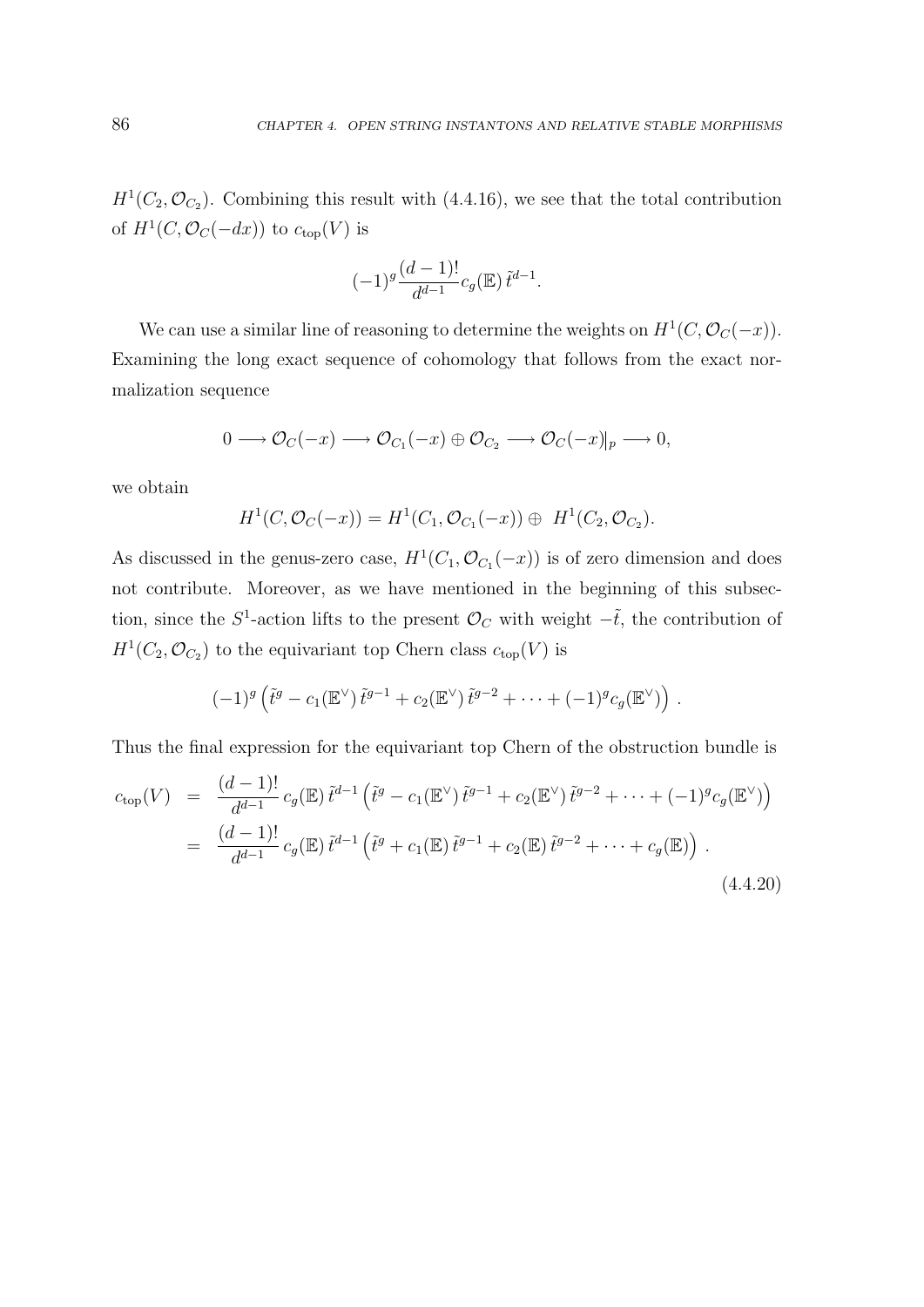### 4.5 Evaluation of Invariants

We are now ready to evaluate the integral  $(4.4.15)$  in the case of  $h = 1$ . For  $h > 1$ , an inductive argument can be used to show that all open string instanton amplitudes vanish in the particular problem we are considering.

#### 4.5.1 Invariants for  $h = 1$

#### Genus  $g = 0$

After taking into account the automorphism group  $A_{\Theta_I}$ , which has order d, the genus-zero answer is obtained by multiplying the expressions in (4.4.14) and (4.4.17). This gives the genus-zero invariant

$$
\frac{1}{d} \cdot \frac{1}{d} \frac{d^d}{d!} \tilde{t}^{1-d} \cdot \frac{(d-1)!}{d^{d-1}} \tilde{t}^{d-1} = \frac{1}{d^2},\tag{4.5.21}
$$

which agrees with the expected answer (4.2.3).

#### Genus  $g \geq 1$

We need to use the results in  $(4.4.14)$  and  $(4.4.20)$  to compute higher genus invariants. It follows from Mumford's formula

$$
(1 + c_1(\mathbb{E}^{\vee}) + c_2(\mathbb{E}^{\vee}) + \cdots + c_g(\mathbb{E}^{\vee})) \cdot (1 + c_1(\mathbb{E}) + c_2(\mathbb{E}) + \cdots + c_g(\mathbb{E})) = 1
$$

that

$$
(\tilde{t}^g + c_1(\mathbb{E}^{\vee}) \tilde{t}^{g-1} + c_2(\mathbb{E}^{\vee}) \tilde{t}^{g-2} + \cdots + c_g(\mathbb{E}^{\vee})) \cdot (\tilde{t}^g + c_1(\mathbb{E}) \tilde{t}^{g-1} + c_2(\mathbb{E}) \tilde{t}^{g-2} + \cdots + c_g(\mathbb{E})) = \tilde{t}^{2g}.
$$

Hence we have

$$
\left[\int_{\left[\mathbf{M}_{g,\mu}^{\text{rel}}\left(\mathbf{P}^1\right)_0\right]^{\text{vir}}} c_{\text{top}}(V)\right] = \left[\frac{1}{\left|\mathbf{A}_{\Theta_I}\right|} \int_{\overline{M}_{g,1}} \frac{d \cdot \tilde{t}^{2g-1}}{\tilde{t} - d \cdot \psi} c_g(\mathbb{E})\right]
$$
\n
$$
= d^{2g-2} \int_{\overline{M}_{g,1}} \psi^{2g-2} c_g(\mathbb{E}), \tag{4.5.22}
$$

where in the last equality we have used the fact that the moduli space  $\overline{M}_{g,1}$  of Deligne-Mumford stable curves has dimension dim<sub>C</sub>  $\overline{M}_{g,1} = 3g - 2$ . The above Hodge integral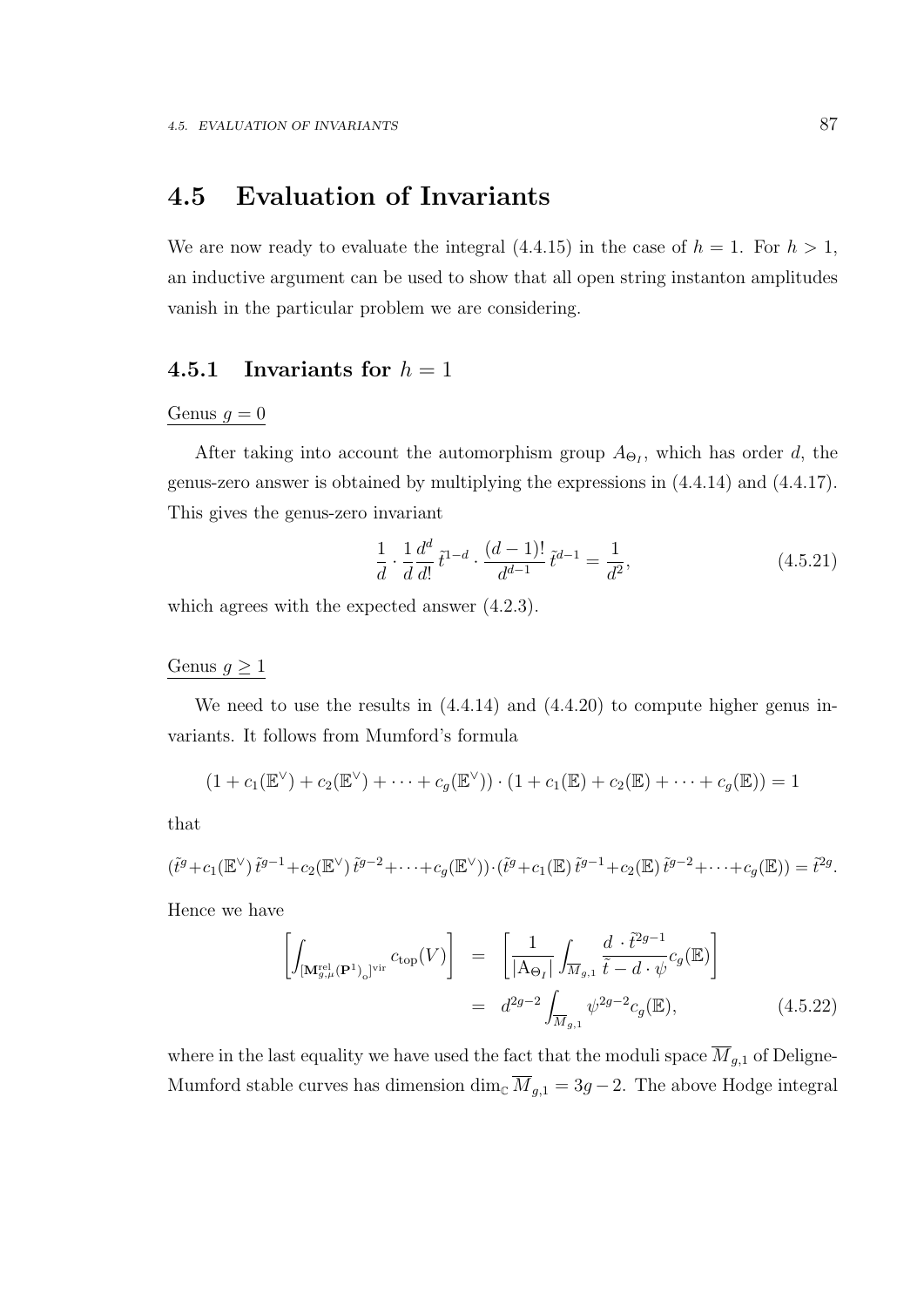can easily be evaluated by using C.Faber and R.Pandharipande's generating function for Hodge integrals over the moduli space  $\overline{M}_{a,1}$  [FabP1]. Taking the result from [FabP1], we conclude that

$$
\left[\int_{\left[\mathbf{M}_{g,\mu}^{\text{rel}}\left(\mathbf{P}^1\right)_o\right]^{\text{vir}}} c_{\text{top}}(V)\right] = d^{2g-2} \frac{2^{2g-1}-1}{2^{2g-1}} \frac{|B_{2g}|}{(2g)!}.
$$
\n(4.5.23)

As promised, (4.5.23) is precisely equal to the expected result in (4.2.3).

#### 4.5.2 Invariants for  $h > 1$

As mentioned before, all invariants for  $h > 1$  vanish. The main idea that underlies our argument is that at least one of the weights of the  $S<sup>1</sup>$ -action on the obstruction bundle is zero. We will present our argument for genus-zero and higher genus cases separately.

#### Genus  $g = 0$

We will first consider the genus-zero case. Assume that  $h = 2$ , in which case  $\mu = (d_1, d_2)$ , where  $d_1 + d_2 = d$ . In genus zero  $C = C_1 \sqcup_p C_2$ , where  $C_1$  and  $C_2$  both are rational curves and p is a node that gets mapped to  $q_0$ . For  $i = 1$  or 2,  $d_i > 0$  is the degree of the map  $f_i$  that maps  $C_i$  to  $\mathbf{P}^1$ . If we denote the pre-images of  $q_{\infty}$  by  $x_1 \in C_1$  and  $x_2 \in C_2$ , then we have the normalization exact sequence

$$
0 \longrightarrow \mathcal{O}_C(-d_1x_1 - d_2x_2) \longrightarrow \mathcal{O}_{C_1}(-d_1x_1) \oplus \mathcal{O}_{C_2}(-d_2x_2) \longrightarrow \mathcal{O}_C(-d_1x_1 - d_2x_2)|_p \longrightarrow 0,
$$

which gives the long exact sequence of cohomology

$$
0 \longrightarrow H^0(C, \mathcal{O}_C(-d_1x_1 - d_2x_2)|_p) \longrightarrow H^1(C, \mathcal{O}_C(-d_1x_1 - d_2x_2)) \longrightarrow
$$
  

$$
\longrightarrow H^1(C_1, \mathcal{O}_{C_1}(-d_1x_1)) \oplus H^1(C_2, \mathcal{O}_{C_2}(-d_2x_2)) \longrightarrow 0.
$$

From this we immediately see that one of the weights of the  $S<sup>1</sup>$ -action on  $H^1(C, \mathcal{O}_C(-d_1x_1 - d_2x_2))$  is zero, since the weight on  $H^0(C, \mathcal{O}_C(-d_1x_1 - d_2x_2)|_p)$  is zero. This means that the contribution of  $H^1(C, \mathcal{O}_C(-d_1x_1-d_2x_2))$  to the equivariant top Chern class of the obstruction bundle vanishes, thus rendering the invariant to vanish as well.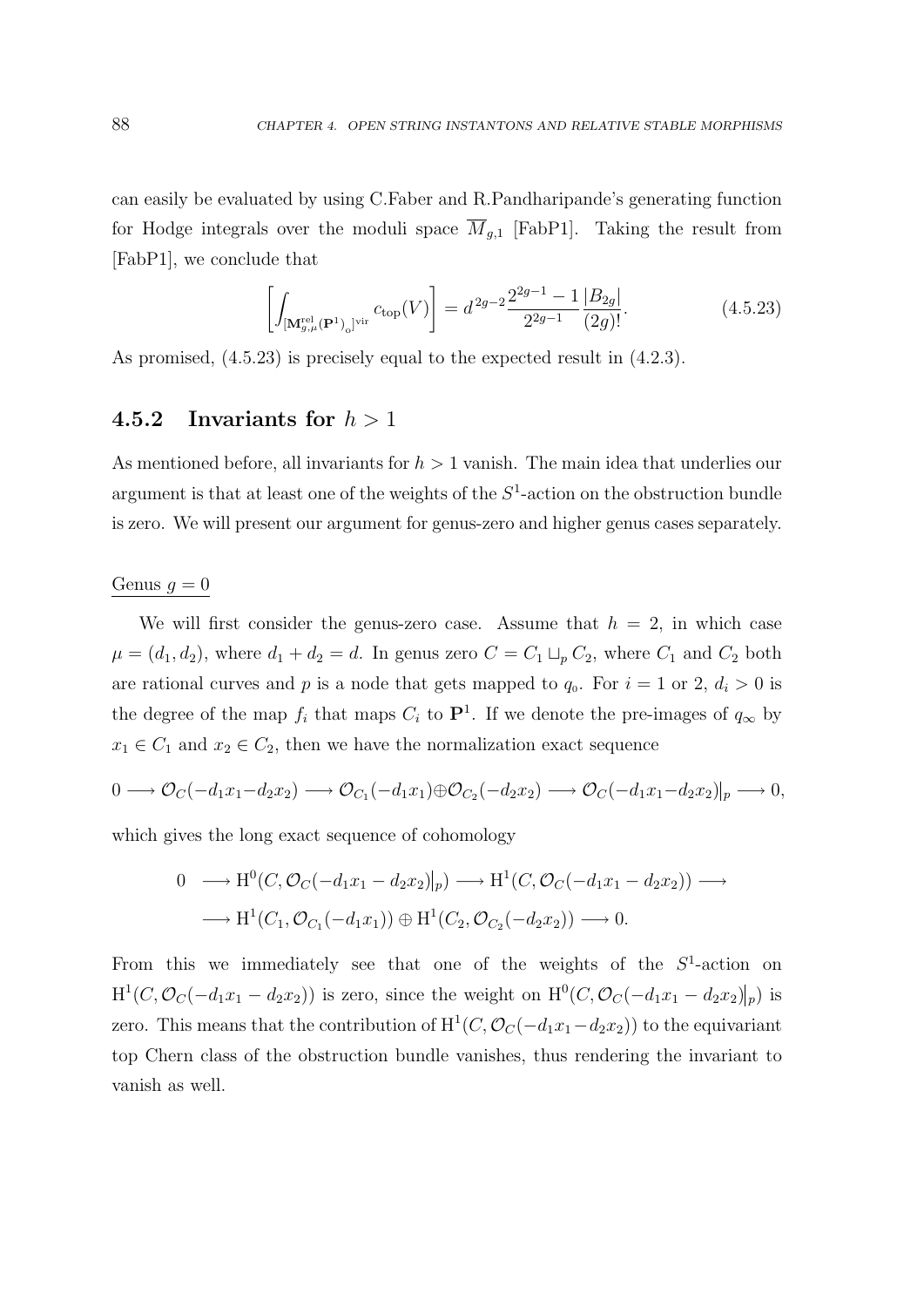For  $h = 3$ , C contains a contracted genus-zero component  $\tilde{C}_0$  which is connected to 3 rational curves, say  $C_1, C_2, C_3$ , at 3 nodes, say  $p_1, p_2, p_3$ . Note that since  $\tilde{C}_0$ contains 3 special points, it is stable and can be contracted to  $q_0$ . Each  $C_i$  maps to P<sup>1</sup> with degree  $d_i > 0$  and contains a special point  $x_i$  that gets mapped to  $q_\infty$ . As usual there is the exact normalization sequence

$$
0 \longrightarrow \mathcal{O}_C(-\sum_{i=1}^3 d_i x_i) \longrightarrow \bigoplus_{i=1}^3 \mathcal{O}_{C_i}(-d_i x_i) \oplus \mathcal{O}_{\tilde{C}_0} \longrightarrow \bigoplus_{i=1}^3 \mathcal{O}_C(-\sum_{i=1}^3 d_i x_i)|_{p_i} \longrightarrow 0,
$$

and the associated cohomology long exact sequence

$$
0 \longrightarrow \mathrm{H}^{0}(\tilde{C}_{0}, \mathcal{O}_{\tilde{C}_{0}}) \stackrel{\psi}{\longrightarrow} \bigoplus_{i=1}^{3} \mathrm{H}^{0}(C, \mathcal{O}_{C}(-\sum_{i=1}^{3} d_{i}x_{i})|_{p_{i}}) \longrightarrow \mathrm{H}^{1}(C, \mathcal{O}_{C}(-\sum_{i=1}^{3} d_{i}x_{i}) \longrightarrow \bigoplus_{i=1}^{3} \mathrm{H}^{1}(C_{i}, \mathcal{O}_{C_{i}}(-d_{i}x_{i})) \oplus \mathrm{H}^{1}(\tilde{C}_{0}, \mathcal{O}_{\tilde{C}_{0}}) \longrightarrow 0.
$$

Here,  $\psi$  is not surjective and it follows that not all of the zero weights on  $\bigoplus_{i=1}^{3} H^{0}(C, \mathcal{O}_{C}(-\sum_{i=1}^{3} d_{i}x_{i})|_{p_{i}})$  get cancelled in

$$
H^{1}(C, \mathcal{O}_{C}(-\sum_{i}^{3} d_{i}x_{i})) = \bigoplus_{i=1}^{3} H^{1}(C_{i}, \mathcal{O}_{C_{i}}(-d_{i}x_{i})) \oplus H^{1}(\tilde{C}_{0}, \mathcal{O}_{\tilde{C}_{0}}) - H^{0}(\tilde{C}_{0}, \mathcal{O}_{\tilde{C}_{0}}) + \bigoplus_{i}^{3} H^{0}(C, \mathcal{O}_{C}(-\sum_{i}^{3} d_{i}x_{i})|_{p_{i}}).
$$

Therefore, the equivariant top Chern class of the obstruction bundle in the localization theorem vanishes. We can perform induction on  $h$  and conclude that genus-zero invariants vanish for all  $h > 1$ . We will now sketch how that works. For  $h \leq n$ , assume that the  $S^1$ -action on  $H^1(C, \mathcal{O}_C(-\sum_i^h d_i x_i))$  has at least one zero weight and that therefore the invariants vanish. At  $h = n + 1$ , an  $S^1$ -fixed stable map can be constructed from that at  $h = n$  by attaching a rational curve  $C_{n+1}$  to the contracted component, such that  $\deg(f|_{C_{n+1}}) = d_{n+1} > 0$ .  $C_{n+1}$  contains the point  $x_{n+1}$  that gets mapped to  $q_{\infty}$  and is joined to the contracted component at a new node. Such an operation increases the number of nodes by 1, and analyzing the exact normalization sequence and its associated cohomology long exact sequence shows that the number of zero weights on  $H^1(C, \mathcal{O}_C(-\sum_i^h d_i x_i))$  has increased by one. Therefore, the total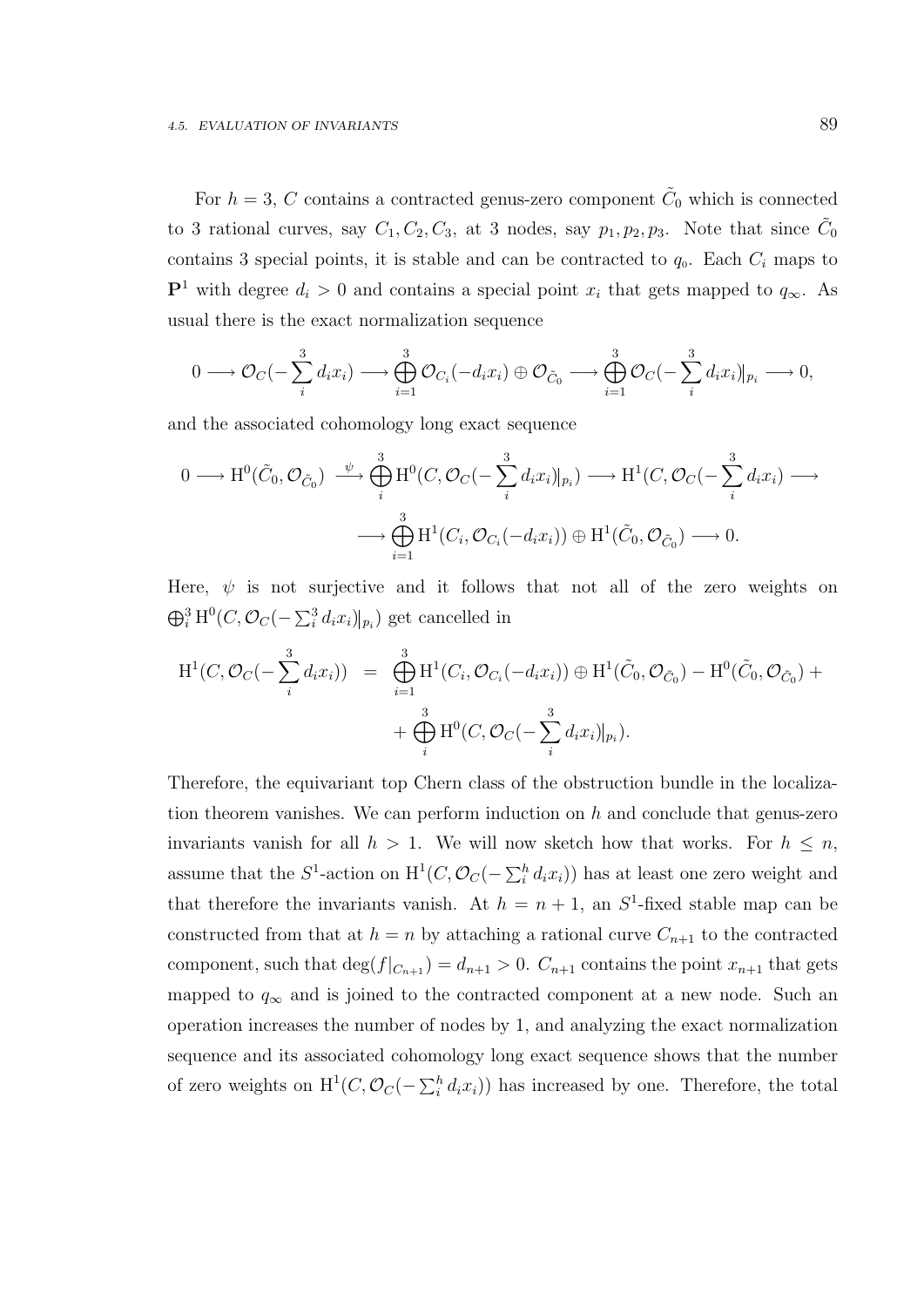number of zero weights on  $H^1(C, \mathcal{O}_C(-\sum_i^h d_i x_i))$  is again non-zero. This shows that the equivariant top Chern class of the obstruction bundle vanishes at  $h = n + 1$ .

#### Genus  $g \geq 1$

Now assume that  $g \ge 1$  and  $h = 2$ . In addition to the two rational curves  $C_1$ and  $C_2$ , we introduce a stable genus-g curve  $\tilde{C}_g$ , which gets contracted to  $q_0$ . There are two nodes  $p_1$  and  $p_2$  where  $C_1$  and  $C_2$ , respectively, intersect  $\tilde{C}_g$ . In our usual notation, the normalization exact sequence in the present case is

$$
0 \longrightarrow \mathcal{O}_C(-d_1x_1-d_2x_2) \longrightarrow \bigoplus_{i=1}^2 \mathcal{O}_{C_i}(-d_ix_i) \oplus \mathcal{O}_{\tilde{C}_g} \longrightarrow \bigoplus_{i=1}^2 \mathcal{O}_C(-d_1x_1-d_2x_2)|_{p_i} \longrightarrow 0.
$$

This implies the following long exact sequence of cohomology:

$$
0 \to \mathrm{H}^{0}(\tilde{C}_{g}, \mathcal{O}_{\tilde{C}_{g}}) \xrightarrow{\varphi} \mathrm{H}^{0}(C, \mathcal{O}_{C}(-d_{1}x_{1}-d_{2}x_{2})|_{p_{1}}) \oplus \mathrm{H}^{0}(C, \mathcal{O}_{C}(-d_{2}x_{2}-d_{2}x_{2})|_{p_{2}}) \to
$$
  

$$
\longrightarrow \mathrm{H}^{1}(C, \mathcal{O}_{C}(-d_{1}x_{1}-d_{2}x_{2})) \longrightarrow \bigoplus_{i=1}^{2} \mathrm{H}^{1}(C_{i}, \mathcal{O}_{C_{i}}(-d_{i}x_{i})) \oplus \mathrm{H}^{1}(\tilde{C}_{g}, \mathcal{O}_{\tilde{C}_{g}}) \longrightarrow 0.
$$

Unlike in the  $h = 1$  case,  $\varphi$  is not surjective and we need to compute

$$
H^{1}(C, \mathcal{O}_{C}(-d_{1}x_{1}-d_{2}x_{2})) = \bigoplus_{i=1}^{2} H^{1}(C_{i}, \mathcal{O}_{C_{i}}(-d_{i}x_{i})) \oplus H^{1}(\tilde{C}_{g}, \mathcal{O}_{\tilde{C}_{g}}) - H^{0}(\tilde{C}_{g}, \mathcal{O}_{\tilde{C}_{g}}) ++ H^{0}(C, \mathcal{O}_{C}(-d_{1}x_{1}-d_{2}x_{2})|_{p_{1}}) \oplus H^{0}(C, \mathcal{O}_{C}(-d_{2}x_{2}-d_{2}x_{2})|_{p_{2}}).
$$

The zero weight term from  $H^0(\tilde{C}_g, \mathcal{O}_{\tilde{C}_g})$  will cancel only one of the two zero weight terms from the second line, thus leaving a zero weight term in  $H^1(C, \mathcal{O}_C(-d_1x_1 - d_2x_2)).$ Hence the equivariant top Chern class of the obstruction bundle again vanishes, and so does the invariant.

The vanishing of the invariants for  $g \geq 1$  again follows from induction on h. As in the genus-zero case, a  $S^1$ -fixed stable map at  $h = n + 1$  can be constructed from that at  $h = n$  by attaching a non-contracted rational curve, say  $C_{n+1}$ , to the contracted component  $\tilde{C}_g$  at a new node. This addition of a node increases the number of zero weights of the  $S^1$ -action on  $H^1(C, \mathcal{O}_C(-\sum_i^h d_i x_i))$ , and therefore the equivariant top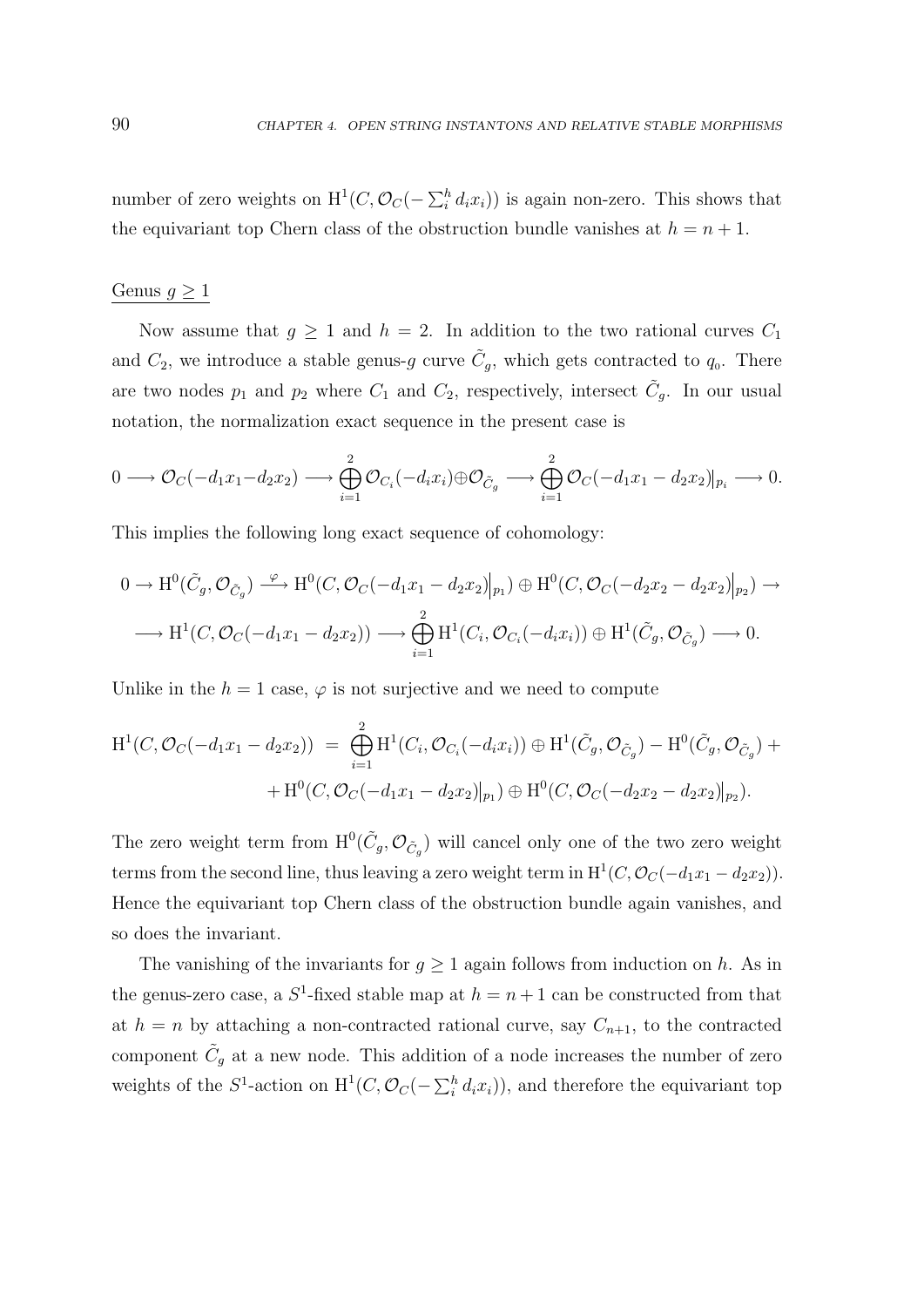Chern class of the obstruction bundle vanishes at  $h = n + 1$  as it does at  $h = n$ . Hence, all higher genus invariants vanish for  $h > 1$ .

To recapitulate, we have just established that

$$
\left[\int_{\left[\mathbf{M}_{g,\mu}^{\text{rel}}\left(\mathbf{P}^1\right)_0\right]^{\text{vir}}} c_{\text{top}}(V)\right] = 0 \ , \quad \forall g \ge 0, \ d \ge h > 1,
$$

in perfect agreement with what was expected from §4.2.

### 4.6 Conclusion

In this chapter we have made an explicit connection between topological open string theory and relative stable morphisms. In the particular example we consider, we have successfully reproduced open string instanton multiple cover answers as invariants of relative stable maps. So far several interesting proposals for studying open string instanton effects have been made [OV, KKLM, AgV], but direct computational methods involving integrals over moduli spaces of stable morphisms have been hitherto lacking. This is in marked contrast to the closed string case, where there exist well-developed techniques in the context of Gromov-Witten theory [GraP, FabP1].

Open string instantons play an important role in string theory. For example, in the Strominger-Yau-Zaslow conjecture of mirror symmetry, open string instanton effects are crucial for modifying the geometry of D-brane moduli space [StYZ]. Also, genuszero topological open string amplitudes are important for computing superpotentials in  $\mathcal{N} = 1$  supersymmetric theories in 4-dimension—see [KKLM, OV] and references therein. It is clear that many illuminating implications can stem from understanding better how one can directly compute open string instanton amplitudes. We hope we have made it clear in our work that relative stable morphisms could be the right framework for studying open string instantons in general, and that the proposed link between topological open string theory and relative stable maps well deserve further investigations.

Applying the theory of relative stable morphisms to topological open string theory is in the incipient stage. In a sense we have studied here what could be considered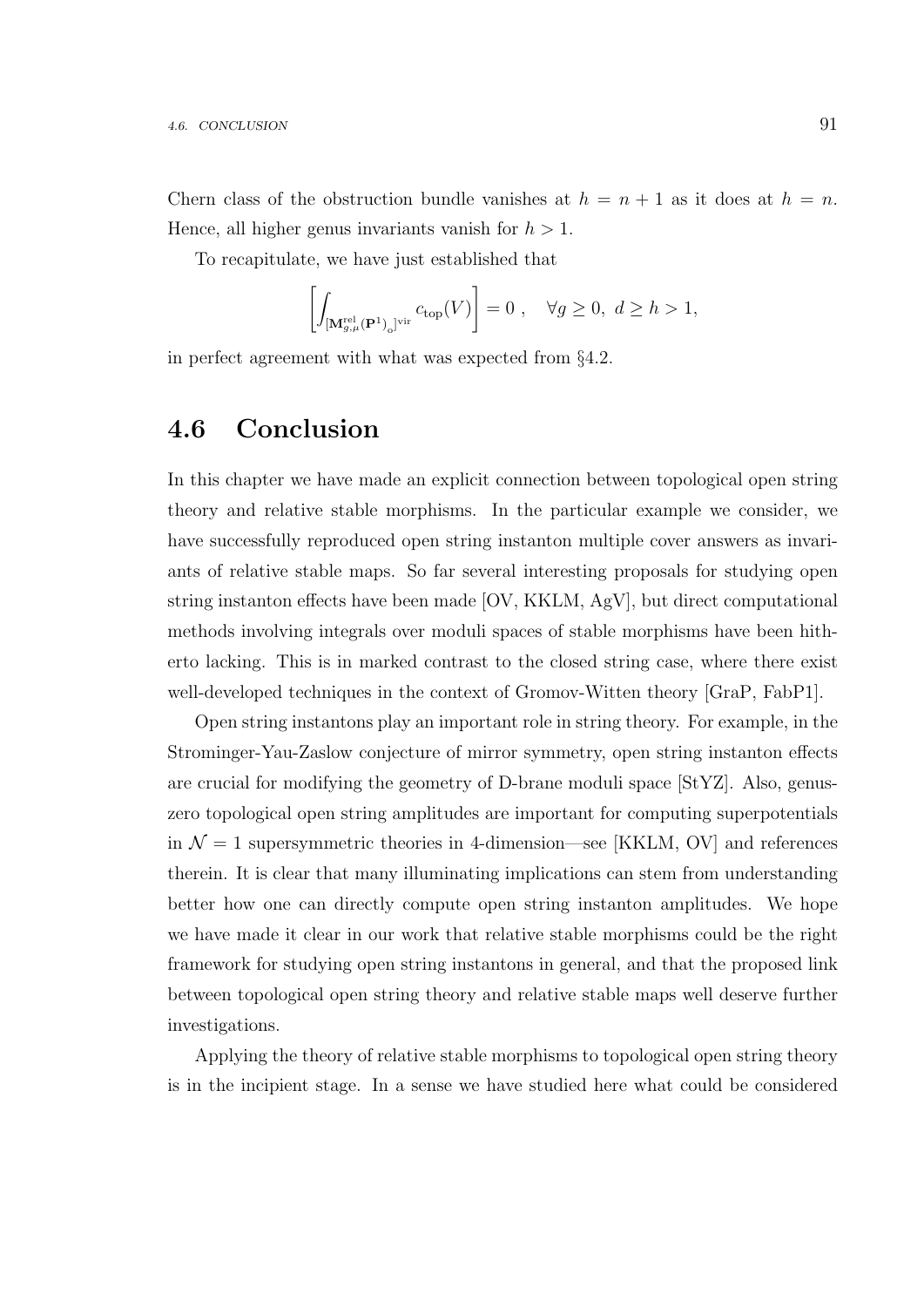the simplest example. As mentioned in §4.2, the quantities we have reproduced correspond to the invariants of a simple knot in  $S^3$ . The authors of [LaMV] have extended the results in [OV] to more non-trivial knots and links, and have described how to construct Lagrangian submanifolds, for torus links at least, on the topological string theory side of the duality. It will be interesting to apply our method to those cases as well. Also, M.Aganagic and C.Vafa have recently announced some interesting results on counting holomorphic discs in Calabi-Yau 3-folds [AgV], and we would like to understand their results by means of relative stable morphisms.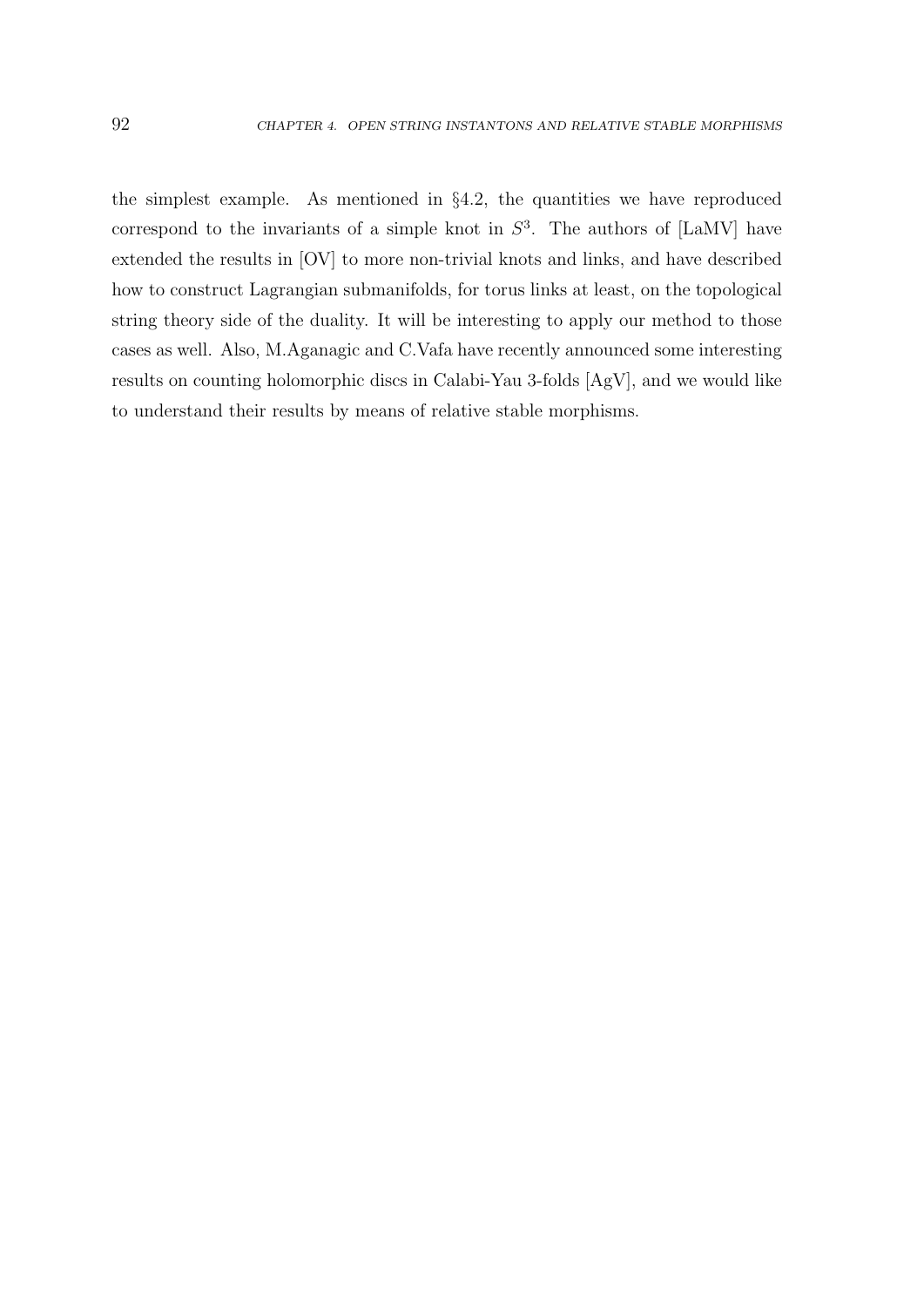# Appendix A

# Rudiments of the Symmetric Group  $S_n$

We here review some useful facts regarding the representation theory of the symmetric group  $S_n$ . We refer the reader to [FuH] for an in-depth introduction to the subject.

The symmetric group  $S_n$  is the group of all permutations on a set  $\mathscr S$  of n letters. The set  $\mathscr S$  may be partitioned into disjoint subsets such that a permutation  $\sigma \in S_n$ is decomposed into disjoint cycles, each acting on a particular subset. Furthermore, two permutations are conjugate if and only if they can be decomposed into the same number of cycles of each length.

Denote by  $[\sigma] = (1^{\alpha_1} \dots n^{\alpha_n})$  the conjugacy class of a permutation that can be decomposed into  $\alpha_k$  disjoint k-cycles, where  $1 \leq k \leq n$  and  $0 \leq \alpha_k \leq n$ . Then, since we must have

$$
\sum_{k=1}^{n} k \cdot \alpha_k = n,
$$

we see that a partition of the integer n determines a particular conjugacy class in  $S_n$ .

## A.1 Irreducible Characters

The character  $\chi(g) = \text{tr } \rho(g)$  of an irreducible representation  $\rho$  is called *simple* or *irreducible.* We now describe how one can compute the irreducible characters  $\chi([\sigma])$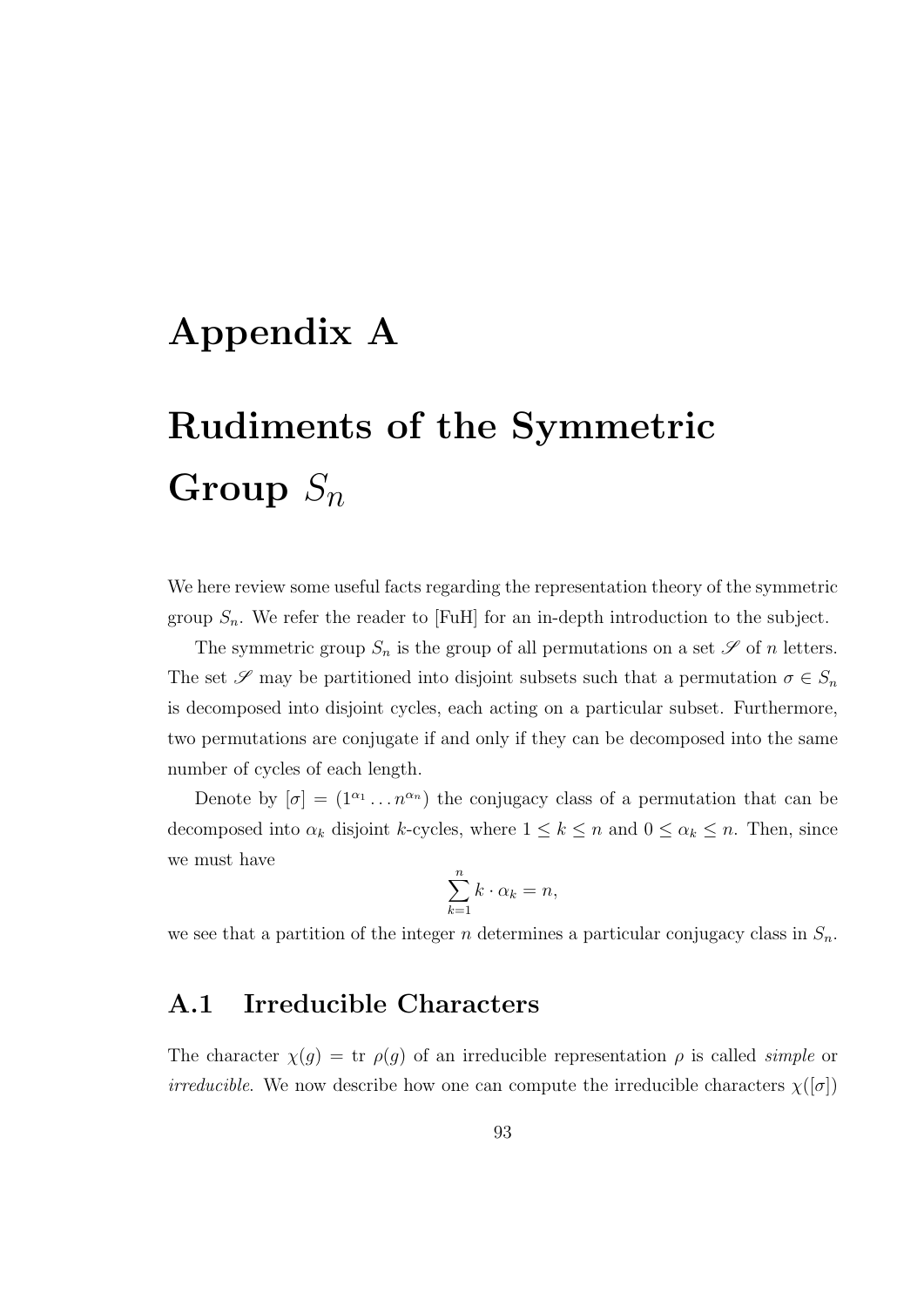for  $[\sigma_1] = (1^n)$  and  $[\sigma_2] = (1^{n-2}2)$ . Proofs and details can be found in group theory textbooks which discuss the Frobenius' formula for the characters of  $S_n$ . The number of inequivalent irreducible representations of any finite group is equal to the number of conjugacy classes in the group. For the symmetric group  $S_n$ , there is a one-to-one correspondence between its conjugacy classes and inequivalent partitions of  $n$ , so we may label the irreducible representations of  $S_n$  by the latter.

Let us consider an irreducible representation of  $S_n$  labeled by the ordered partition  $\gamma = (n_1, \ldots, n_m) \vdash n$ , where  $n_1 \geq n_2 \geq \ldots \geq n_m > 0$ . Let  $p_i = n_i + m - i$  and define the Van der Monde determinant

$$
D(p_1, \ldots, p_m) \equiv \begin{vmatrix} p_1^{m-1} & p_1^{m-2} & \cdots & p_1 & 1 \\ p_2^{m-1} & p_2^{m-2} & \cdots & p_2 & 1 \\ \vdots & \vdots & \vdots & \vdots & \vdots \\ p_m^{m-1} & p_m^{m-2} & \cdots & p_m & 1 \end{vmatrix} .
$$
 (A.1.1)

Then, the irreducible characters evaluated at the conjugacy classes  $(1^n)$  and  $(1^{n-2}2)$ can be written respectively as

$$
\chi_{\gamma}(1^n) = \frac{n!}{p_1! \ p_2! \ \cdots \ p_m!} D(p_1, \dots, p_m)
$$
 (A.1.2)

and

$$
\chi_{\gamma}\left(1^{n-2}2\right) = (n-2)! \sum_{i \in \mathcal{I}} \frac{D(p_1, \dots, p_{i-1}, p_i - 2, p_{i+1}, \dots, p_m)}{p_1! \cdots p_{i-1}! (p_i - 2)! p_{i+1}! \cdots p_m!},\tag{A.1.3}
$$

where the index set  $\mathcal I$  is defined as  $\{i \in \{1, \ldots, m\} | (p_i - 2) \geq 0\}$ . Furthermore, these irreducible characters satisfy the simple relation

$$
\binom{n}{2} \frac{\chi_{\gamma}(1^{n-2}2)}{\chi_{\gamma}(1^n)} = \frac{1}{2} \sum_{k=1}^m n_k(n_k+1) - \sum_{k=1}^m k \cdot n_k, \tag{A.1.4}
$$

which we utilize in Chapter 2 of this thesis. Incidentally, note that the character  $\chi_{\gamma}(1^n)$  is equal to the dimension  $f^{\gamma}$  of the representation associated to  $\gamma$ .

## A.2 The Murnaghan-Nakayama Rule

To each ordered partition  $\alpha = (n_1, \ldots, n_m) \vdash n$ , where  $n_1 \geq n_2 \geq \ldots \geq n_m > 0$ , there is an associated Young diagram of m rows,  $i^{th}$  of which has  $n_i$  boxes. A skew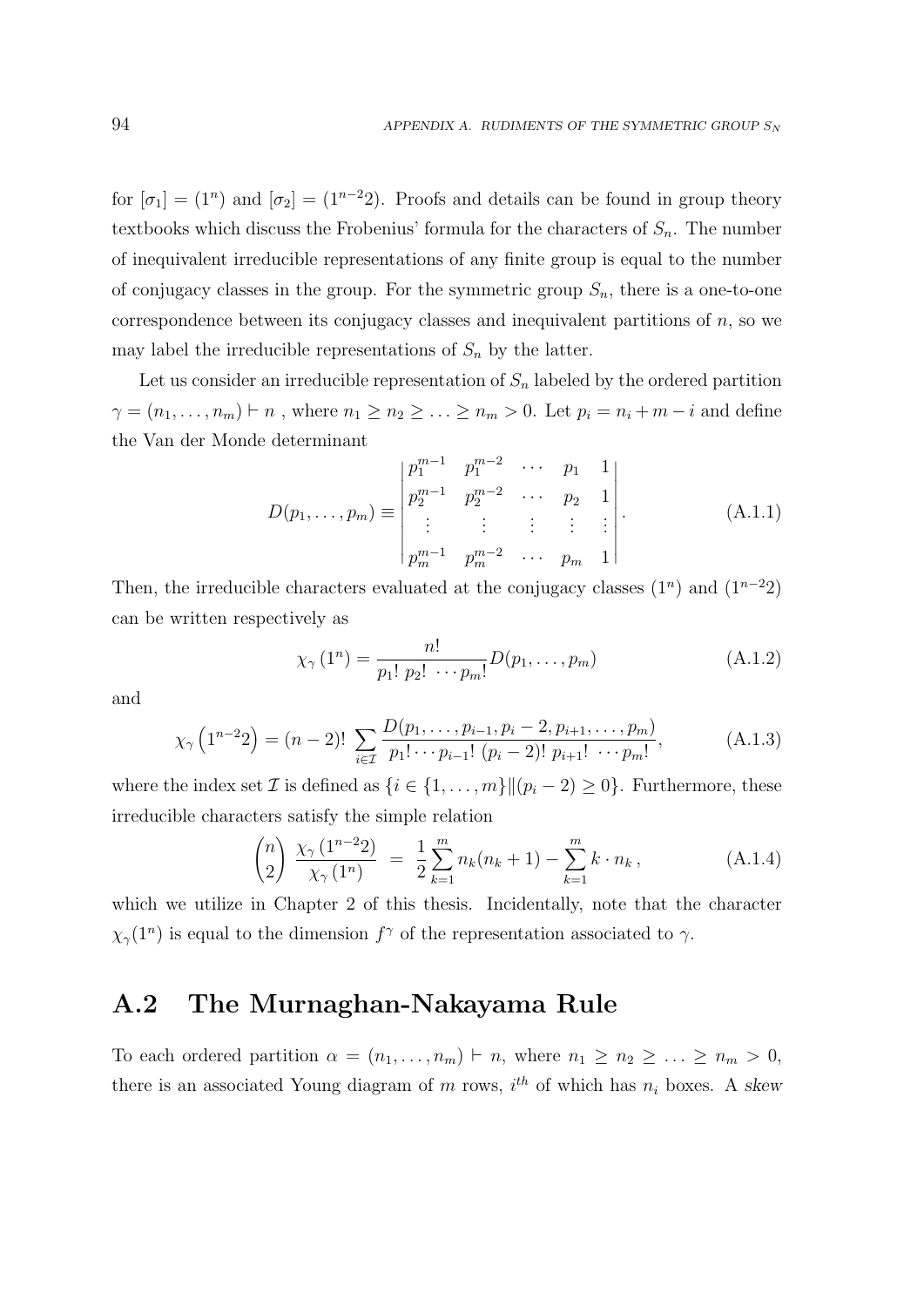hook is a connected region of boxes on the boundary of a Young diagram such that deleting it yields a new Young diagram of smaller size. The length of a skew hook is defined to be the total number of its constituent boxes, whereas its leg-length is defined to be the number of rows minus 1.

Let  $a \in S_n$  be a permutation which can be decomposed as a product of two disjoint elements, namely an n'-cycle and a permutation  $b \in S_{n-n'}$ . If  $\alpha$  is a partition of n and  $\beta$  is a partition of  $(n - n')$  that is obtained by deleting a skew hook of length n' and of leg-length  $r(\beta)$  from the Young diagram associated to  $\alpha$ , then the Murnaghan-Nakayama rule states that

$$
\chi_{\alpha}(a) = \sum_{\beta} (-1)^{r(\beta)} \chi_{\beta}(b).
$$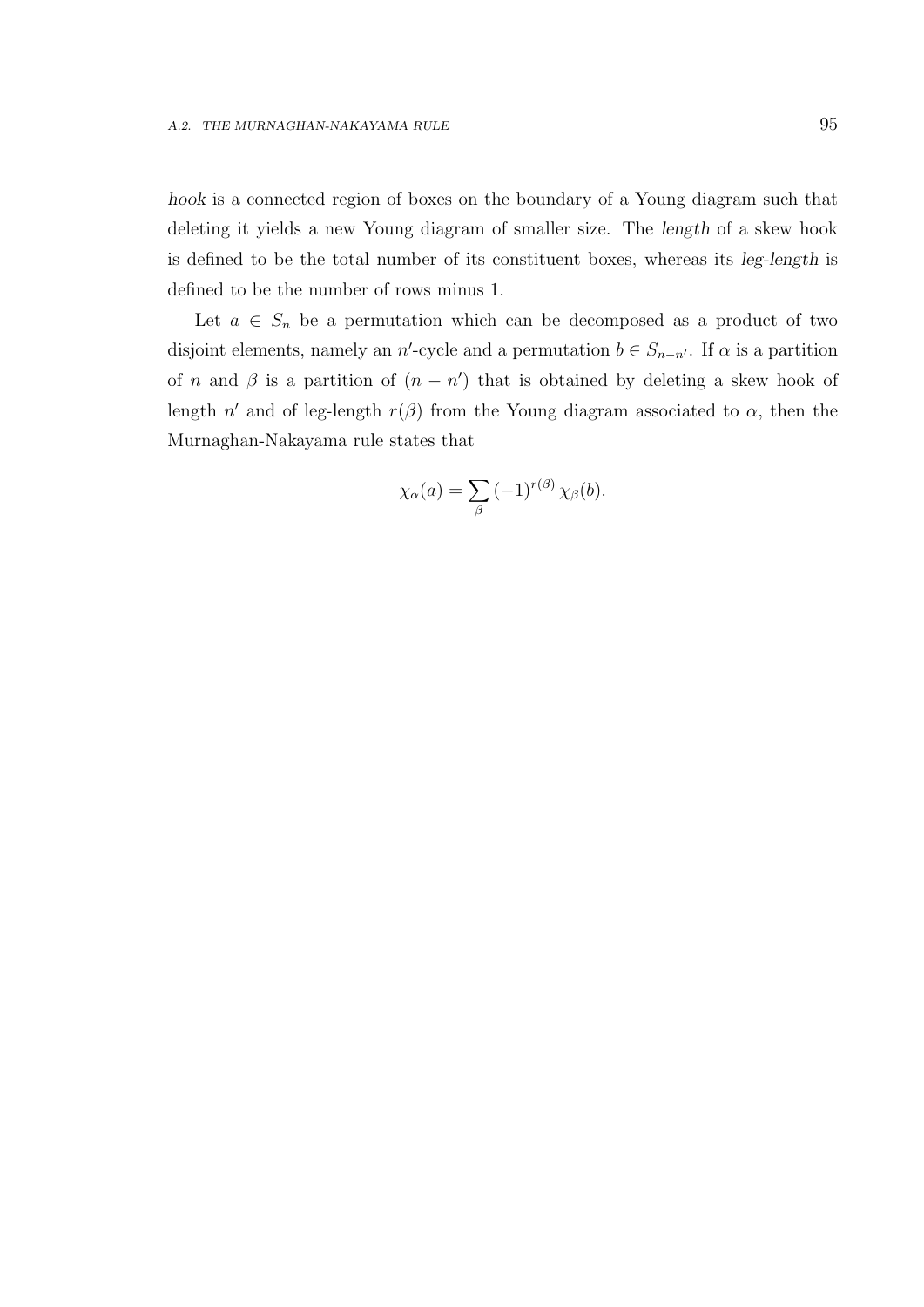# Appendix B

# Computation of Hurwitz Numbers

# B.1 Higher Degree Computation of Simple Hurwitz Numbers

#### • Degree Five:

For the degree 5 computation, we need

**Lemma B.1** Let  $t_k^p = 3 \delta_{k,1} \sum_{i=1}^j \delta_{i,p} + (\delta_{k,1} + \delta_{k,2}) \sum_{i=j+1}^r$ . Then,

$$
B_{3,h,(t_k^p)} = \begin{cases} 2^{2h} 3^{2h-1+r-j} & \text{for } j < r \text{ even }, \\ 0 & \text{for } j \text{ odd }, \\ 2 \cdot 3^{2h-1} (2^{2h-1}+1) & \text{for } j = r , \end{cases}
$$

from which follows

Claim B.2 The degree 5 simple Hurwitz numbers are given by

$$
N_{5,h,r} = 2^{2h-1} (2^{2h+r-2} - 2^{4h+r-4} - 1) - 3^{2h-2} 2^{2h-1} (1 + 2^{2h+r-2} + 2^{2h+2r-2}) +
$$
  
+ 3<sup>2h+r-2</sup> 2<sup>2h-1</sup> (1 - 2<sup>4h+r-4</sup>) + 2<sup>6h+r-5</sup> 3<sup>2h-2</sup> +  
+ (1 + 2<sup>4h+r-4</sup>) 2<sup>2h-1</sup> 3<sup>2h-2</sup> 5<sup>2h+r-2</sup>.

#### • Degree Six:

Similarly, by using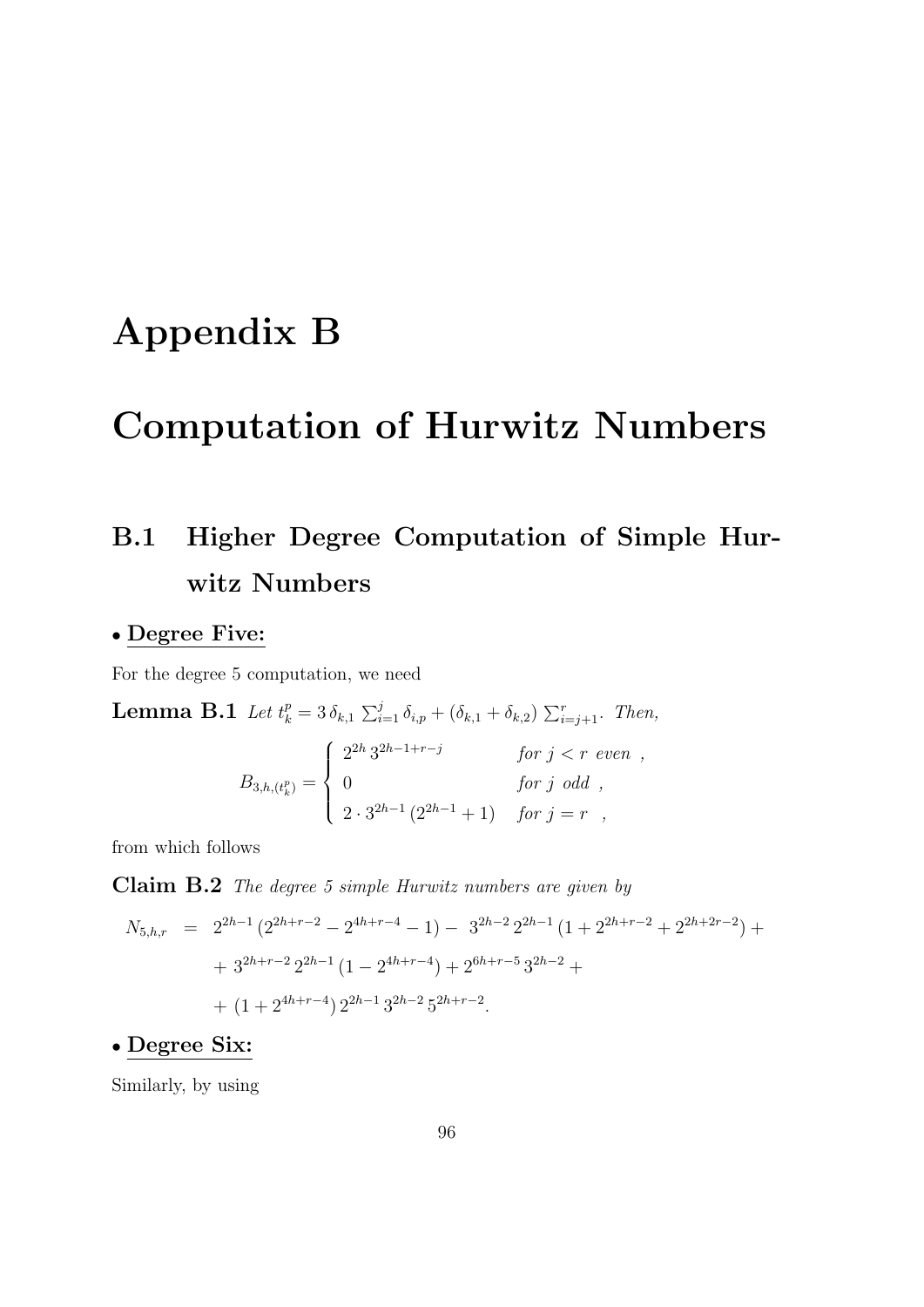**Lemma B.3** Let  $t_k^p = 4 \delta_{k,1} \sum_{i=1}^j \delta_{i,p} + (\delta_{k,1} + \delta_{k,2}) \sum_{i=j+1}^r$ . Then,

$$
B_{4,h,(t_k^p)} = \begin{cases} 3 \cdot 2^{r-j+6h-2} (3^{2h-2+r-j} + 1) & \text{for } j < r \text{ even} ,\\ 0 & \text{for } j \text{ odd} ,\\ 3 \cdot 2^{4h-1} (2^{2h-1}3^{2h-2} + 2^{2h-1} + 3^{2h-2}) & \text{for } j = r , \end{cases}
$$

and we obtain

Claim B.4 The degree 6 simple Hurwitz numbers are given by

$$
N_{6,h,r} = \frac{1}{720} \left[ 360 \cdot 2^{2h} - 135 \cdot 2^{4h+r} - 40 \cdot 2^{2h} \cdot 3^{2h+r} - \frac{5 \cdot 2^{2h} \cdot 3^{4h+r} \left( 8 + 2^{2h+r} \right)}{9} \right.
$$
  
\n
$$
+ 20 \cdot 2^{2h} \cdot 3^{2h} \left( 4 + 2^{2(h+r)} + 2^{2h+r} \right) + \frac{15 \cdot 2^{6h} \left( 3 + 3^{r} \right)}{2} + \frac{5 \cdot 2^{6h+r} \left( 9 + 3^{2h+r} \right)}{2} - \frac{2^{2h} \cdot 3^{2h} \left( 25 \cdot 2^{4h+r} + 16 \cdot 5^{2h+r} + 2^{4h+r} \cdot 5^{2h+r} \right)}{10} + \frac{2^{6h} \left( 100 \cdot 3^{4h+r} + 25 \cdot 2^{2h} 3^{4h+r} + 25 \cdot 2^{2h} 3^{4h+2r} + 81 \cdot 2^{2h} 5^{2h+r} + 2^{2h} 3^{4h+r} 5^{2h+r} \right)}{360} - \frac{5 \cdot 2^{6h} \left( 9 \cdot 2^{2h} + 4 \cdot 3^{2h} + 9 \cdot 2^{2h} 3^{r} + 2^{2h} 3^{2h} 5^{r} + 2^{2h} 3^{2h} 7^{r} \right)}{8} + 2^{6h-5} 3^{r-1} \left[ 3^{2h-1} (2^{2h-1} + 1) - 3(2^{2h-1}) + 1 \right].
$$

#### • Degree Seven:

Claim B.5 The degree 7 simple Hurwitz numbers are given by

$$
N_{7,h,r} = \frac{-2^{2h}}{2} - \frac{32^{6h}}{32} + \frac{2^{8h}}{64} + \frac{2^{4h+r}}{4} - \frac{2^{6h+r}}{32} - \frac{2^{2h}3^{2h}}{6} + \frac{2^{6h}3^{2h}}{96} - \frac{2^{8h}3^{2h}}{576} - \frac{2^{4h+r}3^{2h}}{36} - \frac{2^{4h+2r}3^{2h}}{24} + \frac{2^{6h+r}\frac{5}{2}r3^{2h}}{288} - \frac{2^{8h+r}\frac{5}{2}r3^{2h}}{1152} - \frac{2^{6h}3^r}{32} + \frac{2^{8h}3^r}{64} + \frac{2^{2h}3^{2h+r}}{18} + \frac{2^{6h}3^{2h+r}}{144} - \frac{2^{8h}3^{2h+r}}{1152} - \frac{2^{6h+r}3^{2h+r}}{288} + \frac{2^{2h}3^{4h+r}}{81} - \frac{2^{6h}3^{4h+r}}{1296} - \frac{2^{8h}3^{4h+r}}{10368} + \frac{2^{4h+r}3^{4h+r}}{648} - \frac{2^{6h+r}3^{4h+r}}{2592} - \frac{2^{8h}3^{4h+2r}}{5184} - \frac{2^{6h}5^{2h}}{800} + \frac{2^{8h}3^{2h}5^{2h}}{28800} - \frac{2^{4h+2r}3^{2h}5^{2h}}{1800} - \frac{2^{8h}3^{2(h+r)}5^{2h}}{1800} - \frac{2^{4h+r}3^{2h+r}5^{2h}}{64800} + \frac{2^{6h+r}3^{4h+2r}5^{2h}}{64800} + \frac{2^{8h}3^{2h}5^{2r}}{576}
$$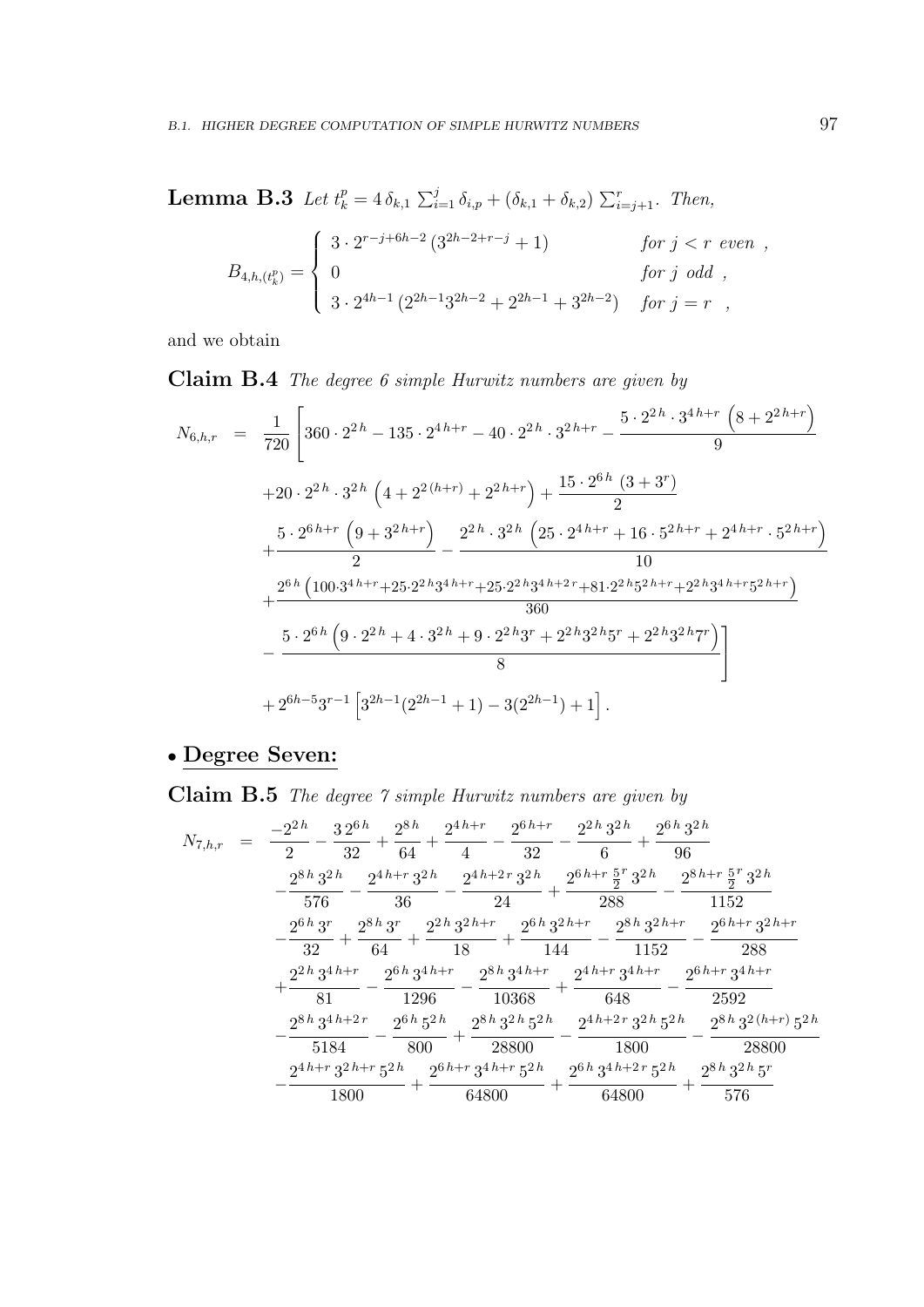$$
\begin{aligned}[t] -\frac{2^{8\,h}\,5^{2\,h+r}}{3200} + \frac{2^{2\,h}\,3^{2\,h}\,5^{2\,h+r}}{450} + \frac{2^{6\,h+r}\,3^{2\,h}\,5^{2\,h+r}}{7200} - \frac{2^{8\,h}\,3^{4\,h+r}\,5^{2\,h+r}}{259200} \\ + \frac{2^{8\,h}\,3^{2\,h}\,7^r}{576} + \frac{2^{8\,h}\,3^{2\,h}\,7^{2\,h+r}}{56448} + \frac{2^{6\,h+r}\,3^{2\,h}\,5^{2\,h}\,7^{2\,h+r}}{352800} + \frac{2^{8\,h}\,3^{4\,h+r}\,5^{2\,h}\,7^{2\,h+r}}{12700800} \\ - \frac{2^{8\,h}\,3^{2\,h}\,5^{2\,h}\,11^r}{28800}. \end{aligned}
$$

# B.2 Reducible Covers

$$
B_{n,h,r} = (n!)^{2h-1} {n \choose 2}^r \left[ \sum_{\gamma \in \mathscr{R}_n} \frac{1}{(f^{\gamma})^{2h-2}} \left( \frac{\chi_{\gamma}(2)}{f^{\gamma}} \right)^r \right],
$$
  
\n
$$
B_{2,h,r} = 2 \cdot 2^{2h-1},
$$
  
\n
$$
B_{3,h,r} = 2 \cdot 3^{2h-1} {3 \choose 2}^r,
$$
  
\n
$$
B_{4,h,r} = 2 \cdot 4^{2h-1} {4 \choose 2}^r \left[ 1 + \frac{1}{3^{2h-2+r}} \right],
$$
  
\n
$$
B_{5,h,r} = 2 \cdot 5^{2h-1} {5 \choose 2}^r \left[ 1 + \frac{2^r}{4^{2h-2+r}} + \frac{1}{5^{2h-2+r}} \right],
$$
  
\n
$$
B_{6,h,r} = 2 \cdot 6^{2h-1} {6 \choose 2}^r \left[ 1 + \frac{3^r}{5^{2h-2+r}} + \frac{3^r}{9^{2h-2+r}} + \frac{2^r}{10^{2h-2+r}} + \frac{1}{5^{2h-2+r}} \right],
$$
  
\n
$$
B_{7,h,r} = 2 \cdot 7^{2h-1} {7 \choose 2}^r \left[ 1 + \frac{4^r}{6^{2h-2+r}} + \frac{6^r}{14^{2h-2+r}} + \frac{5^r}{15^{2h-2+r}} + \frac{4^r}{14^{2h-2+r}}
$$
  
\n
$$
+ \frac{5^r}{35^{2h-2+r}} + \frac{1}{21^{2h-2+r}} \right],
$$
  
\n
$$
B_{8,h,r} = 2 \cdot 8^{2h-1} {8 \choose 2}^r \left[ 1 + \frac{5^r}{7^{2h-2+r}} + \frac{10^r}{20^{2h-2+r}} + \frac{9^r}{21^{2h-2+r}} + \frac{10^r}{28^{2h-2+r}}
$$
  
\n
$$
+ \frac{16^r}{64^{2h-2+r}} + \frac{5^r}{35^{2h-2+r}} + \frac{4^r}{14^{2h-2+r}} + \frac{10^r}{70^{2h-2
$$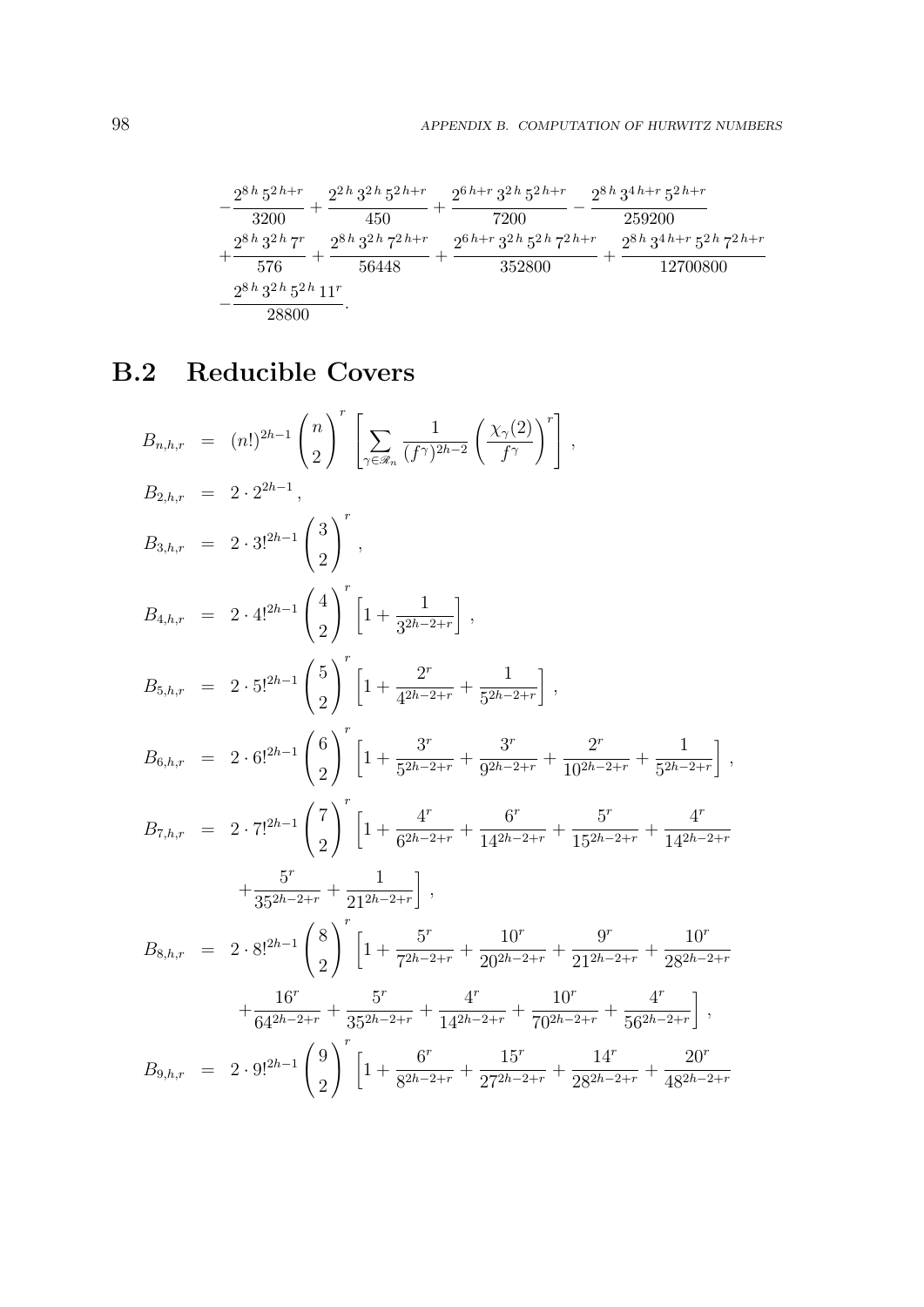$$
+\frac{35^r}{105^{2h-2+r}}+\frac{14^r}{56^{2h-2+r}}+\frac{14^r}{42^{2h-2+r}}+\frac{36^r}{162^{2h-2+r}}+\frac{20^r}{120^{2h-2+r}}
$$
  

$$
+\frac{21^r}{189^{2h-2+r}}+\frac{14^r}{84^{2h-2+r}}+\frac{14^r}{168^{2h-2+r}}+\frac{6^r}{216^{2h-2+r}}\Big],
$$
  

$$
B_{10,h,r} = 2 \cdot 10!^{2h-1} \left(\frac{10}{2}\right)^r \left[1+\frac{7^r}{9^{2h-2+r}}+\frac{21^r}{35^{2h-2+r}}+\frac{20^r}{36^{2h-2+r}}+\frac{35^r}{75^{2h-2+r}}\right.
$$
  

$$
+\frac{64^r}{160^{2h-2+r}}+\frac{28^r}{84^{2h-2+r}}+\frac{34^r}{90^{2h-2+r}}+\frac{91^r}{315^{2h-2+r}}+\frac{55^r}{225^{2h-2+r}}
$$
  

$$
+\frac{70^r}{350^{2h-2+r}}+\frac{14^r}{126^{2h-2+r}}+\frac{14^r}{42^{2h-2+r}}+\frac{64^r}{288^{2h-2+r}}+\frac{70^r}{450^{2h-2+r}}
$$
  

$$
+\frac{63^r}{567^{2h-2+r}}+\frac{35^r}{525^{2h-2+r}}+\frac{28^r}{252^{2h-2+r}}+\frac{20^r}{300^{2h-2+r}}+\frac{14^r}{210^{2h-2+r}}\Big].
$$

# B.3 Simple Hurwitz Numbers for an Elliptic Curve Target

We can compare our answers in the case of an elliptic curve target with those obtained from string theory. To do so, we organize  $T_{n,1,2g-2}/n!$  into a generating function  $\mathcal{H}_1^g$  $\binom{g}{1}(q),$ which is defined as

$$
(2g-2)! \mathcal{H}_1^g = \sum_{n=1}^{\infty} \mu_{1,n}^{g,n} q^n = \sum_{n=1}^{\infty} \frac{T_{n,1,2g-2}}{n!} q^n.
$$

This is equivalent to  $\mathcal{H}_1^g$  $_{1}^{g}$  in (2.4.19) with  $\hat{t}_{1}^{1}=1$ . Our explicit formulas for  $T_{n,1,2g-2}/n!$ ,  $n \leq 7$ , from §B.1 and the recursive method discussed in §2.2.7 give rise to the following q-expansions of  $\mathcal{H}_1^g$  $\frac{g}{1}(q)$ :

$$
\begin{array}{l} 2!\, \mathcal{H}_1^2\,=\,2q^2+16q^3+60q^4+160q^5+360q^6+672q^7+1240q^8+1920q^9+3180q^{10}+\\ \quad+\mathcal{O}(q^{11})\,,\\ 4!\,\mathcal{H}_1^3\,=\,2q^2+160q^3+2448q^4+18304q^5+90552q^6+\\ \quad+341568q^7+1068928q^8+2877696q^9+7014204q^{10}+\mathcal{O}(q^{11})\,,\\ 6!\,\mathcal{H}_1^4\,=\,2q^2+1456q^3+91920q^4+1931200q^5+21639720q^6+\\ \end{array}
$$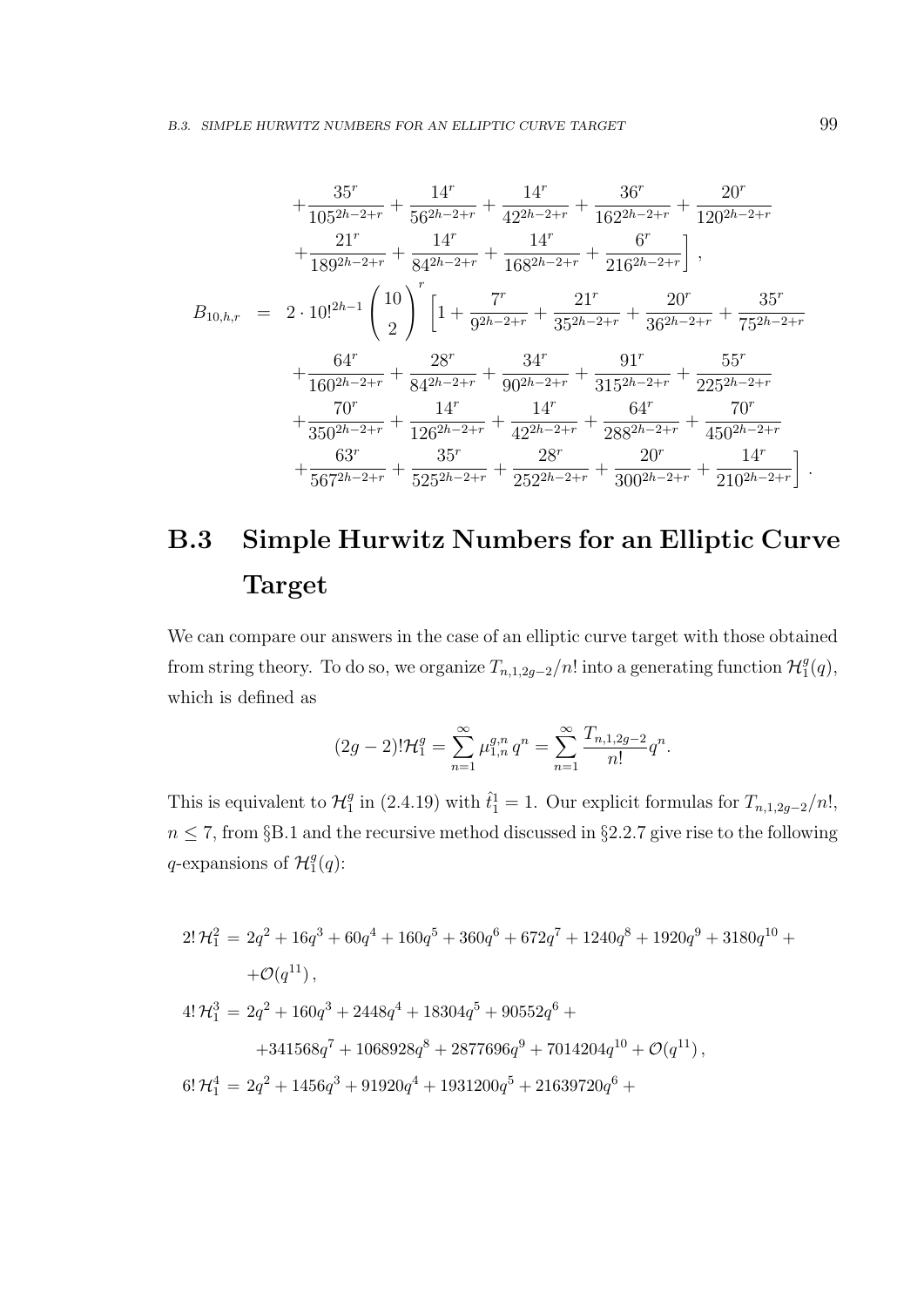$$
+160786272q^{7} + 893985280q^{8} + 4001984640q^{9} + 15166797900q^{10} + \mathcal{O}(q^{11}),
$$
  
\n8!  $\mathcal{H}_{1}^{5} = 2q^{2} + 13120q^{3} + 3346368q^{4} + 197304064q^{5} + 5001497112q^{6} +$   
\n
$$
+73102904448q^{7} + 724280109568q^{8} + 5371101006336q^{9} +
$$
  
\n
$$
+31830391591644q^{10} + \mathcal{O}(q^{11}),
$$
  
\n10!  $\mathcal{H}_{1}^{6} = 2q^{2} + 118096q^{3} + 120815280q^{4} + 19896619840q^{5} + 1139754451080q^{6} +$   
\n
$$
+32740753325472q^{7} + 577763760958720q^{8} + 7092667383039360q^{9} +
$$
  
\n
$$
+65742150901548780q^{10} + \mathcal{O}(q^{11}),
$$

$$
\begin{aligned} 12!\, \mathcal{H}_1^7&=2q^2+1062880q^3+4352505888q^4+1996102225024q^5+258031607185272q^6+\\ &\quad+14560223135464128q^7+457472951327051008q^8+9293626316677061376q^9+\\ &\quad+134707212077147740284q^{10}+\mathcal{O}(q^{11})\,, \end{aligned}
$$

$$
\begin{aligned} 14!\,\mathcal{H}_1^8&=2q^2+9565936q^3+156718778640q^4+199854951398080q^5+\\ &\quad+58230316414059240q^6+6451030954702152672q^7+\\ &\quad+360793945093731688960q^8+12127449147074861834880q^9+\\ &\quad+274847057797905019237260q^{10}+\mathcal{O}(q^{11})\,, \end{aligned}
$$

$$
16! \mathcal{H}_1^9 = 2q^2 + 86093440q^3 + 5642133787008q^4 + 19994654452125184q^5 +
$$

$$
+ 13120458818999011032q^6 + 2852277353239208548608q^7 + \newline
$$

$$
+283889181859169785013248q^8 + 15786934495235533394850816q^9 + \notag
$$

$$
+559374323532926110389380124q^{10} + \mathcal{O}(q^{11}),
$$

$$
18!\,\mathcal{H}_{1}^{10}=2q^{2}+774840976q^{3}+203119138758000q^{4}+1999804372817081920q^{5}+ \\+2954080786719122704200q^{6}+1259649848110685616355872q^{7}+ \\+223062465532295875789024000q^{8}+20519169517386068841434851200q^{9}+ \\+1136630591006374329359969015340q^{10}+\mathcal{O}(q^{11})\,,
$$

$$
\begin{aligned} 20!\mathcal{H}^{11}_1&=2q^2+6973568800 q^3+7312309907605728 q^4+199992876225933468544 q^5+\\ &\quad+664875505232132669710392 q^6+555937950399900003838125888 q^7+ \end{aligned}
$$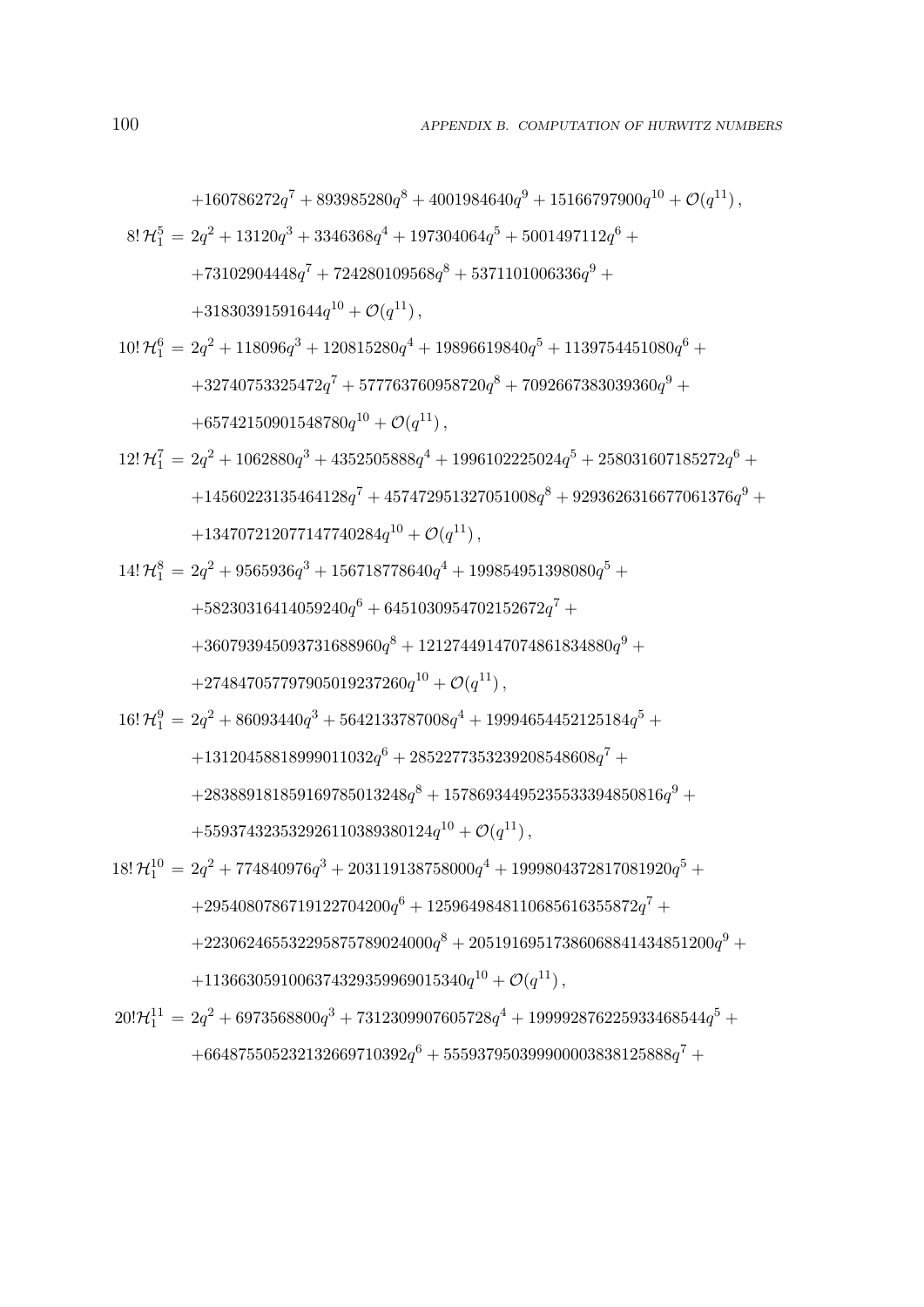$$
+175116375615275397674821996288q^8+26643243663812779066608784102656q^9+
$$
  
\n
$$
+2307123097757961461530407199135164q^{10} + \mathcal{O}(q^{11}),
$$
  
\n
$$
22!\mathcal{H}_1^{12} = 2q^2 + 62762119216q^3 + 263243344926609360q^4 + 19999741489842287527360q^5 +
$$
  
\n
$$
+149618514702670218774465960q^6 + 245271669454107089851705983072q^7 +
$$
  
\n
$$
+137402588289598470102013264291840q^8 +
$$
  
\n
$$
+34572266592868474818152471335048320q^9 +
$$
  
\n
$$
+4679534045992767568052180827613155020q^{10} + \mathcal{O}(q^{11}).
$$

The free energies  $\mathscr{F}_{g}$  of string theory on the target space of an elliptic curve are known to be quasi-modular forms of weight  $6g - 6$ . They have been computed up to genus 8 in [Rud] and have the same expansions in  $q = \exp(\hat{t})$ , where  $\hat{t}$  is the Kähler parameter of the elliptic curve, as what we have above for  $\mathcal{H}_1^g$  $\frac{g}{1}$ .

For convenience, we also summarize the simple Hurwitz numbers for an elliptic curve target and arbitrary source Riemann surfaces up to degree 7:

$$
\mu_{1,1}^{g,1}(1) = \delta_{g,1},
$$
\n
$$
\mu_{1,2}^{g,2}(1^2) = 2,
$$
\n
$$
\mu_{1,3}^{g,3}(1^3) = 2[3^r - 1],
$$
\n
$$
\mu_{1,4}^{g,4}(1^4) = 2[6^r + 2^{r-1} - 3^r + 1],
$$
\n
$$
\mu_{1,5}^{g,5}(1^5) = 2[10^r - 6^r + 5^r - 4^r + 3^r - 2],
$$
\n
$$
\mu_{1,6}^{g,6}(1^6) = 2 \cdot 15^r - 2 \cdot 10^r + 2 \cdot 9^r - 2 \cdot 7^r + 6^r - 2 \cdot 5^r + 4 \cdot 4^r - 4 \cdot 3^{r-1} + 2^r + 4,
$$
\n
$$
\mu_{1,7}^{g,7}(1^7) = 2[21^r - 15^r + 14^r - 11^r + 10^r - 2 \cdot 9^r + 3 \cdot 7^r - 6^r + 2 \cdot 5^r - 4 \cdot 4^r + 2 \cdot 3^r - 2^r - 4],
$$
\n(B.3.1)

where  $r = 2g - 2$ .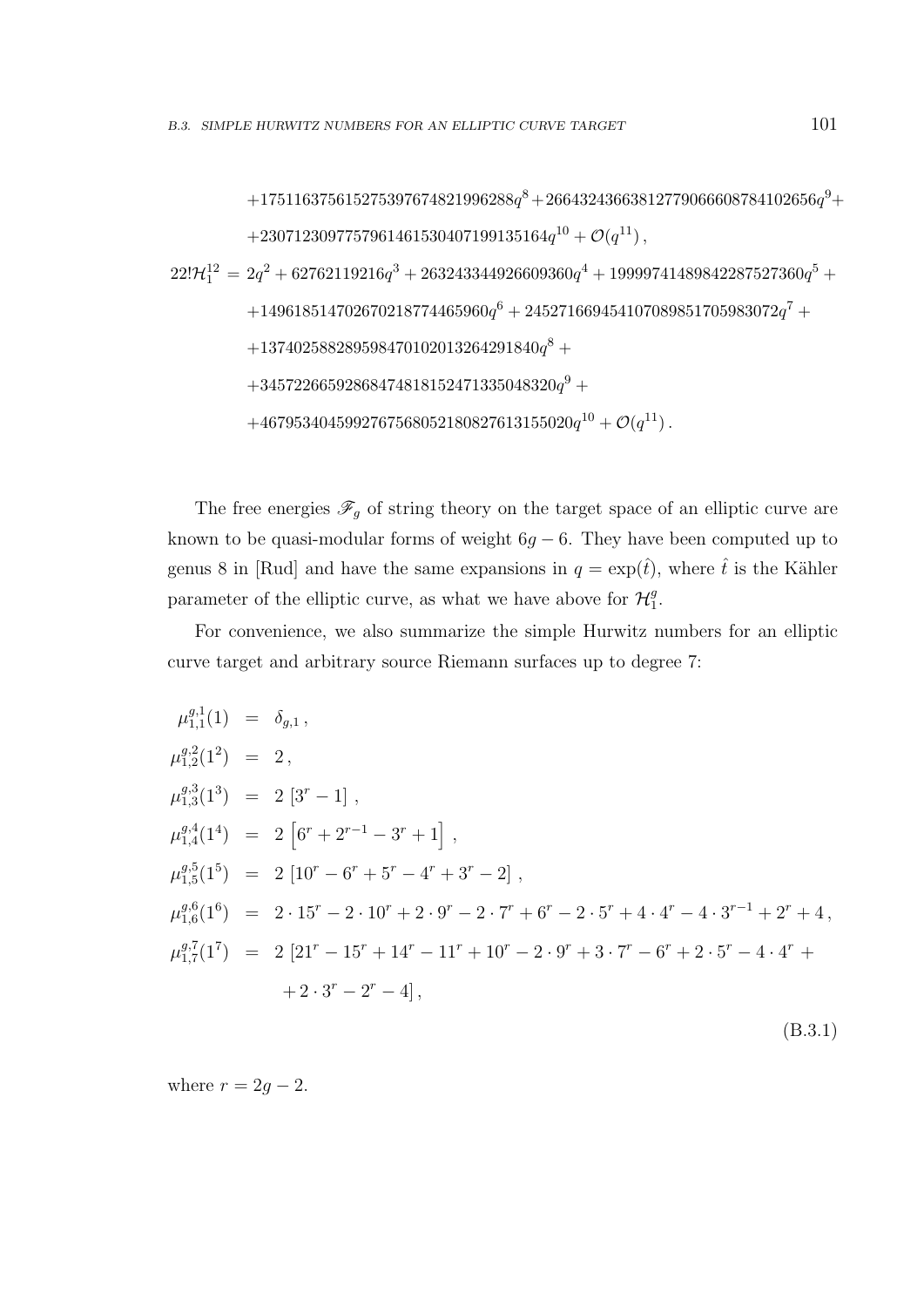## $\rm\,B.4$  The Hurwitz Numbers  $\mu_{0.2}^{g,2k}$  $_{0,2}^{g,2\kappa}(k,k)$

$$
\mu_{0,2}^{1,2k}(k,k) = \frac{(2k+2)!}{48(k!)^2} (3k-2) k^{2k+1},
$$
  
\n
$$
\mu_{0,2}^{2,2k}(k,k) = \frac{(2k+4)!}{2(k!)^2} \left( \frac{28-73 k+49 k^2}{2880} \right) k^{2k+3},
$$
  
\n
$$
\mu_{0,2}^{3,2k}(k,k) = \frac{(2k+6)!}{2(k!)^2} \left( \frac{-744+2530 k-2949 k^2+1181 k^3}{725760} \right) k^{2k+5},
$$
  
\n
$$
\mu_{0,2}^{4,2k}(k,k) = \frac{(2k+8)!}{2(k!)^2} \left( \frac{18288-72826 k+111309 k^2-77738 k^3+21015 k^4}{174182400} \right) k^{2k+7},
$$
  
\n
$$
\mu_{0,2}^{5,2k}(k,k) = \frac{(2k+10)!}{2(k!)^2} k^{2k+9} \frac{1}{22992076800} \left( -245280+1086652 k-1959376 k^2 +1807449 k^3 -857552 k^4 +168155 k^5 \right),
$$
  
\n
$$
\mu_{0,2}^{6,2k}(k,k) = \frac{(2k+12)!}{2(k!)^2} k^{2k+11} \frac{1}{753220435968000} (814738752-3904894152 k +7889383898 k^2 - 8650981635 k^3 + 5462073347 k^4 -1892825445 k^5 + 282513875 k^6).
$$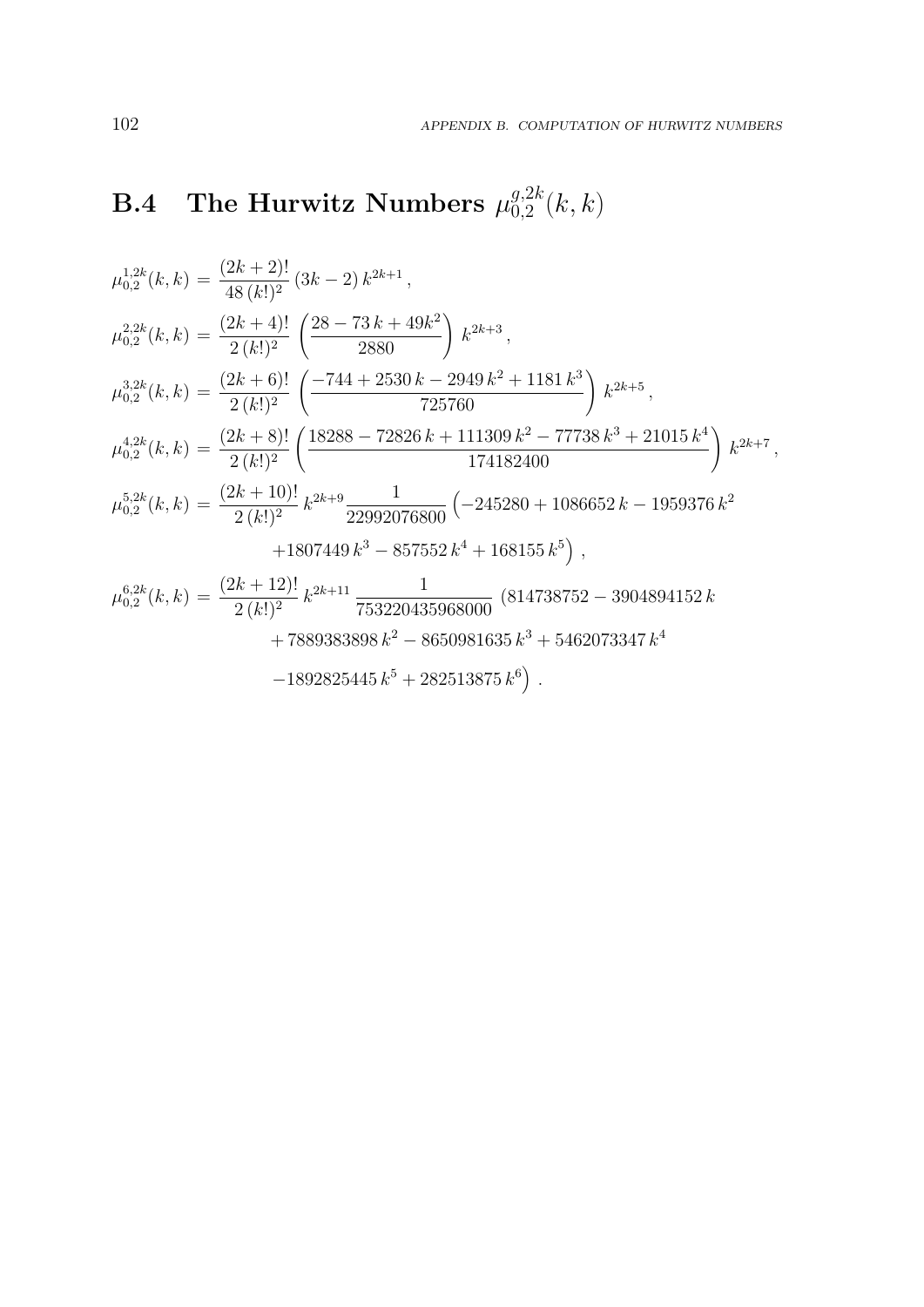## Bibliography

- [AgV] M. Aganagic and C. Vafa, Mirror Symmetry, D-branes and Counting Holomorphic Discs, preprint hep-th/0012041.
- [Ar] V.I. Arnol'd, Topological Classification of Complex Trigonometric Polynomials and the Combinatorics of Graphs with an Identical Number of Vertices and Edges, Funct. Anal. Appl.  $30$  (1996), no. 1, 1–14.
- [AsM] P. Aspinwall and D. Morrison, Topological Field Theory and Rational Curves, Comm. Math. Phys. 151 (1993), 245–262.
- [At] M.F. Atiyah, Topological Quantum Field Theories, Publ. Math. I.H.E.S. 68 (1988), 175.
- [AtB] M.F. Atiyah and R. Bott, The Moment Map and Equivariant Cohomology, Topology 23 (1984), 1–28.
- [BehF] K. Behrend and B. Fantechi, *The Intrinsic Normal Cone*, Invent. Math. 128 (1997), 45–88.
- [BerCOV] M. Bershadsky, S. Cecotti, H. Ooguri and C. Vafa, Holomorphic Anomalies in Topological Field Theories, Nucl. Phys. B405 (1993), 279–304.
- [CdGP] P. Candelas, X.C. de la Ossa, P.S. Green and L. Parkes, A Pair of Calabi-Yau Manifolds as an Exactly Soluble Superconformal Theory, Nucl. Phys. 359 (1991), 21–74.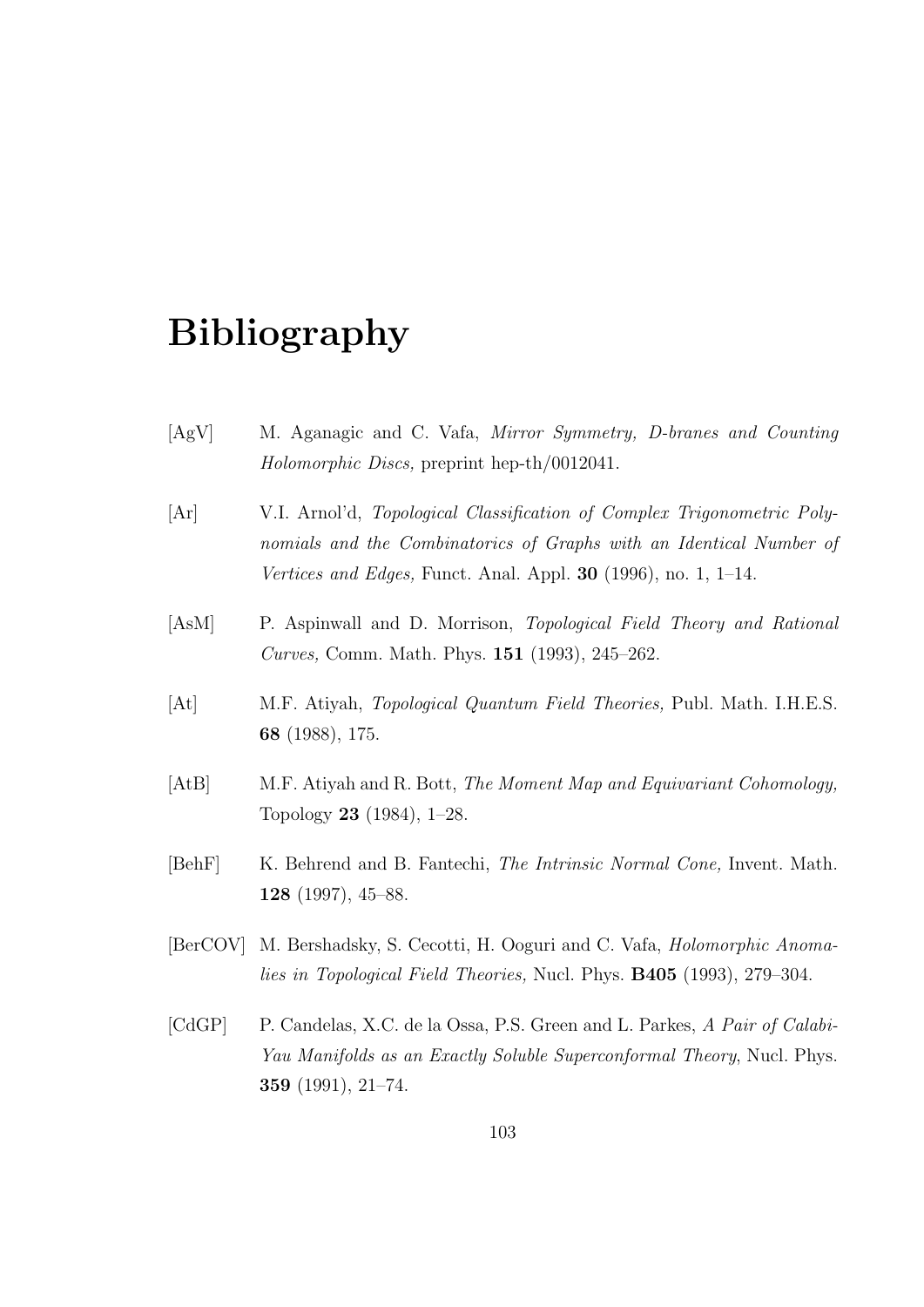- [CK] D.A. Cox and S. Katz, Mirror Symmetry and Algebraic Geometry, American Mathematical Society, Providence, RI, 1999, Chapter 9.
- [CT] M.J. Crescimanno, W. Taylor, Large N Phases of Chiral QCD in Two-*Dimensions*, Nucl. Phys. **B437** (1995), 3-24.
- [De] J. Dénes, The Representation of a Permutation as the Product of a Minimal Number of Transpositions and its Connection with the Theory of Graphs, Publ. Math. Inst. Hungar. Acad. Soc., 4 (1959), 63–70.
- [Dijk] R. Dijkgraaf, Mirror Symmetry and Elliptic Curves, in The Moduli Space of Curves, Editors R.Dijkgraaf, C.Faber, G. van der Geer, Progr. Math., vol.129, Bikhäuser, Boston, 1995, 335–368.
- [DiVV] R. Dijkgraaf, E. Verlinde, and H. Verlinde, Topological Strings in  $D < 1$ , Nucl. Phys. **B352** (1991), 59–86. ——– , Notes on Topological String Theory and 2-D Quantum Gravity, Trieste Spring School 1990: 91–156.
- [Du] B. Dubrovin, Geometry of 2d Topological Field Theories, in Integrable Systems and Quantum Groups, 120–348, Lecture Notes in Math. No. 1620 (1996).
- [DZ] B. Dubrovin and Y. Zhang, Bi-Hamiltonian Hierarchies in 2D Topological Field Theory at One-Loop Approximation. Comm. Math. Phys. 198 no. 2 (1998), 311–361.
- [ELSV] T. Ekedahl, S. Lando, M. Shapiro, and A. Vainshtein, Hurwitz Numbers and Intersections on Moduli Spaces of Curves, preprint math.AG/0004096.
- [Fab1] C. Faber, A Non-Vanishing Result for the Tautological Ring of  $\mathcal{M}_q$ , preprint math.AG/9711219.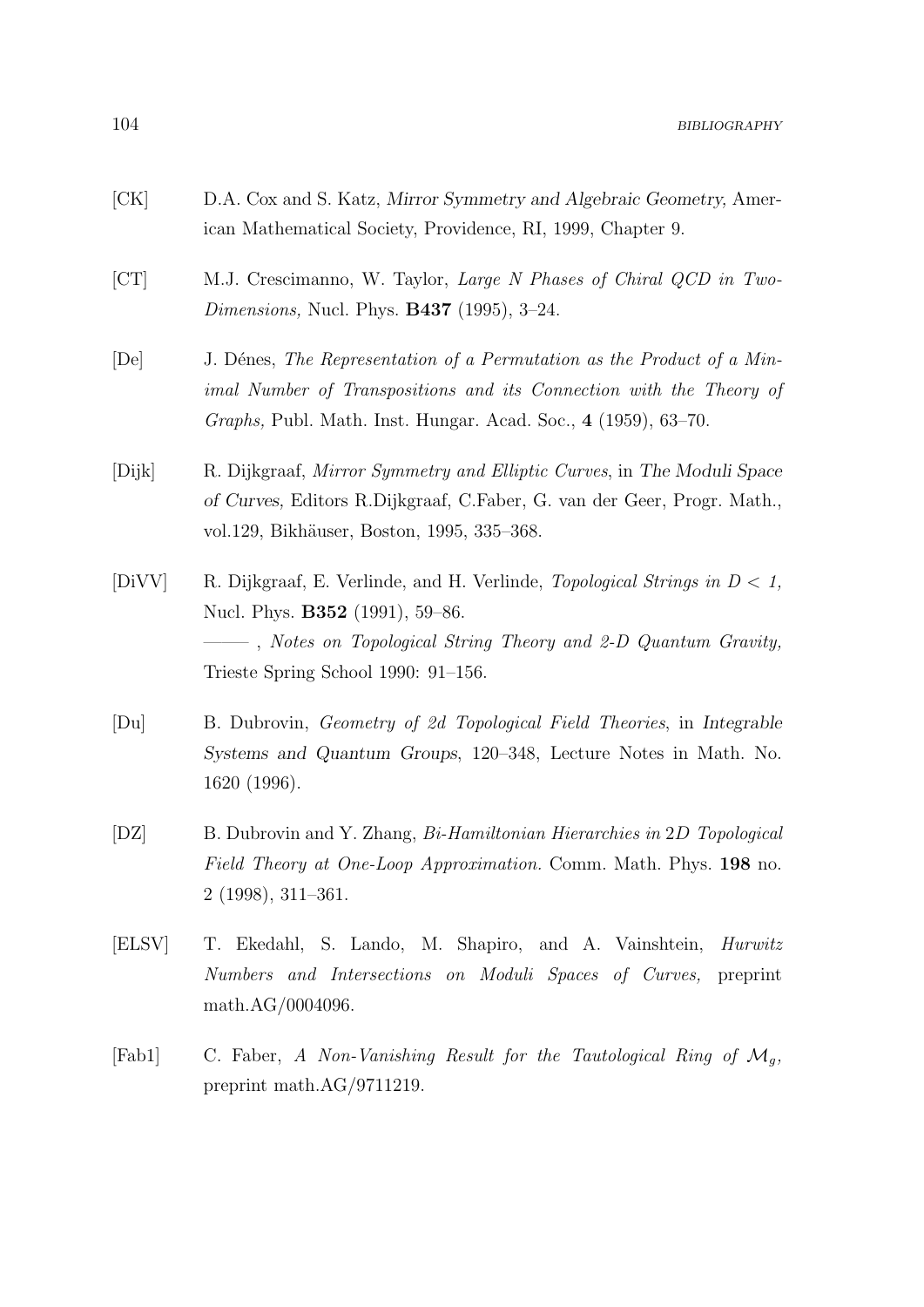- [Fab2] C. Faber, The Maple program accompaniment of Algorithms for Computing Intersection Numbers on Moduli Spaces of Curves, with an Application to the Class of the Locus of Jacobians.
- [FabP1] C. Faber and R. Pandharipande, Hodge Integrals and Gromov-Witten Theory. Inv. Math.  $139 \text{ no.1}$  (2000), 137–199, preprint math.AG/9810173.
- [FabP2] C. Faber and R. Pandharipande, Hodge Integrals, Partitions Matrices, and the  $\lambda_q$  Conjecture, preprint math.AG/9908052.
- [FanP] B. Fantechi and R. Pandharipande, Stable Maps and Branch Divisors, preprint math.AG/9905104.
- [FO] K. Fukaya and K. Ono, Arnold Conjecture and Gromov-Witten Invariant for General Symplectic Manifolds, The Arnoldfest (Toronto, ON, 1997), 173–190, Fields Inst. Commun., 24, Amer. Math. Soc., Providence, RI, 1999.
- [FuH] W. Fulton and J. Harris, Representation Theory: A First Course, Springer-Verlag, New York, NY, 1991.
- [Giv1] A. Givental, Elliptic Gromov-Witten Invariants and the Generalized Mirror Conjecture, Integrable Systems and Algebraic Geometry (Kobe/Kyoto, 1997), 107–155, World Sci. Publishing, River Edge, NJ, 1998, preprint math.AG/9803053.
- [Giv2] A. Givental, Semisimple Frobenius Structures at Higher Genus, preprint math.AG/0008067.
- [GopV] R. Gopakumar and C. Vafa, On the Gauge Theory/Geometry Correspondence, preprint hep-th/9811131.
- [Gott] L. Göttsche, A Conjectural Generating Function for Numbers of Curves on Surfaces, preprint math.AG/9711012.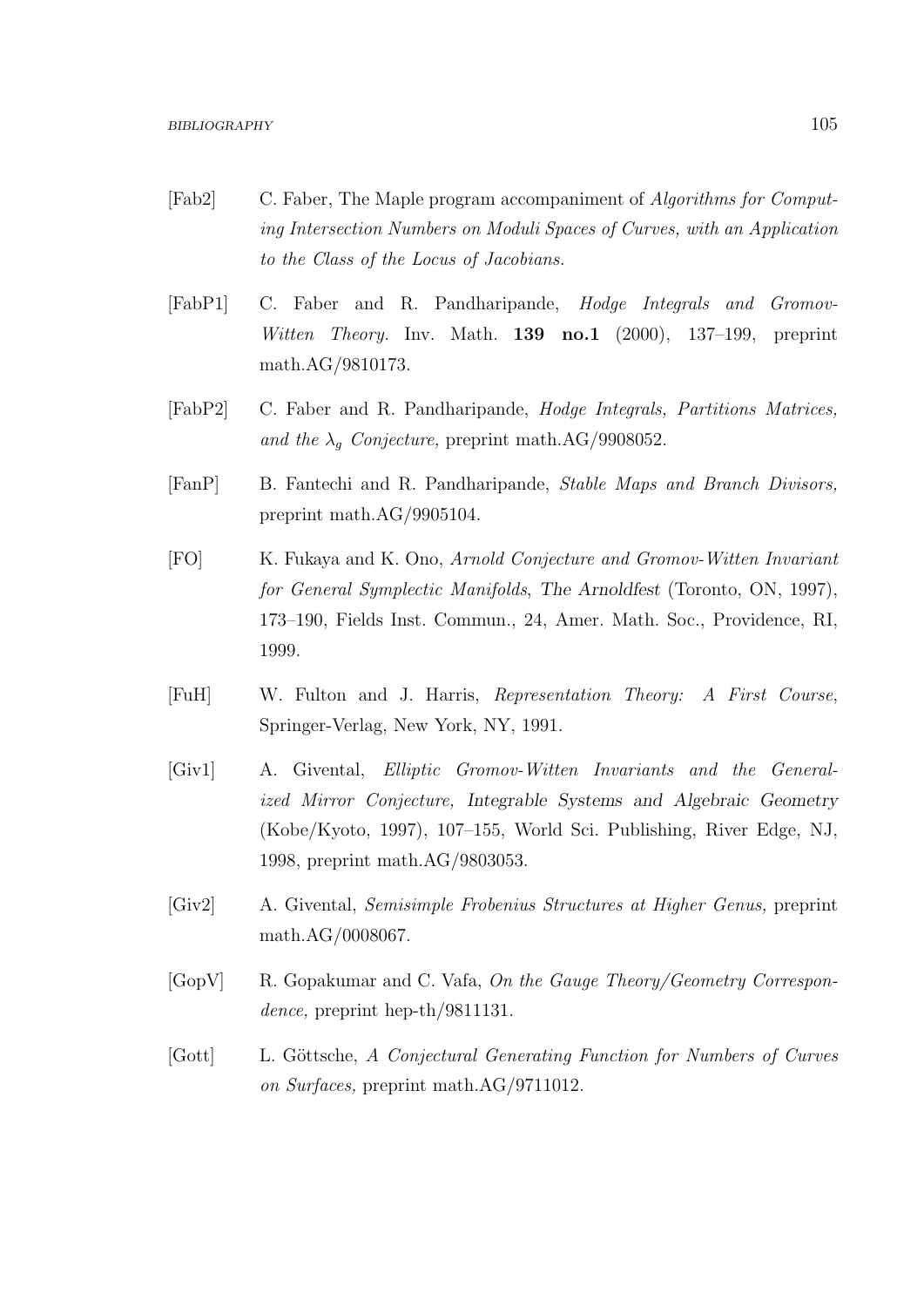[GouJ] I.P. Goulden and D.M. Jackson, A Proof of a Conjecture for the Number of Ramified Covering of the Sphere by the Torus, preprint math.AG/9902009.

> ——– , The Number of Ramified Coverings of the Sphere by the Double Torus, and a General Form for Higher Genera, preprint math.AG/9902011.

> ——– , Transitive Factorisations into Transpositions and Holomorphic *Mapping on the Sphere, Proc. Amer. Math. Soc.*  $125$  (1997), no. 1, 51– 60.

- [GouJV] I.P. Goulden, D.M. Jackson, and A. Vainshtein , The Number of Ramified Coverings of the Sphere by the Torus and Surfaces of Higher Genera, preprint math.AG/9902125.
- [GraP] T. Graber and R. Pandharipande, Localization of Virtual Classes, Invent. Math. **135 no. 2** (1999), 487–518.
- [GraV] T. Graber and R.Vakil, Hodge Integrals and Hurwitz Numbers via Virtual Localization, preprint math.AG/0003028.
- [Gro] D. Gross, Two Dimensional QCD as a String Theory, Nucl.Phys. B400 (1993), 161.
- [GroT] D. Gross and W. Taylor, Two-Dimensional QCD is a String Theory, Nucl. Phys. B400 (1993), 181–210. ——– , Twists and Wilson Loops in the String Theory of Two-Dimensional QCD, Nucl. Phys. B403 (1993), 395–452.
- [GuKP] S.S. Gubser, I.R. Klebanov and A.M. Polyakov, Gauge Theory Correlators from Noncritical String Theory, Phys. Lett. B428 (1998), 105–114.
- [Hur] A. Hurwitz, Über Riemann'sche Flächen mit gegebenen Verzweigungspunkten. Math. Ann. 39 (1891), 1–60.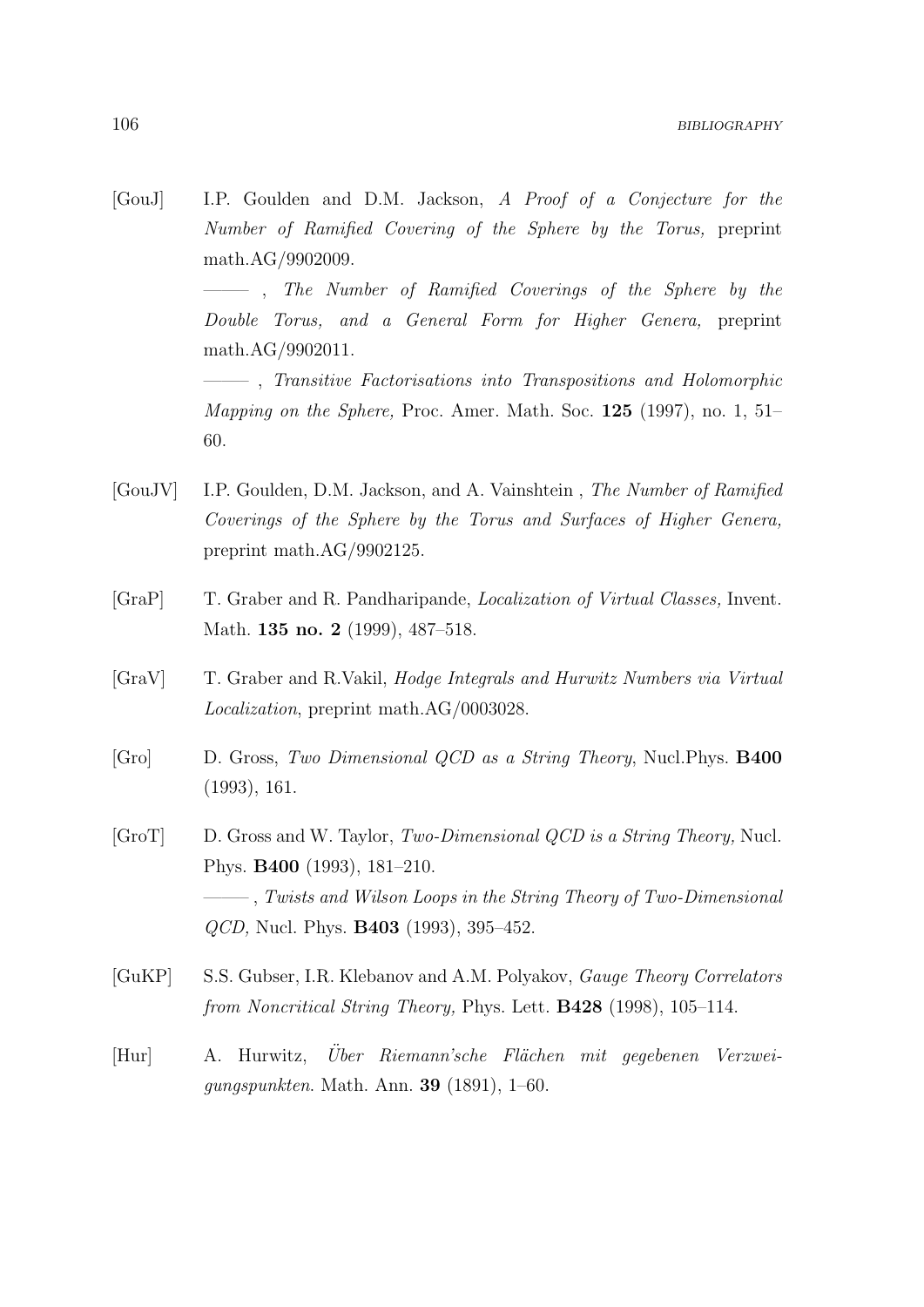$\ddot{C}$ , Über die Anzahl der Riemann'shen Flächen mit gegebenen Verzweigungspunkten. Math. Ann. 55 (1902), 53–66.

- [IP1] E-N. Ionel and T. Parker, Gromov-Witten Invariants of Symplectic Sums, Math. Res. Lett. 5 (1998), no. 5, 563–576.
- [IP2] E-N. Ionel and T. Parker, Relative Gromov-Witten Invariants, preprint, math.SG/9907155.
- [Iv] B. Iverson, A Fixed Point Formula for Action of Tori on Algebraic Varieties, Invent. Math, 16 (1972), 229–236.
- [KKLM] S. Kachru, S. Katz, A. Lawrence and J. McGreevy, Open String Instantons and Superpotentials, Phys. Rev. D62 : 026001, 2000.  $-$ , Mirror Symmetry for Open Strings, Phys. Rev.  $\overline{D62}$ : 126005, 2000.
- [KL] S. Katz and C.-C. Liu, Enumerative Geometry of Stable Maps with Lagrangian Boundary Conditions and Multiple Covers of the Disc, preprint math.AG/0103074.
- [Kont1] M. Kontsevich, *Intersection Theory on the Moduli Space of Curves and* the Matrix Airy Function, Comm. Math. Phys. 147 (1992), 1–23.
- [Kont2] M. Kontsevich, Enumeration of Rational Curves via Torus Actions, The Moduli Space of Curves, Editors R.Dijkgraaf, C.Faber, G. van der Geer, Progr. Math., vol.129, Bikhäuser, Boston, 1995, 335–368.
- [LaMV] J.M.F. Labastida, M. Marino and C. Vafa, Knots, Links and Branes at Large N, JHEP 0011 : 007, 2000.
- [LiR] A.-M. Li and Y. Ruan, Symplectic surgery and Gromov-Witten invariants of Calabi-Yau 3-folds I, preprint math.AG/9803036.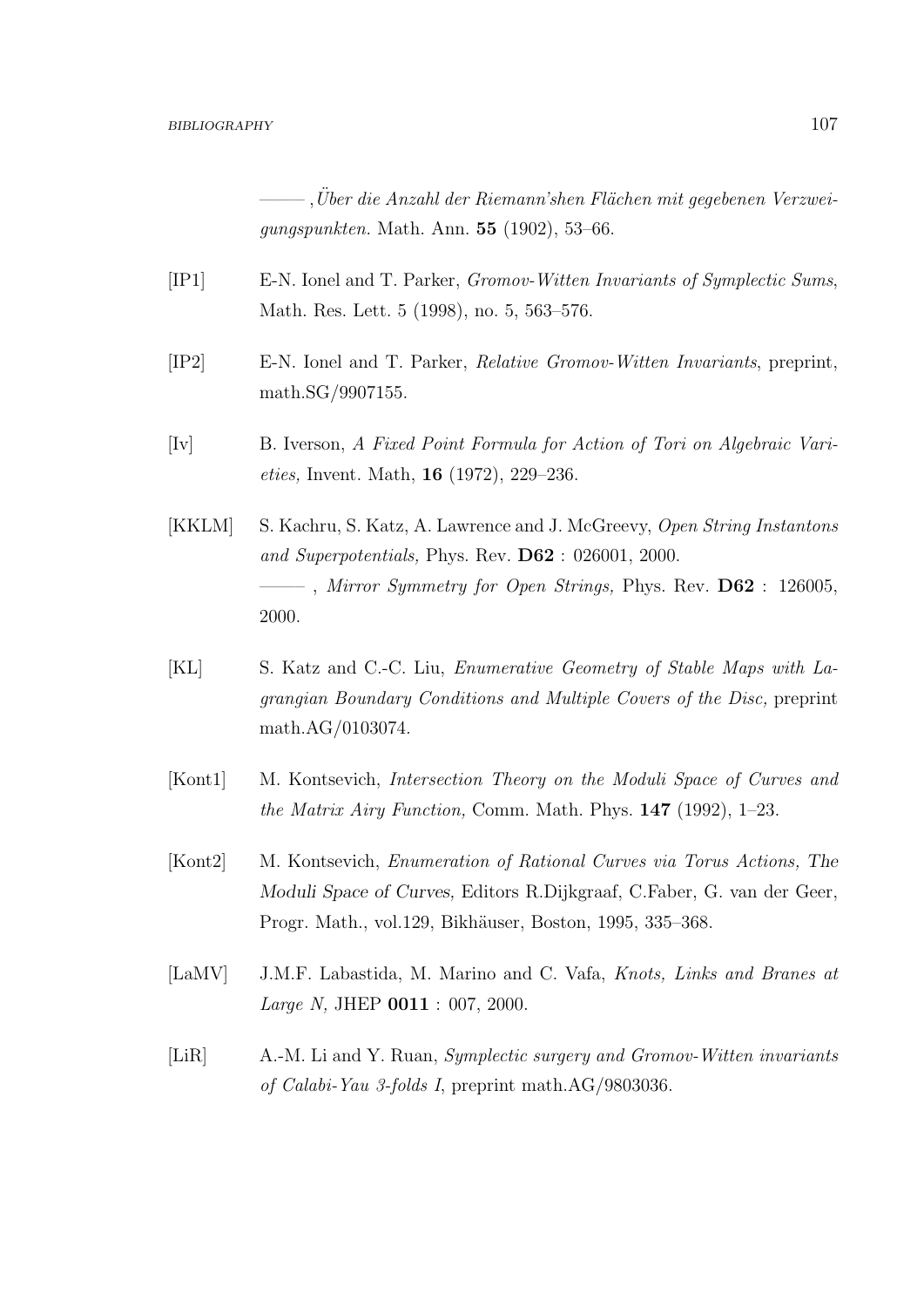- [LiZZ] A.-M. Li, G. Zhao, and Q. Zheng, The Number of Ramified Covering of a Riemann Surface by Riemann Surface, preprint math.AG/9906053.
- [Li1] J. Li, A Degeneration of Stable Morphisms and Relative Stable Morphisms, preprint math.AG/0009097.
- [Li2] J. Li, Relative Gromov-Witten Invariants and a Degeneration Formula of Gromov-Witten Invariants, in preparation.
- [LS] J. Li and Y.S. Song, Open String Instantons and Relative Stable Morphisms, preprint hep-th/0103100.
- [LT1] J. Li and G. Tian, Virtual Moduli Cycles and Gromov-Witten Invariants of General Symplectic Manifolds, Topics in Symplectic 4-Manifolds (Irvine, CA, 1996), 47–83, First Int. Press Lect. Ser., I, Internat. Press, Cambridge, MA, 1998.
- [LT2] J. Li and G. Tian, Virtual Moduli Cycles and Gromov-Witten Invariants of Algebraic Varieties, J. Amer. Math. 11(1998), no. 1, 119–174.
- [Mal] J. Maldacena, The Large N Limit of Superconformal Field Theories and Supergravity, Adv. Theor. Math. Phys. 2 (1998), 231–252.
- [Med1] A.D. Mednykh, Nonequivalent Coverings of Riemann Surfaces with a Given Ramification Type. Sib. Mat. Zh. 25 (1984), 120–142.
- [Med2] A.D. Mednykh, Branched Coverings of Riemann Surfaces Whose Branch Orders Coincide with the Multiplicity. Comm. in Algebra 18 (1990), 1517– 1533.
- [Mig] A.A. Migdal, Recursion Equations in Gauge Theories, Zh. Eksp. Teor. Fiz. 69 (1975), 810–822.
- [MSS] Stefano Monni, Jun S. Song, and Yun S. Song, The Hurwitz Enumeration Problem of Branched Covers and Hodge Integrals, preprint hepth/0009129.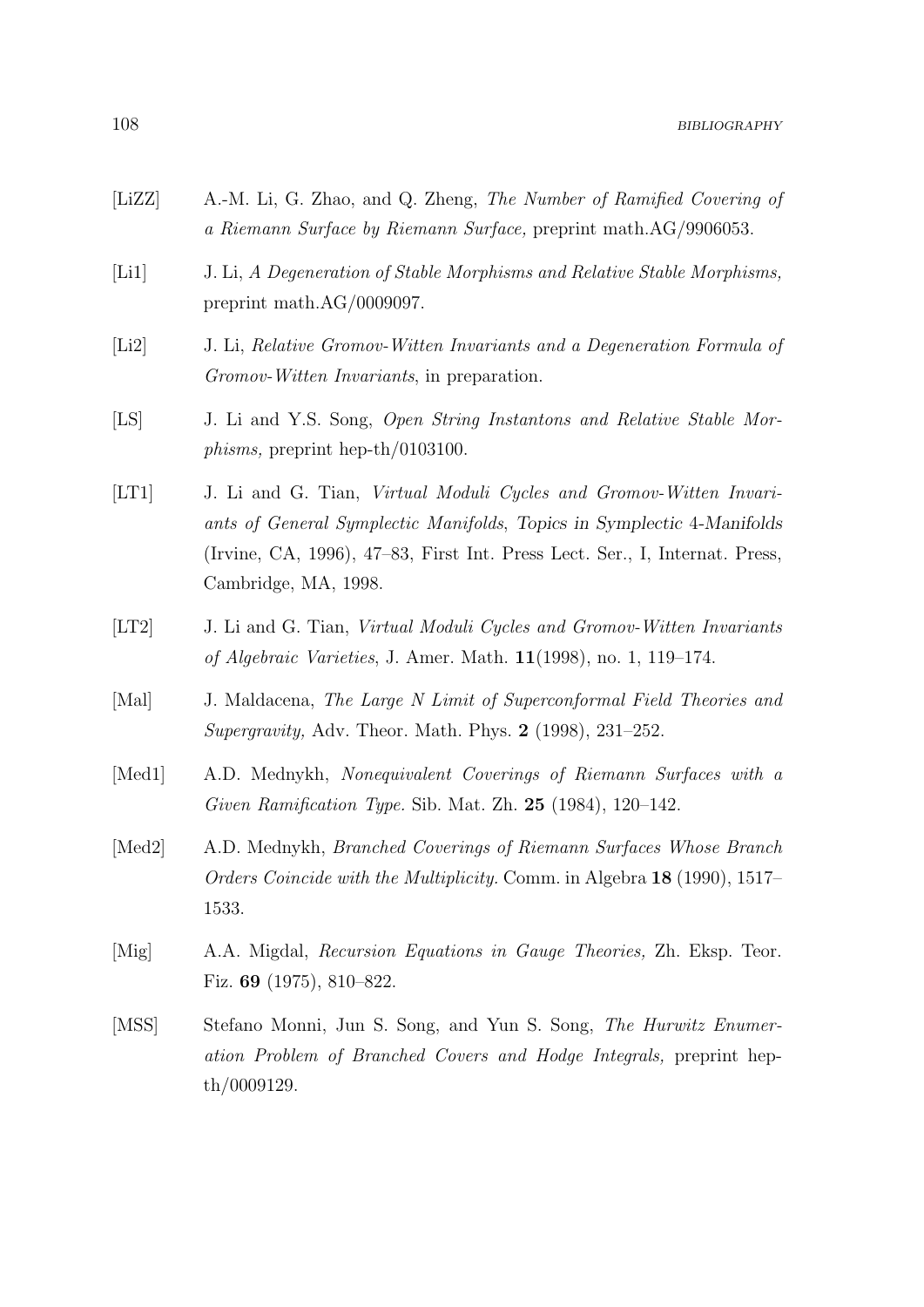- [OP] A. Okounkov and R. Pandharipande, Gromov-Witten Theory, Hurwitz Numbers, and Matrix Models, I, preprint math.AG/0101147.
- [OV] H. Ooguri and C. Vafa, Knot Invariants and Topological Strings, Nucl. Phys. B577 (2000), 419–438.
- [P] R. Pandharipande, Hodge Integrals and Degenerate Contributions, Comm. Math. Phys. **208, no.2** (1999), 489-506.
- [RT] Y.B. Ruan and G. Tian, A Mathematical Theory of Quantum Cohomology, J. Diff. Geom. 42(1995), no. 2, 259–367.
- [Rua] Y. Ruan, Topological Sigma Model and Donaldson Type Invariants in Gromov Theory, Duke Math. J. 83(1996), no. 2, 461–500.
- [Rud] R. Rudd, The String Partition Function for QCD on the Torus, preprint hep-th/9407176.
- [Rus] B.Y. Rusakov, Loop Averages and Partition Functions in U(N) Gauge Theory on Two-Dimensional Manifolds, Mod. Phys. Lett. A5 (1990), 693– 703.
- [ShShV] B. Shapiro, M. Shapiro, and A. Vainshtein, Ramified Coverings of  $S^2$ with One-Degenerate Branching Point and Enumeration of Edge-ordered Graphs. AMS Trans. (2) 180 (1997), 219–226.
- [Si] B. Siebert, Symplectic Gromov-Witten invariants, New trends in algebraic geometry (Warwick, 1996), 375–424, London Math. Soc. Lecture Note Ser., 264, Cambridge Univ. Press, Cambridge, 1999.
- [So] J.S. Song, Descendant Gromov-Witten Invariants, Simple Hurwitz Numbers, and the Virasoro Conjecture for  $P^1$ . Adv. Theor. Math. Phys. 3 (1999), preprint hep-th/9912078.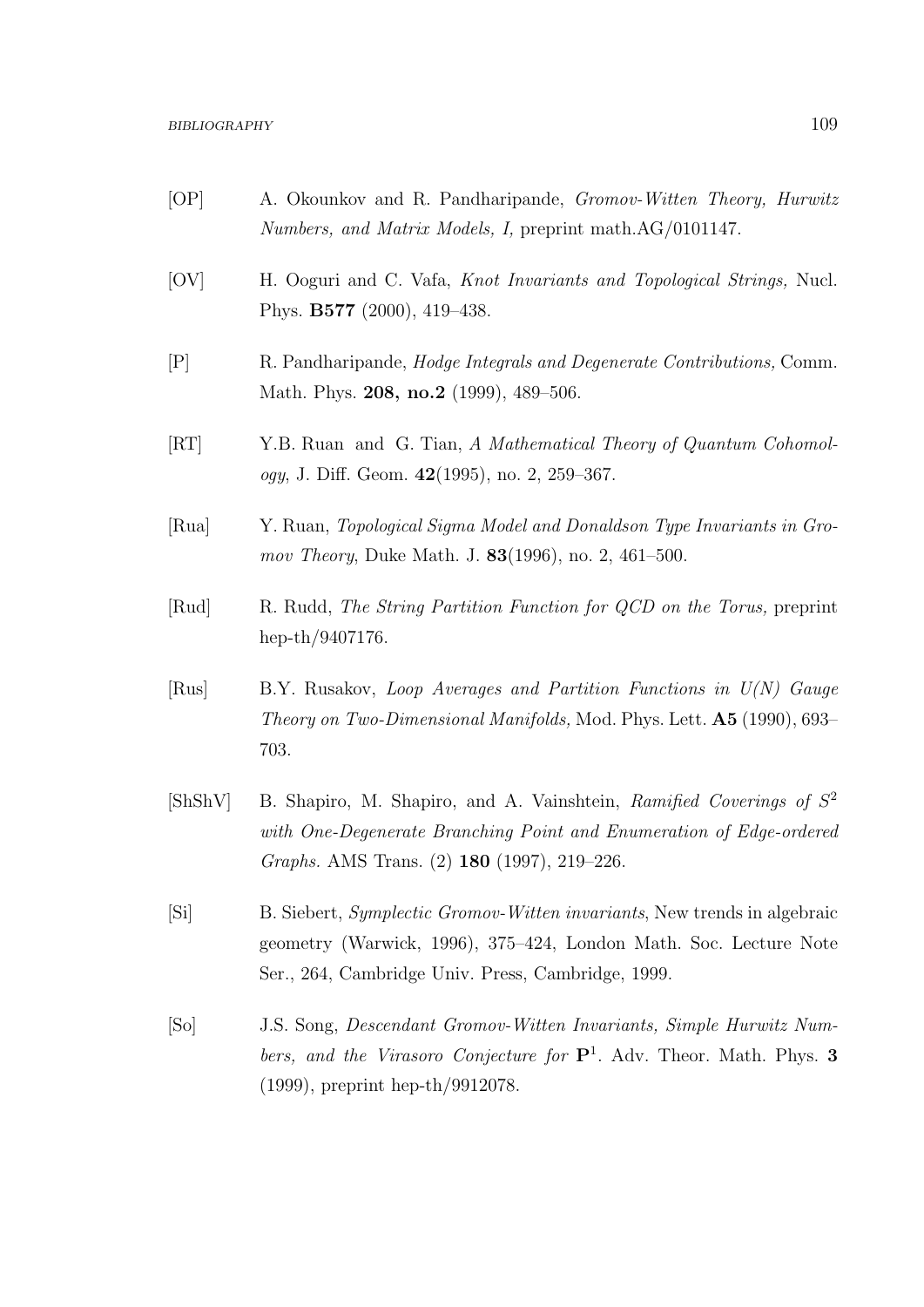- [SS] J.S. Song and Y.S. Song, Notes from the Underground:  $\hat{A}$  Propos of Givental's Conjecture, preprint hep-th/0103254.
- [StYZ] A. Strominger, S.-T. Yau and E. Zaslow, Mirror Symmetry is T-Duality, Nucl. Phys. B479 (1996), 243–259.
- [Su] L. Susskind, The World as a Hologram, J. Math. Phys. 36 (1995), 6377.
- [tH] G. 't Hooft, Dimensional Reduction in Quantum Gravity, in Salamfest 1993, 284, preprint gr-qc/9310026.
- [V] R. Vakil, Recursions, Formulas, and Graph-Theoretic Interpretations of Ramified Coverings of the Sphere by Surfaces of Genus 0 and 1, preprint math.CO/9812105.
- [W1] E. Witten, Topological Sigma Models, Comm. Math. Phys. 118 (1988) 411–449.
- [W2] E. Witten, Quantum Field Theory and the Jones Polynomial, Comm. Math. Phys. 121 (1989), 351–399.
- [W3] E. Witten, On the Structure of the Topological Phase of Two Dimensional Gravity, Nucl. Phys. B340 (1990), 281–332.
- [W4] E. Witten, Two Dimensional Gravity and Intersection Theory on Moduli Space, Surveys in Diff. Geom. 1 (1991), 243–310.
- [W5] E. Witten, On Quantum Gauge Theories in Two-Dimensions, Comm. Math. Phys. 141 (1991), 153–209.
- [W6] E. Witten, Mirror Manifolds And Topological Field Theory, in Essays on Mirror Symmetry I (S.-T. Yau, ed), International Press, Hong Kong 1992, 121-160, preprint hep-th/9112056.
- [W7] E. Witten, The N Matrix Model and Gauged WZW Models, Nucl. Phys. B371 (1992), 191–245.